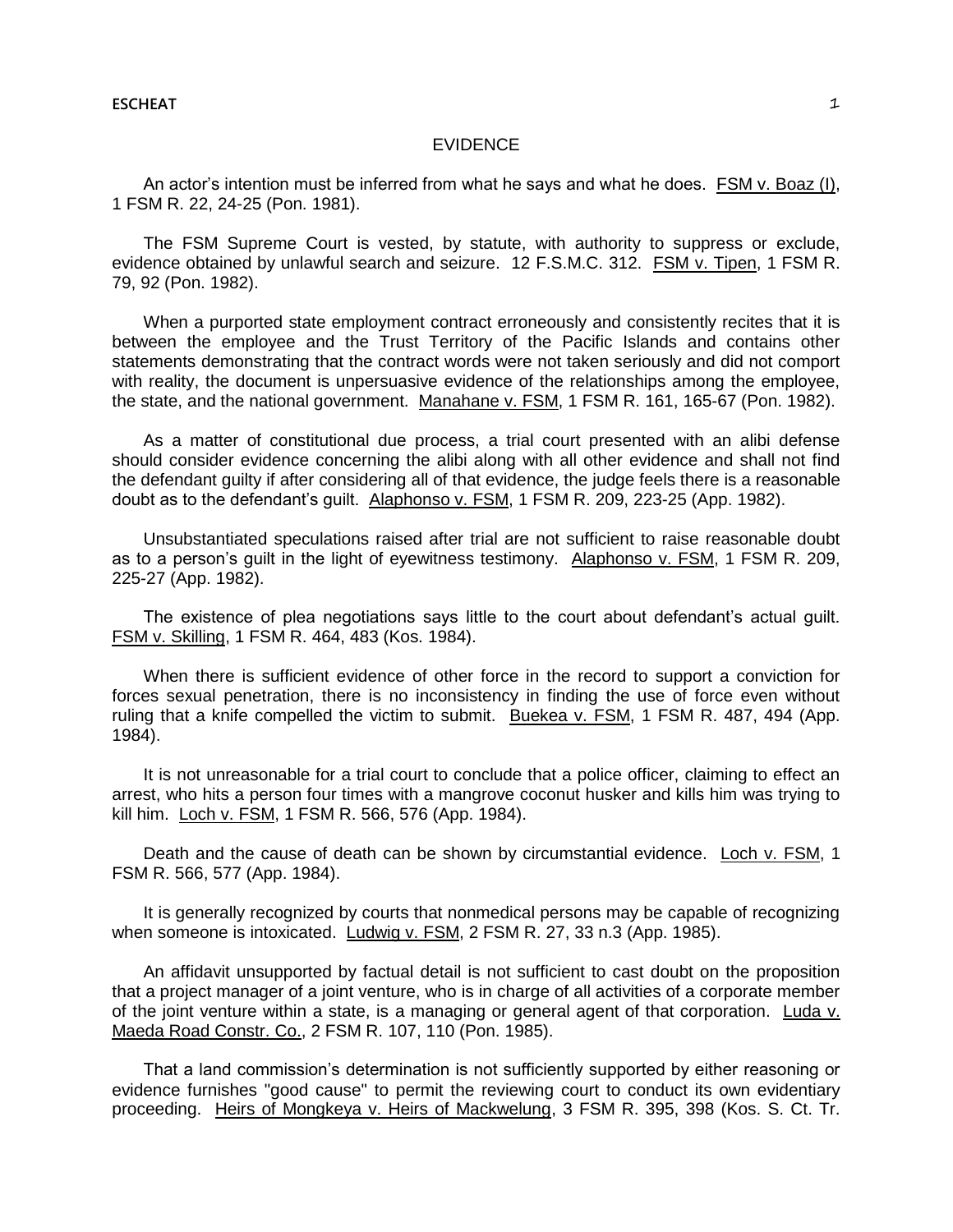#### **EVIDENCE** 2

1988).

In adopting the rules of evidence used by the United States federal courts, the Kosrae State Court also adopted the reasons for those rules and the case law which interprets them, insofar as those are appropriate for Kosrae. Nena v. Kosrae, 3 FSM R. 502, 506 (Kos. S. Ct. Tr. 1988).

A request for admission as to the genuineness of a letter, excludable as evidence under Kosrae Evidence Rule 408 because it relates to settlement negotiations, is reasonably calculated to lead to evidence which could be admissible, and an objecting party may not obtain a protective order pursuant to Kosrae Civil Rule 26 to avoid responding to the request. Nena v. Kosrae, 3 FSM R. 502, 507 (Kos. S. Ct. Tr. 1988).

An inference is not permitted if it cannot reasonably be drawn from the facts in evidence. Este v. FSM, 4 FSM R. 132, 138 (App. 1989).

In a contempt trial, the trial court may consider information in addition to evidence adduced in the contempt hearing itself when the other information came to the knowledge of the trial court in previous judicial hearings related to the matter which gave rise to the contempt charge, and when the judge identified the "outside" information and gave the defendant an opportunity to object but the defendant failed to do so. Semes v. FSM, 5 FSM R. 49, 52 (App. 1991).

The trier of fact determines what should be accepted as the truth and what should be rejected as untrue or false, and in doing so is free to select from conflicting evidence, and inferences that which it considers most reasonable. Epiti v. Chuuk, 5 FSM R. 162, 166 (Chk. S. Ct. Tr. 1991).

Evidence that a customary adoption has taken place may be offered via affidavits from the natural parents of the child, consenting and attesting to the customary adoption. In re Marquez, 5 FSM R. 381, 384 (Pon. 1992).

Generally, a breach of duty is proven by the testimony of witnesses who describe what a reasonable person, acting in compliance with the duty of care, would have done or not done in the same situation. In rare circumstances when the facts are indisputable and when they raise such a strong inference that all reasonable people agree on the duty of care, the court can decide, as a matter of law, the person has breached his duty of care. Nena v. Kosrae, 5 FSM R. 417, 421 (Kos. S. Ct. Tr. 1990).

It is error for a trial court to rely on exhibits never identified, described or marked at trial. Waguk v. Kosrae Island Credit Union, 6 FSM R. 14, 18 (App. 1993).

Where exhibits are identified and marked at trial but never introduced, and where there is extensive testimony and cross examination of witnesses concerning the contents of these exhibits except for interest and late charges, an award for interest and late charges must be deleted because it is not supported by testimony. Waguk v. Kosrae Island Credit Union, 6 FSM R. 14, 18 (App. 1993).

Unless a malfunction is alleged or proven, the printout of a functioning Global Positioning System unit will be presumed correct as to a ship's position regardless of assertions to the contrary. FSM v. Kotobuki Maru No. 23 (II), 6 FSM R. 159, 164-65 (Pon. 1993).

If a judge does not specifically rely on the objected to evidence, the appellate court must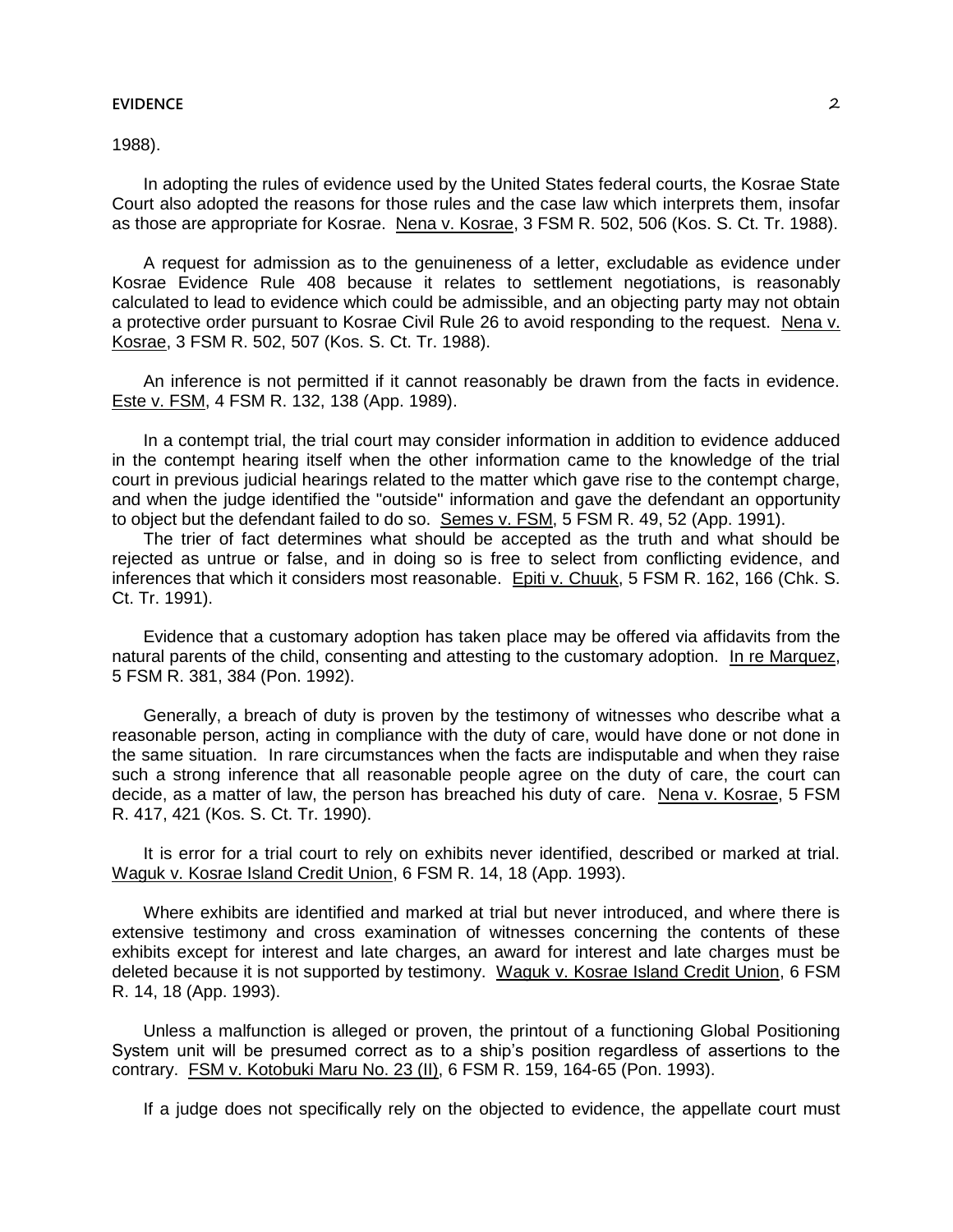presume that he did not rely on that evidence and therefore that any error in admitting the evidence did not result in substantial hardship or prejudice to a party. Nakamura v. Bank of Guam (II), 6 FSM R. 345, 349 (App. 1994).

Where there is no indication that the trial court relied on certain evidence, the presumption is there was no such reliance, and any error in its admission is not prejudicial. Nakamura v. Bank of Guam (II), 6 FSM R. 345, 351 (App. 1994).

The presumption that a written contract that is complete on its face embodies the final and entire agreement between the parties may be rebutted by evidence presented at trial. Etscheit v. Adams, 6 FSM R. 365, 384 (Pon. 1994).

Representations of counsel in a probable cause hearing are not a substitute for competent, reliable evidence in the form of testimony or appropriately detailed affidavits. FSM v. Yue Yuan Yu No. 708, 7 FSM R. 300, 305 (Kos. 1995).

A court cannot infer that someone attended a hearing because they might have attended another hearing that might have taken place an hour beforehand at the same place. Palik v. Henry, 7 FSM R. 571, 575 (Kos. S. Ct. Tr. 1996).

The issue of the court's jurisdiction to try a case is a preliminary matter that the accused, by testifying upon, does not subject himself to cross-examination as to other issues in the case. FSM v. Fal, 8 FSM R. 151, 154 (Yap 1997).

Proof of guilt may be by either direct evidence, circumstantial evidence or both. Direct evidence is evidence, which if believed, proves the existence of facts in issue without inference or presumption. Circumstantial evidence is evidence of facts and circumstances from which the existence or nonexistence of facts in issue may be inferred. FSM v. Ting Hong Oceanic Enterprises, 8 FSM R. 166, 171 (Pon. 1997).

An appellate court will not reweigh the evidence presented at trial. Credibility determinations are uniquely the province of the factfinder, not the appellate court. Johnny v. FSM, 8 FSM R. 203, 207 (App. 1997).

It is not a manifest error of fact requiring a new trial that certain evidence that parties felt was compelling was not recited in the court's decision or given the weight they thought proper, when the parties were afforded a full hearing and the court considered all evidence on the record in reaching its decision. Conrad v. Kolonia Town, 8 FSM R. 215, 217 (Pon. 1997).

A court may suppress evidence obtained by an unlawful search and seizure. FSM v. Santa, 8 FSM R. 266, 268 (Chk. 1998).

Any reliance on the contents of a further investigation that have never been a part of the record is improper. In re Attorney Disciplinary Proceeding, 9 FSM R. 165, 172 (App. 1999).

It is improper for counsel to argue facts only within the counsel's knowledge and not in the record. In re Attorney Disciplinary Proceeding, 9 FSM R. 165, 172 (App. 1999).

Any reliance on a "proposed disposition" to prove the respondent attorney's misconduct is improper when the respondent attorney's statements show that any admissions of misconduct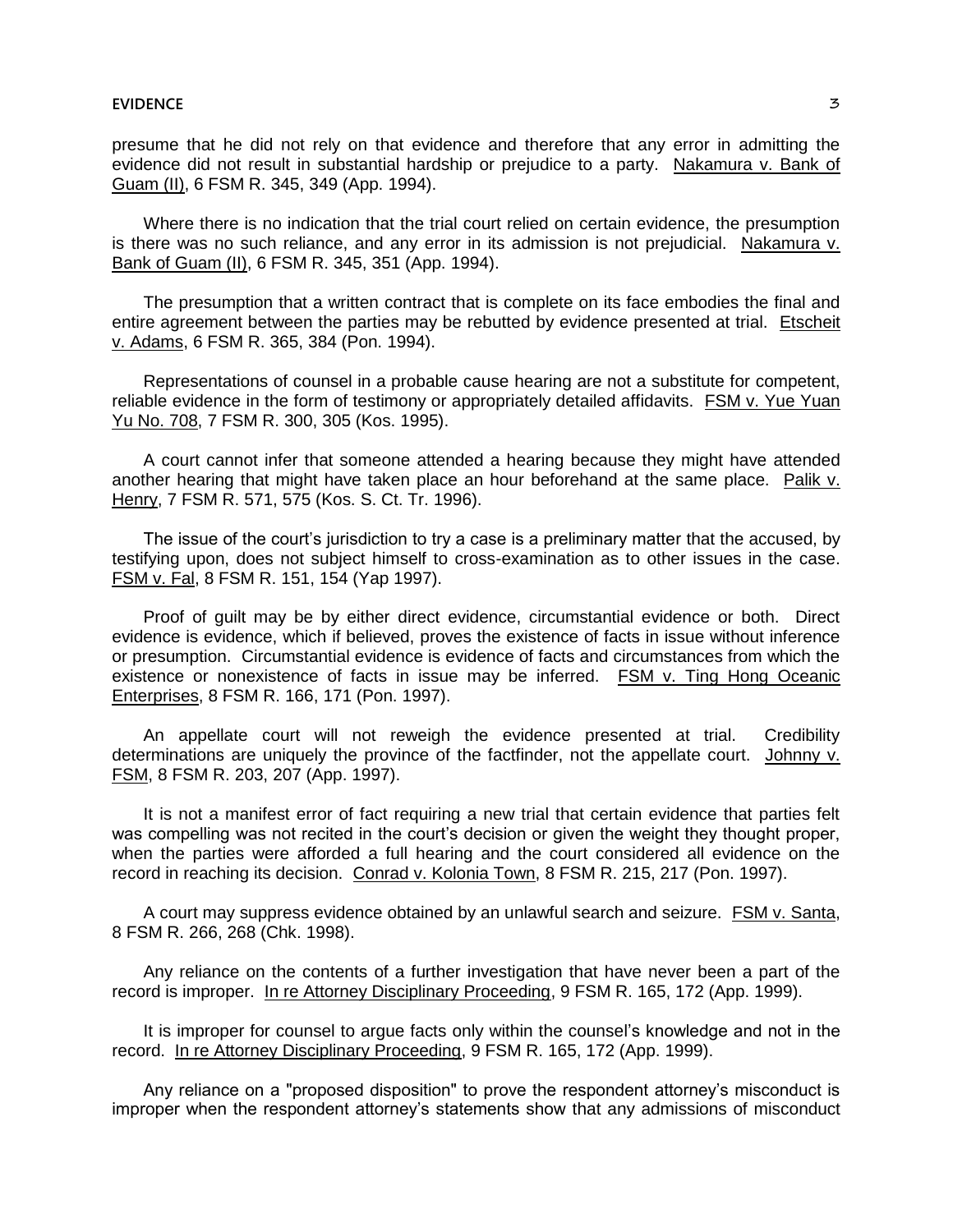#### **EVIDENCE** 4

were only for the purpose of the reviewing justice's approval of the proposed disposition and if it was not accepted, the respondent attorney would have to call defense witnesses. Such equivocation is not an admission of professional misconduct. It is thus inadmissible under FSM Evidence Rules 410 and 408, which bar the admission of pleas, plea discussions, and related statements and compromises and offers to settle, respectively. In re Attorney Disciplinary Proceeding, 9 FSM R. 165, 172 (App. 1999).

When no party raised a best evidence objection about two checks during the trial, when the trial court did not preclude or limit the introduction of evidence about either check, when both checks were involved in much of the testimony offered by the plaintiff and both also formed the subject of direct examination testimony by defense witnesses, when the trial judge himself questioned defense witnesses at length concerning the two checks, and when defense witnesses acknowledged both checks' existence, their amounts and that they were made out to the plaintiff, the trial court cannot be said to have applied the "best evidence" rule, which is exclusionary in character, and requires the production of originals unless specified exceptions are met. Tulensru v. Wakuk, 10 FSM R. 128, 133 (App. 2001).

The weight to be accorded admissible evidence is for the trier of fact to determine. Tulensru v. Wakuk, 10 FSM R. 128, 134 (App. 2001).

Rule 59 provides a means for relief in cases in which a party has been unfairly made the victim of surprise, but relief will be denied if the party failed to seek a continuance. Surprise, along with excusable neglect, is also addressed by Rule 60(b)(1). Thus, if a party is surprised at trial he is amply protected by Rules 59(a) and 60(b). Amayo v. MJ Co., 10 FSM R. 371, 383 (Pon. 2001).

A party may not derive benefit post trial from tendering evidence that which he was under a discovery obligation to produce pre-trial, and did not. Amayo v. MJ Co., 10 FSM R. 371, 385 (Pon. 2001).

When a sketch proffered to the appellate court, even if it had been admitted at trial, would not have been enough to demonstrate that a trial court's factual finding was clearly erroneous, the factual finding must stand. Phillip v. Moses, 10 FSM R. 540, 544 (Chk. S. Ct. App. 2002).

When the plaintiff's complaint claimed he performed "over 714 hours of overtime work," the defendant was given notice of the plaintiff's overtime claims. The defendant thus cannot exclude evidence that the plaintiff worked 1184.5 overtime hours, and the plaintiff does not need to amend his complaint, because 1184.5 hours is more than 714 hours. Palsis v. Kosrae, 10 FSM R. 551, 552 (Kos. S. Ct. Tr. 2002).

When the alleged defect in the kerosene resulted from the contamination of the product, and not its design, logic dictates that the plaintiff must show a high degree of similarity between the accident in this case and the accidents in the other cases before the other accidents will be admitted on the question of the dangerous condition of the allegedly contaminated product. Suldan v. Mobil Oil Micronesia, Inc., 10 FSM R. 574, 583 (Pon. 2002).

Speculation, guess and surmise may not be substituted for competent evidence, and where there are several possible causes of one accident, one or more of which a defendant is not responsible for, a plaintiff cannot recover without proving that the injury was sustained wholly or in part by a cause for which the defendant was responsible. William v. Mobil Oil Micronesia,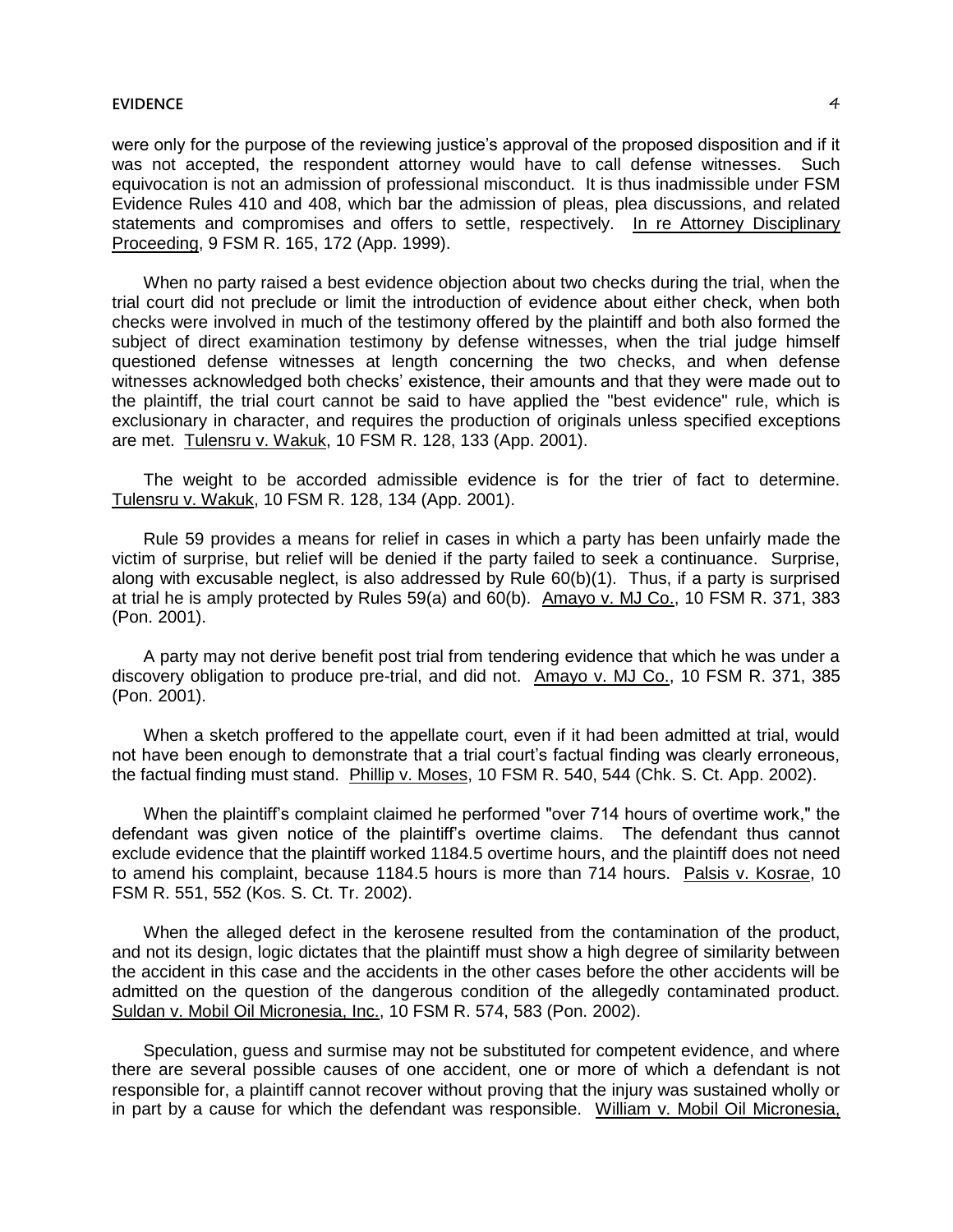#### **EVIDENCE** 5

Inc., 10 FSM R. 584, 587 (Pon. 2002).

The court is required to receive satisfactory evidence that custom or tradition applies to a case, before utilizing it. Kosrae v. Sigrah, 11 FSM R. 26, 30 (Kos. S. Ct. Tr. 2002).

A trial court's errors in admitting or excluding evidence are not grounds for reversal when the appellants have not explained what the evidence would have shown had it been admitted and how this evidence would or could have changed the court's decision because error in admitting or excluding evidence is not ground for vacating judgment unless refusal to do so is inconsistent with substantial justice. Rosokow v. Bob, 11 FSM R. 210, 216 (Chk. S. Ct. App. 2002).

Authentic school and hospital documents, which reflect the correct birth date of a petitioner may be used to establish the petitioner's correct birth date. In re Phillip, 11 FSM R. 301, 302 (Kos. S. Ct. Tr. 2002).

An appellate ruling that only determined that certain testimony was admissible did not instruct the trial court as to what weight to give his testimony or what inferences it must draw from it on remand. Rosokow v. Bob, 11 FSM R. 454, 458 (Chk. S. Ct. App. 2003).

When in discovery responses the amount of the plaintiffs' damages was stated as slightly more than the amount actually proven at trial, the invoices offered and received into evidence at trial establish by a preponderance of the evidence the amount of plaintiffs' damages. Adams v. Island Homes Constr., Inc., 12 FSM R. 234, 241-42 (Pon. 2003).

The court's pretrial order did not prevent the bank from adequately defending on the question of damages when all witnesses specified in the bank's pretrial statement whose testimony summaries indicated that they had testimony to offer relevant to the question of damages were permitted to testify. Further, when the bank did not object before trial to the court's limitation of its damages witnesses, it waived any objection in this regard. Adams v. Island Homes Constr., Inc., 12 FSM R. 234, 242 (Pon. 2003).

In order to prove lost rental damages, a business should be prepared to show that all other similar available vehicles were rented and that the had to turn away customers who would otherwise had rented the damaged pickup, and the number of days it would have been rented. A long-term, ongoing business might show this by comparing the average of the total rental days of all pickups combined for each month before the pickup was damaged with the average total rental days for each month after the accident. Phillip v. Marianas Ins. Co., 12 FSM R. 464, 472 (Pon. 2004).

Under the traditional "new business rule," which applies to any business without a history of profits, it has been recognized that evidence of expected profits from a new business is too speculative, uncertain, and remote to be considered and does not meet the legal standard of reasonable certainty. But lost profits can be recovered by a new business when it is possible to show, by competent evidence and with reasonable certainty, that profits would have been made in the particular situation, and the amount of those profits. Phillip v. Marianas Ins. Co., 12 FSM R. 464, 472 (Pon. 2004).

When the boundary claimed by appellants was supported by testimony of a neutral observer and the appellees' was based only on their testimony, the Land Court decision, which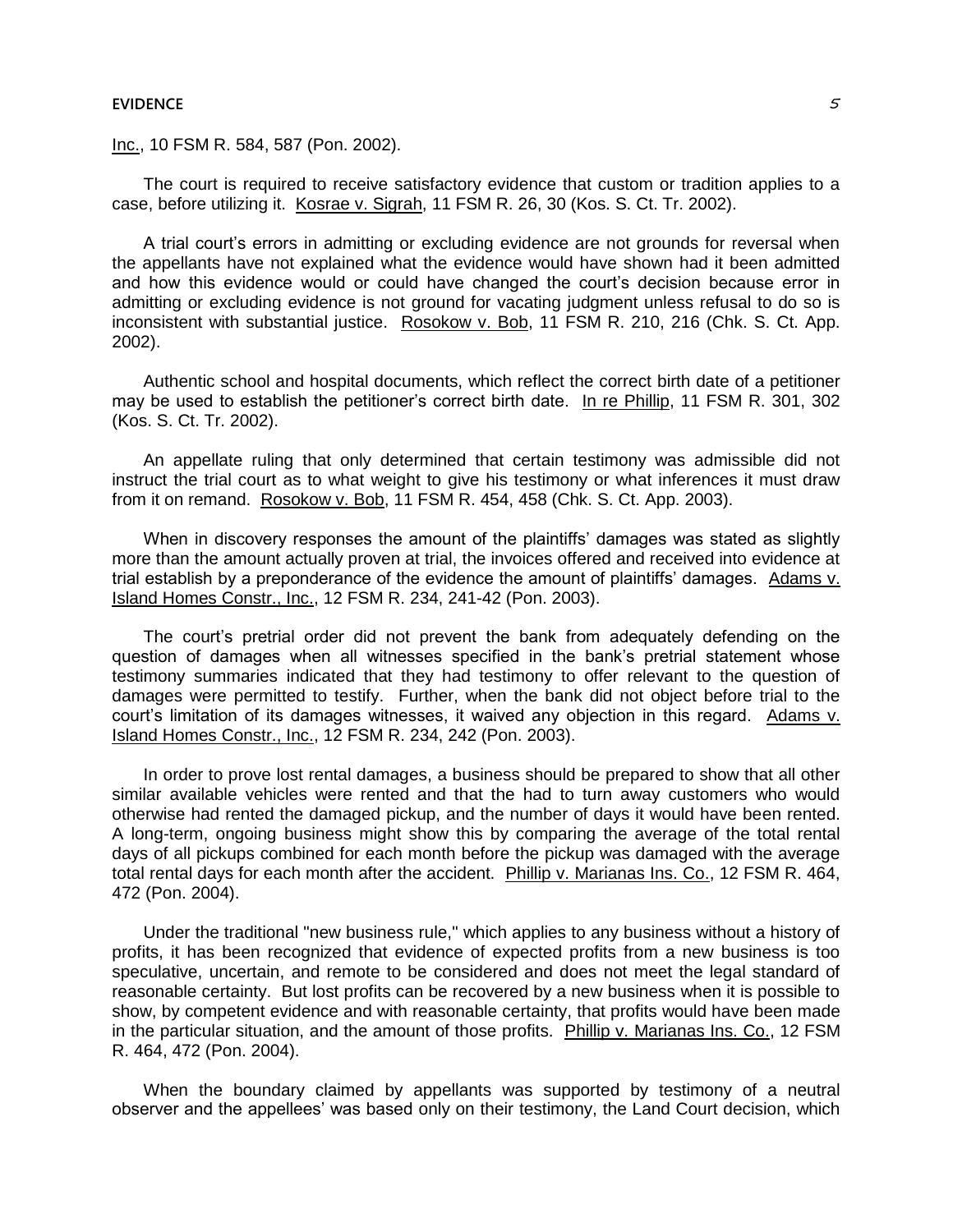accepted the appellees' boundary claim was not based upon substantial evidence. Heirs of Noda v. Heirs of Joseph, 13 FSM R. 21, 23 (Kos. S. Ct. Tr. 2004).

When there was no evidence presented to the Land Court regarding the parties' acceptance of the river as the boundary between their parcels, but the Land Court relied upon an alleged settlement between the parties which was never presented or accepted as evidence at the hearing, the Land Court decision which determined the river as the boundary was not based upon substantial evidence. Heirs of Noda v. Heirs of Joseph, 13 FSM R. 21, 23 (Kos. S. Ct. Tr. 2004).

When the parties' settlement to divide the islands in the swampy area such that each party is owner of two islands was accepted into evidence at the Land Court hearing, but was not reflected in the Land Court decision, that decision regarding the swampy area, was not based upon substantial evidence. Heirs of Noda v. Heirs of Joseph, 13 FSM R. 21, 23-24 (Kos. S. Ct. Tr. 2004).

Representations of counsel at a hearing are not a substitute for competent, reliable evidence in the form of testimony or detailed affidavits. Counsel's statements constitute only argument of counsel and are not evidence. Kosrae v. Nena, 13 FSM R. 63, 67 (Kos. S. Ct. Tr. 2004).

A certified map is conclusive only as to the location and boundaries of the land within it. It is not conclusive as to the boundaries and locations of other parcels of land, although it may be some evidence. Church of the Latter Day Saints v. Esiron, 13 FSM R. 99a, 99f (Chk. 2004).

Evidence first introduced in response to questioning by the trial judge during defendant's closing argument was not properly in evidence before the trial court as it was made during the closing arguments and such statements were not made under oath, not subject to crossexamination, and not subject to any rebuttal testimony by any witness. Argument does not constitute evidence. Livaie v. Weilbacher, 13 FSM R. 139, 144 (App. 2005).

When the trial court's assessment of restitution damages was specifically calculated using a figure based on a statement made during closing argument, it was not supported by evidence properly before the trial court. As such, the amount of restitution assessed by the trial court is clearly erroneous and must be vacated and the case remanded to the trial court to determine the amount of restitution based on the evidence properly before it or to hold a further evidentiary hearing on the issue. Livaie v. Weilbacher, 13 FSM R. 139, 144-45 (App. 2005).

When the plaintiff tendered receipts for the equipment rental, but the receipts were not original documents, nor copies of the originals: the receipts had been reconstructed recently for the purpose of the hearing, the receipts were not accepted into evidence. Livaie v. Weilbacher, 13 FSM R. 206, 208 (Kos. S. Ct. Tr. 2005).

When at trial of the matter, the defendant had argued that only 25% of the excavated fill materials had met specifications and had actually been hauled to the road project site, but, at the hearing held on April 14, 2005, did not present any evidence in support of this argument, the plaintiff is entitled to restitution for the market value of all the materials excavated from the quarry. Livaie v. Weilbacher, 13 FSM R. 206, 208 (Kos. S. Ct. Tr. 2005).

When the Plaintiff seeks as a component of restitution, ground rent for his quarry and argues that ground rent is "normally compensated in similar contracts," but did not present any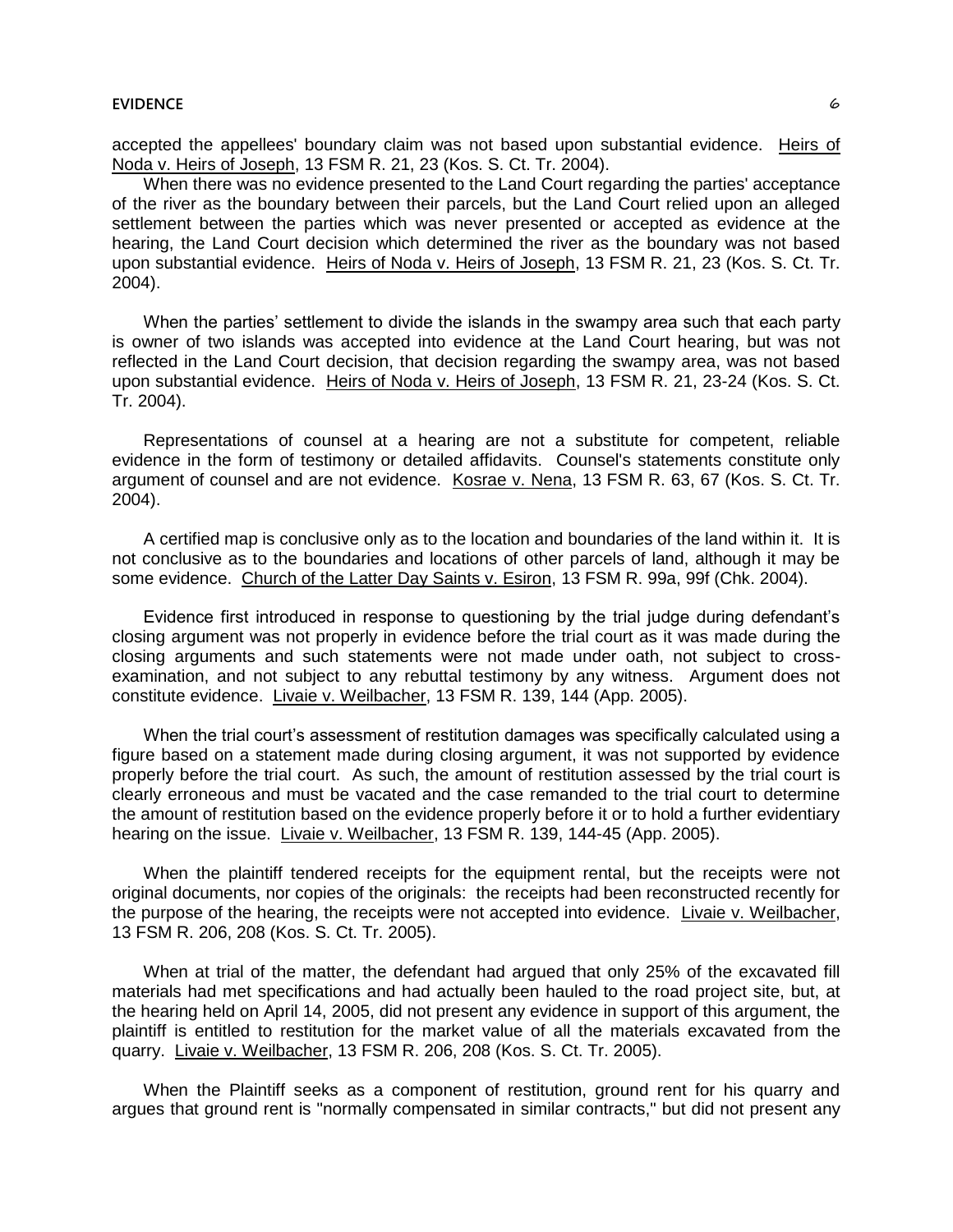evidence during the June 2003 trial nor at the April 14, 2005 hearing in support of his claim for ground rent and did not offer any "similar contracts" to establish that ground rent is "normally compensated" for the use of land for a quarry, the plaintiff's request for restitution for ground rent must be denied. Livaie v. Weilbacher, 13 FSM R. 206, 208 (Kos. S. Ct. Tr. 2005).

When the defendants had the burden of proof to establish their claim for damages in an amount different than that presented by the plaintiffs, but failed to present any witnesses or other evidence to contradict or modify the calculations presented by the plaintiffs, the court cannot jump to an inference when the underlying testimony does not support the inference. Livaie v. Weilbacher, 13 FSM R. 249, 251 (Kos. S. Ct. Tr. 2005).

When an unrepresented party made statements as a preamble to the questions he posed to another claimant, the Land Court, recognizing that the claimants were lay persons and not trained in legal hearing procedures, should have provided instructions that cross-examination is limited to asking questions of the witness. Edmond v. Alik, 13 FSM R. 413, 416 (Kos. S. Ct. Tr. 2005).

Since it is error for a court to rely upon evidence never presented at a hearing or trial, the Land Court's reference in its decision to statements not in evidence properly before it was contrary to law. Edmond v. Alik, 13 FSM R. 413, 416 (Kos. S. Ct. Tr. 2005).

The weight to be accorded admissible evidence is for the trier of fact to determine. Kosrae v. Tilfas, 14 FSM R. 27, 30 (Kos. S. Ct. Tr. 2006).

When the defendant argued that the court should recognize custom regarding the relationship between him and the victim, but did not present any evidence of the relationship between victim and him, and did not present any evidence of custom, specifically evidence that due to the relationship between victim and the defendant, it would be customary for the defendant to show up drunk at a relative's home and commit a battery upon the relative, the court may not utilize tradition in reaching a decision because it has not received satisfactory evidence of the tradition. When a defendant has not provided any evidence of custom or tradition, it cannot be considered. Kosrae v. Tilfas, 14 FSM R. 27, 30-31 (Kos. S. Ct. Tr. 2006).

When there was undisputed evidence presented of the defendant's performance of other physical activity, the court can infer that the defendant's ailments did permit the defendant to complete a variety of activities requiring movement of his arms, legs and body, and did not affect his performance of the field sobriety tests. Kosrae v. Tulensru, 14 FSM R. 115, 122 (Kos. S. Ct. Tr. 2006).

When it is undisputed that a public road is a public place and that the defendant was carrying and possessing an open beer can on the public road, the court can draw the inference from the facts in evidence that the open beer can possessed by the defendant on the public road was an open beer can containing beer, which is an alcoholic drink. Kosrae v. Tulensru, 14 FSM R. 115, 122 (Kos. S. Ct. Tr. 2006).

The Kosrae Rules of Evidence do not require corroboration of undisputed testimony. Kosrae v. Tulensru, 14 FSM R. 115, 125 (Kos. S. Ct. Tr. 2006).

Even assuming that the photos not admitted would have shown that the defendant was not at fault in the accident, that would have had no bearing on his state of intoxication because even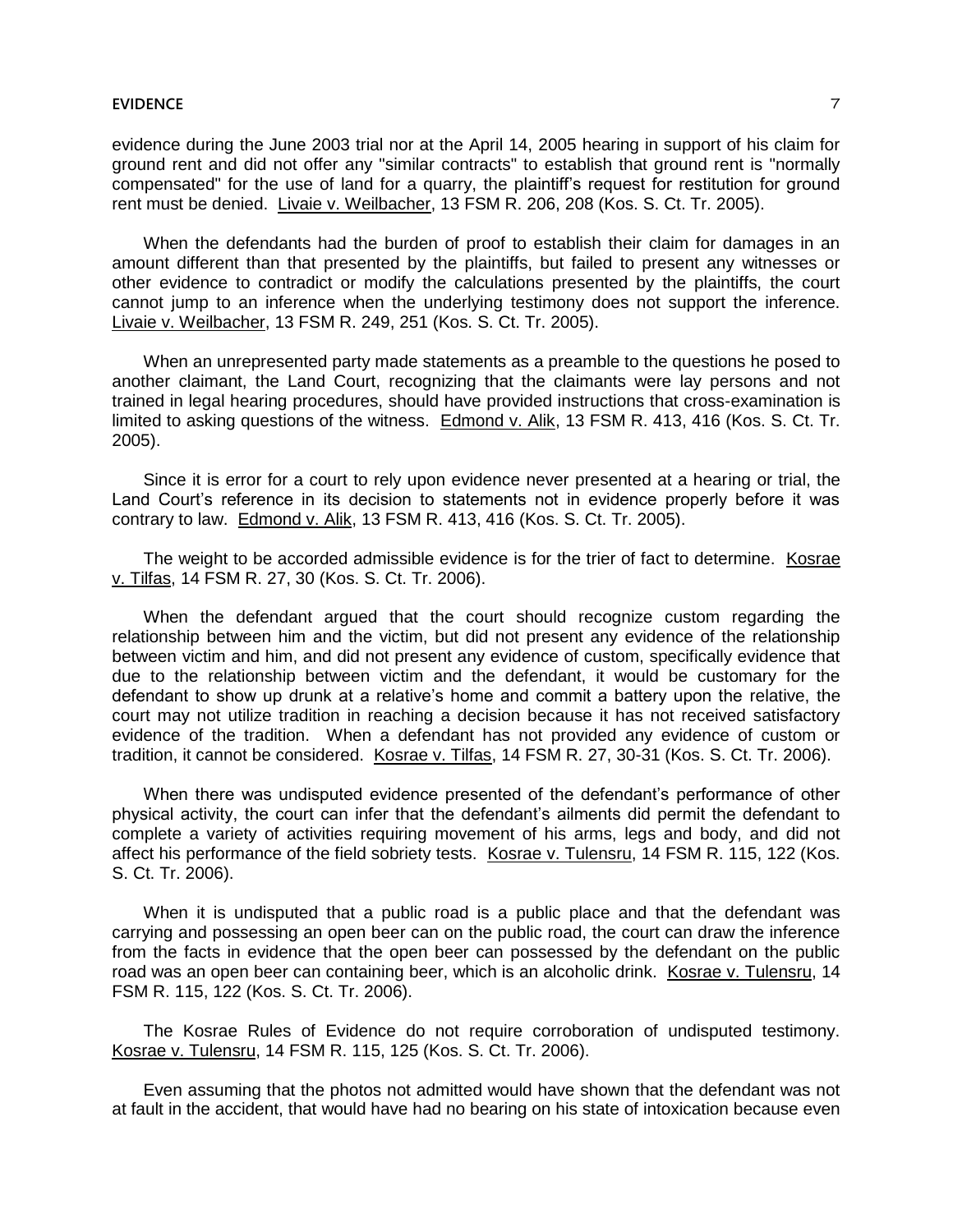#### **EVIDENCE** 8

if the other driver were 100% at fault, there is no question that the defendant was driving a vehicle, and he would still have been subject to conviction under the driving under the influence statute if he were driving that vehicle while under the influence. Tulensru v. Kosrae, 15 FSM R. 122, 127 (App. 2007).

It was not error to exclude photos from evidence when the probative value of the photos of an accident scene taken some months after the accident, and without the vehicles present, is negligible. Tulensru v. Kosrae, 15 FSM R. 122, 127 (App. 2007).

Japanese survey maps, alone, contain no assurance of who should be shown as owners as they were primarily concerned with boundaries. The survey maps are some evidence of ownership, but that there must be substantial evidence to support the decision of ownership. Testimony from many witnesses to determine that the appellees controlled and used the land from over ten to fifteen years prior to the survey map through the time of filing claims, in excess of fifty years, is substantial evidence. Heirs of Taulung v. Heirs of Wakuk, 15 FSM R. 294, 298 (Kos. S. Ct. Tr. 2007).

The burden of proving custom and tradition relies on the party asserting its effect. When both parties were specifically given the opportunity to offer such evidence, but neither party took that opportunity, the court correctly concluded that no Kosraean customary transfer or acquisition of land could be considered because no party offered evidence. Heirs of Taulung v. Heirs of Wakuk, 15 FSM R. 294, 298-99 (Kos. S. Ct. Tr. 2007).

When the Land Court findings consist of testimony of a number of witnesses of a family's undisputed use, control and development of the parcel without interference for over 50 years and that family continues to do so today, the Land Court finding was based on substantial evidence to support the family's ownership, even though another's name was on the Japanese survey map and when considering the evidence in a light favorable to the appellees, the appellants, the Land Court's decision was not clearly erroneous. Heirs of Taulung v. Heirs of Wakuk, 15 FSM R. 294, 299 (Kos. S. Ct. Tr. 2007).

The application of the Kosrae Rules of Evidence is expressly excluded from proceedings with respect to release on bail. Nedlic v. Kosrae, 15 FSM R. 435, 438 (App. 2007).

A defendant's suppressed statement may not be used against him at trial unless he chooses to testify on his own behalf, in which case, the statement may be used to impeach his credibility. FSM v. Sam, 15 FSM R. 491, 493 (Chk. 2008).

The trial court used a co-defendant's pre-trial, out-of-court affidavit only against the declarant since the judge's discourses with the prosecutor stated that it was only being offered or used against the declarant and the trial court's made specific findings with regard to the affidavit that only concerned the declarant co-defendant and since the court's special findings delineated other pieces of evidence, independent of that affidavit, that supported the other defendants' participation in the conspiracy. Engichy v. FSM, 15 FSM R. 546, 556-57 (App. 2008).

The best practice for a trial court finding itself in the situation where a non-testifying defendant's out-of-court statement will be introduced into evidence in a joint or multi-defendant trial, is to make an early, clear and uniform record identifying those defendants against whom the out-of-court statement will and will not be used. A trial court is not generally prohibited from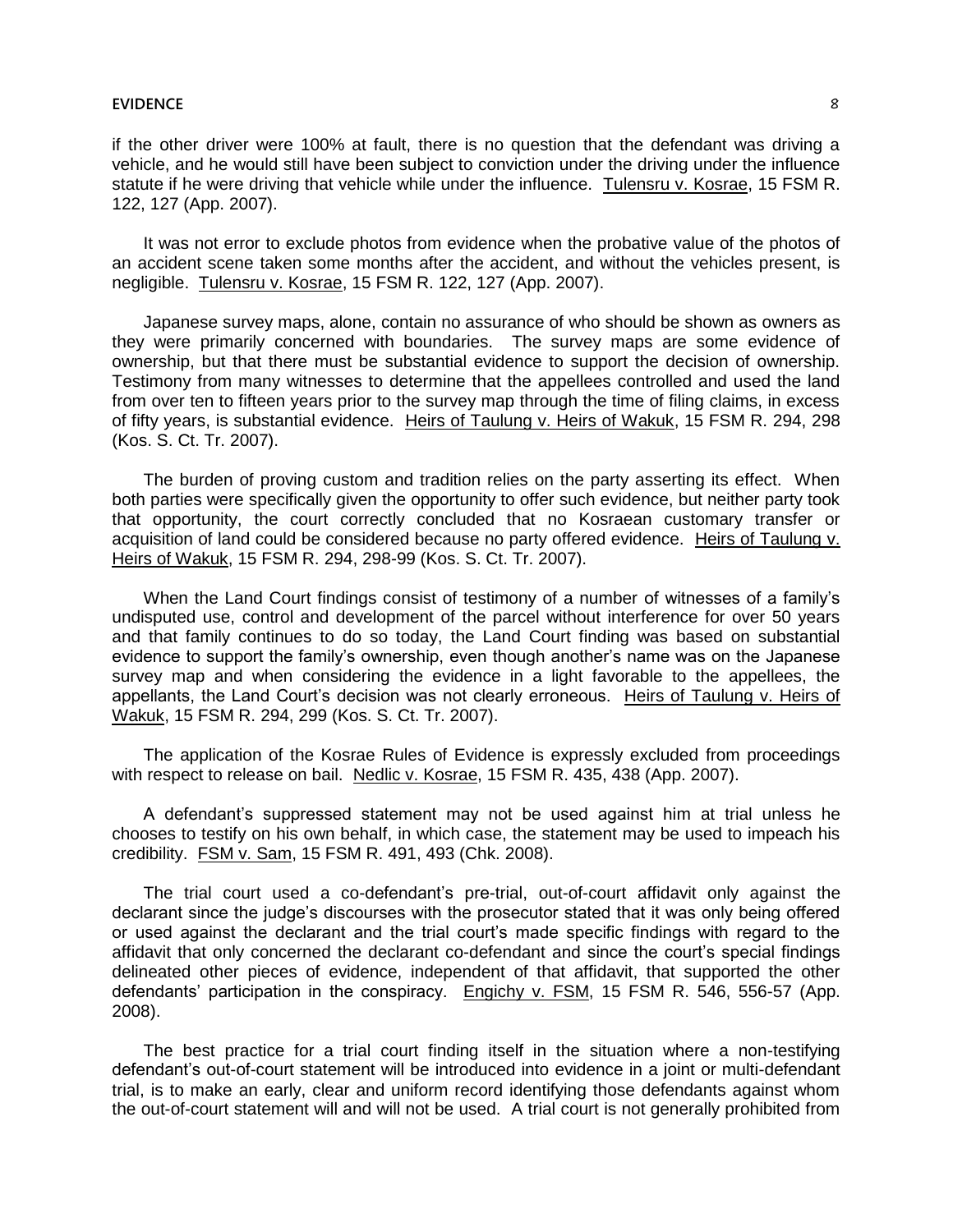# admitting the statement. Engichy v. FSM, 15 FSM R. 546, 557 (App. 2008).

When the record was uniform in signifying that the trial court did not consider one codefendant's affidavit against the other defendants and when the trial court, in its special findings made at the trial's conclusion identified the other pieces of admitted evidence that it relied upon and that exist independent of the one co-defendant's affidavit; when a review of this specifically relied upon evidence, in addition to the complete record on appeal, presents a sufficient evidentiary basis to support the other defendants' participation in the conspiracy wholly independent of and detached from the one co-defendant's affidavit, the appellate court will conclude that the trial court was successful in excluding the one co-defendant's affidavit as evidence against the other defendants. Engichy v. FSM, 15 FSM R. 546, 557 (App. 2008).

When the trial court asked the government to redact the other defendants' names from one co-defendant's affidavit but no redacted version offered into evidence, and when a physical redaction under these circumstances would have been superfluous, merely replicating the mental exercise of compartmentalizing already successfully undertaken by the trial court, if the trial court proceeded with the trial despite the government's failure to provide a redacted copy of the statement, that choice was within the trial court's discretion and did not unfairly result in substantial hardship or prejudice to any party and thus was not reversible error. Engichy v. FSM, 15 FSM R. 546, 557-58 (App. 2008).

If challenged, previous ledger pages constituting the rest of an open account may be needed to support a plaintiff's case for any items whose accuracy the defendant has not stipulated to because when a writing or recorded statement or part thereof is introduced by a party, an adverse party may require him at that time to introduce any other part or any other writing or recorded statement which ought in fairness to be considered contemporaneously with it. Albert v. George, 15 FSM R. 574, 581 (App. 2008).

Various writings, admitted into evidence, which were signed on the behalf of Chuuk, the party to be charged, can establish by a preponderance of the evidence that the plaintiff and Chuuk entered into an agreement whereby the plaintiff would obtain insurance on Chuuk's vessels for the two periods in question, and that Chuuk would pay for the premiums for the insurance obtained. Actouka Executive Ins. Underwriters v. Simina, 15 FSM R. 642, 651 (Pon. 2008).

Counsel's argument about a memo's effect is not a substitute for evidence. Actouka Executive Ins. Underwriters v. Simina, 15 FSM R. 642, 653 (Pon. 2008).

The remedy for a defendant's unlawful detention over 24 hours is not the dismissal of the information against him or the suppression of all evidence and statements obtained from him. His only remedy in a criminal prosecution (as opposed to a civil suit) is suppression of any evidence obtained as a result of the illegal detention. FSM v. Sato, 16 FSM R. 26, 30 (Chk. 2008).

When an FSM Evidence Rule is modeled after a United States rule, the court should look to United States court decisions interpreting that rule. Fritz v. FSM, 16 FSM R. 192, 197 (App. 2008).

Evidence that speaks for itself is evidence that is significant or self-evident. Fritz v. FSM, 16 FSM R. 192, 198 (App. 2008).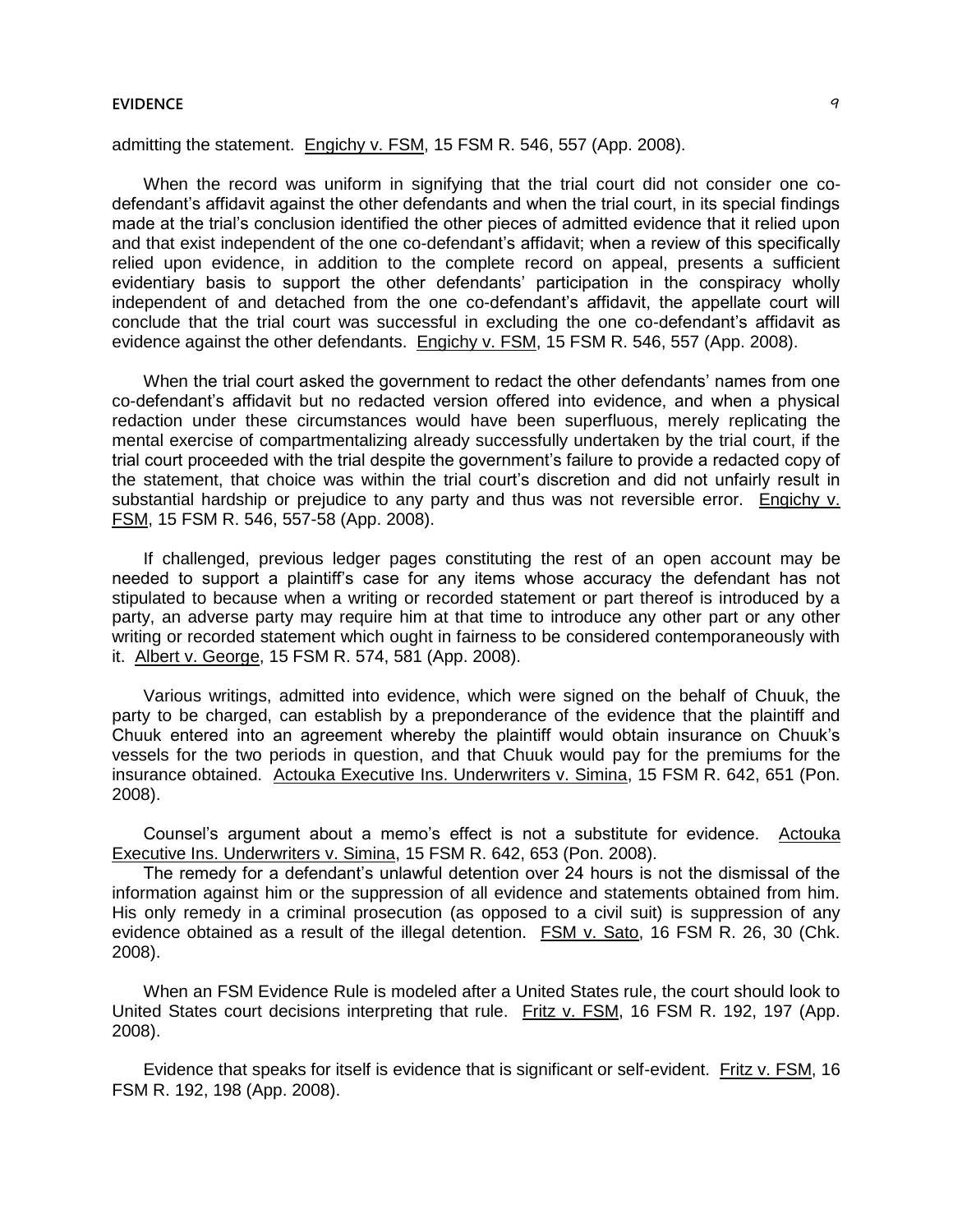#### **EVIDENCE** 20 and 20 and 20 and 20 and 20 and 20 and 20 and 20 and 20 and 20 and 20 and 20 and 20 and 20 and 20

An agreement granting fishing rights is not alone conclusive evidence of land ownership. Narruhn v. Aisek, 16 FSM R. 236, 241-42 (App. 2009).

Speculation may not be substituted for competent evidence. Jano v. Fujita, 16 FSM R. 323, 328 (Pon. 2009).

Although the presence of a person's name on the 1932 Japanese Survey Map as the owner of a parcel of land is not conclusive or dispositive of that person's ownership but may be overcome or rebutted by other evidence, when there was substantial evidence in the record before the Land Court that Mackwelung used, controlled, and occupied Yekula continuously after 1932, including evidence and testimony presented at the original 1979 Land Commission proceeding, the Land Court reasonably assessed this evidence as supporting the Mackwelungs' position that a *kewosr* to Sra Nuarar had taken place, and since the testimony that a previously unmentioned person had owned the land and had later transferred it to Kun Mongkeya was reasonably assessed as not credible, the evidence did not overcome the 1932 Japanese survey map. Heirs of Mackwelung v. Heirs of Mongkeya, 16 FSM R. 368, 377 (Kos. S. Ct. Tr. 2009).

It was not error for the Land Court not to award one side all of the disputed land based on an option agreement that was never exercised and that only refers to a parcel situated somewhere in the disputed land and not all of it and so it does not support a claim to all of the land, even assuming it is some evidence of ownership of some part. Heirs of Mackwelung v. Heirs of Mongkeya, 16 FSM R. 368, 378-79 (Kos. S. Ct. Tr. 2009).

The FSM Rules of Evidence would appear to be inapplicable to proceedings with respect to release of an arrested vessel on bond. People of Tomil ex rel. Mar v. M/C Jumbo Rock Carrier III, 16 FSM R. 543, 546 (Yap 2009).

It is constitutional error for a trial court to rely on exhibits never identified, described, or marked at trial, but the trial court does not commit reversible error when there was extensive testimony and cross-examination of witnesses concerning the exhibits' contents. In such an instance, it is the witness testimony that is the evidence before the court. George v. George, 17 FSM R. 8, 10 (App. 2010).

Although the court must first look to FSM sources of law for purposes of establishing legal requirements in criminal cases, when an FSM court has not previously construed an FSM evidence rule which is identical or similar to a U.S. counterpart, the court may look to U.S. sources on the United States Federal Rules of Evidence for guidance. Cholymay v. FSM, 17 FSM R. 11, 19 (App. 2010).

A litigant's constitutional right to due process is violated when a trial court relies on evidence, not a part of the record, without prior notice to the parties or without an opportunity for the parties to comment on it, and it is constitutional error for the court to rely on exhibits never identified, described or marked at trial. George v. Albert, 17 FSM R. 25, 32 (App. 2010).

Trial court judgments that were, in part, based on documents that were never authenticated by affidavit or by testimony and their accuracy was never vouched for by affidavit, or testimony, or other evidence will be vacated. George v. Albert, 17 FSM R. 25, 32 (App. 2010).

When the receipts relied upon by the trial court were never identified, marked, described, or admitted at trial or evidentiary hearing; when those receipts were provided to the court post-trial and were never authenticated, introduced, or admitted into evidence; and when neither side had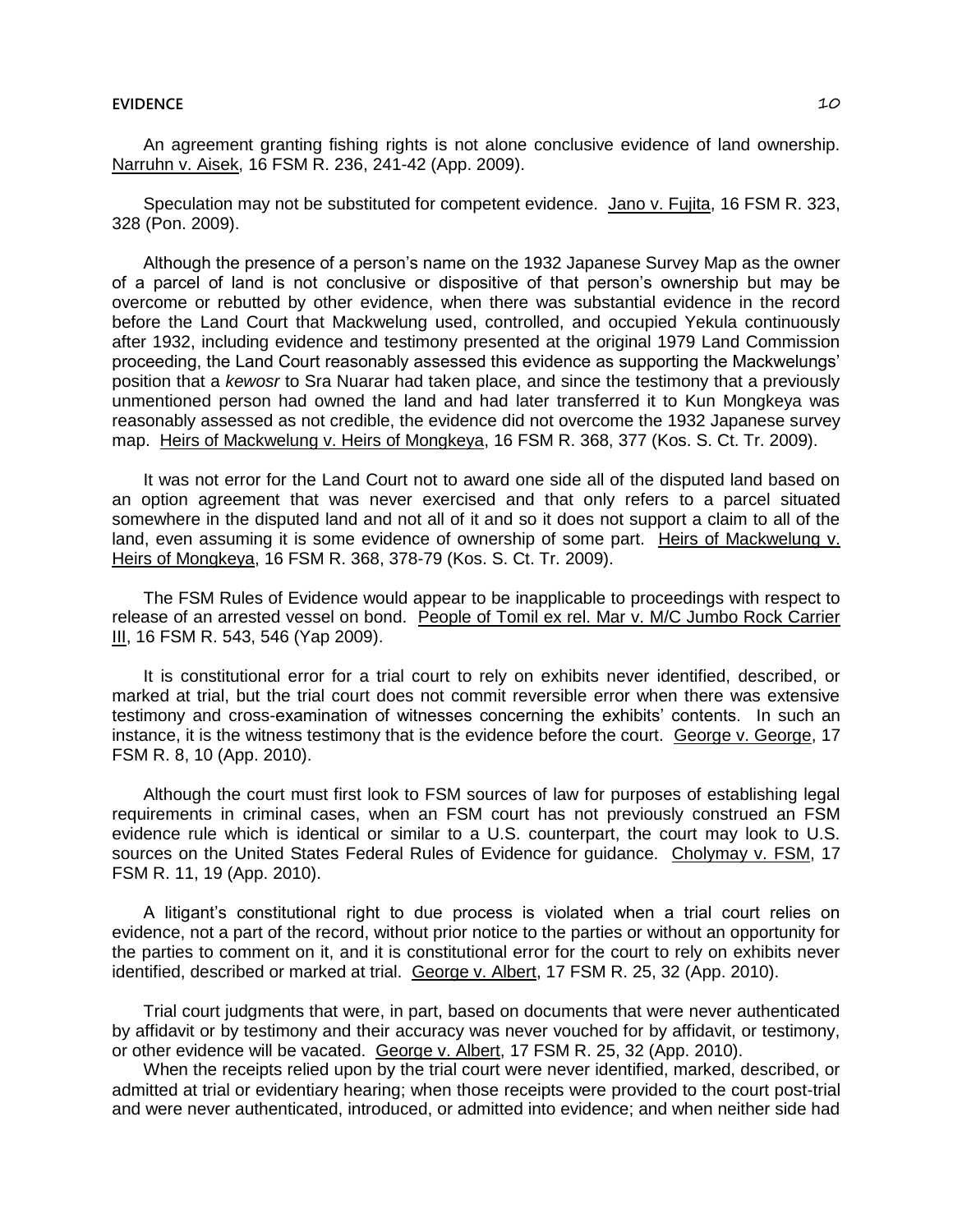#### **EVIDENCE** 2.1

the opportunity to examine witnesses, or to produce witnesses to testify, on the accuracy, meaning, or completeness of the receipts or about the receipts that the trial court disallowed because someone else had signed them, the documents supplied to the court after trial were not evidence that was properly before that court and thus were not evidence in the record and the trial court's use of these documents violated due process. There is therefore no substantial evidence in the record to support the judgment amount. The judgment amount finding is thus clearly erroneous, and the judgment will be vacated since that figure is not supported by substantial evidence in the record, and, in fact, is not supported by any evidence in the record. George v. Albert, 17 FSM R. 25, 32-33 (App. 2010).

Although physical evidence or the lack thereof may be compelling in some cases, it is not a requirement of proof when the victim herself testified credibly to the alleged act and when her testimony was neither impeached nor rebutted. The lack of physical evidence may even be expected in a case charging sexual abuse because, unlike sexual assault, proof of sexual abuse does not require proof of sexual penetration, but only of sexual contact. Sexual contact is defined as any touching of the sexual or other intimate parts of a person not married to the defendant, done with the intent of gratifying the sexual desire of either party. It would be highly unlikely for a doctor examining a person days after her genitalia or intimate parts had been touched to be able to determine whether she had in fact been touched. Thus, the lack of physical evidence in a sexual abuse case is rather to be anticipated, and does not provide the defendant with a defense. Chuuk v. Inek, 17 FSM R. 137, 145 (Chk. S. Ct. Tr. 2010).

The weight to be accorded admissible evidence is for the court as trier of fact to determine. Peter v. Jessy, 17 FSM R. 163, 174 (Chk. S. Ct. App. 2010).

In reviewing a dismissal for insufficiency of evidence, once the appellate court determines the trial court's findings are not clearly erroneous, the appellate court asks whether those factual findings are sufficient or insufficient to meet the plaintiff's burden of proof. The trial court's answer to that question forms a legal conclusion, and as such is a ruling on a point of law that is reviewed de novo. Peter v. Jessy, 17 FSM R. 163, 175 (Chk. S. Ct. App. 2010).

Uncontradicted and unimpeached evidence will be taken as true to the extent that it cannot arbitrarily be disregarded. Peter v. Jessy, 17 FSM R. 163, 175 (Chk. S. Ct. App. 2010).

Reversible error may not be predicated upon a ruling which admits or excludes evidence unless a substantial right of the party is affected and no error in the admission or the exclusion of evidence is ground for granting a new trial or for vacating, modifying, or otherwise disturbing a judgment or order, unless refusal to take such action appears to the court inconsistent with substantial justice. Palsis v. Kosrae, 17 FSM R. 236, 244 (App. 2010).

A conclusory argument is not evidence. FSM Dev. Bank v. Jonah, 17 FSM R. 318, 324 (Kos. 2011).

When the FSM proved by a preponderance of the evidence that the fishing boat's HF radio was not on and it also proved that the vessel had a VHF radio, but there was no evidence whether the VHF radio was on or off or whether it was tuned to channel 16, the FSM's claim that the vessel was not monitoring a required radio frequency fails for lack of proof because the statute, the Foreign Fishing Agreement, and the foreign fishing permit all require that the vessel monitor only one of those two frequencies and the evidence shows that the vessel had the ability to monitor the VHF channel 16 and there is no evidence that it was not being monitored.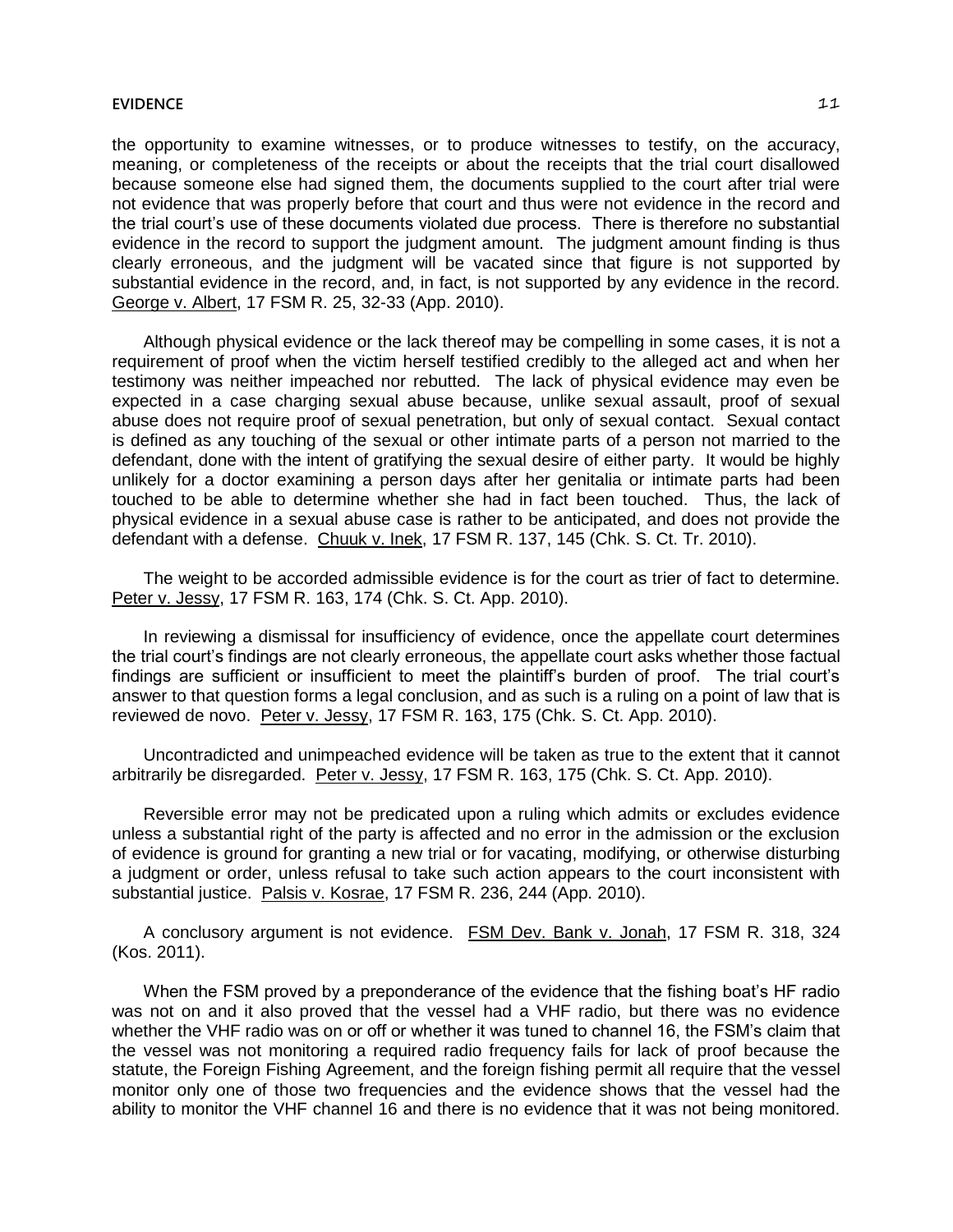#### **EVIDENCE** 12

FSM v. Kana Maru No. 1, 17 FSM R. 399, 405 (Chk. 2011).

The circumstantial evidence proves proximate cause even though exactly how the reef was damaged – whether anchors and/or chains were dragged on the reef; or whether a detached or slack cable or chain used to connect the barge to the tugboat struck the reef; or whether one or both of the vessels struck the reef; or whether some combination of these was responsible  $-$  is undetermined since the damages occurred while the two vessels were on the site (or while just the barge was there) and since no other vessels were present at the time and the damage was of the type that must have been caused by one or more of the methods described. People of Gilman ex rel. Tamagken v. Woodman Easternline Sdn. Bhd., 18 FSM R. 165, 174-75 (Yap 2012).

The court will not attach any deference to a state agency's findings of fact when the defendant was never a party to any proceeding in that agency and was not even aware of the proceeding and no state agency ever initiated any action against the defendant or imposed any fines or penalties on it and when this court case is not a judicial review of an adversarial agency action so the agency report is not entitled to the judicial deference given such agency action. People of Gilman ex rel. Tamagken v. Woodman Easternline Sdn. Bhd., 18 FSM R. 165, 175 (Yap 2012).

Evidence is exculpatory if it clears or tends to clear from alleged fault or guilt. FSM v. Kool, 18 FSM R. 291, 293 n.1 (Chk. 2012).

When the appellants do not contend that the checks are not authentic but contend that the signature endorsements are all forgeries, and when the trial court found as fact that, except for one or two or a few that she had signed herself, Lilly Iriarte had authorized Santos to sign her name on the premium checks, the appellate court cannot conclude that the finding was clearly erroneous since substantial evidence in the record supports that finding. Since a forgery is a signature of a person that is made without the person's consent and without the person otherwise authorizing it, Lilly Iriarte's signatures are not forgeries even if made by Santos and having the original checks could not have altered the finding that Lilly Iriarte were authorized. Iriarte v. Individual Assurance Co., 18 FSM R. 340, 352 (App. 2012).

Counsel's assertion in one post-trial filing that the plaintiff's land occupied by the defendant was worth \$26,000 and consisted of 2,000 square meters with an annual rental value of \$20 per square meter was not competent evidence because counsel's assertions in argument do not constitute evidence before the court. Killion v. Nero, 18 FSM R. 381, 387 (Chk. S. Ct. Tr. 2012).

When no evidence was presented at trial that the Director of Public Safety was personally involved in the plaintiff's arrest and jailing or that he directed its manner or timing, the court cannot presume that because his wife was the complainant that he ordered or directed that the plaintiff be arrested and jailed because, in the absence of evidence, an inference just as likely is that a zealous subordinate, believing it would curry favor with his superior, decided that a quick arrest and some jail time were in order. The court therefore will not hold the Director, in his personal capacity, liable to the plaintiff. Alexander v. Pohnpei, 18 FSM R. 392, 400 (Pon. 2012).

It is within the court's sound discretion whether to admit additional evidence after trial. Exercise of such discretion must take into account the evidence's probative value against the danger of injuring the opposite party through surprise. The opposing party cannot properly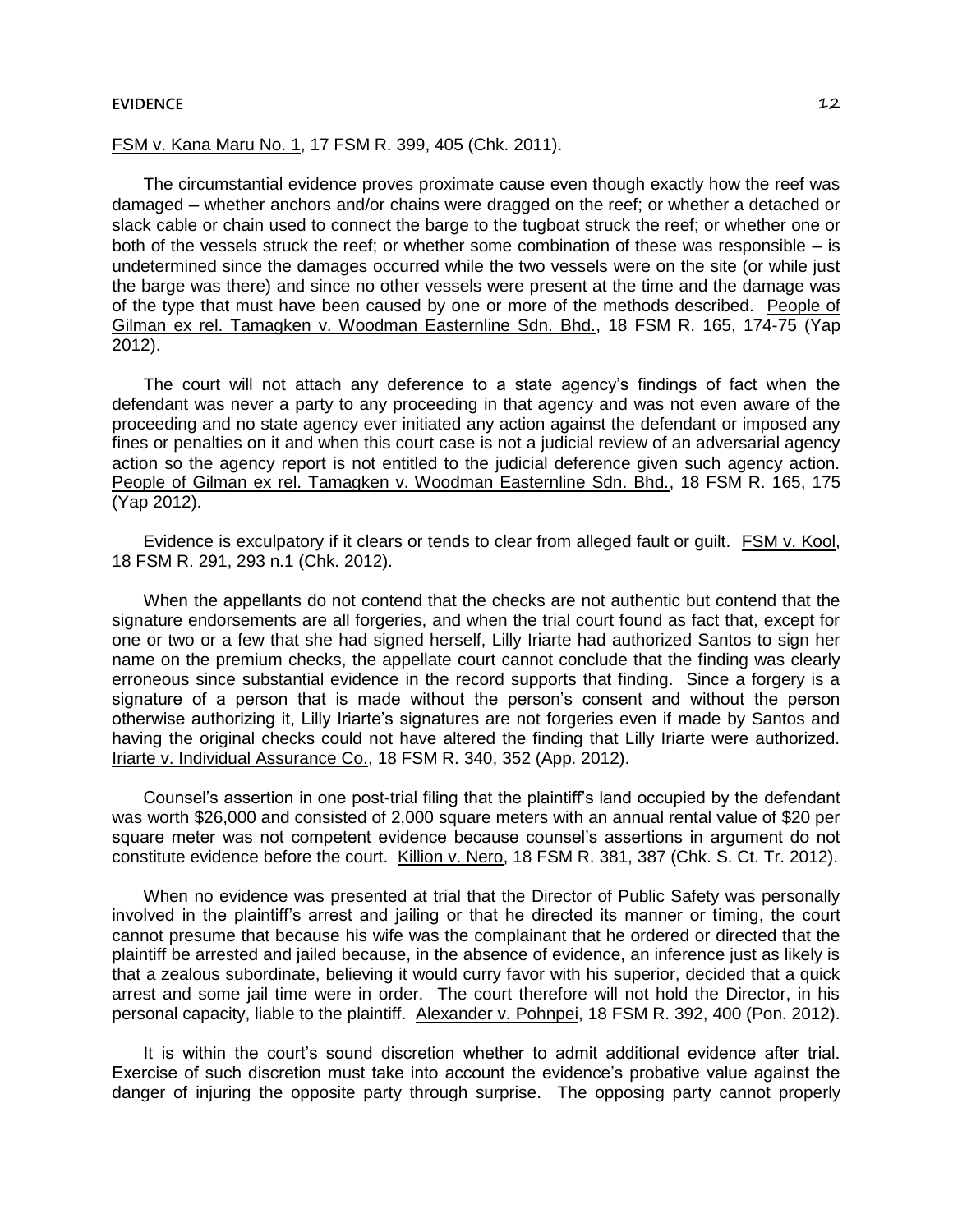#### **EVIDENCE** 23

examine or counter evidence offered after trial, and so the burden is on the party offering the evidence to demonstrate good cause why the evidence should be admitted. Pacific Skylite Hotel v. Penta Ocean, 19 FSM R. 265, 269 (Pon. 2014).

While it is appropriate for a Chief Justice to engage with all the relevant stake-holders in the process of promulgating a general court order, the decision making process is quite different for a justice called upon to render an evidentiary ruling in a criminal case. Even when a party raises a question of first impression, a judge presiding over a criminal case has a responsibility to apply the law to the case's facts, and it would be an abuse of judicial discretion to delay an evidentiary ruling in order to solicit advice from non-parties suggesting what the law should be. This judicial power is curtailed by the process of appellate review. FSM v. Halbert, 20 FSM R. 49, 53 (Pon. 2015).

An affidavit, not introduced at trial and which the defendants never had the opportunity to address or to cross-examine a witness concerning its contents, will be stricken as evidence since the opposing party cannot properly examine or counter evidence offered after trial and since the burden is on the party offering the evidence to demonstrate good cause why the evidence should be admitted. George v. Palsis, 20 FSM R. 111, 114 (Kos. 2015).

Just because an affidavit was filed while the court was considering cross motions for summary judgment does not mean that it is automatically admitted into evidence at the later trial. To be evidence that the court can consider, the affidavit should be offered at trial in the usual manner. Then it might be admitted in the usual manner, or it might be objected to and the objection sustained, or the affiant himself might instead be called to testify. George v. Palsis, 20 FSM R. 111, 114 (Kos. 2015).

A court cannot award damages based on matter "introduced" during argument after the presentation of evidence has ended. George v. Palsis, 20 FSM R. 111, 117 (Kos. 2015).

In the FSM, a "declaration under the penalty of perjury" is not the equivalent of an affidavit as it would be in the United States where a statute makes it so. George v. Palsis, 20 FSM R. 174, 177 (Kos. 2015).

Since, by its terms, a statute enacted by the U.S. Congress that permits declarations in place of affidavits affects only U.S. rules and regulations and since the FSM Congress has not enacted an equivalent statute and no procedural rule has been promulgated to bring about the same result, an unsworn declaration, even when the declarant avers or asserts that it is made "under the penalty of perjury," is not the equivalent of an affidavit required by the FSM rules. George v. Palsis, 20 FSM R. 174, 177 (Kos. 2015).

A party's insistence that the case solely involved a boundary dispute within a parcel is belied by his claim to the parcel *in toto*. Ittu v. Ittu, 20 FSM R. 178, 185 (App. 2015).

Counsel's representation does not constitute competent evidence. FSM Dev. Bank v. Salomon, 20 FSM R. 565, 573 (Pon. 2016).

When there is a dispute about the existence or effect of a local custom, and the court is not satisfied about either its existence or its applicability, such custom becomes a mixed question of law and fact, and the party relying upon it must prove it to the court's satisfaction. Mwoalen Wahu Ileile en Pohnpei v. Peterson, 20 FSM R. 632, 642-43 (Pon. 2016).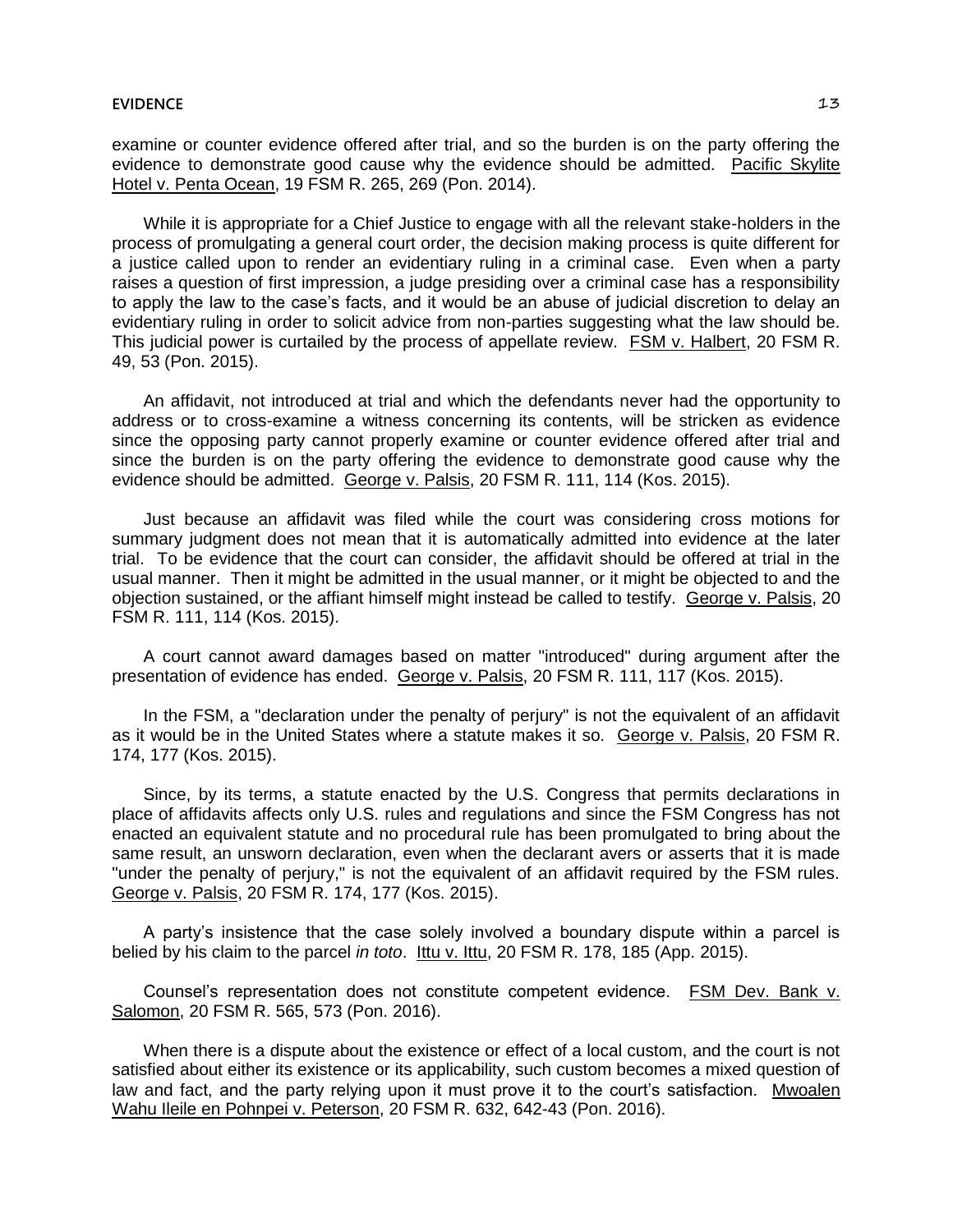An argument contained within a brief does not constitute evidence. Heirs of Henry v. Heirs of Akinaga, 21 FSM R. 113, 122 (App. 2017).

Direct evidence is evidence, which if believed, proves the existence of facts in issue without inference or presumption. Circumstantial evidence is evidence of facts and circumstances from which the existence or nonexistence of facts in issue may be inferred. Chuuk v. Roman, 21 FSM R. 138, 142 (Chk. S. Ct. Tr. 2017).

A judge is required to engage in a conscious balancing of the proffered evidence's probative value against the harms likely to result from its introduction into evidence. FSM v. Wolphagen, 21 FSM R. 247, 249 (Pon. 2017).

Substantial evidence is evidence which a reasoning mind would accept as sufficient to support a conclusion. Eliam v. FSM Social Sec. Admin., 21 FSM R. 412, 416 (App. 2018).

Evidence must be in the nature of facts – not conclusions or counsel's unsupported allegations. An argument contained in a brief does not constitute evidence. Carlos Etscheit Soap Co. v. McVey, 21 FSM R. 525, 533 (App. 2018).

Because a preliminary injunction can be granted on basis of procedures that are less formal and evidence that is less complete than in a trial on the merits, the evidence rules are relaxed when considering requests for a temporary restraining order or preliminary injunction. In re Gross Revenue Tax, 22 FSM R. 124, 129 (Pon. 2018).

Because a preliminary injunction hearing is less formal than a full trial, less complete evidence is required for an injunction than at trial. Therefore, a petitioner's affidavits submitted on the record may be sufficient evidence when considering a temporary restraining order or a preliminary injunction. In re Gross Revenue Tax, 22 FSM R. 124, 129 (Pon. 2018).

As a general rule, the state is expected to produce all evidence available to it at the time of trial. This rule exists for the purposes of judicial economy, an efficient disposition of cases, and to not delay the defendant's rights to a speedy trial. Some instances merit exception to this general rule. Chuuk v. Nowell, 22 FSM R. 130a, 130d (Chk. S. Ct. Tr. 2018).

Under the court's inherent common law authority to administer the order of proof before it, the court may entertain a party's motion to reopen its case in the interest of justice, such as when the state had inadvertently forgotten to introduce a piece of evidence, the other party had notice through discovery that such evidence will be introduced, and the other party was not unduly prejudiced by the evidence's introduction. Chuuk v. Nowell, 22 FSM R. 130a, 130e (Chk. S. Ct. Tr. 2018).

The factors that are relevant for deciding whether to grant the state's motion to reopen its case in chief are: 1) the seriousness of the crime alleged; 2) whether motion to re-open case resulted from lack of preparation for trial; 3) timeliness of motion to reopen case in chief; 4) good cause; 5) whether motion to reopen case in chief resulted from a decision of the court after the case in chief, which was contrary to the state's understanding of the applicable law; 6) whether the other party would be unfairly prejudiced by reopening such case; and 7) whether re-opening the case will unduly delay the disposition of the case. Chuuk v. Nowell, 22 FSM R. 130a, 130d-0e (Chk. S. Ct. Tr. 2018).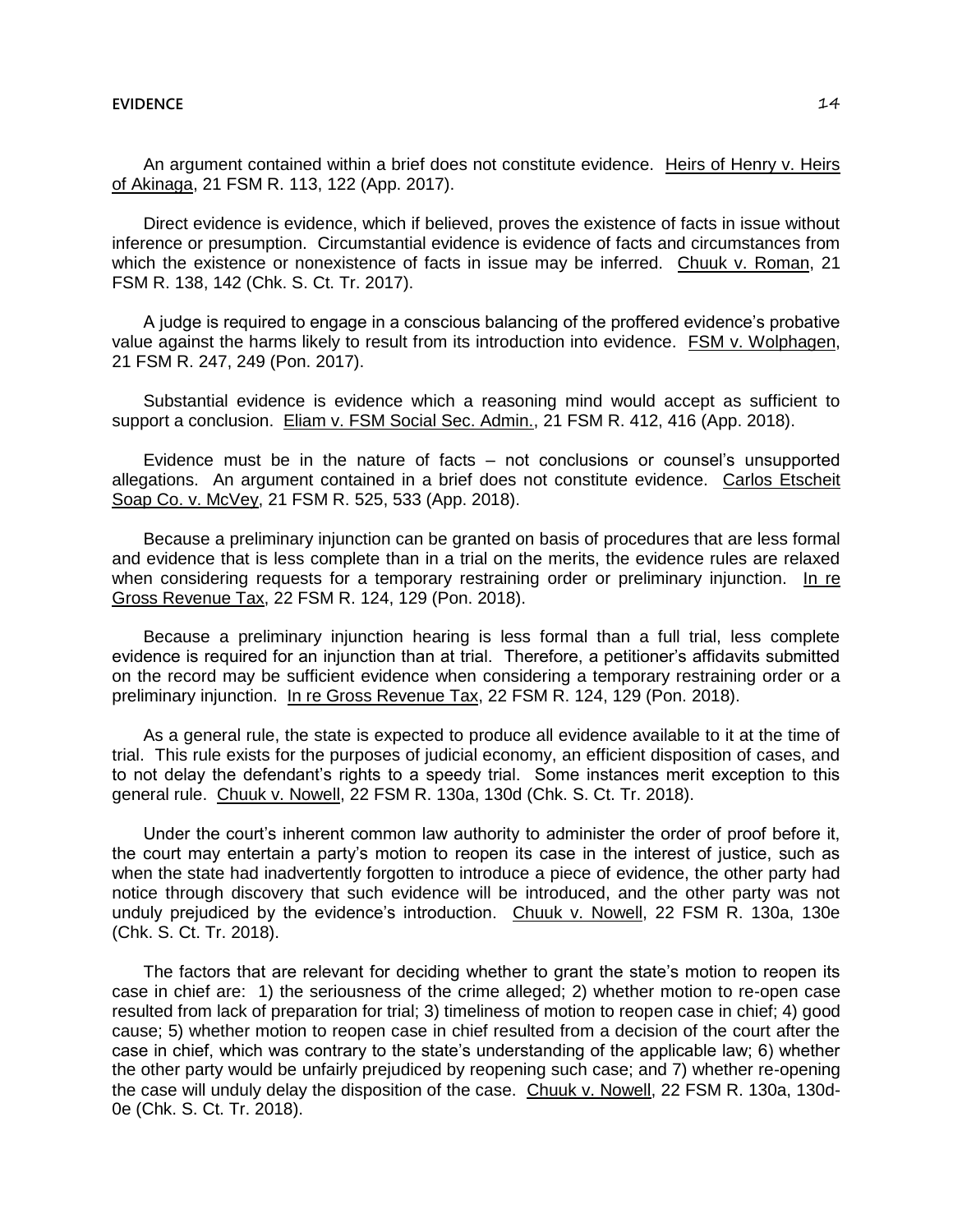### **EVIDENCE ─ ADMISSIBILITY** 15

When a movant has provided an affidavit verifying an attached payment history and no contrary evidence is provided, the court normally would accept this evidence as an accurate account of what was owed if the affidavit and the ledger sheet were regular on their face, but the court will not if it is apparent that the numbers do not add up. FSM Dev. Bank v. Carl, 22 FSM R. 365, 376 (Pon. 2019).

Evidence-gathering orders, under 12 F.S.M.C. 1709(1)(b), involve the gathering of evidence by methods other than by a search warrant, under 12 F.S.M.C. 1709(1)(a), commanding the search for, and seizure of, particular things. An evidence-gathering order may involve taking testimony, the collecting or recording of data, or producing things, documents, or copies. In re Wrecked/Damaged Helicopter, 22 FSM R. 447, 463 (Pon. 2020).

Proof may be made by testimony as to reputation or by testimony in the form of an opinion, and the contents of writings, recordings, or photographs may be proved by the testimony of the party against whom offered, without accounting for the nonproduction of the original. Pelep v. Lapaii, 22 FSM R. 482, 487 (Pon. 2020).

### ─ Admissibility

Evidence will not be stricken when most previously introduced evidence is unquestionably related to counts still before the court; when the description of the defendants' duties before and after July 12, 1981 did not vary significantly; when the auditor's activities uncovered illegal transactions both before and after July 12, 1981; when various Mobil employees' conversations before July 12, 1981 related to the existence of a pattern of conduct and planning and carrying out illegal transactions and are relevant about whether a conspiracy existed after July 12, 1981. FSM v. Jonas (II), 1 FSM R. 306, 310-12 (Pon. 1983).

Evidence of the earlier alterations is not rendered inadmissible on grounds that it relates to other crimes, wrongs, or acts when the fact a defendant was able to use his position with Mobil to embezzle funds in a particular way before July 12, 1981, lends itself to an inference that the same defendant, holding the same position after July 11, 1981, had the opportunity to carry out the same kind of transaction thereafter and because information concerning pre-July 12, 1981 transactions and activities may also: 1) suggest that defendants who engaged in illegal activities earlier still intended to do so at a later time; 2) indicate preparation for later actions; 3) establish a plan extending beyond July 12, 1981; 4) suggest knowledge of similar later actions; 5) imply identity of people involved in subsequent similar ICR alterations later; and 6) reduce likelihood that ICR alterations after July 12, 1981 occurred by mistake or accident. These legitimate purposes overcome the general prohibition against evidence of prior misconduct merely to show the defendant's character. FSM v. Jonas (II), 1 FSM R. 306, 313 (Pon. 1983).

If the offered item possesses characteristics which are fairly unique and readily identifiable, and if the substance of which the item is composed is relatively impervious to change, the trial court has broad discretion to admit merely on the basis of testimony that the item is the one in question and is in substantially unchanged condition. Joker v. FSM, 2 FSM R. 38, 46 (App. 1985).

The FSM Rules of Evidence for identification, authentication and admissibility of evidence do not require that exhibits related to an essential element of the crime may be admitted into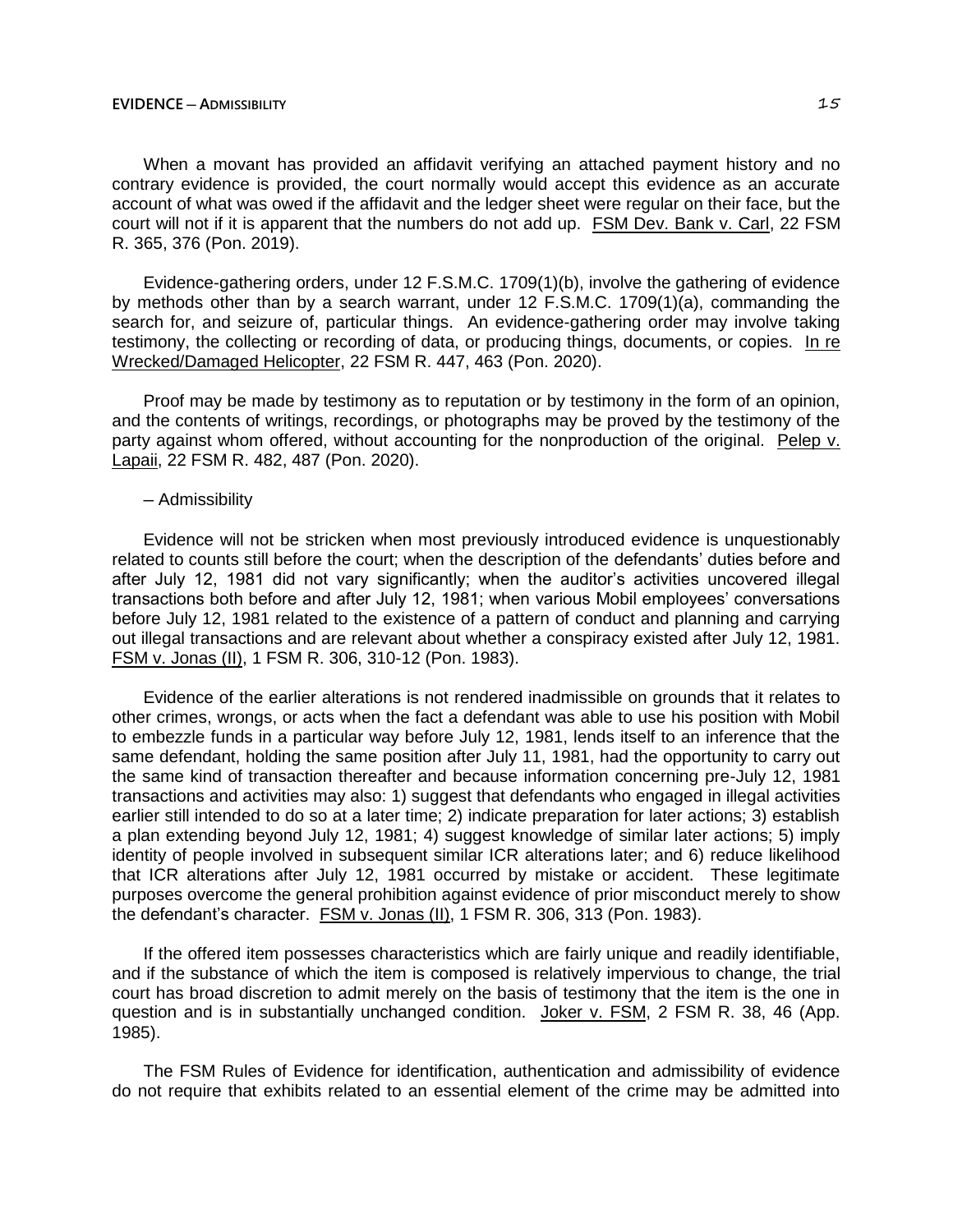evidence only if identified beyond a reasonable doubt. Joker v. FSM, 2 FSM R. 38, 47 (App. 1985).

Kosrae Evidence Rule 408, which renders evidence of settlement negotiations inadmissible in the trial, is based upon the court's commitment to encourage out of court settlements and includes offers made in the early stages of a dispute. Nena v. Kosrae, 3 FSM R. 502, 505-06 (Kos. S. Ct. Tr. 1988).

Pursuant to Kosrae Evidence Rule 408, all statements, including factual assertions, made during the settlement process are protected and inadmissible in court to prove liability or invalidity of a claim. Nena v. Kosrae, 3 FSM R. 502, 506 (Kos. S. Ct. Tr. 1988).

Although Kosrae Evidence Rule 408 does not require the exclusion of factual evidence "otherwise discoverable" simply because it was presented during compromise negotiations, a statement made in a letter seeking to settle a dispute, which statement is clearly connected to and part of the settlement offer, is not otherwise discoverable. Nena v. Kosrae, 3 FSM R. 502, 507 (Kos. S. Ct. Tr. 1988).

A party seeking to offer evidence after trial must show good cause why it should be admitted. The court, in exercising its discretion, must weigh the evidence's probative value against the danger of injuring the opposite party through surprise because the opposing party cannot properly examine or counter the evidence, and without good cause shown the court should deny its admission as untimely. Ponape Constr. Co. v. Pohnpei, 6 FSM R. 114, 121 (Pon. 1993).

It is not an abuse of the trial court's discretion for a trial court to admit testimony that is inconsistent with that witness's answer to an interrogatory. Admissions made in interrogatories are not binding and the answering party may introduce other evidence on the subject of the admissions at trial. Contradictions between a party's answers to interrogatories and court testimony go to the weight and credibility of the testimony, not to its admissibility. Conflicting testimony may be admitted, and it is the responsibility of the finder of fact to weigh all the answers and resolve the conflict. Nakamura v. Bank of Guam (II), 6 FSM R. 345, 350 (App. 1994).

Inconsistencies between a party's responses to discovery and trial testimony properly go to the weight and credibility of the testimony and not to its admissibility. Nakamura v. Bank of Guam (II), 6 FSM R. 345, 352 (App. 1994).

Hearsay is not admissible in a hearing or trial. Hearsay is an out-of-court statement offered as evidence to prove the truth of the matter asserted. A statement is an oral or written assertion. An affidavit is hearsay which is inadmissible unless allowed by an exception to the hearsay rule. In re Disqualification of Justice, 7 FSM R. 278, 279 (Chk. S. Ct. Tr. 1995).

A certified copy of a judgment from a foreign court is admissible evidence as a properly authenticated public record of that jurisdiction. Joeten Motor Co. v. Jae Joong Hwang, 7 FSM R. 326, 327 (Chk. S. Ct. Tr. 1995).

Statements made for purposes of medical diagnosis or treatment are not excluded from admissibility by the hearsay rule. Primo v. Refalopei, 7 FSM R. 423, 436 n.28 (Pon. 1996).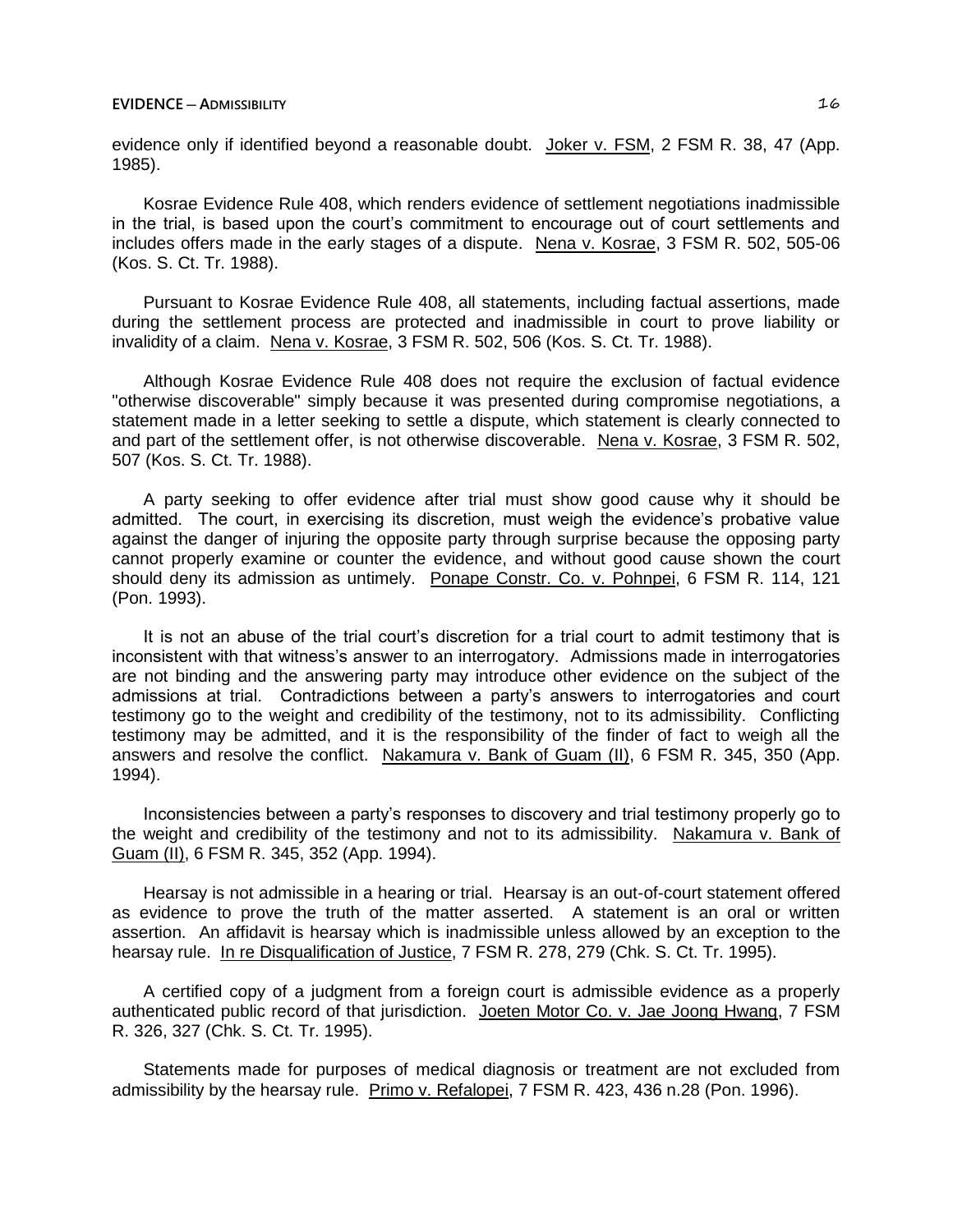### **EVIDENCE ─ ADMISSIBILITY** 17

Business records are normally authenticated by a custodian of records. A duplicate of an original writing is not admissible if there is a genuine issue as to the authenticity of the original. Richmond Wholesale Meat Co. v. Kolonia Consumer Coop. Ass'n (III), 7 FSM R. 453, 455 (Pon. 1996).

In order for a deposition to be admissible a deponent must physically appear before someone who can identify and administer the oath even if the deposition is taken telephonically. FSM v. Skico, Ltd. (III), 7 FSM R. 558, 559 (Chk. 1996).

Expert opinion testimony is admissible if the witness is qualified by knowledge, skill, experience, training, education, or otherwise; and that the expert's opinion will assist the trier of fact to understand the fact at issue. Pohnpei v. Ponape Constr. Co., 7 FSM R. 613, 622 (App. 1996).

Hearsay within hearsay is inadmissible. Hearsay otherwise admissible may be excluded where it consists primarily of reiteration of a statement made by some other unidentified person. Bank of Hawaii v. Kolonia Consumer Coop. Ass'n, 7 FSM R. 659, 663 (Pon. 1996).

Maps attached to a filing without any sort of foundation or any type of authentication cannot be considered as evidence. Heirs of Mongkeya v. Heirs of Mackwelung, 8 FSM R. 31, 38 (Kos. S. Ct. Tr. 1997).

A statement, which if it had been made by the defendant would have been admissible as an admission of a party-opponent, is inadmissible hearsay when made by the defendant's then spouse as part of a traditional apology, and cannot be considered on a summary judgment motion. Glocke v. Pohnpei, 8 FSM R. 60, 62 (Pon. 1997).

Counsel's statements concerning an answer constitute argument of counsel, not evidence. Only the answer itself is admissible evidence. In re Attorney Disciplinary Proceeding, 9 FSM R. 165, 172 (App. 1999).

The requirement of authentication or identification as a condition precedent to admissibility is satisfied by evidence sufficient to support a finding that the matter in question is what its proponent claims. Elaija v. Edmond, 9 FSM R. 175, 182 (Kos. S. Ct. Tr. 1999).

On a design defect products liability claim, evidence of other accidents is admissible to show a dangerous condition so long as the proponent makes a foundational showing that the prior accidents occurred under substantially the same circumstances. Further, evidence proffered to illustrate the existence of a dangerous condition necessitates a high degree of similarity because it weighs directly on the ultimate issue to be decided by the finder of fact. Suldan v. Mobil Oil Micronesia, Inc., 10 FSM R. 574, 583 (Pon. 2002).

When the instant case is similar to the other accidents to the extent that the alleged defect is the same, i.e., contaminated kerosene, but the manner in which the other accidents occurred is quite different, the other accidents are not sufficiently similar to be admissible on the question of dangerousness. Suldan v. Mobil Oil Micronesia, Inc., 10 FSM R. 574, 583 (Pon. 2002).

Generally, evidence of other crimes, wrongs, or acts is not admissible to prove the character of a person in order to show that he acted in conformity therewith, but such evidence is admissible as proof of motive, opportunity, intent, preparation, plan, knowledge, identity, or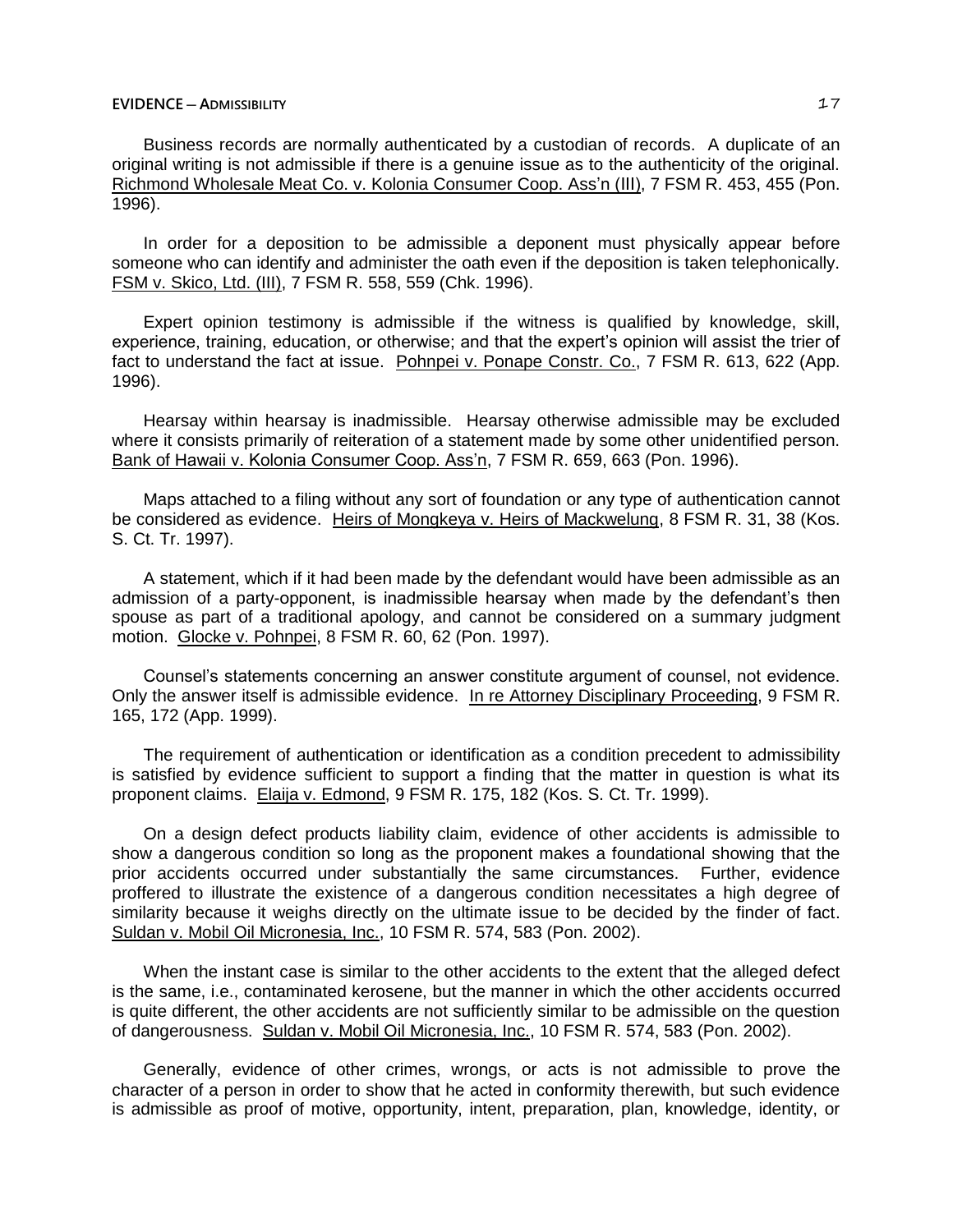absence of mistake or accident. FSM v. Wainit, 11 FSM R. 1, 5 (Chk. 2002).

Production of an original document, although preferable, is not absolutely required. Other evidence of its contents could be admissible if all originals have been lost or destroyed (unless the proponent destroyed them in bad faith), or if no original can be obtained by any available judicial process or procedure, or if the original is under the control of the party against whom it is offered and he does not produce the original, or if it is not closely related to a controlling issue. FSM v. Wainit, 11 FSM R. 1, 6 (Chk. 2002).

The testimony of one Constitutional Convention delegate as to the meaning of a constitutional provision would reflect his personal opinions and beliefs on the interpretation of the subject constitutional provision, and not the opinions of the entire twenty-two member Convention, and will therefore not be admitted. Kosrae v. Sigrah, 11 FSM R. 26, 30 (Kos. S. Ct. Tr. 2002).

There is no "dead man's statute" barring the admission of a deceased person's statements as evidence in Kosrae state law or in the rules of evidence. Taulung v. Jack, 11 FSM R. 345, 348 (Kos. S. Ct. Tr. 2003).

Ultimately, the determination as to whether or not to admit evidence is left to the trial court's discretion. The weight to be accorded admissible evidence is for the trier of fact to determine. Kosrae v. Phillip, 13 FSM R. 449, 455 (Kos. S. Ct. Tr. 2005).

The test for the admissibility of field sobriety test results is that the court must consider evidence of the police officers' knowledge of the tests, his training and his ability to interpret his observations. Any testimony concerning the defendant's performance would be subjected to cross-examination and defense counsel could question any inadequacy regarding the administration of the tests. The test results' admissibility must be determined at trial, following such testimony. The test results' admissibility for each accused will necessarily depend upon the facts of his or her case, and must therefore depend upon the evidence presented for each individual accused in each case. The results may be admissible in one case, but not admissible in another. Kosrae v. Phillip, 13 FSM R. 449, 455 (Kos. S. Ct. Tr. 2005).

A duplicate is admissible to the same extent as an original unless a genuine question is raised as to the original's authenticity or in the circumstances it would be unfair to admit the duplicate in lieu of the original. Since an original is not required, other evidence of a writing's contents is admissible if at a time when an original was under the control of the party against whom offered, the party was put on notice that the contents would be a subject of proof at the hearing, and the party does not produce the original at the hearing. When the party had the originals and did not produce them, it has no ground to complain. Pohnpei v. AHPW, Inc., 14 FSM R. 1, 19 (App. 2006).

Even if the evidence is of events that took place in periods for which prosecution may be time-barred, it is not necessarily inadmissible. Nor is hearsay necessarily inadmissible. FSM v. Kansou, 14 FSM R. 139, 140-41 (Chk. 2006).

Statements by a party-opponent offered against that party are not hearsay and are admissible. FSM v. Kansou, 14 FSM R. 139, 141 (Chk. 2006).

A statement by a party's co-conspirator made during the course and in furtherance of the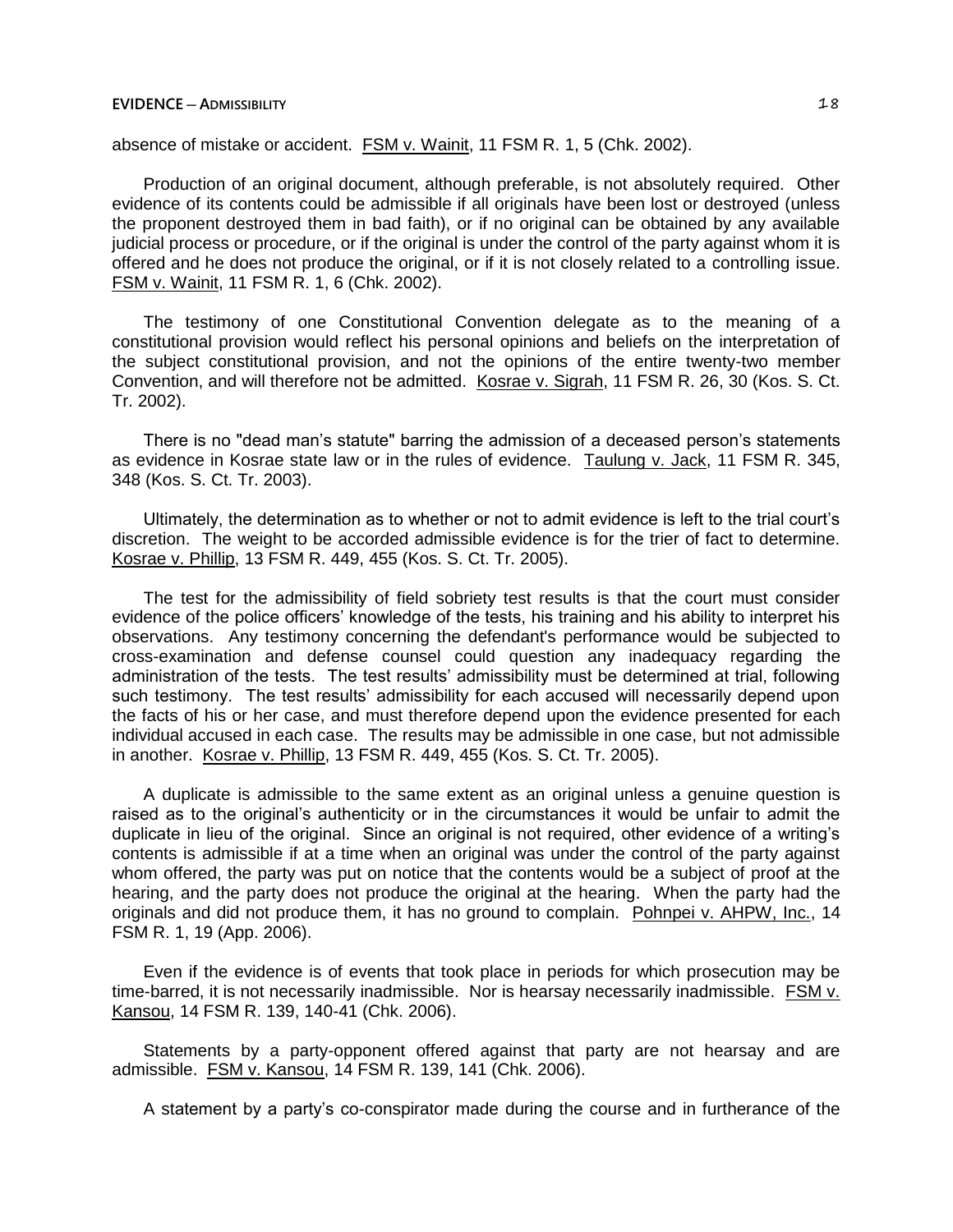### **EVIDENCE ─ ADMISSIBILITY** 19

conspiracy is not hearsay and is admissible. FSM v. Kansou, 14 FSM R. 139, 141 (Chk. 2006).

An account of evidence adduced in a hearing in another case to which the movant was not a party and a hearing at which he was not present or had an opportunity to be heard, even presuming (which the court cannot do) that the evidence presented then is accurately characterized now, is not admissible and cannot be used against the movant's summary judgment motion. Dereas v. Eas, 14 FSM R. 446, 456 (Chk. S. Ct. Tr. 2006).

Former testimony is not admissible unless the party against whom the testimony is now offered (or a predecessor in interest) had an opportunity and similar motive to develop that testimony by direct, cross, or redirect examination. Dereas v. Eas, 14 FSM R. 446, 456 (Chk. S. Ct. Tr. 2006).

Failure to inform an accused of his rights does not in and of itself entitle an accused to an acquittal, but no evidence obtained as a result of such violation shall be admissible against the accused. FSM v. Louis, 15 FSM R. 348, 352 (Pon. 2007).

Evidence and statements lawfully obtained from a defendant before he had been illegally detained over 24 hours will be admissible, but the defendant is entitled to the suppression of any evidence or statements obtained from him after his first 24 hours of detention. FSM v. Sato, 16 FSM R. 26, 30 (Chk. 2008).

By statute, 12 F.S.M.C. 218, statements taken (even if made voluntarily) and evidence obtained as a result of a violation of the defendant's statutory right to be brought before a judicial officer without unnecessary delay are inadmissible, but when none of the evidence the defendant seeks to suppress was obtained as a result of his being detained for more than 24 hours, the motion to suppress will be denied. FSM v. Sato, 16 FSM R. 26, 30 (Chk. 2008).

Business records are normally authenticated by a custodian of records. The custodian or other qualified witness who must authenticate business records need not be the person who prepared or maintained the records, or even an employee of the record-keeping entity, as long as the witness understands the system used to prepare the records. Objections concerning the identity or competency of preparer of a record might go to the evidentiary weight or credibility of a record but not to the record's admissibility. Cholymay v. FSM, 17 FSM R. 11, 20 (App. 2010).

To prove the content of a writing the original is required, but a duplicate of an original writing is admissible when the original cannot be found and if there is no genuine issue as to the original's authenticity. Cholymay v. FSM, 17 FSM R. 11, 22-23 (App. 2010).

Arguments concerning the accuracy of the record go to their weight and not their admissibility. The question then is whether the photocopy was a duplicate of what the government claimed it to be. Cholymay v. FSM, 17 FSM R. 11, 23 (App. 2010).

When the trial court excluded an affidavit from admission because the prima facie authenticity for notarized documents extended by Evidence Rule 902(8) was rebutted by the clerk's testimony that he should not have notarized it because the affiant had not appeared before him and it was not signed in his presence, whereupon the court concluded that the affidavit could not be authenticated under Rule 902(8) and when the proponents did not seek to authenticate the affidavit by other means such as by calling another witness to authenticate the signature on the affidavit despite its defective notary seal, the trial court, without any additional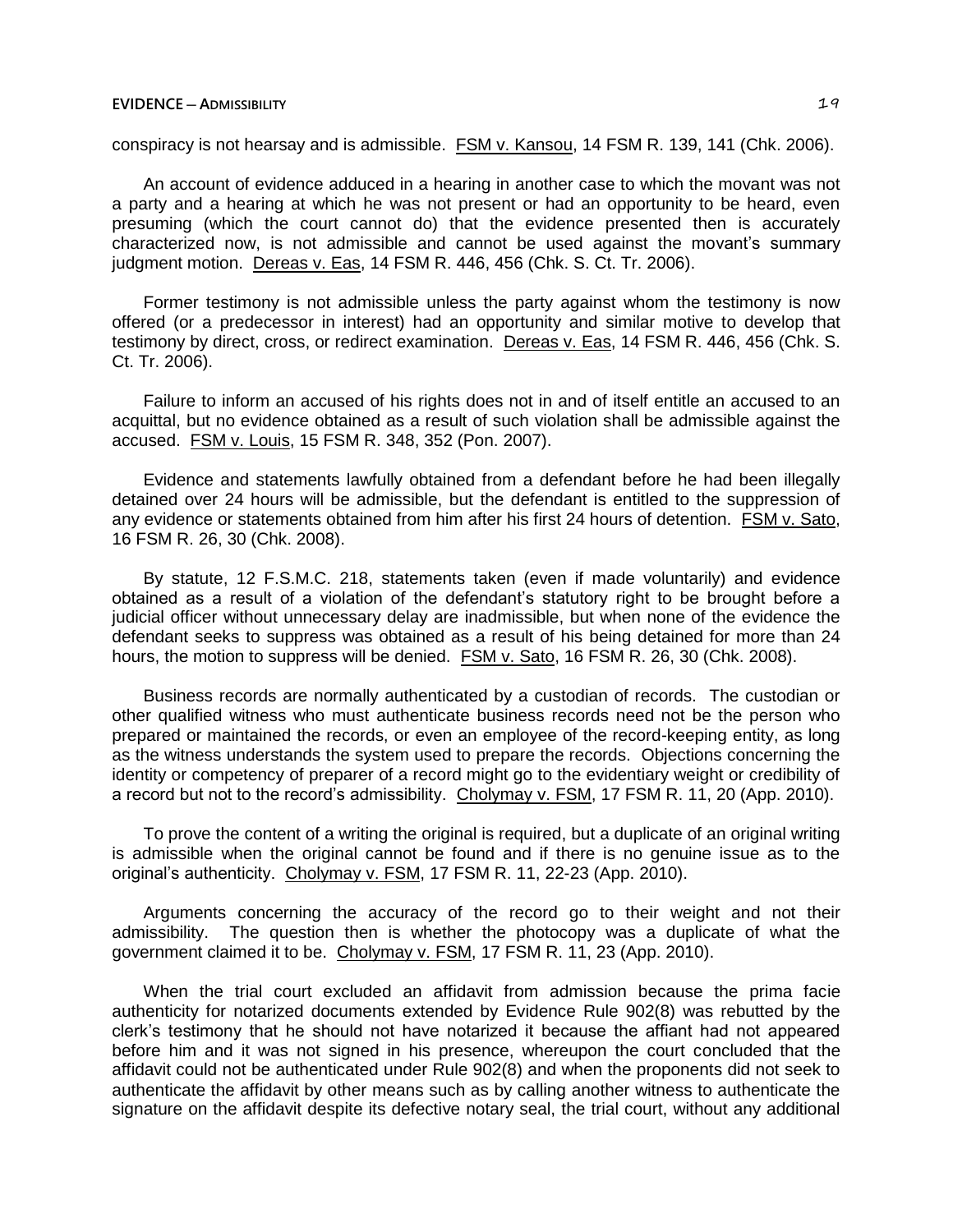testimony to authenticate the signature, had no way of determining whether the signature on the affidavit was in fact genuine. The court's determination not to admit the affidavit was thus within its discretion. Peter v. Jessy, 17 FSM R. 163, 173 (Chk. S. Ct. App. 2010).

Grounds for admission of a document that were not raised in the trial court, may be considered waived. Peter v. Jessy, 17 FSM R. 163, 173 (Chk. S. Ct. App. 2010).

When the proponents failed to raise any other basis for admission of an affidavit other than as a self-authenticating document, the appellate court is left to review whether the trial court's exclusion was proper on the basis that the document was not authenticated. Peter v. Jessy, 17 FSM R. 163, 173 (Chk. S. Ct. App. 2010).

When the trial court denies admission of documentary evidence on the basis that it was not properly authenticated, the appellate court's review is limited to determining whether the trial court abused its discretion in deciding whether the movant made a prima facie showing as to the document's authenticity. Peter v. Jessy, 17 FSM R. 163, 173 (Chk. S. Ct. App. 2010).

Generally, the requirement of authentication or identification as a condition precedent to admissibility is satisfied by evidence sufficient to support a finding that the matter in question is what its proponent claims. Peter v. Jessy, 17 FSM R. 163, 173 (Chk. S. Ct. App. 2010).

When the affidavit was not acknowledged in the manner provided for by law since the affiant was not present at the time that the affidavit was acknowledged, the trial court's determination that the presumption of self-authentication had been rebutted and that the affidavit was not otherwise authenticated was proper. There was therefore no abuse of discretion in the trial court's denial of the affidavit's admission into evidence for the reason that it was not authenticated. Peter v. Jessy, 17 FSM R. 163, 174 (Chk. S. Ct. App. 2010).

When an affidavit's substance was only read into the record for the purpose of ruling on its admissibility, the better practice may have been to allow the presentation of a foundation for admission, including establishing the document's authenticity, before proceeding with testimony regarding its contents. That practice would avoid confusion as to whether the substance of inadmissible documentary evidence has become a part of the evidentiary record. Peter v. Jessy, 17 FSM R. 163, 174 (Chk. S. Ct. App. 2010).

Extrinsic evidence of authenticity, as a condition precedent to admissibility, is not required with respect to documents accompanied by a certificate of acknowledgment, executed by a notary public in the manner provided by law. Ehsa v. FSM Dev. Bank, 21 FSM R. 22, 29 (App. 2016).

Although to prove the content of a writing the original writing is required, FSM Evidence Rule 1003 makes a duplicate admissible to the same extent as an original unless 1) a genuine question is raised as to the authenticity of the original or 2) in the circumstances it would be unfair to admit the duplicate in lieu of the original. Iriarte v. Individual Assurance Co., 18 FSM R. 340, 352 (App. 2012).

When the defendant has not indicated what specific pieces of evidence he seeks to exclude and the prosecution does not appear to have informed the defendant what specific evidence it will seek to introduce at trial, the court is not in a position to rule on the evidence's admissibility and will deny the defendant's current motion in limine and will rule on the admissibility of any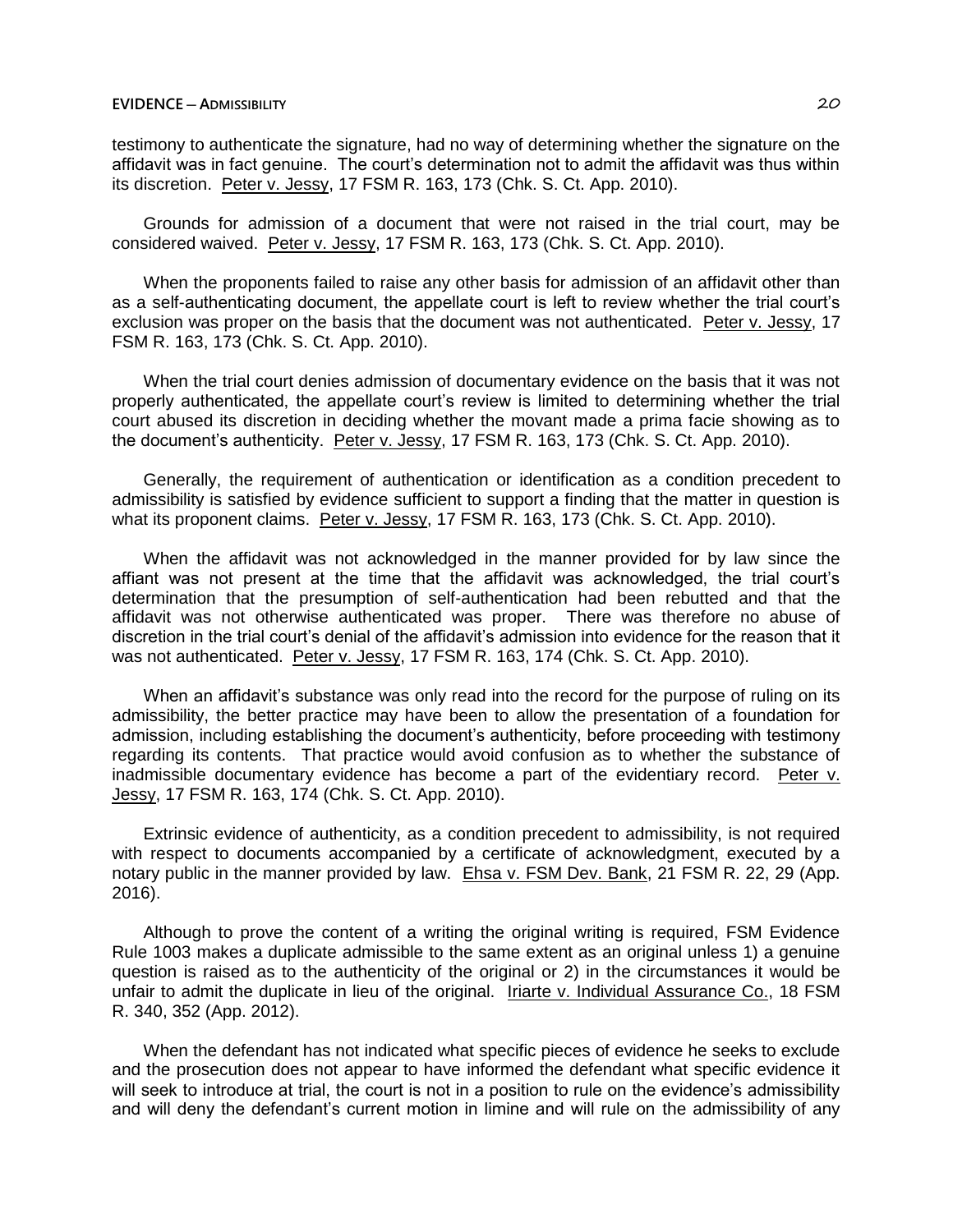particular evidence that the defendant objects to if and when that issue comes properly before the court. FSM v. Tipingeni, 19 FSM R. 439, 447 (Chk. 2014).

When the plaintiff's claim for damages to his car from a break-in were not tried by the parties' consent during the trial on the plaintiff's claim for failure to repair his car; when the break-in damages claim was not raised by the pleadings and admitting evidence about it would prejudice the defendant who had not had adequate notice that the issue would be tried; when excluding the evidence about the break-in would not prejudice the plaintiff; and when the breakin was not part of a common nucleus of operative fact with the defendant's alleged behavior in failing to properly repair the plaintiff's vehicle but represented an entirely new claim that the plaintiff could file against the defendant for failure to properly safeguard his property, all evidence that pertained to the alleged break-in would be excluded and not considered. Etse v. Pohnpei Mascot, Inc., 19 FSM R. 468, 471-72 (Pon. 2014).

A motion to reopen a case should be denied when unfair prejudice towards the defendant results, such as when the state wants to introduce a document or evidence not disclosed in discovery, of which defendant lacked any notice, and against which defendant could not adequately defend due to the lack of time to prepare a defense. But when the defendant had notice of the confession statement; and when a preliminary hearing determined that the confession statement was admissible at trial, and so that the defendant was put on notice that the confession would be introduced at trial, no unfair prejudice would result from allowing the state to introduce the defendant's confession statement upon re-opening its case. Chuuk v. Nowell, 22 FSM R. 130a, 130e-0f (Chk. S. Ct. Tr. 2018).

A statement made by an alleged co-conspirator during the course of and in furtherance of the conspiracy is not hearsay and is admissible. FSM v. Jappan, 22 FSM R. 81, 84 n.2 (Chk. 2018).

A party's copies of the original copies in an insttution are admissible to the same extent as the institution's originals. FSM Dev. Bank v. Salomon, 22 FSM R. 175, 183 (Pon. 2019).

─ Authentication

Rule 901(a) of our Rules of Evidence provides that the requirement of authentication "is satisfied by evidence sufficient to support a finding that the matter in question is what its proponent claims." Testimony of two witnesses supporting such a claim is fully adequate to justify the action of the trial court in accepting that matter as evidence. Joker v. FSM, 2 FSM R. 38, 46 (App. 1985).

The FSM Rules of Evidence for identification, authentication and admissibility of evidence do not require that exhibits related to an essential element of the crime may be admitted into evidence only if identified beyond a reasonable doubt. Joker v. FSM, 2 FSM R. 38, 47 (App. 1985).

A certified copy of a judgment from a foreign court is admissible evidence as a properly authenticated public record of that jurisdiction. Joeten Motor Co. v. Jae Joong Hwang, 7 FSM R. 326, 327 (Chk. S. Ct. Tr. 1995).

Business records are normally authenticated by a custodian of records. A duplicate of an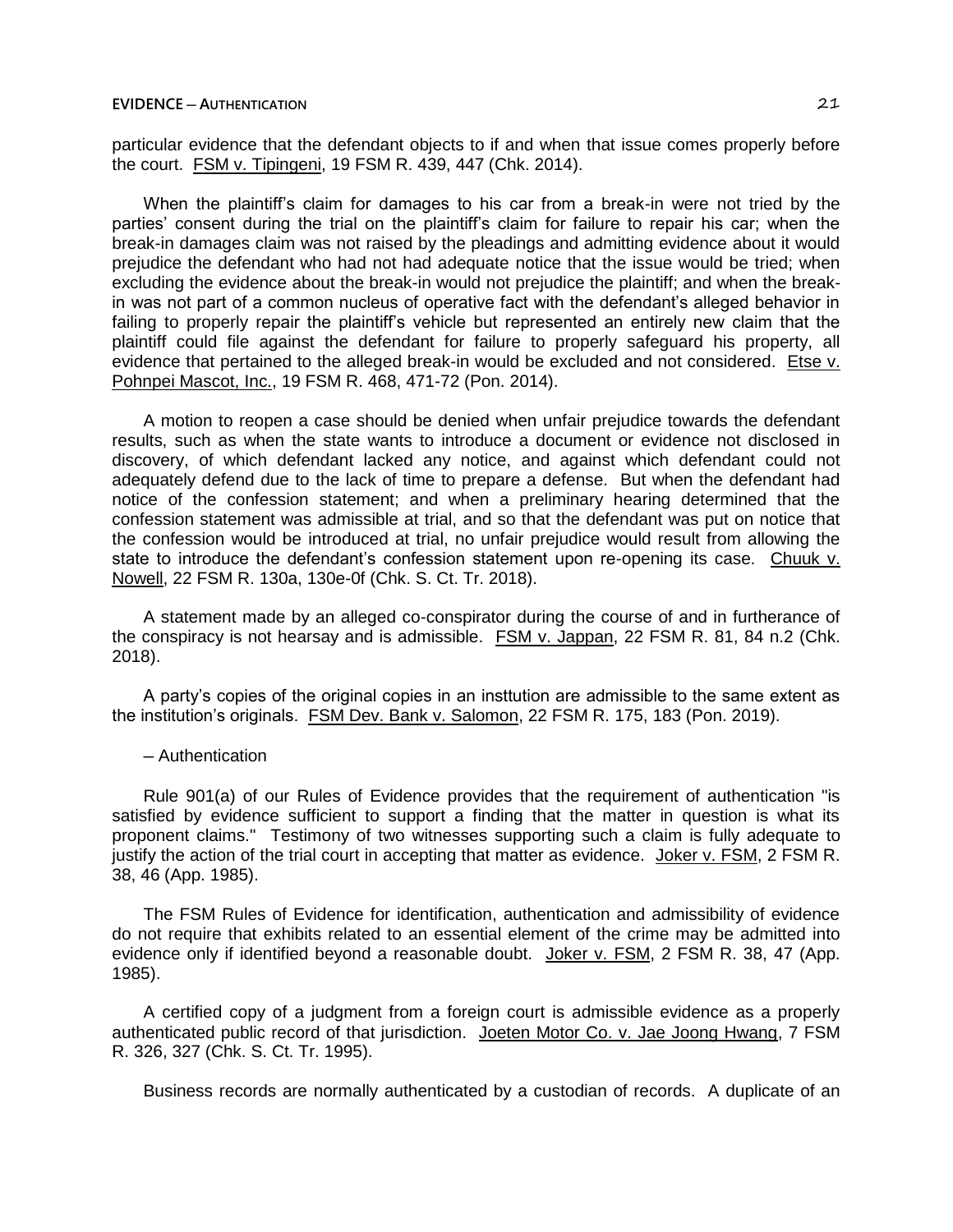original writing is not admissible if there is a genuine issue as to the authenticity of the original. Richmond Wholesale Meat Co. v. Kolonia Consumer Coop. Ass'n (III), 7 FSM R. 453, 455 (Pon. 1996).

Maps attached to a filing without any sort of foundation or any type of authentication cannot be considered as evidence. Heirs of Mongkeya v. Heirs of Mackwelung, 8 FSM R. 31, 38 (Kos. S. Ct. Tr. 1997).

An open account is not self-proving. An account must be supported by an evidentiary foundation to demonstrate the accuracy of the account. FSM Telecomm. Corp. v. Worswick, 9 FSM R. 6, 15 (Yap 1999).

The requirement of authentication or identification as a condition precedent to admissibility is satisfied by evidence sufficient to support a finding that the matter in question is what its proponent claims. Elaija v. Edmond, 9 FSM R. 175, 182 (Kos. S. Ct. Tr. 1999).

An ancient document or data compilation is authenticated if evidence that the document or data compilation, in any form, is in such condition as to create no suspicion concerning its authenticity, was in a place where it, if authentic, would likely be, and has been in existence 20 years or more at the time it is offered. Elaija v. Edmond, 9 FSM R. 175, 182 (Kos. S. Ct. Tr. 1999).

For a plaintiff to succeed, she must come forward with a preponderance of creditable evidence to establish the authenticity of the document upon which her claim is based. Lukas v. Stanley, 10 FSM R. 365, 366 (Chk. S. Ct. Tr. 2001).

A plaintiff has not met the necessary burden of proof when the affidavit offered by plaintiff to prove her claim is highly suspect in that the plaintiff's father, whom she claims gave the property to her, did not appear in person before the Clerk of Court when he signed the document and the plaintiff presented conflicting evidence in court at which place or where the document was signed. Lukas v. Stanley, 10 FSM R. 365, 366 (Chk. S. Ct. Tr. 2001).

The Kosrae Rules of Evidence, Article IX, require authentication and identification of documentary evidence, sufficient to support a finding that the document is what its proponent claims. When the author of a written statement was not present to identify and authenticate the document and no other person was presented to identify and authenticate the subject statement the prosecution has failed to satisfy the requirements of authentication and identification of documents and the written statement will be suppressed. Kosrae v. Kilafwakun, 13 FSM R. 333, 335 (Kos. S. Ct. Tr. 2005).

Business records are normally authenticated by a custodian of records. The custodian or other qualified witness who must authenticate business records need not be the person who prepared or maintained the records, or even an employee of the record-keeping entity, as long as the witness understands the system used to prepare the records. Objections concerning the identity or competency of preparer of a record might go to the evidentiary weight or credibility of a record but not to the record's admissibility. Cholymay v. FSM, 17 FSM R. 11, 20 (App. 2010).

Authentication is satisfied by evidence sufficient to support a finding that the matter in question is what it its proponent claims. The appellate court's review is limited to determining whether the trial court abused its discretion in deciding that the government made a prima facie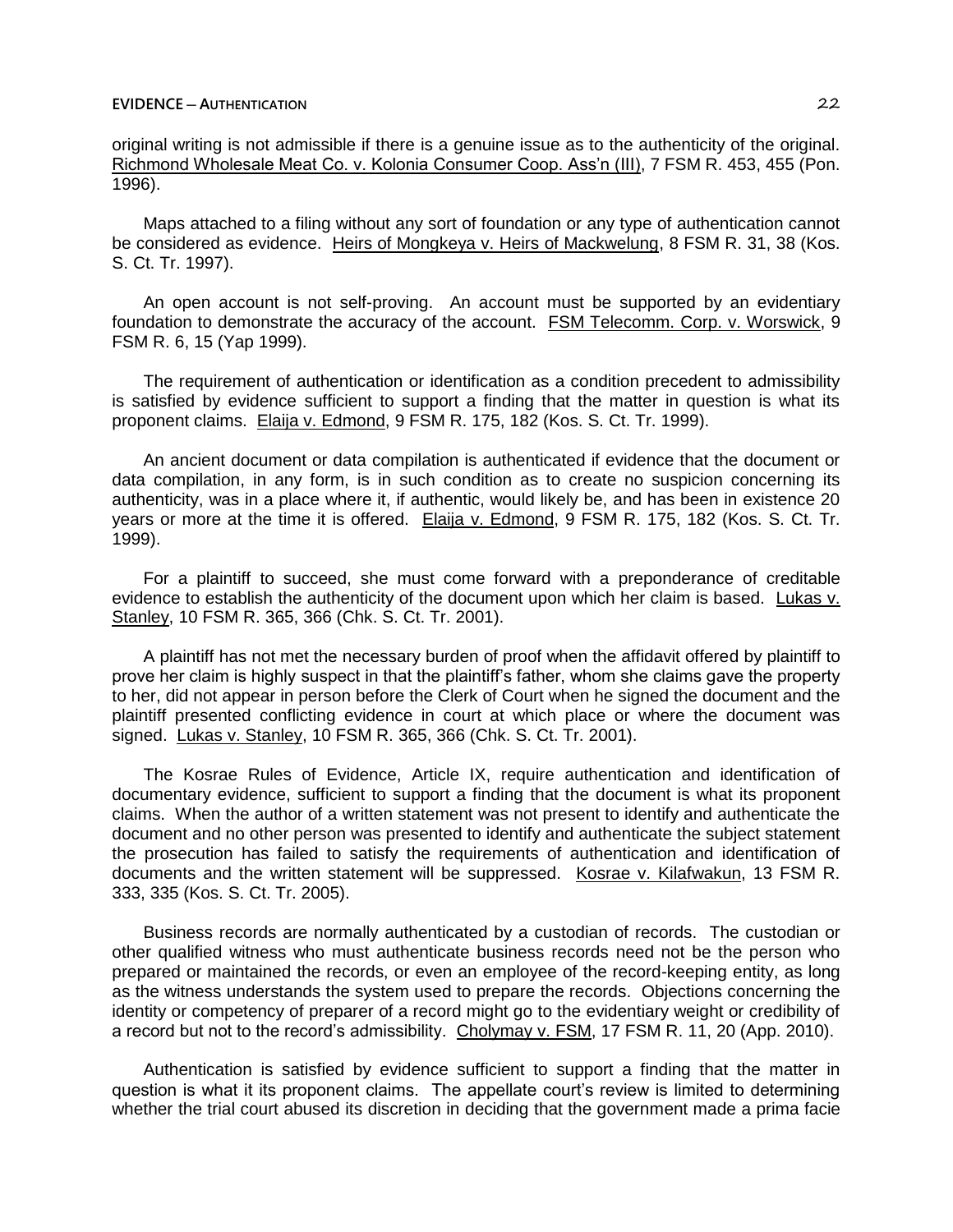### **EVIDENCE ─ AUTHENTICATION** 23

showing as to the documents' authenticity. Cholymay v. FSM, 17 FSM R. 11, 21 (App. 2010).

When the defendants did not claim that the exhibits were something other than what the government claimed them to be, but instead stated that the exhibits were illegible, incomplete, or had notes written on them raising substantial doubts as to their authenticity, that is a question of what weight or credibility the exhibits should be given, not whether they should be admitted. Cholymay v. FSM, 17 FSM R. 11, 22 (App. 2010).

When the government's witnesses testified as to what the exhibits were and, if a witness did not know what an exhibit was, it was not admitted, the weight or credibility that an exhibit was given was for the trial court to decide. When the trial court took into account the defendants' stated concerns regarding the documents but there was no requirement that the exhibits be excluded after the witnesses had testified that they were what the government claimed them to be, the trial court, having heard adequate testimony, did not abuse its discretion by admitting the exhibits. Cholymay v. FSM, 17 FSM R. 11, 22 (App. 2010).

Arguments concerning the accuracy of the record go to their weight and not their admissibility. The question then is whether the photocopy was a duplicate of what the government claimed it to be. Cholymay v. FSM, 17 FSM R. 11, 23 (App. 2010).

When the defendants' argument is not a true objection to the records' admissibility but is instead a question concerning the weight or credibility that the exhibits should be given because the defendants dispute the exhibits' accuracy; when the government stated that the originals were unobtainable due to judicial process because the documents were collected by the court in the related criminal matters and were not available for the trial of this case; and when FSM Evidence Rule 1004 does not require originals when they cannot be obtained, the trial court did not err or abuse its discretion in admitting the government's exhibits over the defendants' best evidence objections. Cholymay v. FSM, 17 FSM R. 11, 23 (App. 2010).

Prima facie authenticity is extended so long as the proffered document is accompanied by a certificate of acknowledgment under the seal of a notary public or other authorized officer. Peter v. Jessy, 17 FSM R. 163, 173 (Chk. S. Ct. App. 2010).

When the trial court excluded an affidavit from admission because the prima facie authenticity for notarized documents extended by Evidence Rule 902(8) was rebutted by the clerk's testimony that he should not have notarized it because the affiant had not appeared before him and it was not signed in his presence, whereupon the court concluded that the affidavit could not be authenticated under Rule 902(8) and when the proponents did not seek to authenticate the affidavit by other means such as by calling another witness to authenticate the signature on the affidavit despite its defective notary seal, the trial court, without any additional testimony to authenticate the signature, had no way of determining whether the signature on the affidavit was in fact genuine. The court's determination not to admit the affidavit was thus within its discretion. Peter v. Jessy, 17 FSM R. 163, 173 (Chk. S. Ct. App. 2010).

When the proponents failed to raise any other basis for admission of an affidavit other than as a self-authenticating document, the appellate court is left to review whether the trial court's exclusion was proper on the basis that the document was not authenticated. Peter v. Jessy, 17 FSM R. 163, 173 (Chk. S. Ct. App. 2010).

When the trial court denies admission of documentary evidence on the basis that it was not properly authenticated, the appellate court's review is limited to determining whether the trial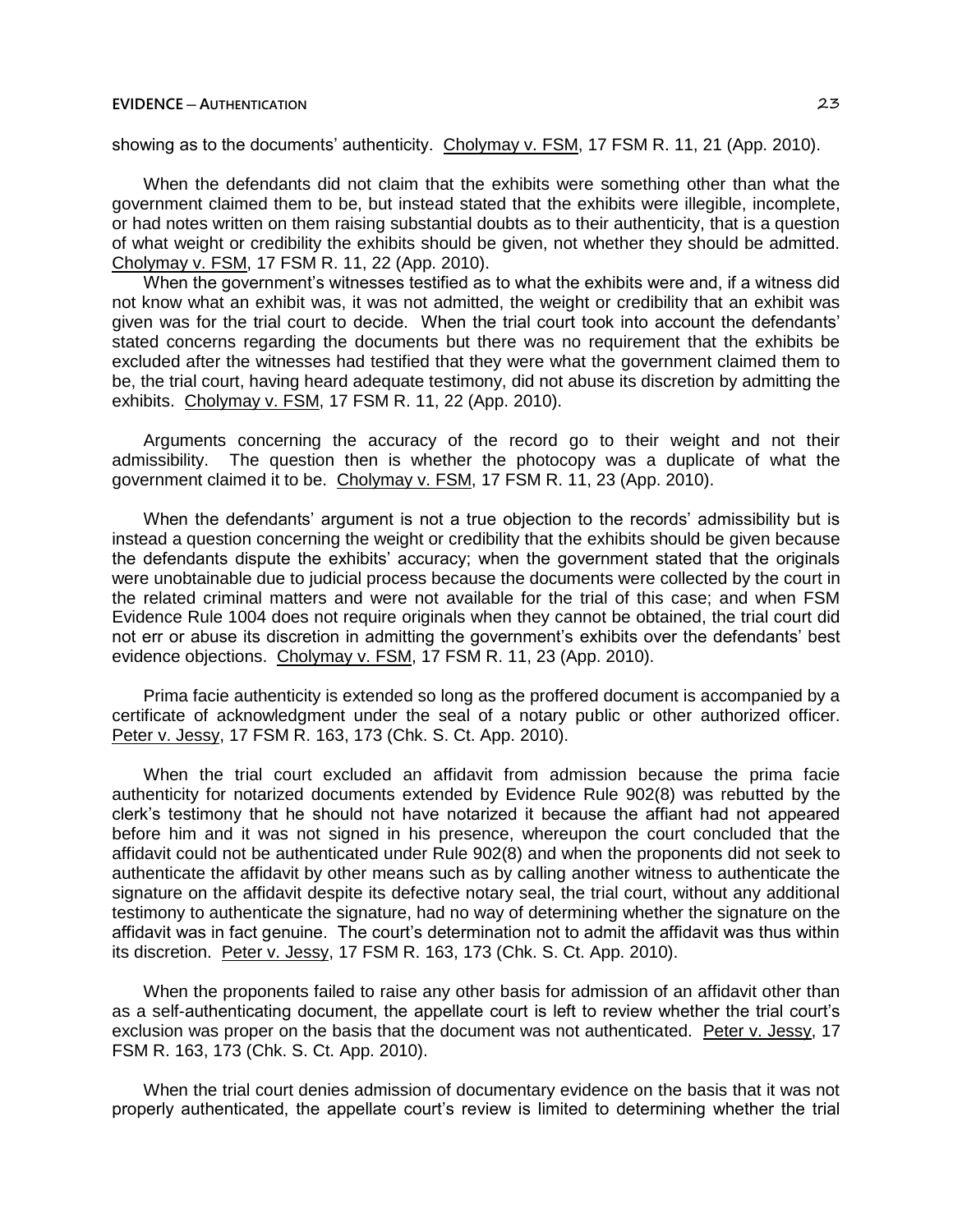### **EVIDENCE ─ AUTHENTICATION** 24

court abused its discretion in deciding whether the movant made a prima facie showing as to the document's authenticity. Peter v. Jessy, 17 FSM R. 163, 173 (Chk. S. Ct. App. 2010).

Generally, the requirement of authentication or identification as a condition precedent to admissibility is satisfied by evidence sufficient to support a finding that the matter in question is what its proponent claims. Peter v. Jessy, 17 FSM R. 163, 173 (Chk. S. Ct. App. 2010).

A notarized affidavit may be authenticated without the affiant's testimony, as it is presumed to be authentic so long as it is acknowledged in the manner provided for by law. A clerk of court's manner of acknowledging an affidavit is for the affiant to swear to it under oath in the clerk's presence. Peter v. Jessy, 17 FSM R. 163, 173-74 (Chk. S. Ct. App. 2010).

When the affidavit was not acknowledged in the manner provided for by law since the affiant was not present at the time that the affidavit was acknowledged, the trial court's determination that the presumption of self-authentication had been rebutted and that the affidavit was not otherwise authenticated was proper. There was therefore no abuse of discretion in the trial court's denial of the affidavit's admission into evidence for the reason that it was not authenticated. Peter v. Jessy, 17 FSM R. 163, 174 (Chk. S. Ct. App. 2010).

When an affidavit's substance was only read into the record for the purpose of ruling on its admissibility, the better practice may have been to allow the presentation of a foundation for admission, including establishing the document's authenticity, before proceeding with testimony regarding its contents. That practice would avoid confusion as to whether the substance of inadmissible documentary evidence has become a part of the evidentiary record. Peter v. Jessy, 17 FSM R. 163, 174 (Chk. S. Ct. App. 2010).

Extrinsic evidence of authenticity, as a condition precedent to admissibility, is not required with respect to documents accompanied by a certificate of acknowledgment, executed by a notary public in the manner provided by law. Ehsa v. FSM Dev. Bank, 21 FSM R. 22, 29 (App. 2016).

An ancient document is authenticated if evidence that the document, in any form, is in such condition, as to create no suspicion concerning its authenticity, was in a place where if authentic, would likely be, and has been in existence 20 years or more at the time it is offered. Heirs of Henry v. Heirs of Akinaga, 21 FSM R. 113, 121 (App. 2017).

─ Burden of Proof

In a case of civil conspiracy, the burden of proof is a preponderance of the evidence, not a clear and convincing standard, in order to establish the conspiracy. Opet v. Mobil Oil Micronesia, Inc., 3 FSM R. 159, 164 (App. 1987).

A party claiming ownership in land for which there is a determination of ownership showing another as owner, with the appeal period expired, has, at a minimum, the burden of showing facts to establish that the determination of ownership is incorrect. Benjamin v. Kosrae, 3 FSM R. 508, 510 (Kos. S. Ct. Tr. 1988).

The concept of Burden of Proof has two aspects. First the plaintiff in a civil case must produce sufficient evidence to establish a prima facie case in order to avoid a nonsuit. Second,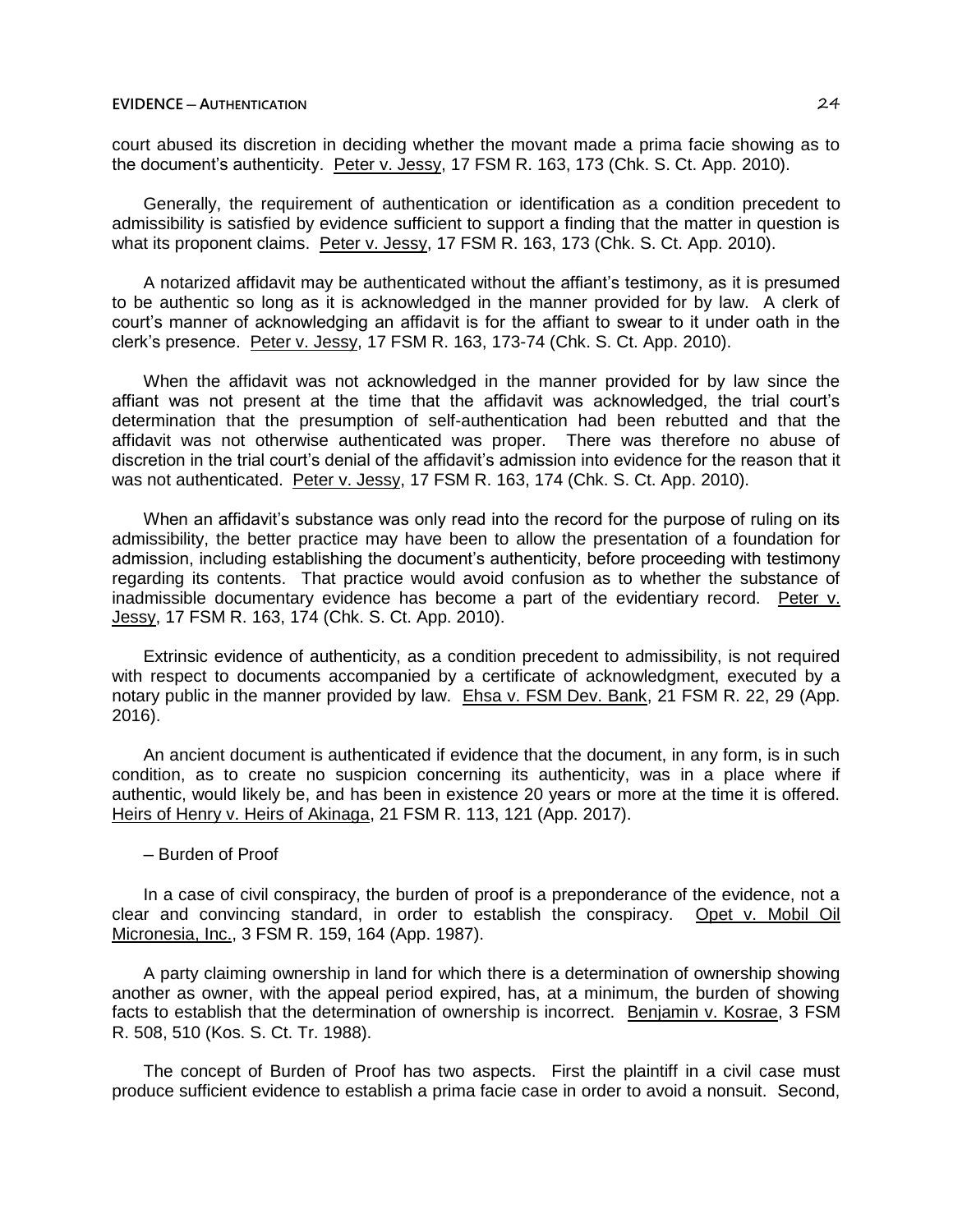the sufficiency of evidence necessary to prove a disputed fact in a civil case is proof by a preponderance of the evidence — the facts asserted by the plaintiff are more probably true than false. Meitou v. Uwera, 5 FSM R. 139, 141-42 (Chk. S. Ct. Tr. 1991).

The plaintiff, whose duty it is to introduce evidence to prove her case by a preponderance of the evidence, carries the burden of proof. This "burden of going forward with the evidence," or "burden of producing evidence," lies with the party who seeks to prove an affirmative fact. Nimeisa v. Department of Public Works, 6 FSM R. 205, 212 (Chk. S. Ct. Tr. 1993).

The defendant has the burden of proving affirmative defenses. A defense raised for the first time in a defendant's written closing argument does not meet the burden of proof. Pohnpei v. Ponape Constr. Co., 7 FSM R. 613, 619 (App. 1996).

The burden of producing evidence in a civil trial generally lies with the plaintiff, who must establish a prima facie case to avoid a nonsuit or other adverse ruling. Berman v. Santos, 7 FSM R. 624, 627 (App. 1996).

The defendants have the burden of proof with respect to each affirmative defense, and must prove that defense by a preponderance of the evidence. Senda v. Semes, 8 FSM R. 484, 496 (Pon. 1998).

In a civil case where defendants seeks to advance Pohnpeian customary practice as a defense to a claim of equitable contribution, the burden is on the defendants to establish by a preponderance of the evidence the relevant custom and tradition. Senda v. Semes, 8 FSM R. 484, 497 (Pon. 1998).

Preponderance of the evidence is not evidence to a moral certainty or clear and convincing evidence. As a standard of proof, preponderance of the evidence has been held to mean that the facts asserted by the plaintiff are more probably true than false. The party having the burden of establishing his claim by a preponderance of the evidence must establish the facts by evidence at least sufficient to destroy the equilibrium and overbalance any weight of evidence produced by the other party. FSM Telecomm. Corp. v. Worswick, 9 FSM R. 6, 12 (Yap 1999).

If the plaintiff's evidence is more convincing than that which defendant offers in opposition, then plaintiff has met its burden of showing that the facts for which it contends are more probably true than false. If, on the other hand, plaintiff's evidence is less convincing than that offered in opposition, then defendant's version of events is the more likely, and the plaintiff fails to meet its burden of proof. FSM Telecomm. Corp. v. Worswick, 9 FSM R. 6, 12 (Yap 1999).

When the plaintiff has demonstrated that it billed the defendant for long distance services according to its usual and customary practice, and that its billing practices accurately reflect its customers' usage of the communications services which it offers to the public and when the defendant's 1998 testimony about her long distance usage habits during September 1990 through July 1, 1992 does not persuade the court that she received inaccurate telephone bills from plaintiff at relevant times under the terms of the parties' valid and enforceable contract, the plaintiff has met its burden of proof. FSM Telecomm. Corp. v. Worswick, 9 FSM R. 6, 15 (Yap 1999).

A plaintiff, who has testified that in 1991 the defendant gave him \$500 and that this payment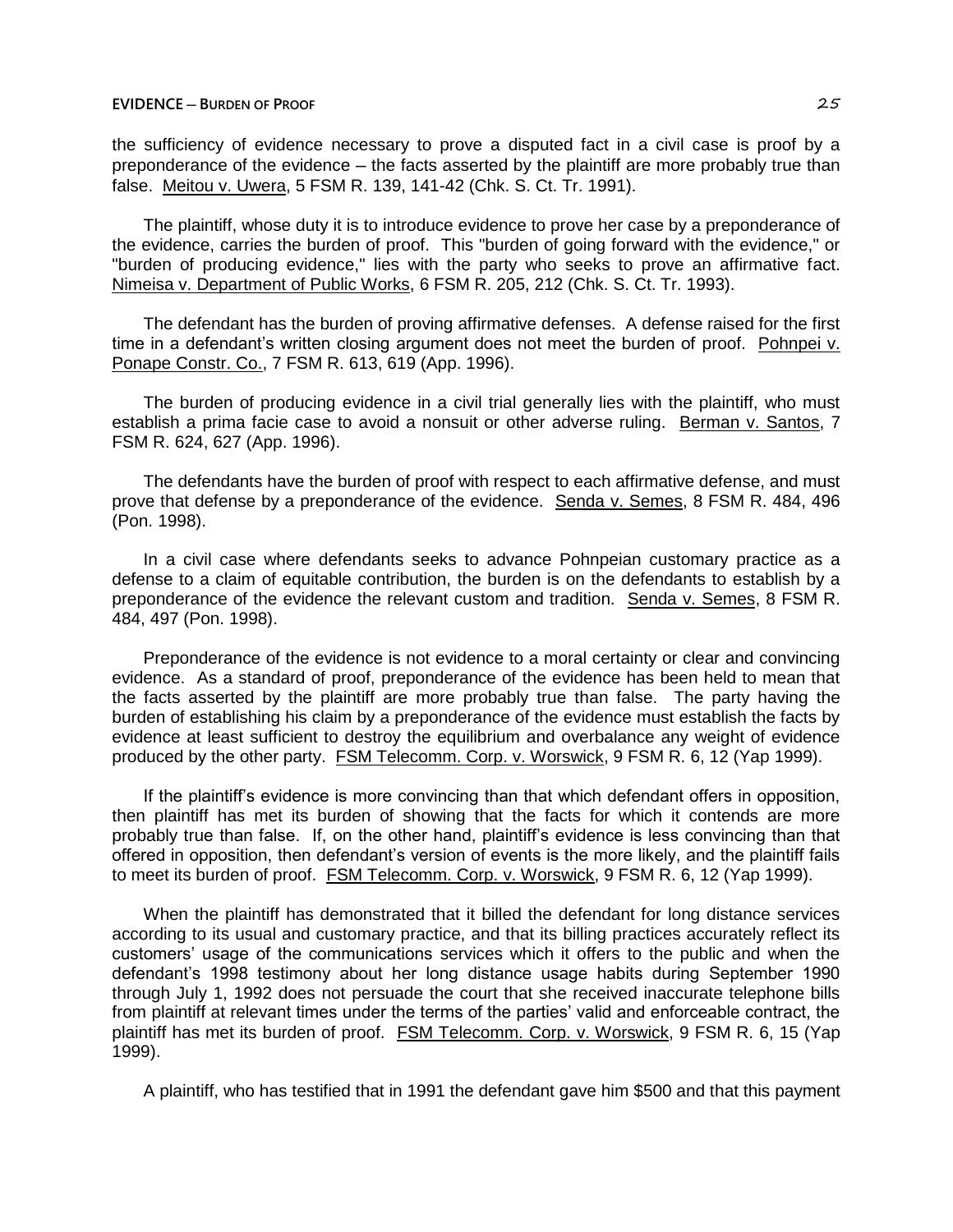was a portion of a \$3,000 check issued by the FSM Finance Office as payment to the plaintiff, but who does not present any other evidence of the \$3,000 check or the \$500 payment and does not show that documentary proof relating to the \$500 payment or the \$3,000 check was unavailable through discovery or by subpoena, has failed to sustain his burden of proof. When the plaintiff has testified that in 1996 the FSM Finance Office issued another check in his name, but presents no documentary proof of this check, the plaintiff has again failed to sustain his burden of proof. Tulensru v. Utwe, 9 FSM R. 95, 97 (Kos. S. Ct. Tr. 1999).

A plaintiff must prove the allegations of the complaint by a preponderance of admissible evidence in order to prevail. Chipen v. Reynold, 9 FSM R. 148, 149 (Chk. S. Ct. Tr. 1999).

In a civil case when a defendant seeks to advance Pohnpeian customary practice as a defense, the burden is on the defendant to establish by a preponderance of the evidence the relevant custom and tradition. Phoenix of Micronesia, Inc. v. Mauricio, 9 FSM R. 155, 158-59 (App. 1999).

The disciplinary counsel's burden is to prove attorney misconduct by clear and convincing evidence. In re Attorney Disciplinary Proceeding, 9 FSM R. 165, 171 (App. 1999).

The standard of proof for establishing allegations of attorney misconduct is clear and convincing evidence. In re Attorney Disciplinary Proceeding, 9 FSM R. 165, 173 (App. 1999).

Clear and convincing evidence is a higher burden of proof than mere preponderance of the evidence, but not quite as high as beyond a reasonable doubt. In re Attorney Disciplinary Proceeding, 9 FSM R. 165, 173 (App. 1999).

The clear and convincing evidence standard is the most demanding standard applied in civil cases. In re Attorney Disciplinary Proceeding, 9 FSM R. 165, 173 (App. 1999).

To be clear and convincing evidence must be of extraordinary persuasiveness. In re Attorney Disciplinary Proceeding, 9 FSM R. 165, 173 (App. 1999).

Clear and convincing evidence means evidence establishing that the truth of the facts asserted is highly probable. In re Attorney Disciplinary Proceeding, 9 FSM R. 165, 173 (App. 1999).

The clear and convincing evidentiary standard is that weight of proof which produces in the mind of the trier of fact a firm belief or conviction as to the truth of the allegations sought to be established, evidence so clear, direct and weighty and convincing as to enable the fact finder to come to a clear conviction, without hesitancy, of the truth of the precise facts of the case. In re Attorney Disciplinary Proceeding, 9 FSM R. 165, 173 (App. 1999).

A proposition proved by a preponderance of the evidence is one that has been found to be more probably true than not. Clear and convincing evidence, on the other hand, reflects a more exacting standard of proof. In re Attorney Disciplinary Proceeding, 9 FSM R. 165, 173 (App. 1999).

Although stated in terms of reasonable doubt, clear and convincing evidence is considered to be more than a preponderance while not quite approaching the degree of proof necessary to convict a person of a criminal offense. In re Attorney Disciplinary Proceeding, 9 FSM R. 165,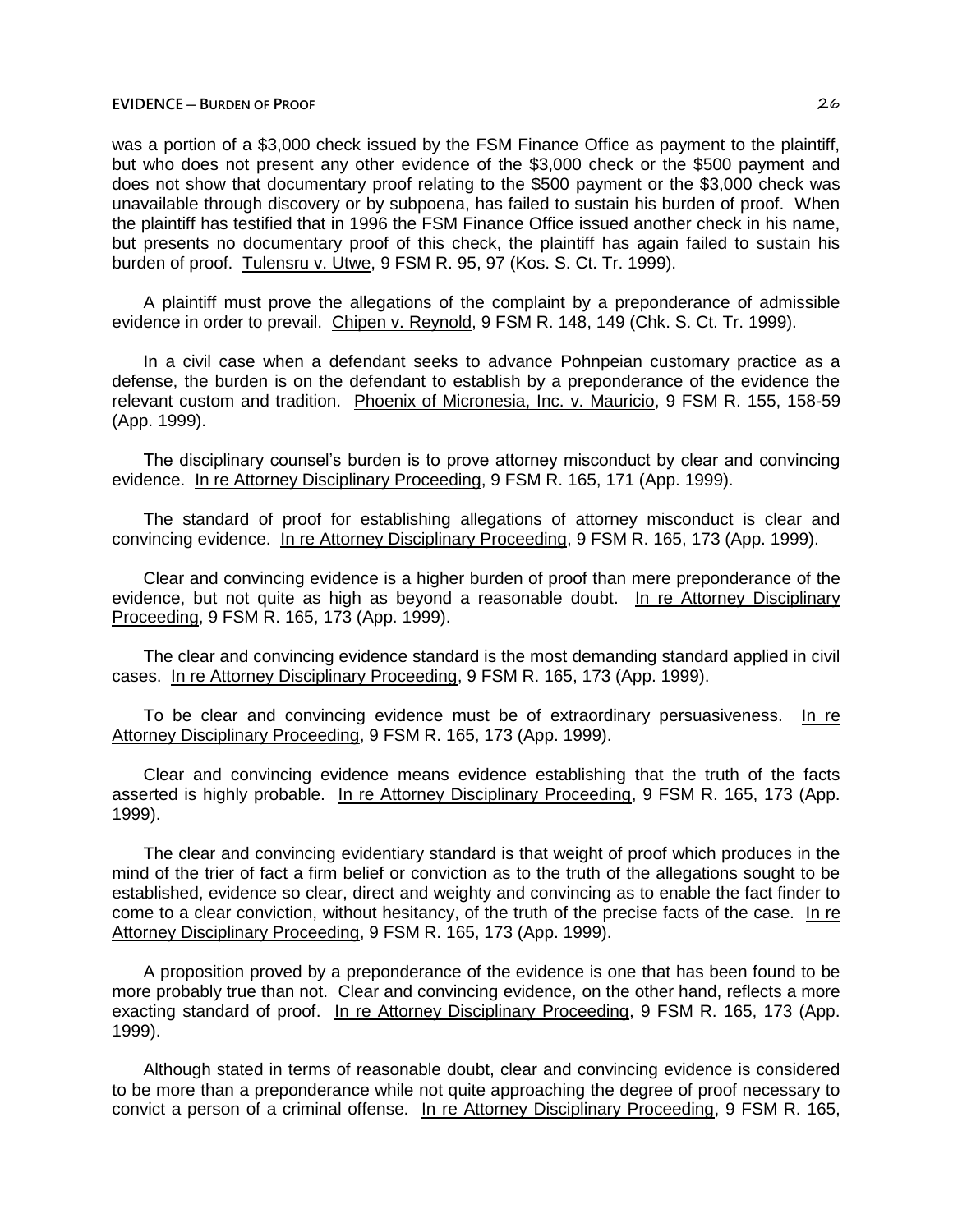# 173 (App. 1999).

The spectrum of increasing degrees of proof, from preponderance of the evidence, to clear and convincing evidence, to beyond a reasonable doubt is widely recognized, and it has been suggested that the standard of proof required would be clearer if the degrees of proof were defined, respectively, as probably true, highly probably true and almost certainly true. In re Attorney Disciplinary Proceeding, 9 FSM R. 165, 173-74 (App. 1999).

Evidence may be uncontroverted, and yet not be clear and convincing. Conversely, evidence may be clear and convincing despite the fact it has been contradicted. In re Attorney Disciplinary Proceeding, 9 FSM R. 165, 174 (App. 1999).

The clear and convincing standard is that which enables the trier of fact to come to a clear conviction, without hesitancy, of the truth of the precise facts of the case. In re Robert, 9 FSM R. 278a, 278g (Pon. 1999).

The proper standard of proof for inherent power sanctions is clear and convincing evidence standard rather than the lower standard of preponderance of the evidence standard. This heightened standard of proof is particularly appropriate because most inherent power sanctions are fundamentally punitive and because an inherent power sanction requires a finding of bad faith, and a bad faith finding requires heightened certainty. In re Sanction of Woodruff, 10 FSM R. 79, 88 (App. 2001).

For those inherent power sanctions that are fundamentally penal – and default judgments, as well as contempt orders, awards of attorneys' fees and the imposition of fines - the trial court must find clear and convincing evidence of the predicate misconduct. In re Sanction of Woodruff, 10 FSM R. 79, 88 (App. 2001).

The clear and convincing evidence standard of an inherent powers sanction is also consistent with the standard of proof needed to discipline an attorney. It would be inequitable if a court could avoid the heightened standard of a disciplinary proceeding by instead resorting to its inherent powers to sanction an attorney. In re Sanction of Woodruff, 10 FSM R. 79, 88 (App. 2001).

At trial, the plaintiff has the burden of proving each element of his breach of contract claim by a preponderance of the evidence. If he fails to do so, it is appropriate for the trial court to enter judgment against him. Tulensru v. Wakuk, 10 FSM R. 128, 132 (App. 2001).

When a trial court has found that all parties fulfilled their obligations under the contract, and the plaintiff did not offer competent evidence of breach sufficient to establish that the trial court's findings were improper, there was no clear error in the trial court's factual findings on the liability issue. Tulensru v. Wakuk, 10 FSM R. 128, 133 (App. 2001).

When defendants did not submit any proof at trial in support of their affirmative defense, they did not carry their burden of proof. Kilafwakun v. Kilafwakun, 10 FSM R. 189, 196 (Kos. S. Ct. Tr. 2001).

When there was no evidence presented at trial that two defendants had made any promise to the plaintiff and they were not a parties to any agreement or promise with the plaintiff, the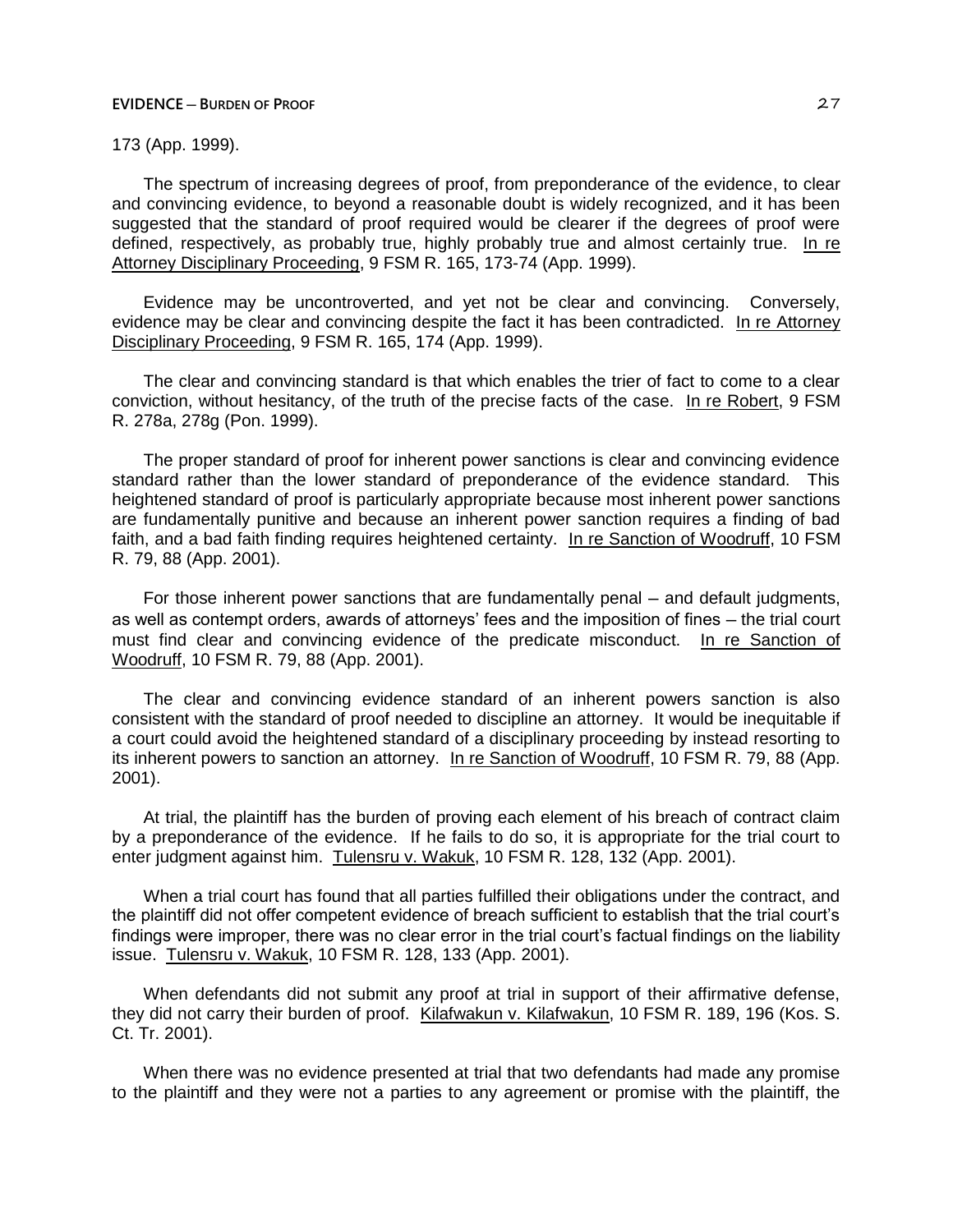plaintiff has not carried his burden of proof with respect to claims made against them and justice requires that the complaint against them be dismissed. Kilafwakun v. Kilafwakun, 10 FSM R. 189, 197 (Kos. S. Ct. Tr. 2001).

A plaintiff who establishes the existence of risk factors which may have caused the injury, must show that these risk factors did in fact cause the injury. Lebehn v. Mobil Oil Micronesia, Inc., 10 FSM R. 348, 353 (Pon. 2001).

It is enough that the plaintiff introduce evidence from which reasonable men may conclude that it is more probable that the event was caused by the defendant than that it was not. Stated another way, it does not require that the proof eliminate every possible cause other than the one on which plaintiff relies, but only such other causes, if any, which fairly arise from the evidence. Lebehn v. Mobil Oil Micronesia, Inc., 10 FSM R. 348, 353 (Pon. 2001).

When no product defect is found, causes of action based on strict product liability and on breach of warranty fail and *res ipsa loquitur* is not applicable. Lebehn v. Mobil Oil Micronesia, Inc., 10 FSM R. 348, 353 (Pon. 2001).

The clear and convincing evidence standard involves a higher burden of proof than a mere preponderance of the evidence, but not quite as high as beyond a reasonable doubt. "Clear evidence to the contrary" would be a similar standard. FSM v. Wainit, 11 FSM R. 1, 8 n.1 (Chk. 2002).

If the Chuuk State Supreme Court determines that a de novo review of an appeal from Land Commission is appropriate, the plaintiff must prove his case by a preponderance of the evidence, and the court may make its own findings of fact based on the total record in this case, but if the court does not conduct a de novo review of the case, it merely determines whether the Land Commission's decision was arbitrary and capricious, and whether the facts as found by the Land Commission were clearly erroneous. In re Lot No. 014-A-21, 11 FSM R. 582, 588-89 (Chk. S. Ct. Tr. 2003).

When, at a trial de novo, the plaintiff's testimony was credible and supported by other credible testimonial and physical evidence and the defendant's claim was inconsistent and not supported by convincing evidence, the plaintiff's evidence is more convincing and he has met his burden of proving ownership. In re Lot No. 014-A-21, 11 FSM R. 582, 591-94 (Chk. S. Ct. Tr. 2003).

The plaintiffs' reply to a defendant's written closing argument will not be stricken because the plaintiffs have the burden of proof, and therefore may have the last word. Adams v. Island Homes Constr., Inc., 12 FSM R. 234, 242 (Pon. 2003).

When a case proceeds to trial, the burden of going forward with evidence as to affirmative defenses is normally on the defendant. However, when the plaintiff seeks summary judgment on the question of liability, the plaintiff must initiate the inquiry even as to affirmative defenses. The party moving for summary judgment has the burden of clearly establishing the lack of any triable issues of fact. The burden extends to affirmative defenses as well as to the plaintiff's own positive allegations. Sigrah v. Microlife Plus, 13 FSM R. 375, 379 (Kos. 2005).

It is the claimant's burden to present his or her evidence to the Land Court and it is the claimant's burden to request admission of evidence which had been previously presented to the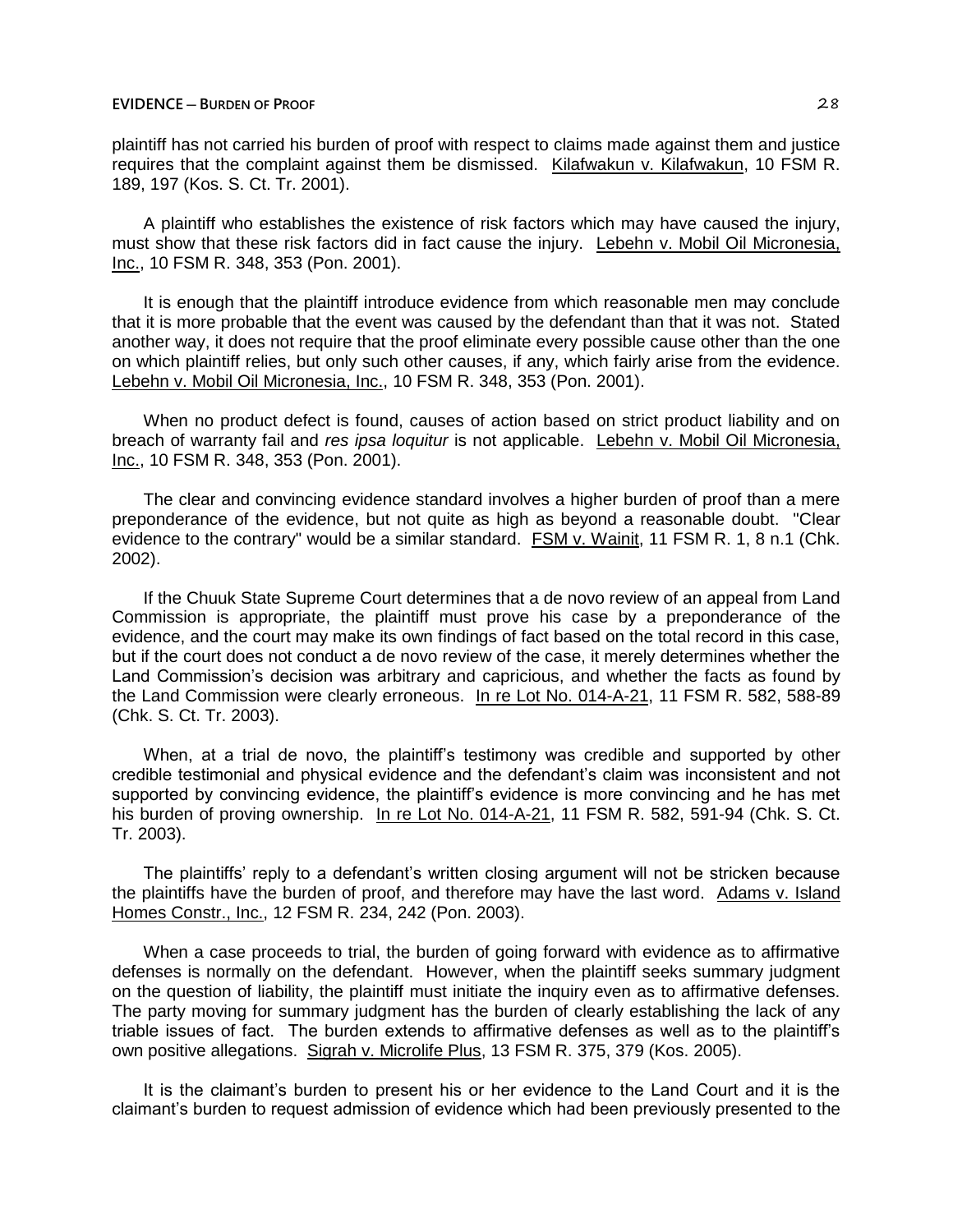Land Commission in prior proceedings. Wesley v. Carl, 13 FSM R. 429, 431 (Kos. S. Ct. Tr. 2005).

In a civil case the burden of proof lies generally with the plaintiff, who must make a showing of a prima facie case to avoid an adverse ruling such as a nonsuit. At the same time, a defendant has the burden of proof with respect to each affirmative defense, which he must prove by a preponderance of the evidence. Ponape Island Transp. Co. v. Fonoton Municipality, 13 FSM R. 510, 519 (App. 2005).

In a prima facie case, a party has produced enough evidence to allow the fact-finder to infer the fact at issue and rule in the party's favor. Hauk v. Lokopwe, 14 FSM R. 61, 64 n.1 (Chk. 2006).

The government has met the standard of proof and proved by a preponderance of the evidence that the defendant has waived his rights knowingly and intelligently when the defendant's signed waiver showed that he was informed of his right to silence and his right to counsel and waived those rights and when, considering that signed waiver and the testimony presented, the court has considered the defendant's evidence and argument and cannot find that the manner in which the statement was elicited coerced the defendant into making it. FSM v. Kansou, 14 FSM R. 150, 152 (Chk. 2006).

The plaintiff has the burden of proving each element of a claim by a preponderance of evidence. Siba v. Noah, 15 FSM R. 189, 195 (Kos. S. Ct. Tr. 2007).

Substantial evidence is evidence which a reasoning mind would accept as sufficient to support a conclusion. It consists of more than a mere scintilla of evidence but may be somewhat less than a preponderance. Nakamura v. Moen Municipality, 15 FSM R. 213, 217 n.1 (Chk. S. Ct. App. 2007).

In a civil case, a plaintiff must prove the allegations of their complaint by a preponderance of evidence in order to prevail. Preponderance of the evidence is not evidence to a moral certainty or clear and convincing evidence. As a standard of proof, preponderance of the evidence means that the facts asserted by the plaintiff are more probably true than false. But, if the plaintiff's evidence is less convincing than that offered in opposition, then defendant's version of events is the more likely, and the plaintiff fails to meet its burden of proof. George v. George, 15 FSM R. 270, 274 (Kos. S. Ct. Tr. 2007).

An open account is not self-proving; it must be supported by enough evidence to show the account's accuracy. George v. George, 15 FSM R. 270, 274 (Kos. S. Ct. Tr. 2007).

When the evidence offered to support the amount claimed in the complaint is minimal and receipts, which the plaintiff's own witnesses testified were available, were not offered into evidence; when one page of the ledger was identified and marked, but never offered into evidence; when the evidence to support the plaintiff's claims consists of his former employees' testimony on the amount owed and the defendant's acknowledgment that she owes some amount but not the amount claimed; when the defendant could have used the receipts to show they did not support the amount in the ledger but did not and did not question the plaintiff's witnesses as to the specific amounts shown in the receipts, the court was given no evidence to weigh in support of an alternative explanation and can only look at the testimony offered and determine whether the facts asserted by the plaintiff are more probably true than false. Thus,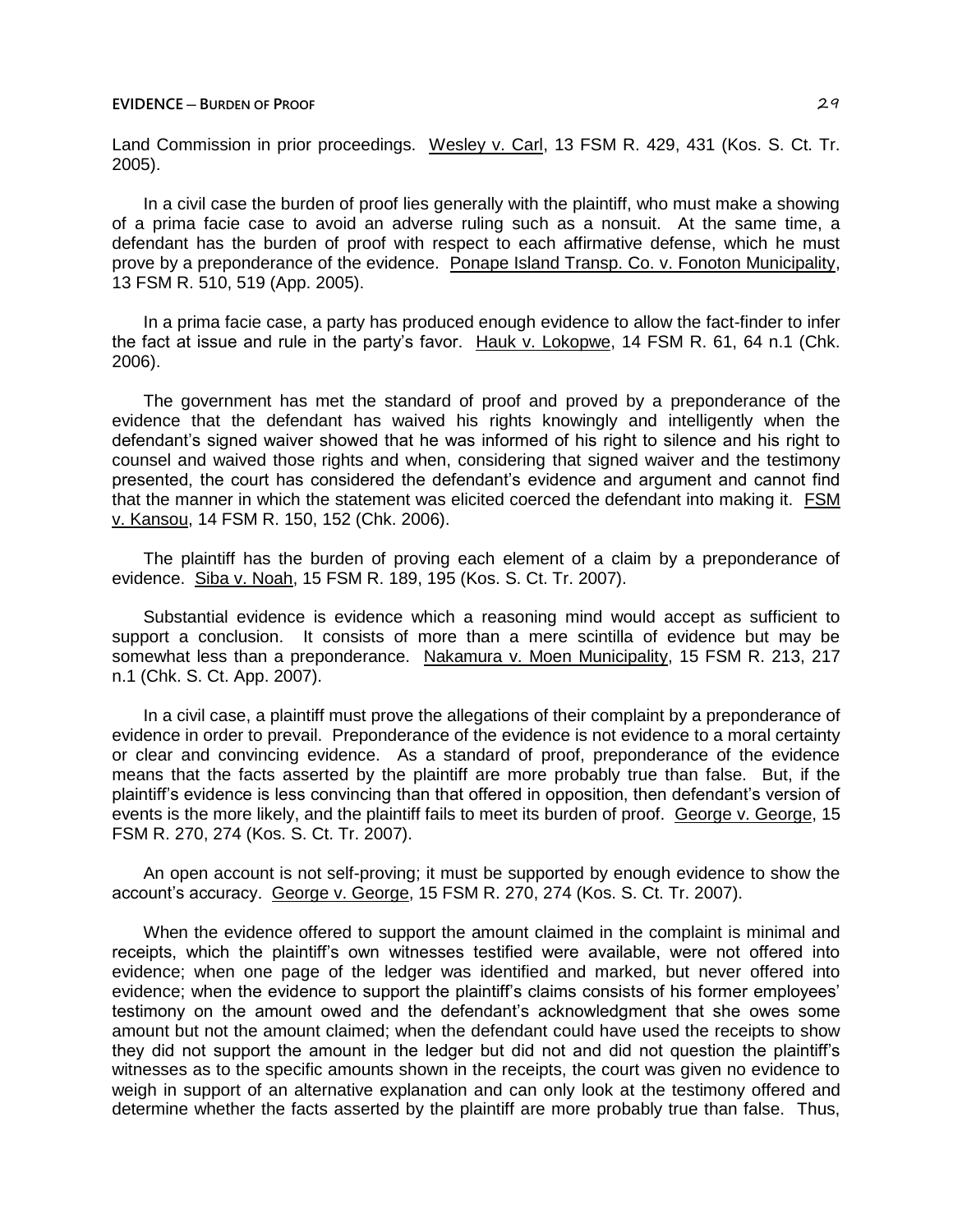based on the defendant's acknowledgment that some amount is owed, but not the \$14,431.58 claimed by the plaintiff, and based on the testimony of the plaintiff's witnesses about the ledger and the balance, the evidence weighs slightly to the plaintiff and that it is more probably true than false that the defendant owes the amount of \$6,220.52. George v. George, 15 FSM R. 270, 274-75 (Kos. S. Ct. Tr. 2007).

When evidence is available but not offered, the question is raised whether the withheld evidence supported the claim. George v. George, 15 FSM R. 270, 274 (Kos. S. Ct. Tr. 2007).

The parties have the responsibility to put forward the evidence to support their client's case. This is not the court's responsibility. George v. George, 15 FSM R. 270, 275 (Kos. S. Ct. Tr. 2007).

The burden of proof in a civil case is on the plaintiff. Plaintiffs must prove each element of their causes of action. Andon v. Shrew, 15 FSM R. 315, 320 (Kos. S. Ct. Tr. 2007).

When the plaintiff offered no evidence that he was entitled to notice in the Land Commission proceedings so there was no proof of a negligent or wrongful act or omission, he did not prove a violation of his due process rights, and when Land Commission records would have contained evidence about his entitlement to notice and whether he was served with notice, but, the plaintiff did not present those records and did not offer proof that he owned any portion of the disputed land and the only evidence of land ownership showed ownership by another, the plaintiff's claims against the government based on negligence and a violation of due process fail. Andon v. Shrew, 15 FSM R. 315, 320 (Kos. S. Ct. Tr. 2007).

In a civil case, a plaintiff must prove the allegations by a preponderance of evidence in order to prevail. Preponderance of the evidence is not evidence to a moral certainty or clear and convincing evidence. As a standard of proof, preponderance of the evidence means that the facts asserted by the plaintiff are more probably true than false. But, if the plaintiff's evidence is less convincing than that offered in opposition, then the defendant's version of events is the more likely, and the plaintiff fails to meet its burden of proof. George v. Albert, 15 FSM R. 323, 327 (Kos. S. Ct. Tr. 2007).

When the receipts did not support the amount stated in the ledger and claimed by the plaintiff even though the plaintiff's witness testified that the receipts would support the full amount; when the plaintiff was specifically ordered to produce at trial the original of all receipts, ledgers, and any other documents pertaining to the defendant's account but failed to submit receipts supporting the amount in the ledger produced and failed to submit the full ledger for the defendant's account; and when the defendant acknowledged owing some amount and did not dispute the receipts signed by him, the court will award the plaintiff the amounts shown in the receipts and ledger with credit for the defendant's payments. George v. Albert, 15 FSM R. 323, 327 (Kos. S. Ct. Tr. 2007).

When a petitioner has presented sufficient evidence to support a *prima facie* case for relief, a respondent's motion for dismissal at the close of the petitioner's case-in-chief will be denied. Miochy v. Chuuk State Election Comm'n, 15 FSM R. 369, 372 (Chk. S. Ct. App. 2007).

After the parties rest, the court makes findings of fact based on the total record in the case. The petitioner (election contestant) has the burden of proof to prove his case by a preponderance of the evidence. The petitioner satisfies his burden of proof if his evidence is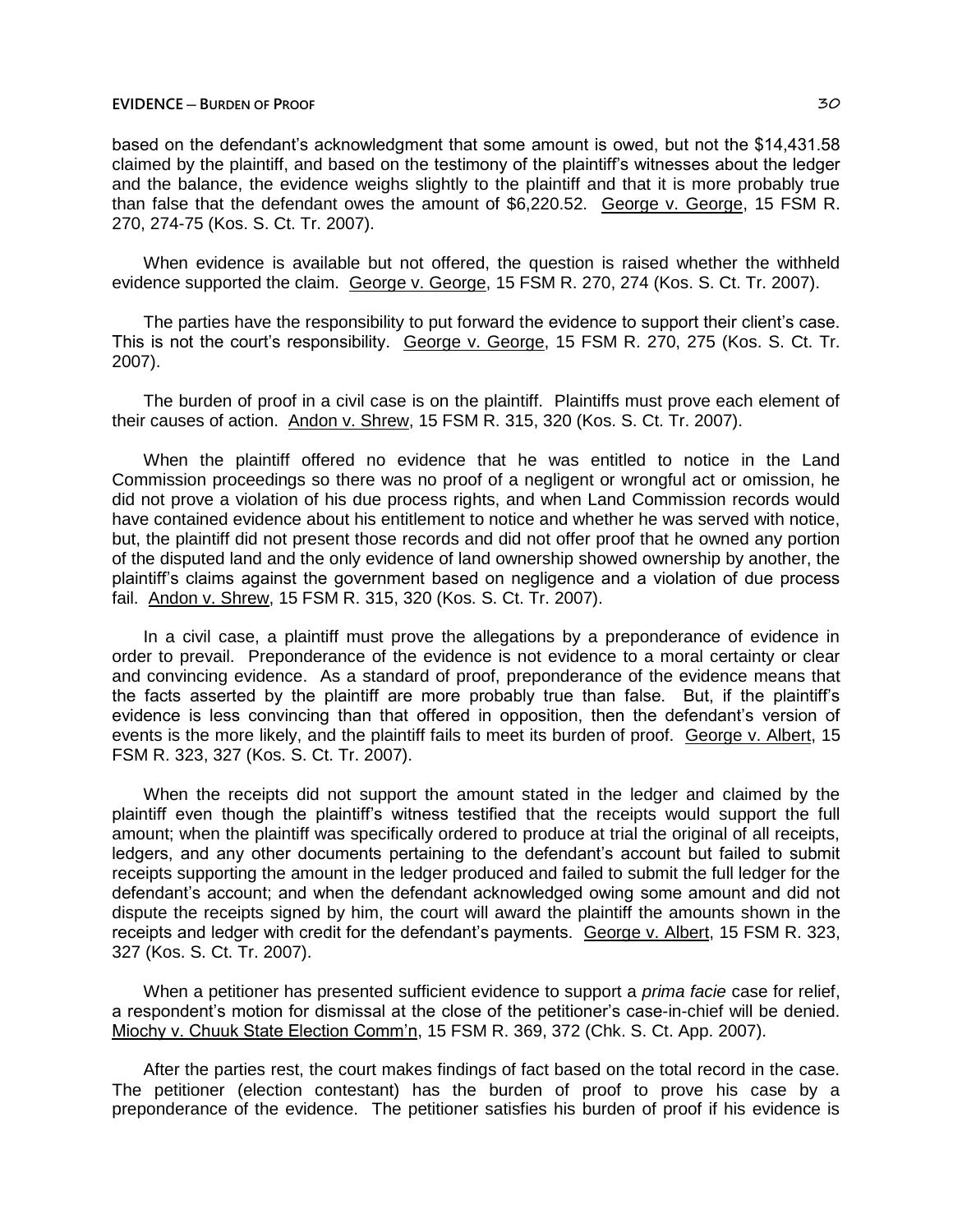more convincing to the court than that of the respondents. Therefore, the petitioner must establish facts in support of his claim by evidence at least sufficient to overbalance any weight of evidence produced by the other parties. Miochy v. Chuuk State Election Comm'n, 15 FSM R. 369, 372 (Chk. S. Ct. App. 2007).

When, given the weight of the evidence indicating that the petitioner was born on October 26, 1972, which was generated both before, when he did not have a vested interest in the election, and after his application for a delayed birth certificate, the court could not find that his evidence that he was born on October 26, 1971, was more convincing than that of the respondents, and therefore, he has not proven his case by a preponderance of the evidence. Miochy v. Chuuk State Election Comm'n, 15 FSM R. 369, 372 (Chk. S. Ct. App. 2007).

When the defendants did not stipulate to their ledger sheets' accuracy, that would have left one genuine issue of material fact before the court for trial because an open account is not selfproving. An open account must be supported by an evidentiary foundation to demonstrate the account's accuracy. Albert v. George, 15 FSM R. 574, 581 (App. 2008).

The burden at trial is on the party asserting the existence of a customary right to prove it by a preponderance of the evidence. Setik v. Ruben, 16 FSM R. 158, 163 (Chk. S. Ct. App. 2008).

Parties who proffer custom as a basis for a claim must prove the relevant custom by a preponderance of the evidence. Narruhn v. Aisek, 16 FSM R. 236, 240 (App. 2009).

When the testimony on *nechop* is sufficient to establish that it existed as a custom and that, when employed, it operated to disrupt the status quo of matrilineal descent, the trial court did not ignore the established custom of Chuukese matrilineal descent in accepting that a *nechop* took place since it was proven by a preponderance of the evidence that the *nechop* took place. Narruhn v. Aisek, 16 FSM R. 236, 242 (App. 2009).

In a civil case, the plaintiff has the burden of proving each element of his cause of action by a preponderance of the evidence, and if he fails to do so, judgment will be entered against him. Jano v. Fujita, 16 FSM R. 323, 327 (Pon. 2009).

When the plaintiff's testimony on the element of damages is speculative, conclusory, and lacking in foundation, the plaintiff did not meet his burden of proof on the issue of damages and a judgment in the defendant's favor is therefore appropriate. Jano v. Fujita, 16 FSM R. 323, 328 (Pon. 2009).

Substantial evidence is evidence which a reasoning mind would accept as sufficient to support a conclusion. It consists of more than a mere scintilla of evidence but may be somewhat less than a preponderance. Heirs of Mackwelung v. Heirs of Mongkeya, 16 FSM R. 368, 374 (Kos. S. Ct. Tr. 2009).

When there is no way of determining what portion of an amount deposited into a bank account was also converted by another defendant and since the plaintiff has the burden of proof, that other defendant will receive the benefit of the doubt created by this question and will not be held liable for the deposited sums. Individual Assurance Co. v. Iriarte, 16 FSM R. 423, 447 (Pon. 2009).

In a civil case, the plaintiff has the burden of proving each element of his cause of action by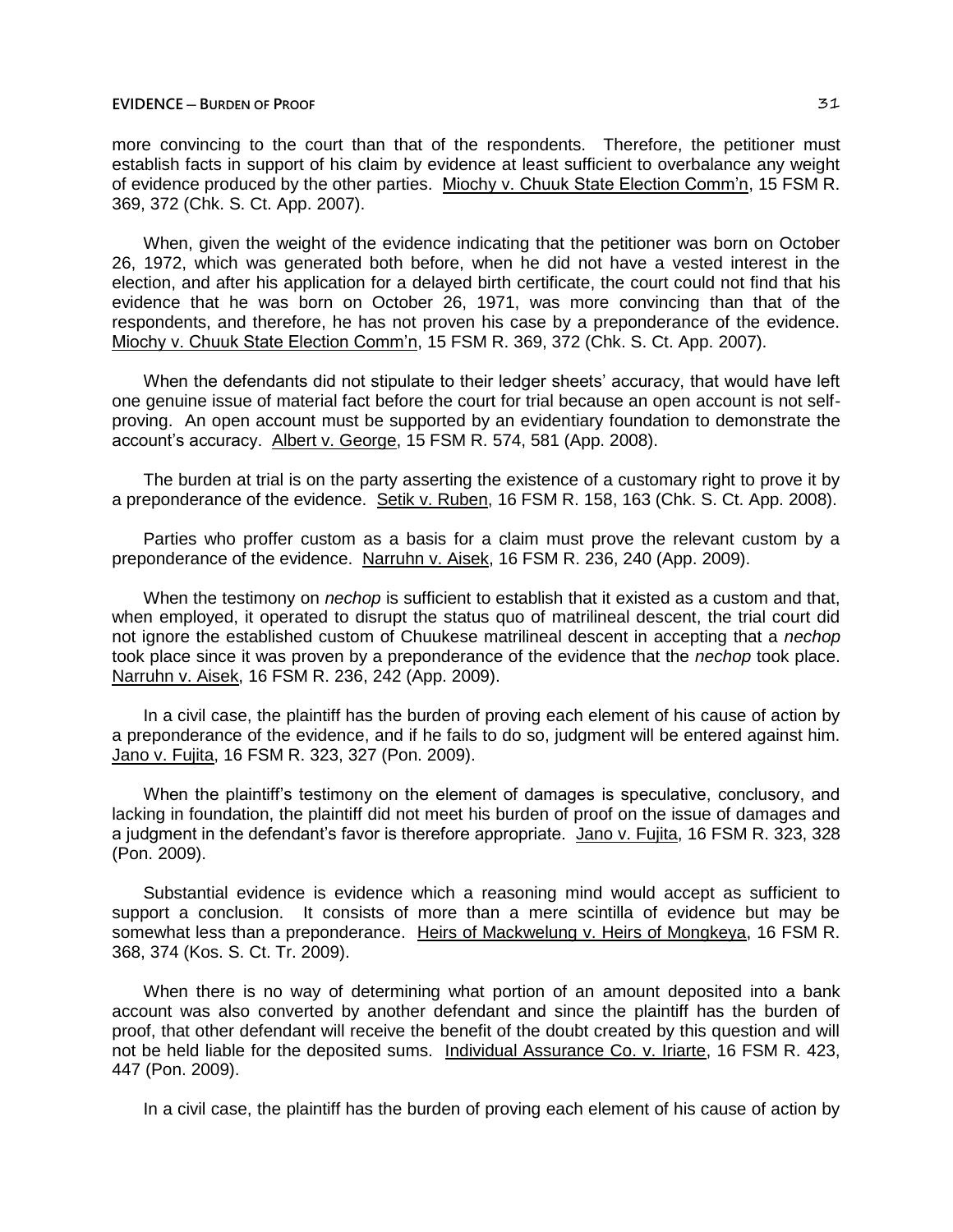a preponderance of the evidence, and if he fails to do so, judgment will be entered against him. The preponderance of the evidence standard also applies to a civil action for conspiracy. Ehsa v. Kinkatsukyo, 16 FSM R. 450, 456 (Pon. 2009).

In an election contest, the court makes findings of fact based on the total record in the case. The petitioner has the burden of proof to prove his case by a preponderance of the evidence. The petitioner satisfies his burden of proof if his evidence is more convincing to the court than that of the respondents. Thus, the petitioners must establish facts in support of their claim by evidence at least sufficient to overbalance any weight of evidence produced by the other parties. Doone v. Chuuk State Election Comm'n, 16 FSM R. 513, 519 (Chk. S. Ct. App. 2009).

When there was no evidence to contradict the election commission's finding of the dates that the election results were announced, the petitioners cannot prove by a preponderance of the evidence that the declaration of the election was after April 11, 2009, which, if it had been, would have made their petition timely and the panel would have remanded the contest to the election commission for a third time. Doone v. Chuuk State Election Comm'n, 16 FSM R. 513, 519 (Chk. S. Ct. App. 2009).

A plaintiff has not met her burden of showing that the state is liable to her for "summary punishment" when she did not disclose what specific conduct she believed constituted summary punishment and her complaint was silent on that point as well. Berman v. Pohnpei, 16 FSM R. 567, 575 (Pon. 2009).

When the first question is whether there is a valid contract, the plaintiff has the burden of proving each element of that claim by a preponderance of evidence. Heirs of Tulenkun v. Simon, 16 FSM R. 636, 645 (Kos. S. Ct. Tr. 2009).

Substantial evidence is evidence which a reasoning mind would accept as sufficient to support a conclusion. It consists of more than a mere scintilla of evidence but may be somewhat less than a preponderance. George v. Albert, 17 FSM R. 25, 33 n.3 (App. 2010).

In a prima facie case, a party has produced enough evidence to allow the fact-finder to infer the fact at issue and rule in the party's favor. Nakamura v. FSM Telecomm. Corp., 17 FSM R. 41, 45 n.2 (Chk. 2010).

When the discharged employee has not presented any evidence about whether and where he sought employment during a certain time period, he has introduced no evidence of his efforts to mitigate his damages by attempting to secure a job during his periods of unemployment, and he is thus precluded from recovery of damages for those periods since it is the plaintiff's burden to prove every element of his case, including all of his damages. Sandy v. Mori, 17 FSM R. 92, 95 (Chk. 2010).

Since hearsay testimony is inherently unreliable, the court cannot be required to or presumed to rely on hearsay testimony over contrary direct evidence to determine where the preponderance of evidence lies. FSM v. Suzuki, 17 FSM R. 114, 116 (Chk. 2010).

The findings of fact made at the end of trial may differ somewhat from those the court made after the close of the plaintiffs' case-in-chief for the purpose of the defense Rule 41(b) motion since then it still awaited the presentations of the defendant and third-party defendant; since nothing contained in the court's Rule 41(b) memorandum was intended to foreclose the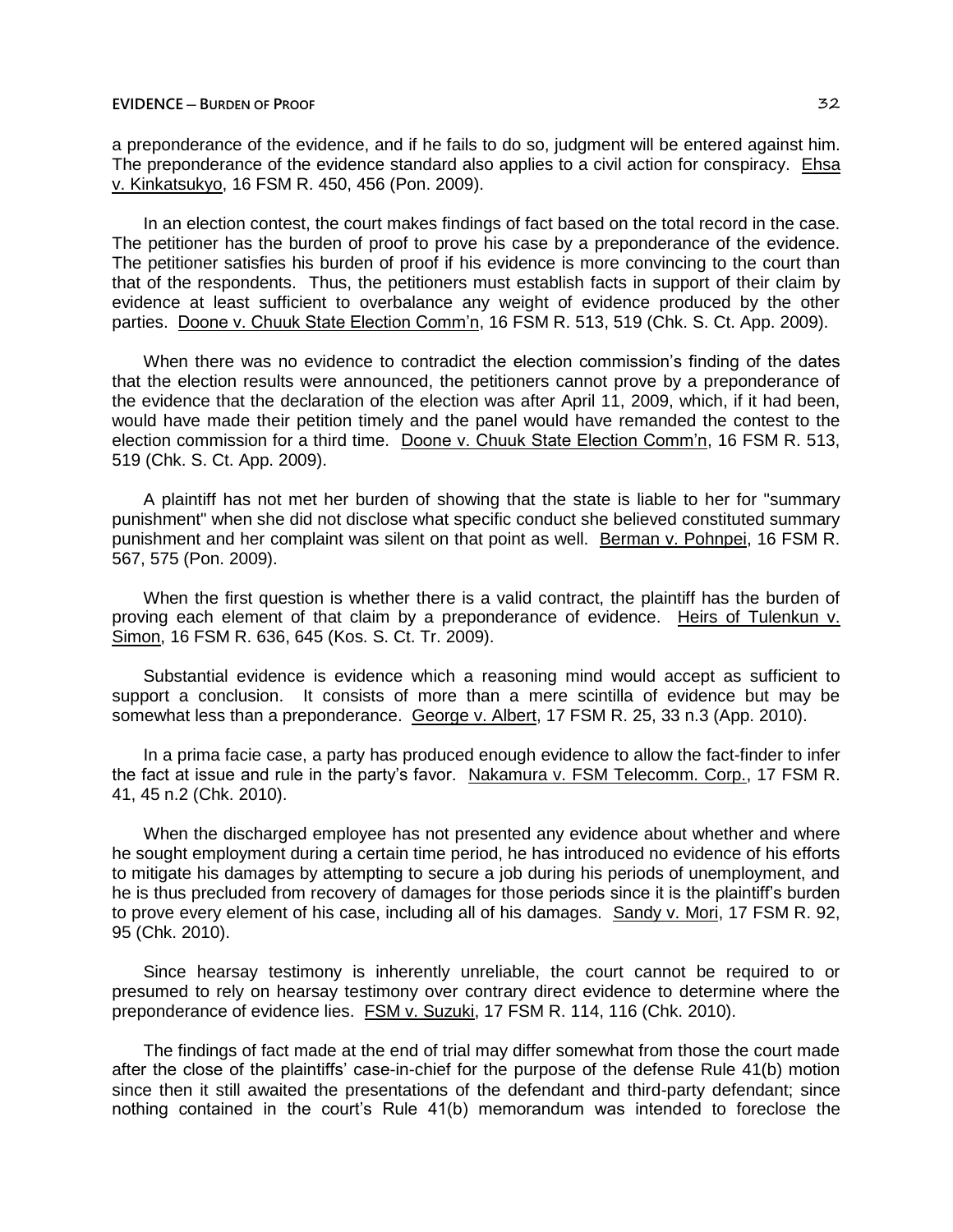defendant and the third-party defendant of their opportunity to be heard; and since what may then have been reasonable and logical inferences from the evidence might later be shown to be something entirely different. Nakamura v. FSM Telecomm. Corp., 17 FSM R. 119, 121 & n.1 (Chk. 2010).

In a civil case, the plaintiff has the burden of proving each element of the plaintiff's cause of action by a preponderance of the evidence, and if the plaintiff fails to prove any one element, judgment will be entered against the plaintiff. Nakamura v. FSM Telecomm. Corp., 17 FSM R. 119, 123 (Chk. 2010).

In ruling on a 41(b) motion to dismiss, the trial court, in determining whether the plaintiff has shown a right to relief, is not required to view the facts in the light most favorable to the plaintiff but draws permissible inferences. If the court determines that the plaintiff has not made out a prima facie case, the defendant is entitled to have the case dismissed. Even if a plaintiff makes out a prima facie case, the court as the trier of fact, may, in assessing the evidence on a Rule 41(b) motion, weigh the evidence, resolve any conflicts in it, and decide for itself where the preponderance of the evidence lies. In weighing the evidence, the trial court is required to view the evidence with an unbiased eye, without any attendant favorable inferences, but it is also required to sift and to balance the evidence, and to give the evidence such weight as it deems fit. Peter v. Jessy, 17 FSM R. 163, 171 (Chk. S. Ct. App. 2010).

Proof of the existence of a custom is a factual issue. The burden is therefore on the proponents to prove by a preponderance of the evidence that achemwir is a custom practiced in Chuuk, and they have the further burden of proving that the requirements of the custom were met. Peter v. Jessy, 17 FSM R. 163, 171 (Chk. S. Ct. App. 2010).

Even if an affidavit were admitted, the proponents have the burden to come forward with a preponderance of credible evidence to establish the document's veracity because notarization does not conclusively establish the truth of the statements made in the document, but only the identity and signature of the person who signed the document. Peter v. Jessy, 17 FSM R. 163, 174 (Chk. S. Ct. App. 2010).

The plaintiffs' burden of proof to show the truth of the statements in a notarized affidavit is not met when the purported affiant did not appear in person to have the document notarized and there is no other evidence regarding the circumstances of its signing. Without even testimony to authenticate her signature, let alone the circumstances surrounding her signature, the trial court, as finder of fact, had no way to determine whether the purported affiant fully understood and freely signed the document, or whether she signed it under coercion, mistake, or as a result of fraud, or misunderstanding, let alone whether it was indeed her who signed her name to it. Thus, the affidavit, even if it had been admitted into evidence, would rightly be accorded little weight since significant questions were raised regarding its authenticity, reliability, and veracity. Peter v. Jessy, 17 FSM R. 163, 174 (Chk. S. Ct. App. 2010).

The mental disease, disorder or defect defense established by 11 F.S.M.C. 302 is an affirmative defense. Under 11 F.S.M.C. 302(3), the party asserting this defense has the burden of proving the existence of the physical or mental disease, disorder, or defect by clear and convincing evidence. FSM v. Andrew, 17 FSM R. 213, 216 (Pon. 2010).

Traditionally, the movant has the burden to show that the debtor has the ability to comply with the court order; once this burden has been met, it is then the debtor's burden to show that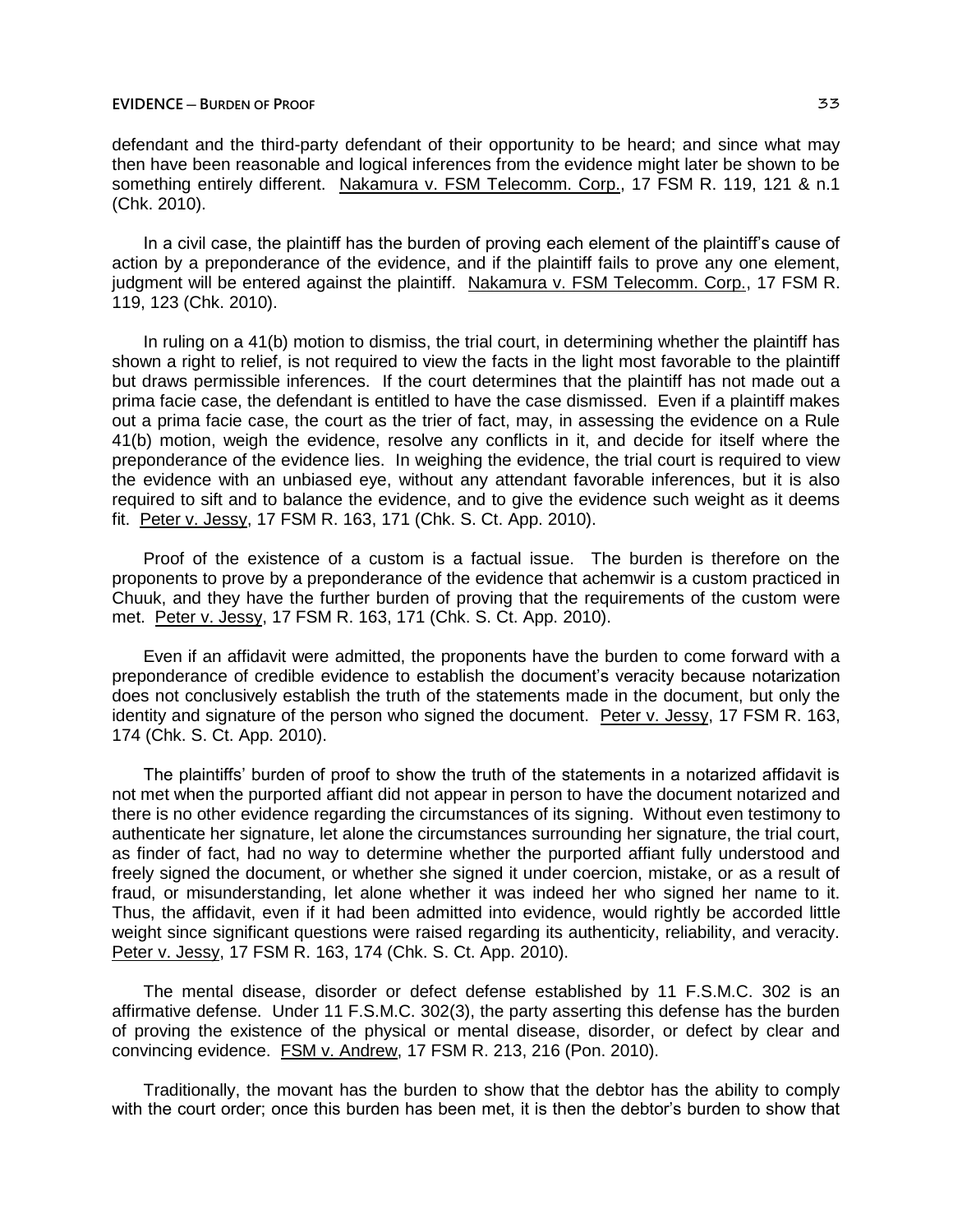he no longer has the ability to comply through no fault of his own despite due diligence. Thus, it is the moving party's burden not only to submit a proper motion for a show cause hearing, but also, at the hearing, to prove by a preponderance that the judgment debtor has the ability to pay. If the movant cannot provide evidentiary support, or certify his information and belief that such support is likely after a reasonable opportunity for further investigation or discovery, the court must deny the motion, but if the court does set a hearing and order parties to appear, and if at the hearing the moving party presents such evidence, only then will the burden shift to the debtor to show that he does not in fact have the ability to pay. FSM Social Sec. Admin. v. Weilbacher, 17 FSM R. 217, 226-27 (Kos. 2010).

In a trespass dispute over land, the only issue properly before the court, and the only issue the court may rule upon without violating the due process rights of non-parties, is whether it is more likely than not, and not whether it is certain beyond all doubt, or whether it is certain beyond a reasonable doubt, or whether it is clear and convincing that, as between the parties, the plaintiff has the superior right to possess the land. The plaintiff only has to prove its case by a preponderance of the evidence, that is, to show that it is more likely than not that its rights are superior. Church of the Latter Day Saints v. Esiron, 17 FSM R. 229, 233 & n.4 (Chk. 2010).

The standard of review on a question of the sufficiency of the evidence is whether the trial court's findings are clearly erroneous. A finding is clearly erroneous and reversible error if: 1) the findings are not supported by substantial evidence in the record; 2) the finding was the result of an erroneous conception of the applicable law; or 3) after reviewing the entire body of the evidence in the light most favorable to the appellee, the reviewing court is left with a definite and firm conviction that a mistake has been made. Substantial evidence is evidence which a reasoning mind would accept as sufficient to support a conclusion, and it consists of more than a mere scintilla of evidence but may be somewhat less than a preponderance. Palsis v. Kosrae, 17 FSM R. 236, 243 (App. 2010).

An element of criminal contempt is the subjective intent to defy the court's authority, and the requisite intent is specific intent. There is thus more to prove to show criminal contempt. There is also a higher burden of proof, beyond a reasonable doubt than the civil contempt burden of clear and convincing evidence of the predicate misconduct. Berman v. Pohnpei Legislature, 17 FSM R. 339, 354 (App. 2011).

When no evidence was presented at trial to support the defendants' counterclaims, those counterclaims fail and are dismissed because the defendants have not met their burden of proof. A counterclaimant has the same burden of proof as a plaintiff ─ to prove the counterclaim by a preponderance of the evidence. FSM v. Kana Maru No. 1, 17 FSM R. 399, 406 (Chk. 2011).

The substantial-evidence rule is the principle that a reviewing court should uphold an administrative body's ruling if it is supported by evidence on which the administrative body could reasonably base its decision. Substantial evidence is evidence which a reasoning mind would accept as sufficient to support a conclusion, and it consists of more than a mere scintilla of evidence but may be somewhat less than a preponderance. Heirs of Benjamin v. Heirs of Benjamin, 17 FSM R. 650, 655 (App. 2011).

The record may contain evidence which preponderates one way and yet include substantial evidence to support an order reaching an opposite result. Substantial evidence need not be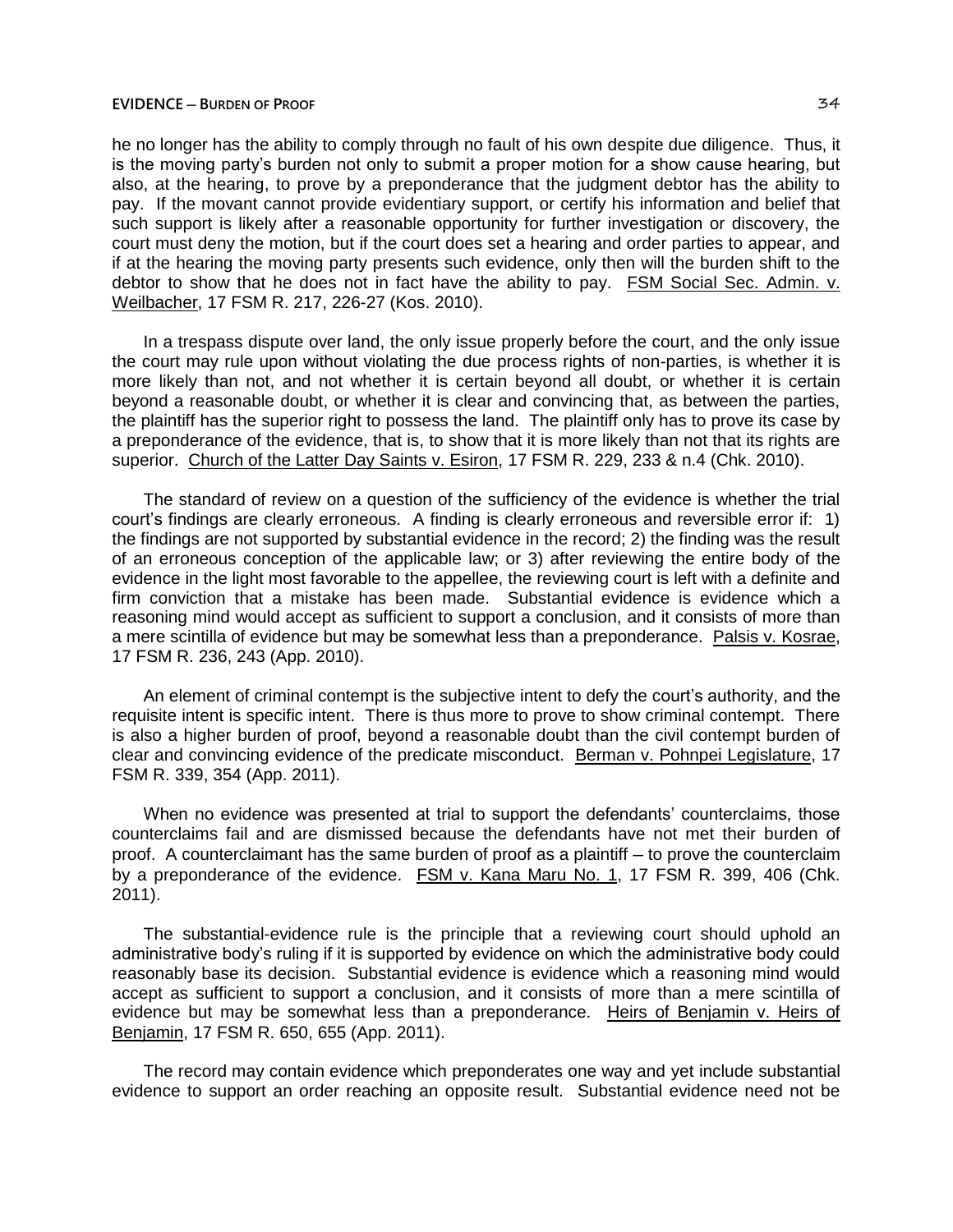much evidence, and though "substantial" means more than a mere scintilla, or some evidence, it is less than is required to sustain a verdict being attacked as against the great weight and preponderance of the evidence. The substantial-evidence rule is a very deferential standard of review. Heirs of Benjamin v. Heirs of Benjamin, 17 FSM R. 650, 656 (App. 2011).

"Some evidence" may be a higher standard than the scintilla of evidence standard, but "some evidence" still does not equate with "substantial evidence." "Substantial evidence" is a higher standard than "some evidence" but it is not as high as the "preponderance of the evidence" standard. It can be less. Substantial evidence is more than a mere scintilla or some evidence, but less than is required to sustain a verdict being attacked as against the great weight and preponderance of the evidence. The trial court does not assume the role of fact finder, the issue is purely one of law. In fact, the evidence may be substantial and yet greatly preponderate the other way. Heirs of Benjamin v. Heirs of Benjamin, 17 FSM R. 650, 656 (App. 2011).

The "burden of proof" is a party's duty to prove a disputed assertion or charge. The burden of proof includes both the burden of persuasion and the burden of production. Congress v. Pacific Food & Servs., Inc., 18 FSM R. 76, 77 (App. 2011).

When a trial court ruling did not involve disputed facts, the only burden was that of persuasion. Congress v. Pacific Food & Servs., Inc., 18 FSM R. 76, 77 (App. 2011).

The burden of proof is on the party alleging and relying on estoppel. Iriarte v. Individual Assurance Co., 18 FSM R. 340, 363 (App. 2012).

Only when there is a duty of care, breach of this duty, damage caused by the breach, and determination of the value of the damage can there be a liability for negligence. The plaintiffs have the burden of proving each these elements in order to prevail on a negligence claim, and if the plaintiffs fail to prove any one element, judgment will be entered against them. William v. Kosrae State Hosp., 18 FSM R. 575, 580 (Kos. 2013).

When damages are calculated based on figures in statements made during closing argument, those damage amounts are not supported by evidence properly before the trial court, and, as such, any judgment based on them would be vacated and the court cannot take the "judicial notice" of the plaintiffs' requested figures. William v. Kosrae State Hosp., 18 FSM R. 575, 582-83 (Kos. 2013).

Determination of damages is an essential element of the plaintiffs' causes of action. Trial is the time for plaintiffs to present evidence about the amount of their damages since, in civil cases, the plaintiff has the burden of proving at trial each element of the plaintiff's cause of action by a preponderance of the evidence, and if the plaintiff fails to do so, judgment will be entered against the plaintiff. William v. Kosrae State Hosp., 18 FSM R. 575, 583 (Kos. 2013).

When the plaintiff testified that he was uncertain whether he lost any pay because of his absences from work due to the September 8, 2010 and the November 4, 2010 arrests and no other evidence was introduced about his state employee pay or its amount, the court must find as fact that he did not lose any pay as the result of the September 8, and November 4, 2010 arrests and detentions since he had the burden of proof to establish that he lost pay and the amount of that lost pay and he did not meet that burden. Inek v. Chuuk, 19 FSM R. 195, 199 (Chk. 2013).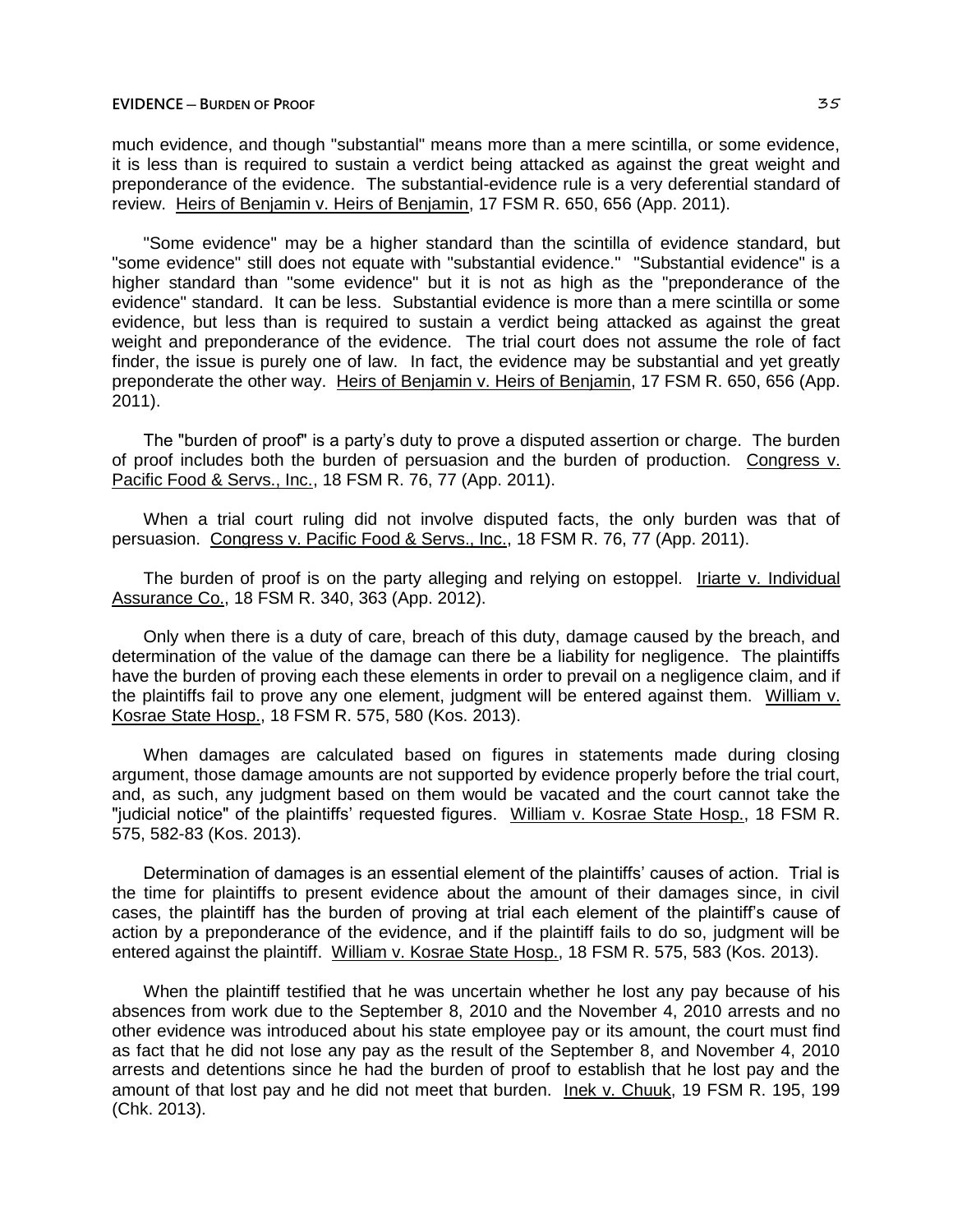It is within the court's sound discretion whether to admit additional evidence after trial. Exercise of such discretion must take into account the evidence's probative value against the danger of injuring the opposite party through surprise. The opposing party cannot properly examine or counter evidence offered after trial, and so the burden is on the party offering the evidence to demonstrate good cause why the evidence should be admitted. Pacific Skylite Hotel v. Penta Ocean, 19 FSM R. 265, 269 (Pon. 2014).

In a civil case, the plaintiff has the burden of proving each element of the plaintiff's cause of action by a preponderance of the evidence, and if the plaintiff fails to prove any one element, judgment will be entered against the plaintiff. George v. Palsis, 19 FSM R. 558, 566 (Kos. 2014).

A plaintiff has the burden to persuade the court, with competent evidence, as to the amount of his damages. Parties have the responsibility to put forward the evidence to support their case. This is not the court's responsibility. George v. Palsis, 20 FSM R. 111, 117 (Kos. 2015).

A plaintiff must introduce his evidence during his case-in-chief so the defendants will have an opportunity to address it, or to stipulate to it, or to challenge it and to cross-examine witnesses about it, and where, if the defendants feel the need, they can introduce evidence to counter it when it their turn comes. George v. Palsis, 20 FSM R. 111, 117 (Kos. 2015).

Since the defendants pled the plaintiff's failure to mitigate damages as an affirmative defense, if the plaintiff had put on evidence of his damages, the burden would have shifted to the defendants to prove that the plaintiff failed to mitigate his damages or to prove to what extent he did mitigate his damages. But since the plaintiff put on no evidence about the amount of his damages, the burden of proof about damages never shifted to the defendants. George v. Palsis, 20 FSM R. 111, 116 (Kos. 2015).

Substantial evidence is evidence which a reasoning mind would accept as sufficient to support a conclusion and it consists of more than a scintilla of evidence but may be less than a preponderance. Heirs of Benjamin v. Heirs of Benjamin, 20 FSM R. 188, 193 (App. 2015).

The movant bears the burden of establishing the elements of civil contempt by clear and convincing evidence, which is a higher standard than the preponderance of the evidence standard, common in civil cases, although not as high as beyond a reasonable doubt. In re Contempt of Jack, 20 FSM R. 452, 464 (Pon. 2016).

The standard of review for a criminal contempt conviction under 4 F.S.M.C. 119(1)(b), like the standard for any criminal conviction, is whether the appellate court can conclude that the trier of fact reasonably could have been convinced beyond a reasonable doubt. In re Contempt of Jack, 20 FSM R. 452, 464 n.11 (Pon. 2016).

A contemnor's intent must be ascertained from all the acts, words, and circumstances surrounding the occurrence. Ultimately, most *bona fide* representations tend to excuse, but cannot justify the act. Notably, an attorney's good faith belief that they were not obligated to appear at that time may be accepted or rejected. In re Contempt of Jack, 20 FSM R. 452, 465 (Pon. 2016).

The clear and convincing standard will be applied to the evidence in a civil contempt case.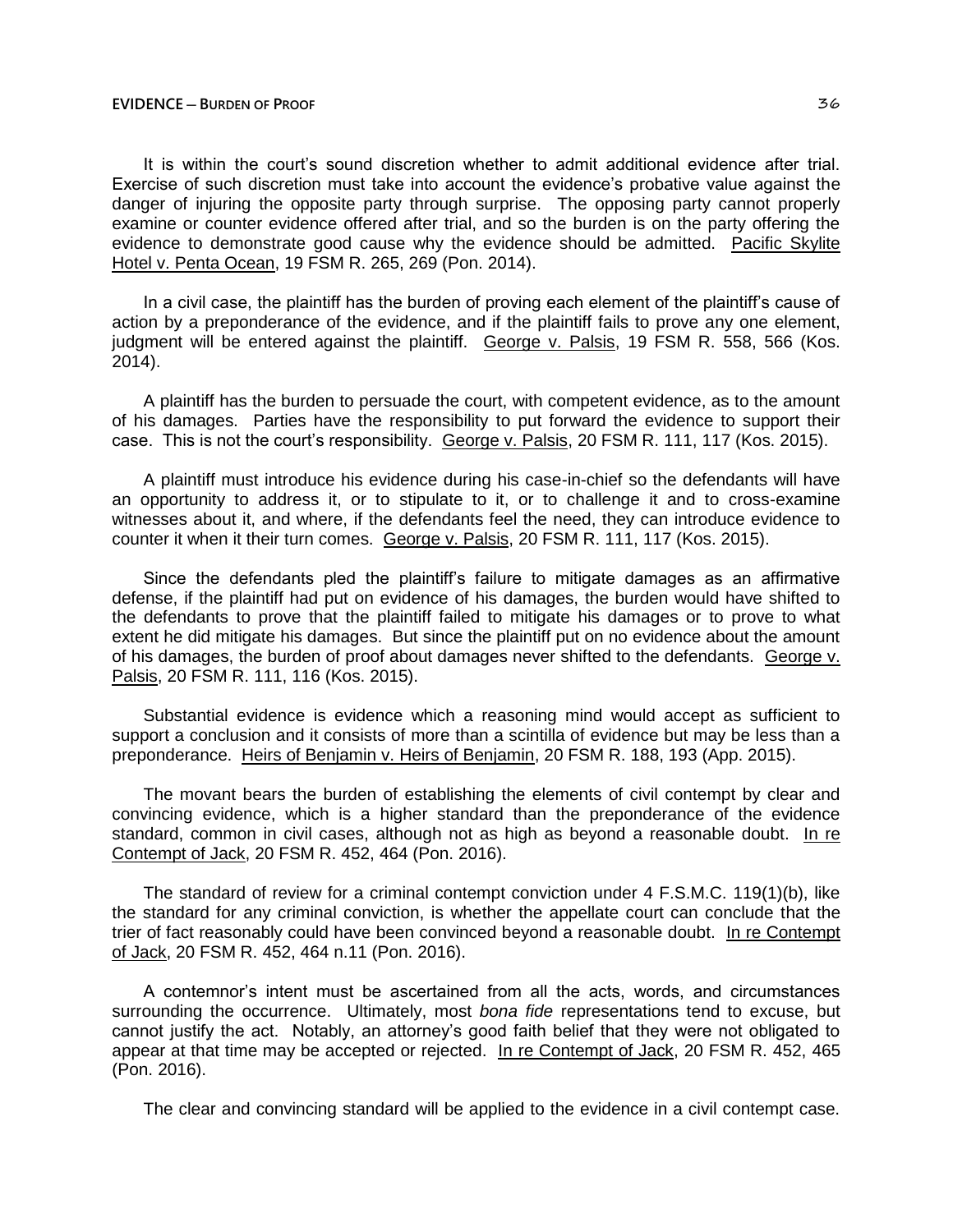#### **EVIDENCE ─ BURDEN OF PROOF** 37

In re Contempt of Jack, 20 FSM R. 452, 465 (Pon. 2016).

The burden of proof is upon the plaintiffs to show the fact and extent of the injury and the amount or value of damages. Determination of damages is an essential element of the plaintiffs' cause of action, which, at trial, the plaintiffs must prove as to amount by a preponderance of evidence. Linter v. FSM, 20 FSM R. 553, 562 (Pon. 2016).

When the evidence shows that the plaintiffs did in fact perform work during the relevant time period and that the standard operating procedure for many years was to submit employeecreated time sheets similar to those that the plaintiffs submitted and when the government concedes that, if there was a valid contract, the plaintiffs would have been paid based on the submission of the same time sheets, there is sufficient evidence to carry the plaintiffs' burden on damages. Linter v. FSM, 20 FSM R. 553, 562 (Pon. 2016).

Substantial evidence is evidence which a reasoning mind would accept as sufficient to support a conclusion. It consists of more than a mere scintilla of evidence but may be somewhat less than a preponderance. Substantial evidence is also evidence of such quality and weight that reasonable and fair-minded men in the exercise of impartial judgment might reach different conclusions. Thalman v. FSM Social Sec. Admin., 20 FSM R. 625, 628 (Yap 2016).

In a civil case, the party advancing Pohnpeian customary practice or law must establish, by a preponderance of the evidence, the relevant custom and tradition. Mwoalen Wahu Ileile en Pohnpei v. Peterson, 20 FSM R. 632, 640 (Pon. 2016).

In a civil case, the plaintiff has the burden of proving each element of his cause of action by a preponderance of the evidence, and if he fails to do so, judgment will be entered against him. Pohnpei Transfer & Storage, Inc. v. Shoniber, 21 FSM R. 14, 17 (Pon. 2016).

Substantial evidence is evidence which a reasoning mind would accept as sufficient to support a conclusion, and it consists of more than a mere scintilla of evidence but may be somewhat less than a preponderance. Heirs of Alokoa v. Heirs of Preston, 21 FSM R. 94, 98 (App. 2016).

Parties have the responsibility to put forward the evidence to support their case. Heirs of Henry v. Heirs of Akinaga, 21 FSM R. 113, 122 (App. 2017).

Preponderance of the evidence is not evidence to a "moral certainty" or "clear and convincing evidence." As a standard of proof, "preponderance of the evidence" means that the facts asserted by the plaintiff are more probably true than false. Pelep v. Mai Xiong Inc., 21 FSM R. 182, 187 (Pon. 2017).

If the plaintiff's evidence is more convincing than that which defendant offers in opposition, then the plaintiff has met its burden of showing that the facts for which it contends are more probably true than false. If, on the other hand, the plaintiff's evidence is less convincing than that offered in opposition, then the defendant's version of events is the more likely, and the plaintiff fails to meet its burden of proof. Pelep v. Mai Xiong Inc., 21 FSM R. 182, 187 (Pon. 2017).

In a civil case, a plaintiff must prove the allegations by a preponderance of evidence in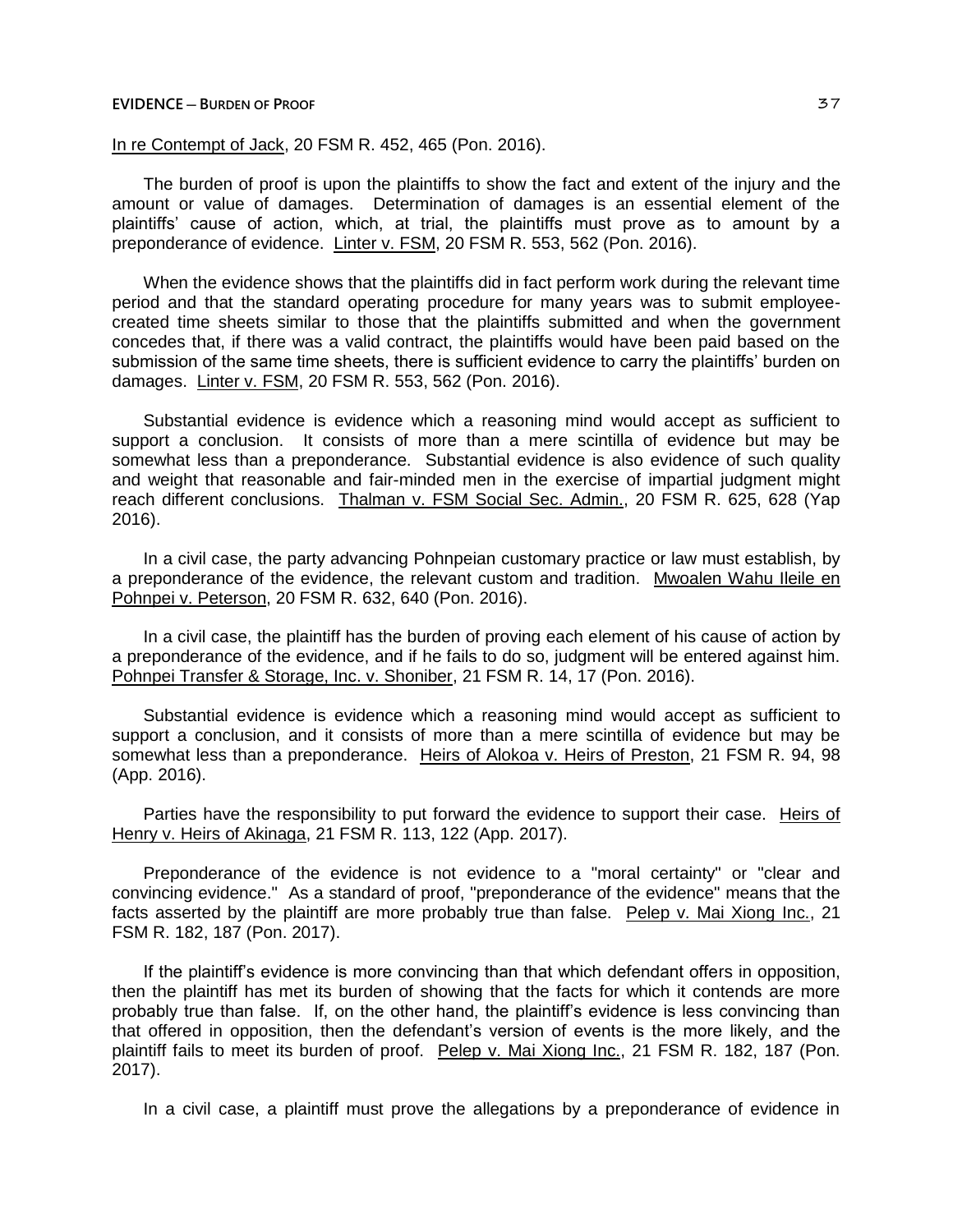### **EVIDENCE ─ BURDEN OF PROOF** 38

order to prevail. Preponderance of the evidence is not evidence to a moral certainty or clear and convincing evidence. As a standard of proof, preponderance of the evidence means that the facts asserted by the plaintiff are more probably true than false. But, if the plaintiff's evidence is less convincing than that offered in opposition, then the defendant's version of events is the more likely, and the plaintiff fails to meet its burden of proof. Pelep v. Mai Xiong Inc., 21 FSM R. 182, 188 n.7 (Pon. 2017).

The court will not speculate as to under what authority was the plaintiff's vehicle being kept at an auto shop, because the burden is on the plaintiff to establish why the vehicle was being kept by the shop. Pelep v. Mai Xiong Inc., 21 FSM R. 182, 189 (Pon. 2017).

A contractor may attack a contracting officer's decision to terminate on the grounds that such decision was an abuse of discretion or arbitrary and capricious, but the contractor has the burden of proving arbitrary and capricious conduct. Pacific Int'l, Inc. v. FSM, 21 FSM R. 283, 289 (Pon. 2017).

Even if substantial evidence were proffered to demonstrate the existence of fraud, that proffer was inadequate. Ordinarily, a proponent's burden to establish fraud is clear and convincing evidence, which is the highest burden of proof in civil cases. Heirs of Henry v. Heirs of Akinaga, 21 FSM R. 310, 315 (App. 2017).

Since "substantial evidence" is "more than a scintilla, but less than a preponderance, substantial evidence would be insufficient to prove fraud, even if the usual, lower burden of proof – preponderance of the evidence – was applied. Heirs of Henry v. Heirs of Akinaga, 21 FSM R. 310, 315 (App. 2017).

In reviewing the evidence in the record below, the court must recognize that it is primarily Social Security's task to assess the witnesses' credibility, the admissibility of evidence, and to resolve factual disputes since substantial evidence is a deferential standard, which is more than a scintilla or some evidence, but less than a preponderance of evidence. The court does not assume the fact-finder's role, since the issue is purely one of law. Hadley v. FSM Social Sec. Admin., 21 FSM R. 420, 428 (App. 2018).

Any purportedly erroneous trial court finding about specific boundary lines' accuracy of the lot are safely ameliorated as harmless error, when the plaintiff's proffer of evidence was inadequate to show that it would have developed this lot during the divested five-month period of its respective lease. Carlos Etscheit Soap Co. v. McVey, 21 FSM R. 525, 532 (App. 2018).

The parties have the responsibility to put forward the evidence to support their case. Carlos Etscheit Soap Co. v. McVey, 21 FSM R. 525, 532 (App. 2018).

Evidence must be in the nature of facts – not conclusions or counsel's unsupported allegations. An argument contained in a brief does not constitute evidence. Carlos Etscheit Soap Co. v. McVey, 21 FSM R. 525, 533 (App. 2018).

In a civil case, the plaintiff has the burden of proving each element of his cause of action by a preponderance of the evidence, and if he fails to do so, judgment will be entered against him. Palasko v. Pohnpei, 21 FSM R. 562, 565 (Pon. 2018).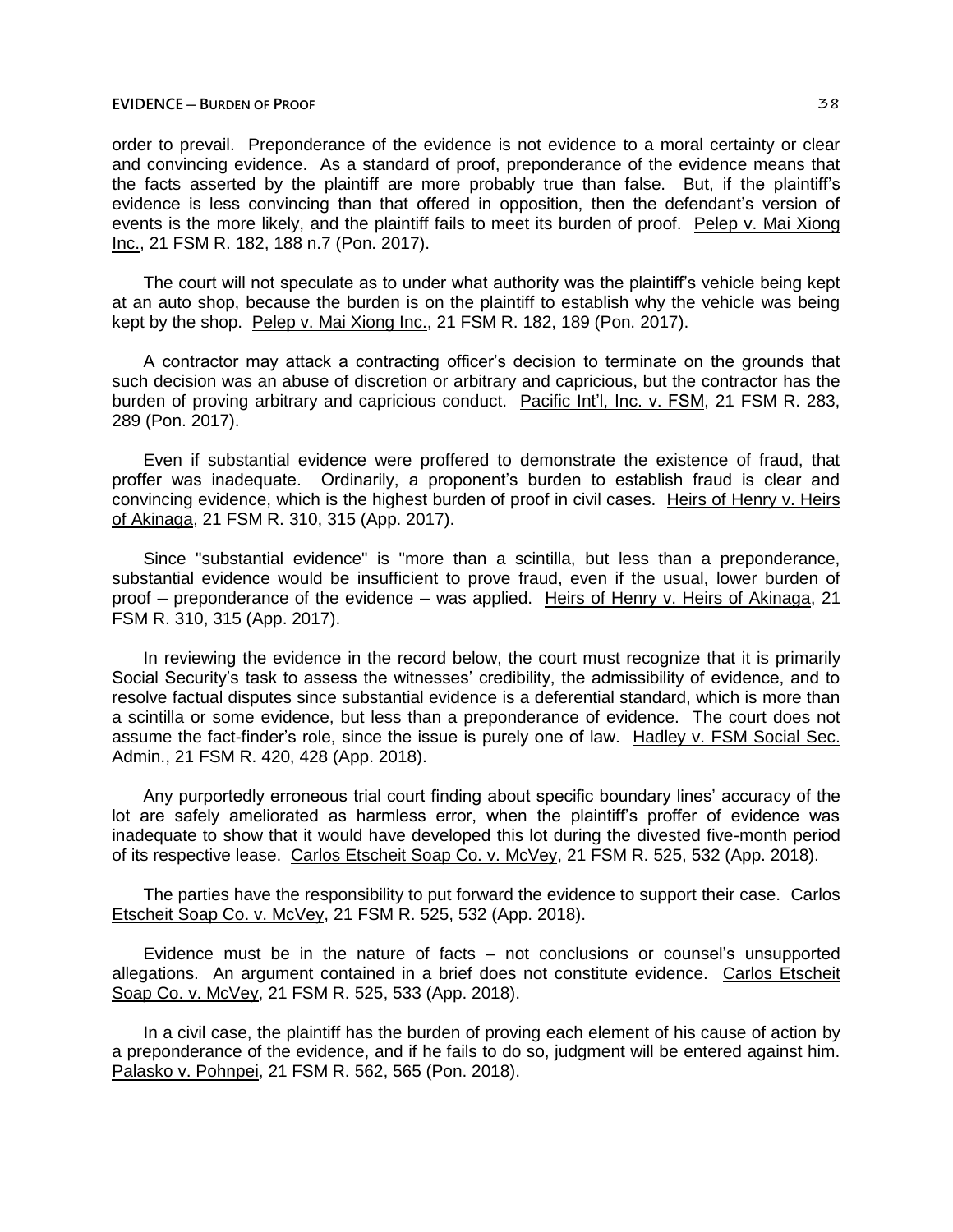#### **EVIDENCE ─ BURDEN OF PROOF** 39

Preponderance of the evidence is not evidence to a "moral certainty" or "clear and convincing evidence." As a standard of proof, preponderance of the evidence means that the facts asserted by the plaintiff are more probably true than false. Donre v. FSM Nat'l Gov't Employees' Health Ins. Plan, 21 FSM R. 592, 595 (Pon. 2018).

In a civil case, the plaintiff has the burden of proving each element of his cause of action by a preponderance of the evidence, and if he fails to do so, judgment will be entered against him. Donre v. FSM Nat'l Gov't Employees' Health Ins. Plan, 21 FSM R. 592, 597 (Pon. 2018).

Substantial evidence is more than a scintilla. It means such relevant evidence as a reasonable mind might accept to support a conclusion. It is evidence affording a substantial basis of fact from which the fact in issue can be reasonably inferred. FSM v. Shiro, 21 FSM R. 627, 631 (Chk. 2018).

In a civil case, the plaintiff has the burden of proving each element of his cause of action by a preponderance of the evidence, and if he fails to do so, judgment will be entered against him. FSM v. Mikel, 22 FSM R. 33, 36 (Chk. 2018).

Preponderance of the evidence is not evidence to a "moral certainty" or "clear and convincing evidence." As a standard of proof, "preponderance of the evidence" means that the facts asserted by the plaintiff are more probably true than false. FSM v. Mikel, 22 FSM R. 33, 36 (Chk. 2018).

Rationality is what is reviewed under both the substantial evidence rule and the arbitrary and capricious standard. An action is arbitrary and capricious when it is taken without sound basis in reason or regard to the facts. Carlos Etscheit Soap Co. v. McVey, 22 FSM R. 137, 143-44 (Pon. 2019).

Substantial evidence need not be much evidence, and though "substantial" means more than a mere scintilla, or some evidence, it is less than is required to sustain a verdict being attacked as against the great weight and preponderance of the evidence. Carlos Etscheit Soap Co. v. McVey, 22 FSM R. 137, 144 n.4 (Pon. 2019).

Substantial evidence is evidence which a reasoning mind would accept as sufficient to support a conclusion, and it consists of more than a mere scintilla of evidence but may be somewhat less than a preponderance. George v. Palsis, 22 FSM R. 165, 171 (App. 2019).

A plaintiff has the burden to persuade the court with competent evidence about the amount of damages. Reasonably calculated damages must be shown as part of a *prima facie* case. George v. Palsis, 22 FSM R. 165, 174 (App. 2019).

When a plaintiff fails to offer evidence of calculated damages at trial, the trial court may use its discretion to strike a document listing damages that was submitted after trial, and, in striking that submitted documentation, the trial court does not abuse its discretion because the opposing party cannot properly examine or counter evidence offered after trial. George v. Palsis, 22 FSM R. 165, 174 (App. 2019).

The burden to demonstrate good cause why evidence offered after trial should be admitted is on the party offering the evidence. George v. Palsis, 22 FSM R. 165, 174 (App. 2019).

Substantial evidence is evidence which a reasoning mind would accept as sufficient to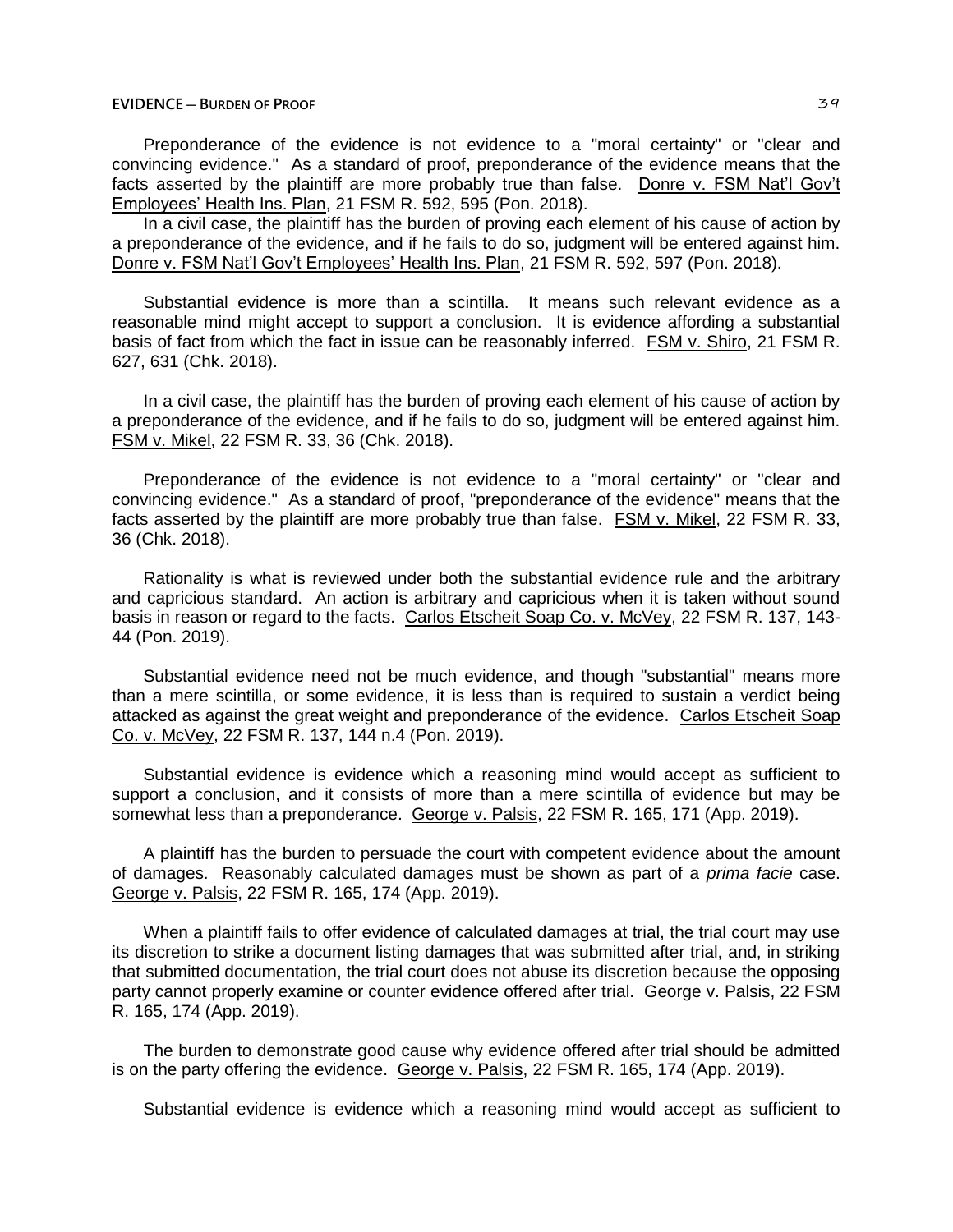support a conclusion, and it consists of more than a mere scintilla of evidence, but may be somewhat less than a preponderance. Jackson v. Siba, 22 FSM R. 224, 230 (App. 2019).

"Clear and convincing evidence" is the standard of proof required to prove the existence of a defendant's physical or mental disease, disorder, or defect. FSM v. Pillias, 22 FSM R. 334, 338 n.5 (Chk. 2019).

While the court recognizes the difficulties a Social Security claimant may have in substantiating her claim, the burden of proof remains with the applicant as a matter of law and does not shift to the Social Security Administration. Robert v. FSM Social Sec. Admin., 22 FSM R. 388, 396 (Kos. 2019).

To prevail on a claim of trespass, nuisance, or a civil action for a due process violation, the plaintiff must prove each element of the claims by the preponderance of the evidence. Francis v. Chuuk Public Utilities Corp., 22 FSM R. 417, 421 (Chk. S. Ct. Tr. 2019).

In a civil case, the plaintiff has the burden of proving each element of the plaintiff's cause of action by a preponderance of the evidence, and if the plaintiff fails to prove any one element, judgment will be entered against the plaintiff. Pelep v. Lapaii, 22 FSM R. 482, 486 (Pon. 2020).

Even in a criminal case, eyewitness testimony may not be necessary if there is abundant evidence in the record to support the court's conclusion. In civil matters, a less rigorous standard of proof applies. Pelep v. Lapaii, 22 FSM R. 482, 487 (Pon. 2020).

# ─ Expert Opinion

Opinion testimony by experts has no such conclusive force that there is an error of law in not following it. The trier of fact may decide what weight, if any, is to be given such testimony, and even if the testimony is uncontroverted, may exercise independent judgment. Setik v. Sana, 6 FSM R. 549, 553-54 (Chk. S. Ct. App. 1994).

Expert opinion testimony is admissible if the witness is qualified by knowledge, skill, experience, training, education, or otherwise; and that the expert's opinion will assist the trier of fact to understand the fact at issue. Pohnpei v. Ponape Constr. Co., 7 FSM R. 613, 622 (App. 1996).

A trial court's qualification of a witness as an expert and the admission of his opinion testimony will not be reversed unless clearly erroneous. Pohnpei v. Ponape Constr. Co., 7 FSM R. 613, 622 (App. 1996).

To be qualified as an expert witness, the witness must have skill and knowledge superior to the trier of fact, but expert opinion testimony is not restricted to the person best qualified to give an opinion. Pohnpei v. Ponape Constr. Co., 7 FSM R. 613, 622 (App. 1996).

Under the work product doctrine, even if a plaintiff demonstrates substantial need for factual information contained in the report of a consulting expert whose services a defendant sought in anticipation of litigation, he would have to show exceptional circumstances under FSM Civil Rule 26(b)(4)(B) before being entitled to discover the consulting expert's opinions. Lebehn v. Mobil Oil Micronesia, Inc., 8 FSM R. 471, 476 (Pon. 1998).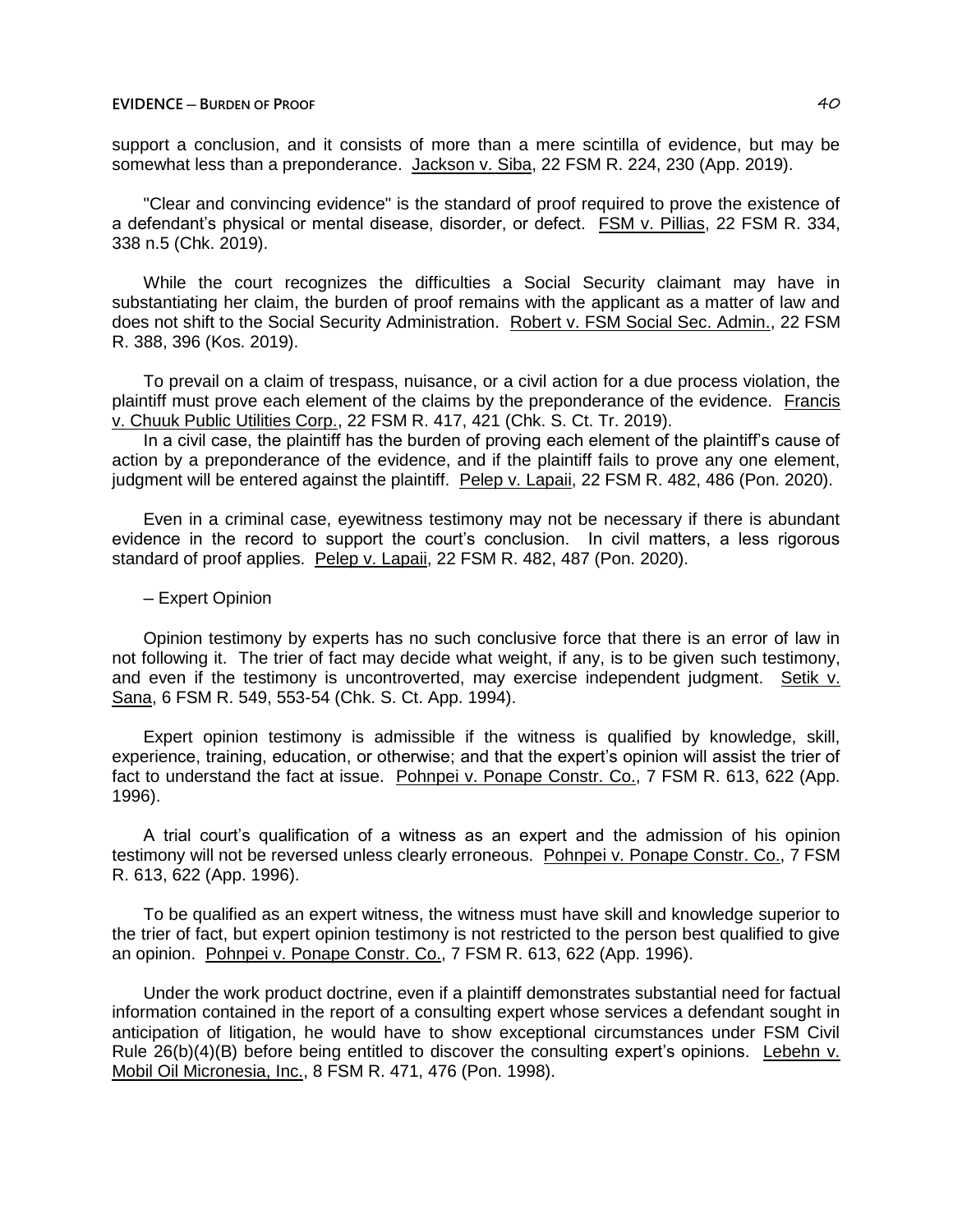Rule 26 does not authorize any discovery concerning experts who the other party does not intend to call as a trial witness absent a showing of exceptional circumstances. It would be "unfair" to allow a party to extract his adversaries' consulting expert's knowledge or opinion without having to bear any of the financial cost of retaining that expert and to take unwarranted advantage of the opponent's trial preparation or investigations. Lebehn v. Mobil Oil Micronesia, Inc., 8 FSM R. 471, 482-83 (Pon. 1998).

Absent the requisite showing of exceptional circumstances, FSM Civil Rule 26 does not permit a party to obtain any information specific to an adversary's nontestifying experts through interrogatories. Lebehn v. Mobil Oil Micronesia, Inc., 8 FSM R. 471, 483 (Pon. 1998).

If a person is to be used by the defendants as a testifying expert, the plaintiff would be entitled to all the discovery authorized by FSM Civil Rule  $26(b)(4)(A)$ , and all documents the expert considered in forming his opinions would be discoverable as well. Lebehn v. Mobil Oil Micronesia, Inc., 8 FSM R. 471, 483 (Pon. 1998).

If specialized knowledge will assist the trier of fact to understand the evidence or to determine a fact in issue, a witness qualified as an expert by knowledge, skill experience, training, or education, may testify thereto in the form of an opinion. Senda v. Semes, 8 FSM R. 484, 497-98 (Pon. 1998).

If scientific, technical, or other specialized knowledge will assist the trier of fact to understand the evidence or to determine a fact in issue, a witness qualified as an expert by knowledge, skill, experience, training, or education, may testify thereto in the form of an opinion or otherwise. The facts or data in the particular case upon which an expert bases an opinion or inference may be those perceived by or made known to him at or before the hearing. FSM Telecomm. Corp. v. Worswick, 9 FSM R. 6, 15 (Yap 1999).

When an expert's testimony, although not objected to, lacks the foundation contemplated by Evidence Rule 703, it is, at best, entitled to slight weight. FSM Telecomm. Corp. v. Worswick, 9 FSM R. 6, 16 (Yap 1999).

The appellate court begins its review of trial court rulings by presuming that the trial court's factual findings are correct. The trial court's grant or refusal to adopt an expert's opinion is a question of fact and factual questions are reviewed by this court under the clearly erroneous standard. Sellem v. Maras, 9 FSM R. 36, 38 (Chk. S. Ct. App. 1999).

To state an opinion is not to set forth specific facts. In the context of a summary judgment motion, an expert must back up his opinion with specific facts. Suldan v. Mobil Oil Micronesia, Inc., 10 FSM R. 574, 580 (Pon. 2002).

No expert opinion arises simultaneously with the events that ultimately gives rise to that opinion, but comes to harvest in the course of a lawsuit and in the usual case is a gloss on the occurrence or events on which the lawsuit is based. In that sense an opinion is not a "fact" within the meaning of Civil Rule 56(e), but since Evidence Rules 702-704 expressly allow for expert witnesses' opinion testimony, the question is whether any given opinion is backed up with specific facts. Suldan v. Mobil Oil Micronesia, Inc., 10 FSM R. 574, 580 (Pon. 2002).

The precise combustive characteristics of kerosene, gasoline, and mixtures of the two lie beyond the ordinary ken of the court. In these circumstances, an expert's opinion is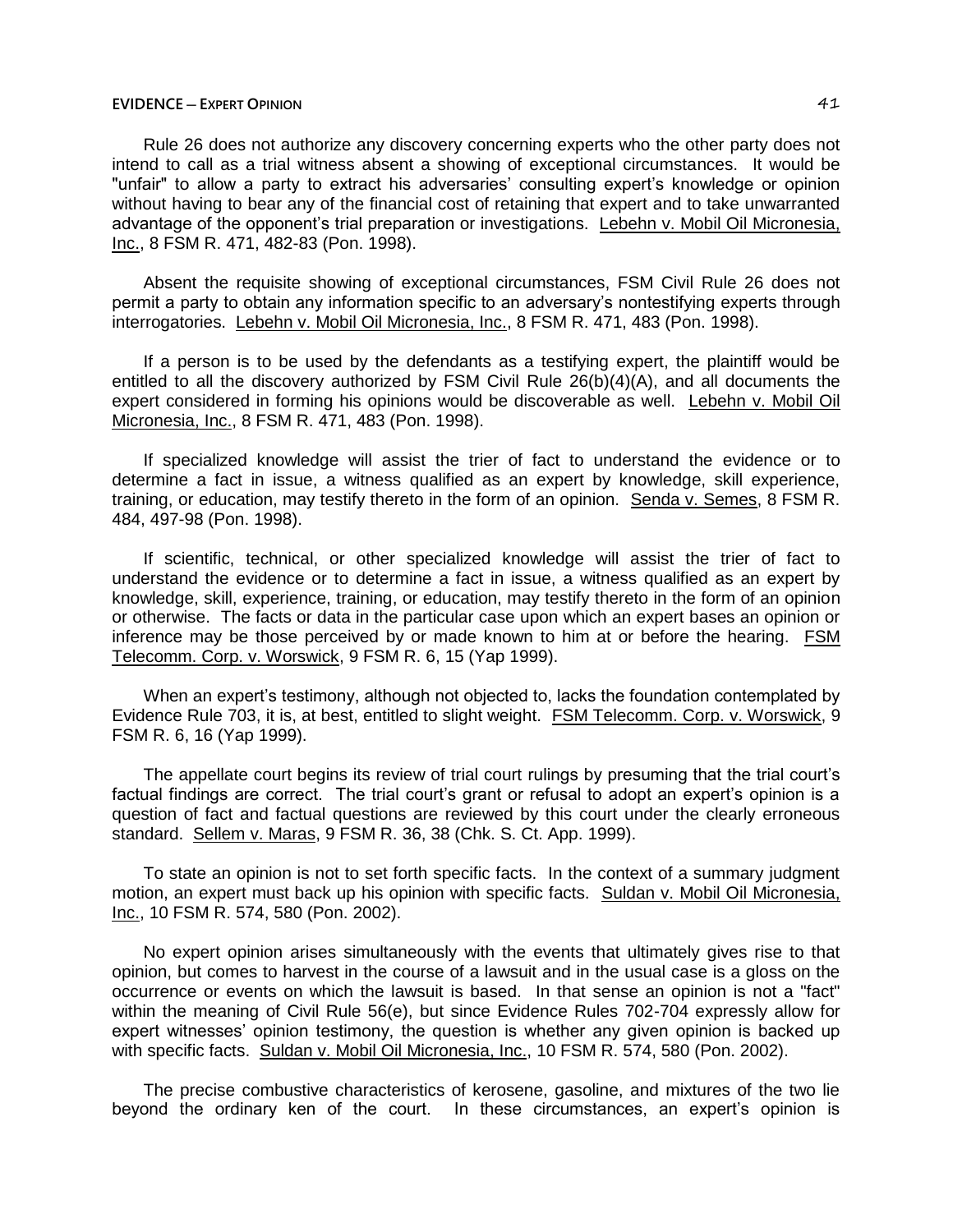indispensable to the finder of fact in determining whether questions of fact may be reasonably resolved only in favor of the moving party. Suldan v. Mobil Oil Micronesia, Inc., 10 FSM R. 574, 581 (Pon. 2002).

An expert may opine on a particular case's facts as they are made known to him at or before the hearing at which the expert testifies and the expert may offer an opinion that embraces an ultimate issue to be decided by the trier of fact. Suldan v. Mobil Oil Micronesia, Inc., 10 FSM R. 574, 581 (Pon. 2002).

When the expert opinion offered by the nonmovant does not go to the causation issue presented by the facts, and on which the movant's expert offered his opinion, it does not create a fact issue under Rule 56. Suldan v. Mobil Oil Micronesia, Inc., 10 FSM R. 574, 582 (Pon. 2002).

The litigation process is designed not only to discover information, but also to reduce it to the essentials necessary to advance a party's case. When a lawsuit deals with scientific, technical, or other specialized knowledge, an expert's opinion is a useful tool in this paring process. Its value derives in no insubstantial part from the fact that it reflects a synthesis of relevant facts. When such an opinion goes to a necessary element of the case, and stands unopposed by a countervailing, factually supported expert opinion that fairly meets the moving party's opinion, it may be dispositive in the context of a summary judgment motion. Suldan v. Mobil Oil Micronesia, Inc., 10 FSM R. 574, 582 (Pon. 2002).

When the plaintiff's expert's testimony does not set forth specific facts showing that there is a genuine issue of fact as to the kerosene contamination issue and since the defect's existence goes to a necessary element of the plaintiff's case, the plaintiff has failed to make a showing sufficient to establish the existence of an element essential to his case, and on which he will bear the burden of proof at trial and summary judgment in the defendants' favor is therefore appropriate. Suldan v. Mobil Oil Micronesia, Inc., 10 FSM R. 574, 583 (Pon. 2002).

Facts that go to the question of a contamination source are rendered immaterial in light of the defendants' expert's competent, uncontroverted expert testimony that nothing about the combustion event that caused the injury led him to believe that the kerosene was contaminated. Suldan v. Mobil Oil Micronesia, Inc., 10 FSM R. 574, 583-84 (Pon. 2002).

When the defendants' expert has testified, and the plaintiff conceded, that gasoline and kerosene are completely miscible, when the plain inference from expert's miscibility testimony is that the fuel which first burned normally was identical in its chemical makeup to the fuel which the plaintiff later claimed exploded, and when the defendant offers nothing in her response to address the anomaly created by the expert's specific testimony on the miscibility point as it relates to her memory of what occurred, in the absence of such evidence, and given the expert's competency to opine on a verifiable physical phenomenon like miscibility, no issue of fact exists on this specific point. George v. Mobil Oil Micronesia, Inc., 10 FSM R. 590, 592 (Pon. 2002).

An economist, who holds a master's degree in economics, is qualified as an expert by knowledge, skill, experience, training, or education under FSM Evidence Rule 702, since his expert testimony, if admissible, will assist the trier of fact to understand the evidence or to determine the economic damages in issue. AHPW, Inc. v. FSM, 12 FSM R. 544, 556-57 (Pon. 2004).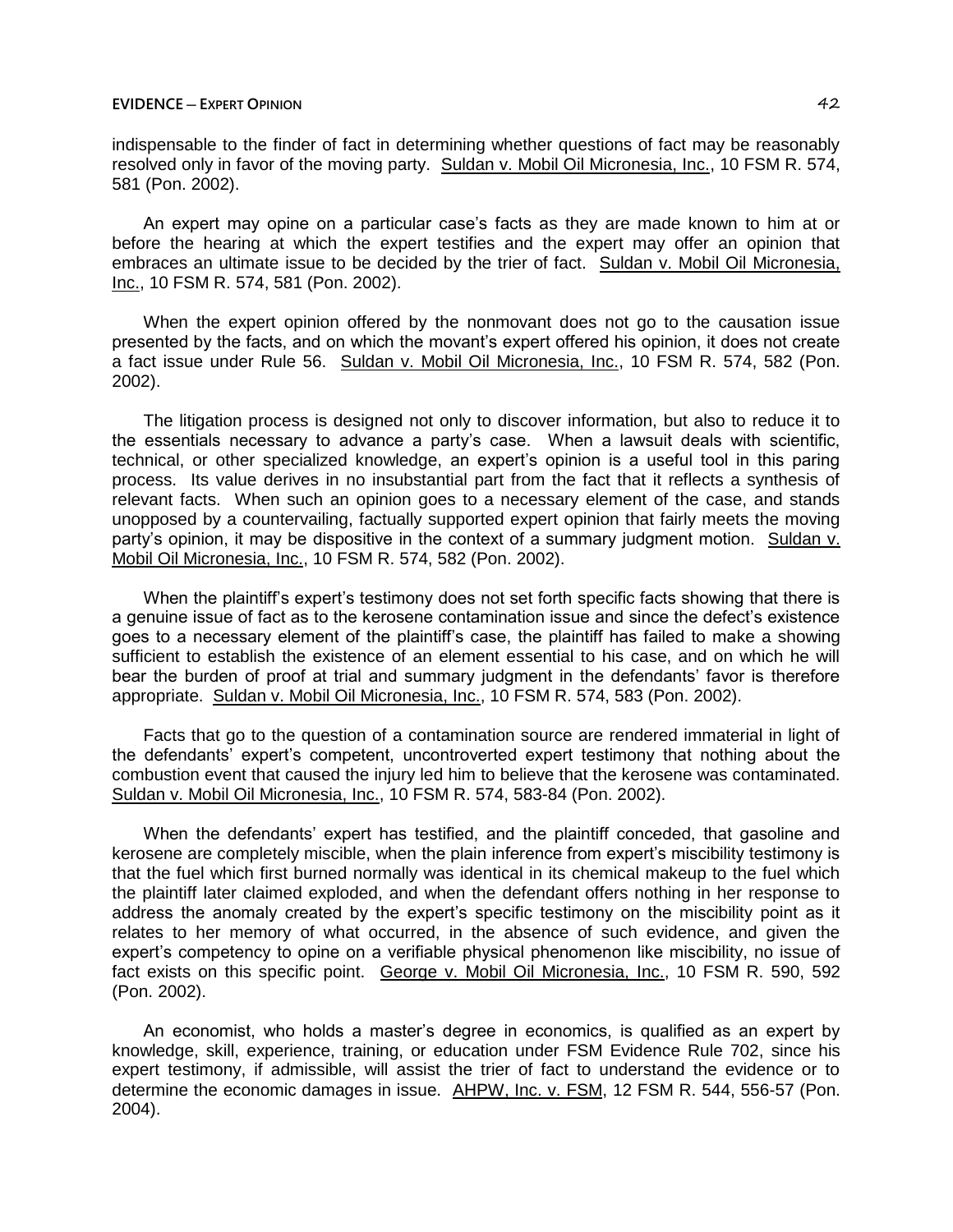The court may appoint an expert witness to assist both the state and the defendant in evaluating a criminal defendant's mental condition. Kosrae v. Charley, 13 FSM R. 214, 215 (Kos. S. Ct. Tr. 2005).

A Certified Public Accountant's testimony based on his compilation of financial records and some computations that a layman could have done and drawing conclusions from them is something an accountant does based on his technical knowledge, skill, experience, and education and he would therefore qualify as an expert witness. Pohnpei v. AHPW, Inc., 14 FSM R. 1, 19-20 (App. 2006).

Expert testimony based on ideal conditions and not reality would not make the testimony irrelevant; it would only bear on the weight it would be given. Pohnpei v. AHPW, Inc., 14 FSM R. 1, 20 (App. 2006).

Generally, although absent a statute or contract expert witness fees and research expenses are not taxable costs, successful litigants may be awarded their out-of-pocket expenses for an expert witness when the expert witness was an indispensable part of the trial and was crucial to the ultimate resolution of the issues and the costs were appropriate and not excessive. People of Rull ex rel. Ruepong v. M/V Kyowa Violet, 15 FSM R. 53, 75 (Yap 2007).

The Rules of Evidence expressly permit an expert witness to testify that he had made assessments of the damage to submerged reefs in numerous other cases, and, as such, the trial court was free to assess whatever weight it saw fit with regard to the expert's testimony when determining the damages that should be assessed. M/V Kyowa Violet v. People of Rull ex rel. Mafel, 16 FSM R. 49, 60-61 (App. 2008).

Expert opinions have no such conclusive force that there is an error of law in refusing to follow them. It is for the trier of fact to decide whether any, and if any what, weight is to be given to such testimony. Even if the testimony is uncontroverted the trier of fact may exercise independent judgment. M/V Kyowa Violet v. People of Rull ex rel. Mafel, 16 FSM R. 49, 61 (App. 2008).

An issue of whether the trial court erred by failing to recognize someone as an expert witness is reviewed for an abuse of discretion. Fritz v. FSM, 16 FSM R. 192, 197 (App. 2008).

If scientific, technical, or other specialized knowledge will assist the trier of fact to understand the evidence or to determine a fact in issue, a witness qualified as an expert by knowledge, skill, experience, training or education, may testify thereto in the form of opinion or otherwise. It is not the witness, but the trial judge who has the responsibility and discretion to determine whether a witness is qualified as an expert. Fritz v. FSM, 16 FSM R. 192, 197 (App. 2008).

Once faced with the proffer of an expert witness, the question of whether the witness may be qualified as an expert is a preliminary fact to be decided by the trial court. Fritz v. FSM, 16 FSM R. 192, 197 (App. 2008).

When the defendant never presented a witness as an expert witness at trial, the appellate court cannot find that the trial court abused its discretion in declining or otherwise refusing to qualify that witness as an expert witness. Fritz v. FSM, 16 FSM R. 192, 197 (App. 2008).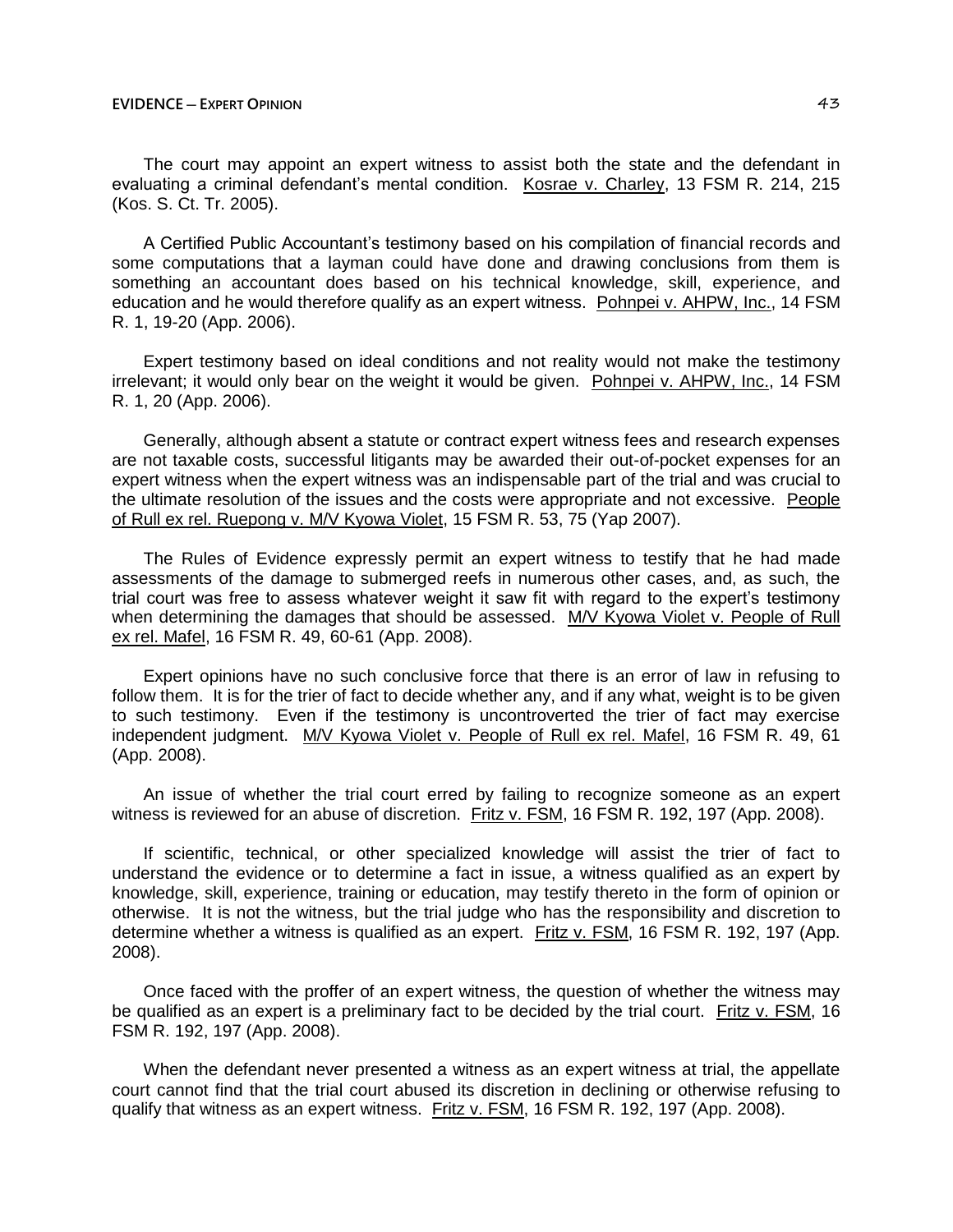Although Evidence Rule 706 provides that the court may, on its own motion, enter an order to show cause why an expert witness should not be appointed, a trial court in not acting *sua sponte* to have a defense witness qualified as an expert witness did not abuse its discretion. Fritz v. FSM, 16 FSM R. 192, 197-98 (App. 2008).

A motion to exclude an expert witness's deposition testimony is premature when it is made before his deposition has been completed, and any motion to exclude his trial testimony on the ground of relevance before the deposition is complete is also premature. FSM v. GMP Hawaii, Inc., 16 FSM R. 648, 652 (Pon. 2009).

A trial court's grant or refusal to adopt an expert's opinion is a question of fact and will not be reversed unless clearly erroneous. Peter v. Jessy, 17 FSM R. 163, 175 (Chk. S. Ct. App. 2010).

A party needs to finish deposing the opposing party's witness far enough ahead of trial so that it would have a fair opportunity to meet that witness's expected expert opinion testimony. FSM v. GMP Hawaii, Inc., 17 FSM R. 192, 194 (Pon. 2010).

Ordinarily, a determination that the care, skill, and diligence exercised by a professional engaged in furnishing skilled services for compensation was less than that normally possessed and exercised by members of that profession in good standing and that the damage sustained resulted from the variance requires expert testimony to establish the prevailing standard and the consequences of departure from it in the case under consideration. FSM v. GMP Hawaii, Inc., 17 FSM R. 555, 580-81 (Pon. 2011).

Because the fact-finder is not permitted to speculate as to the standard against which to measure the acts of the professional in determining whether he exercised a reasonable degree of care, expert testimony is required. Only in a few very clear and palpable cases can a court dispense with the expert testimony requirement to establish the parameters of professional conduct and find damages to have been caused by a professional's failure to exercise reasonable care, skill, and diligence. FSM v. GMP Hawaii, Inc., 17 FSM R. 555, 581 (Pon. 2011).

Even assuming *arguendo* that wide recognition and practice of the custom has disappeared so as to preclude judicial notice of its existence, testimony given by the Iso Nahnken of Nett provides a sufficient basis to conclude that the custom is still practiced today when he testified that the custom is still practiced and the defendants failed to sufficiently rebut that testimony and a conclusory argument to the contrary was not evidence. Mwoalen Wahu Ileile en Pohnpei v. Peterson, 20 FSM R. 632, 643 (Pon. 2016).

### ─ Hearsay

The excited utterance exception to the hearsay rule, FSM Evid. R. 803, does not permit admission of a statement made under stress of excitement caused by a startling event or condition, if the statement does not relate to the event or condition. Jonah v. FSM, 5 FSM R. 308, 313 (App. 1992).

Hearsay is not admissible in a hearing or trial. Hearsay is an out-of-court statement offered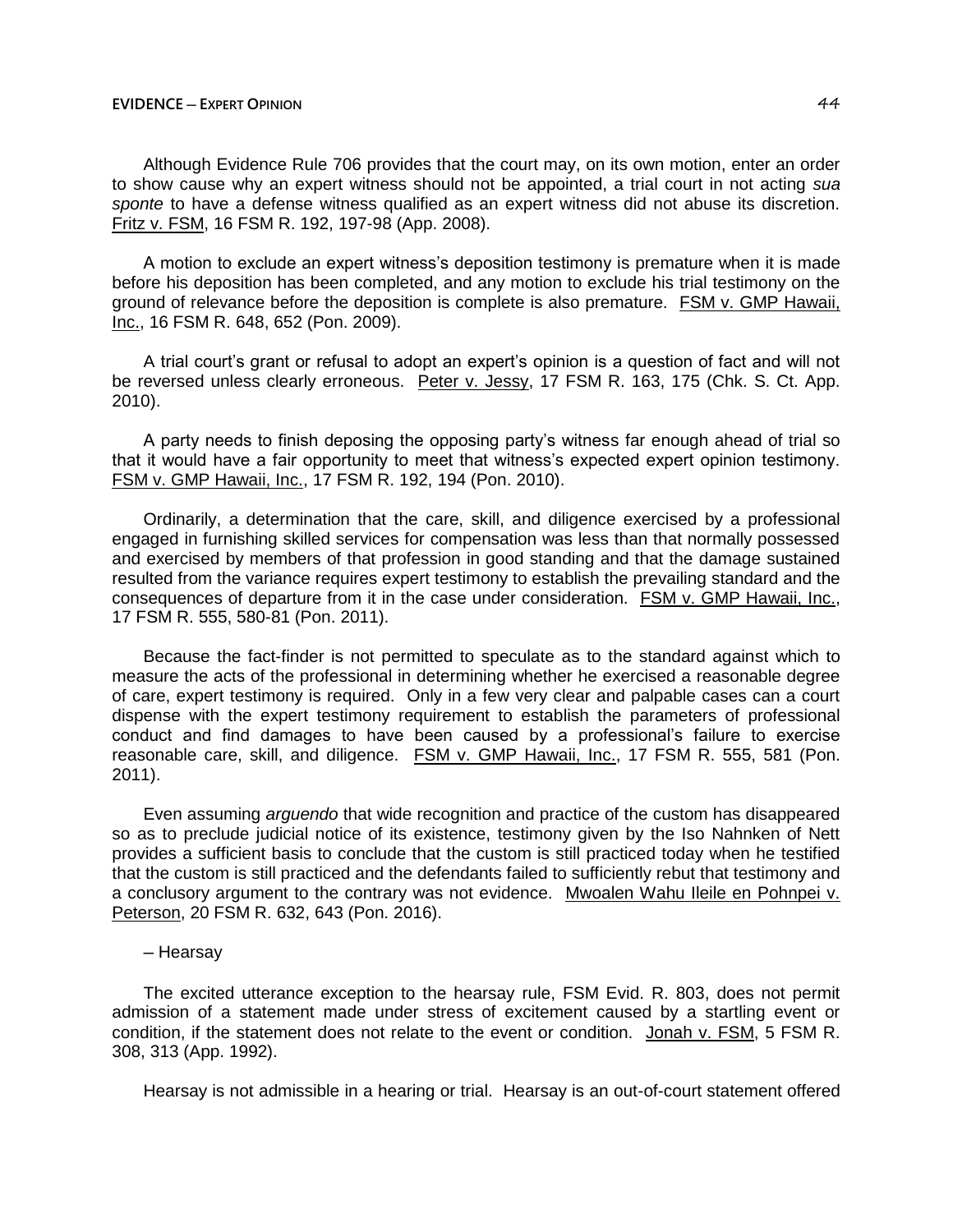as evidence to prove the truth of the matter asserted. A statement is an oral or written assertion. An affidavit is hearsay which is inadmissible unless allowed by an exception to the hearsay rule. In re Disqualification of Justice, 7 FSM R. 278, 279 (Chk. S. Ct. Tr. 1995).

A court may rely on hearsay evidence for the purpose of finding probable cause at a postseizure hearing. FSM v. Yue Yuan Yu No. 708, 7 FSM R. 300, 303 (Kos. 1995).

Although procedural and evidentiary rules are relaxed at a probable cause hearing a prosecutor may not rely solely on hearsay evidence when other, more competent testimony is available. FSM v. Yue Yuan Yu No. 708, 7 FSM R. 300, 304 (Kos. 1995).

A court may discount inherently unreliable evidence. The more levels of hearsay or the more hearsay statements contained within an affidavit, which is hearsay itself, the more unreliable the evidence is. FSM v. Yue Yuan Yu No. 708, 7 FSM R. 300, 304 (Kos. 1995).

Statements made for purposes of medical diagnosis or treatment are not excluded from admissibility by the hearsay rule. Primo v. Refalopei, 7 FSM R. 423, 436 n.28 (Pon. 1996).

In order for a deposition to be admissible a deponent must physically appear before someone who can identify and administer the oath even if the deposition is taken telephonically. FSM v. Skico, Ltd. (III), 7 FSM R. 558, 559 (Chk. 1996).

Out of court admissions by a party-opponent are not hearsay statements. FSM v. Skico, Ltd. (IV), 7 FSM R. 628, 630 (Chk. 1996).

Hearsay within hearsay is inadmissible. Hearsay otherwise admissible may be excluded where it consists primarily of reiteration of a statement made by some other unidentified person. Bank of Hawaii v. Kolonia Consumer Coop. Ass'n, 7 FSM R. 659, 663 (Pon. 1996).

A statement, which if it had been made by the defendant would have been admissible as an admission of a party-opponent, is inadmissible hearsay when made by the defendant's then spouse as part of a traditional apology, and cannot be considered on a summary judgment motion. Glocke v. Pohnpei, 8 FSM R. 60, 62 (Pon. 1997).

Official government documents submitted to Congress are evidence that falls within an exception to the hearsay rule. Chuuk v. Secretary of Finance, 8 FSM R. 353, 364 n.8 (Pon. 1998).

Counsel's conversations with persons involved in drafting the Constitution are hearsay, especially when there is no competent evidence in the record, or in the Constitutional Convention Journal, to support counsel's assertion. Chuuk v. Secretary of Finance, 8 FSM R. 353, 386 n.27 (Pon. 1998).

Statements in a document in existence twenty years or more the authenticity of which is established are excepted from the hearsay rule. Elaija v. Edmond, 9 FSM R. 175, 182 (Kos. S. Ct. Tr. 1999).

The finding of probable cause may be based upon hearsay evidence in whole or in part. FSM v. Wainit, 10 FSM R. 618, 621 (Chk. 2002).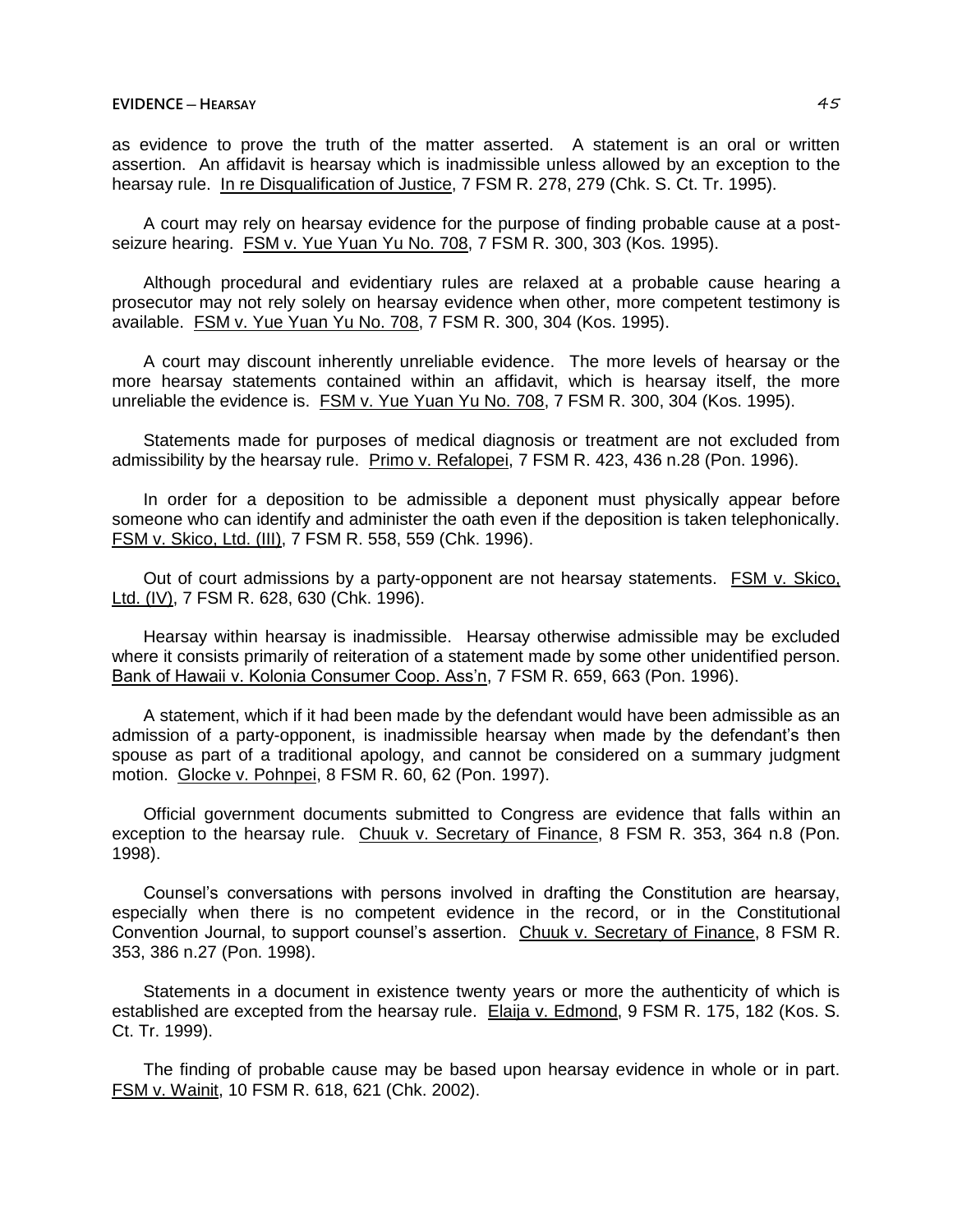## **EVIDENCE ─ HEARSAY** 46

The evidence rules define a letter from a criminal defendant as non-hearsay - an admission by a party-opponent, and if the defendant were not to testify on his own behalf, as is his right, it could also be admissible under the hearsay exception for statements against interest when the declarant is unavailable to testify. If produced and properly authenticated, the letter itself would be admissible evidence. FSM v. Wainit, 11 FSM R. 1, 6 (Chk. 2002).

Merely because a person who holds a public office creates a document does not necessarily make that document a public record admissible under the hearsay exception for public documents. FSM v. Wainit, 11 FSM R. 1, 6 (Chk. 2002).

As a general rule, hearsay evidence is inadmissible unless it falls within an exception to the hearsay rule. The reputation in a community, arising before the controversy, as to boundaries of or customs affecting lands in the community, and reputation as to events of general history important to the community or state or nation in which located, is such an exception and is admissible as evidence. Rosokow v. Bob, 11 FSM R. 210, 215 (Chk. S. Ct. App. 2002).

The subject himself cannot provide the factual basis for the date of his birth, as his knowledge of this information is based upon hearsay only. A person does not have personal knowledge of his date of birth. In re Phillip, 11 FSM R. 243, 245 (Kos. S. Ct. Tr. 2002).

The Kosrae Rules of Evidence do not apply in the Land Commission or Land Court. In the case of hearsay testimony, the Land Commission or presiding justice shall determine the testimony's relevancy and the credibility of the witness. The purpose of allowing hearsay testimony and other evidence at land proceedings, without application of the Kosrae Rules of Evidence, is to allow all relevant evidence on the claims presented before the Land Commission and Land Court, without limitations imposed by the Rules of Evidence. The determination of relevancy of evidence and credibility of witnesses is made by the adjudicators, the Land Commission or a justice of the Kosrae Land Court. Taulung v. Jack, 11 FSM R. 345, 348 (Kos. S. Ct. Tr. 2003).

A log of payments in which entries were made at or about the same time as the transactions took place, and that they were records he kept in the normal course of business can be admitted into evidence. In re Lot No. 014-A-21, 11 FSM R. 582, 592 (Chk. S. Ct. Tr. 2003).

Hearsay is a statement, other than one made by the declarant while testifying at the trial or hearing, offered in evidence to prove the truth of the matter asserted. Hearsay is generally not admissible, and therefore cannot be relied upon to create a material issue of fact when opposing a summary judgment motion. Goyo Corp. v. Christian, 12 FSM R. 140, 147 (Pon. 2003).

It is the Land Court's duty to assess the witnesses' credibility, the admissibility of evidence, and to resolve factual disputes and it retains discretion to accord weight to evidence presented at hearing, including appropriate weight to hearsay evidence made by a person, now deceased, and therefore not subject to cross-examination. Wesley v. Carl, 13 FSM R. 429, 432 (Kos. S. Ct. Tr. 2005).

Any requests deemed admitted may be used only against the party deemed admitting it. This is because admissions obtained under Rule 36 may be offered in evidence, but are subject to all pertinent objections to admissibility that may be interposed. It is only when the admission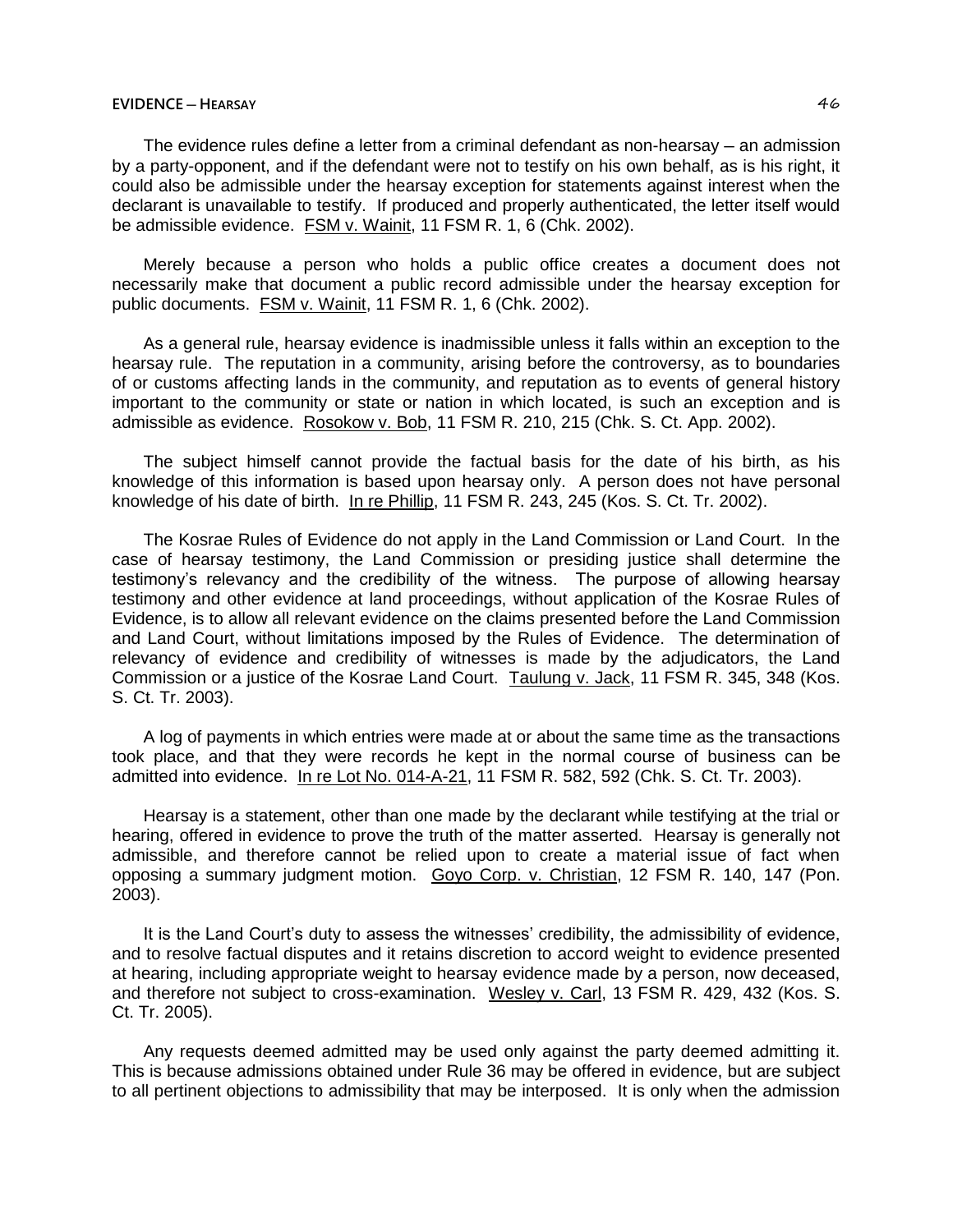is offered against the party that made it that it comes within the exception to the definition of hearsay as an admission of a party opponent. Mailo v. Chuuk, 13 FSM R. 462, 471 (Chk. 2005).

When there was testimony concerning the world price for pepper and its relation to Pohnpei's price; when the trial court only determined that Pohnpei set its price without any regard to the world price, not that it bore a certain relationship to the world price; and when someone in the pepper export business would be expected to have first-hand knowledge concerning world prices, the trial court finding that Pohnpei set its buying price without regard to the world price or to the sustainability of the pepper processing facility as a profit-making venture is not error. Pohnpei v. AHPW, Inc., 14 FSM R. 1, 20 (App. 2006).

Even if the evidence is of events that took place in periods for which prosecution may be time-barred, it is not necessarily inadmissible. Nor is hearsay necessarily inadmissible. FSM v. Kansou, 14 FSM R. 139, 140-41 (Chk. 2006).

Statements by a party-opponent offered against that party are not hearsay and are admissible. FSM v. Kansou, 14 FSM R. 139, 141 (Chk. 2006).

A statement by a party's co-conspirator made during the course and in furtherance of the conspiracy is not hearsay and is admissible. **FSM v. Kansou**, 14 FSM R. 139, 141 (Chk. 2006).

An FSM police report, if relevant, may be considered in a proceeding to release a vessel when it is not a criminal case, since police reports, as matters observed pursuant to duty imposed by law as to which matters there was a duty to report, are admissible as an exception to the rule that hearsay is generally inadmissible and since a motion for a vessel's release is in the nature of a bond or bail hearing, and the rules of evidence generally do not apply to proceedings with respect to release on bail or otherwise. FSM v. Kana Maru No. 1, 14 FSM R. 300, 302 (Chk. 2006).

An account of evidence adduced in a hearing in another case to which the movant was not a party and a hearing at which he was not present or had an opportunity to be heard, even presuming (which the court cannot do) that the evidence presented then is accurately characterized now, is not admissible and cannot be used against the movant's summary judgment motion. Dereas v. Eas, 14 FSM R. 446, 456 (Chk. S. Ct. Tr. 2006).

Former testimony is not admissible unless the party against whom the testimony is now offered (or a predecessor in interest) had an opportunity and similar motive to develop that testimony by direct, cross, or redirect examination. Dereas v. Eas, 14 FSM R. 446, 456 (Chk. S. Ct. Tr. 2006).

Although the strict guidelines against the admission of hearsay evidence do not apply in a probable cause determination, a prosecutor may not rely solely on hearsay testimony when other, more competent testimony is available. The court may therefore discount unreliable hearsay or other evidence that is inherently untrustworthy or suspicious, unless additional measures are taken to ensure reliability or to explain those exigent circumstances that make it impossible to produce more reliable or competent evidence. A prosecutor's own representations are not a substitute for competent, reliable evidence in the form of first-hand testimony or appropriately detailed affidavits from investigating officers who obtained first-hand accounts. Chuuk v. Chosa, 16 FSM R. 95, 98 (Chk. S. Ct. Tr. 2008).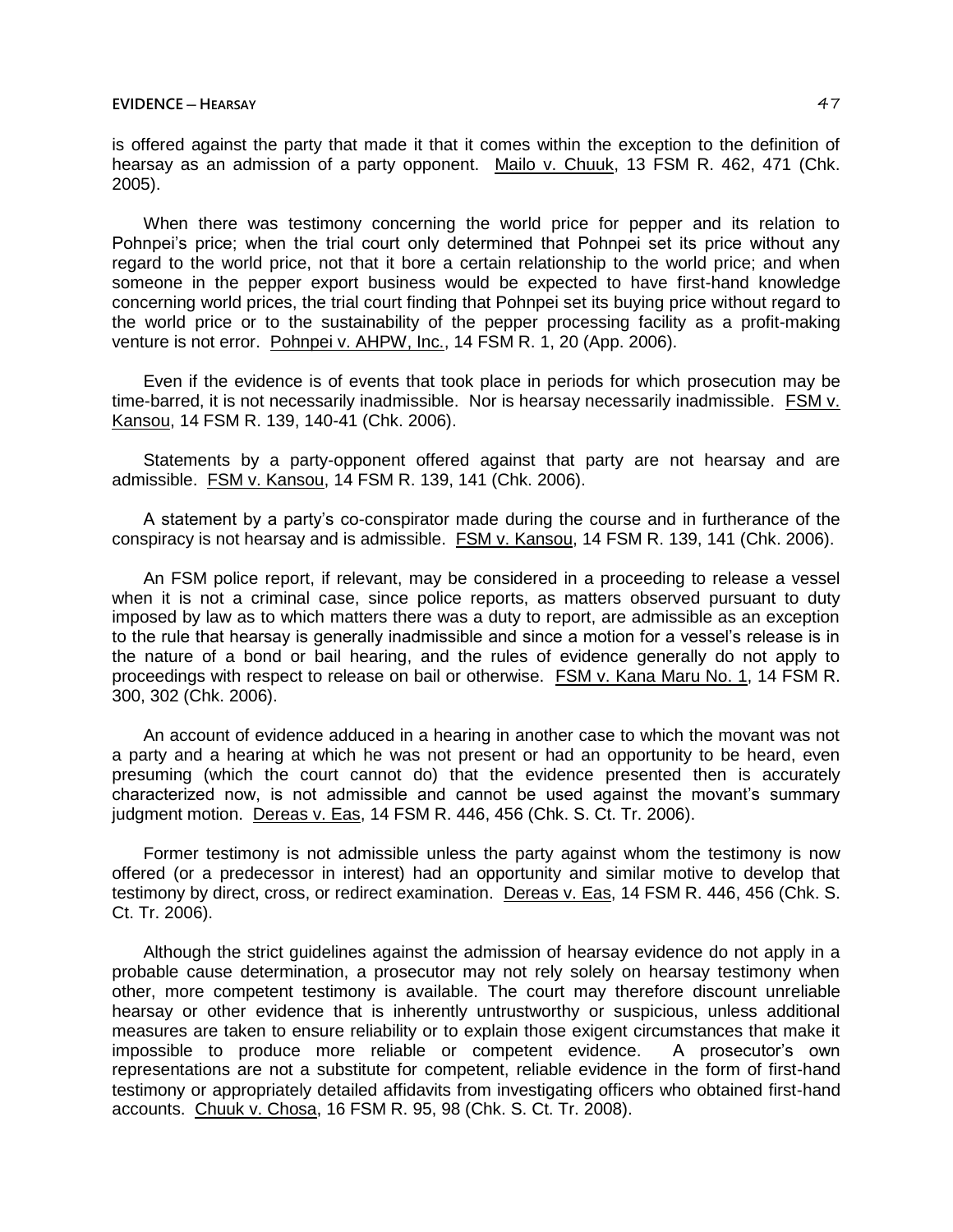When the affiant's belief that probable cause existed was based solely on affiant's review of a police report, which presumably was prepared by an officer who investigated the crime scene; when the affiant does not state whether the affiant spoke with the reporting officer, or even identify the reporting officer; when there is no explanation of how the information contained in the police report was obtained; when there is no evidence that the affiant or the unknown reporting officer interviewed witnesses or investigated the incident and there is no way to determine the extent to which the report itself was based on hearsay or any assurance that it was based on the investigating officer's reasonable belief rather than on pure speculation, then the "affidavit of probable cause" is deficient because the affidavit suffers from multiple layers of hearsay, and multiple levels of hearsay become less reliable as the number of levels of hearsay increase and because the affidavit fails to adequately identify the information's source or sources and may be based on unattributed hearsay statements of one or more declarants. As the number of included hearsay statements increases, the guarantees of reliability that justify admission become attenuated. Hearsay that is otherwise admissible may be excluded where it primarily reiterates statements of other, unidentified persons. Chuuk v. Chosa, 16 FSM R. 95, 98-99 (Chk. S. Ct. Tr. 2008).

Hearsay is inadmissible unless it falls within an exception to the hearsay rule. Cholymay v. FSM, 17 FSM R. 11, 20 (App. 2010).

FSM Evidence Rule 803(6) authorizes the admission, over a hearsay objection, of a record made at or near the time by, or from information transmitted by, a person with knowledge, if kept in the course of a regularly conducted business activity, and if it was the regular practice of that business activity to make the record, all as shown by the testimony of the custodian or other qualified witness, unless the source of information or the method or circumstances of preparation indicate lack of trustworthiness. Cholymay v. FSM, 17 FSM R. 11, 20 (App. 2010).

Business records are normally authenticated by a custodian of records. The custodian or other qualified witness who must authenticate business records need not be the person who prepared or maintained the records, or even an employee of the record-keeping entity, as long as the witness understands the system used to prepare the records. Objections concerning the identity or competency of preparer of a record might go to the evidentiary weight or credibility of a record but not to the record's admissibility. Cholymay v. FSM, 17 FSM R. 11, 20 (App. 2010).

Because of the general trustworthiness of regularly kept records and the need for such evidence in many cases, the business records exception has been construed generously in favor of admissibility. Cholymay v. FSM, 17 FSM R. 11, 20 (App. 2010).

No evidence rule requires that the custodian have personal knowledge of the business record. The custodian is merely a person with knowledge of what the proponent claims the record to be. Rule 803 also does not require that the custodian be the author of the record or even an employee of the business from which the record originated. The witness need only be a qualified witness to satisfy the requirements of Rule 803(6). Whether the witness was qualified to satisfy those requirements is a decision within the trial court's discretion. Cholymay v. FSM, 17 FSM R. 11, 21 (App. 2010).

When an extensive evidentiary foundation had been laid before the business records exhibits were admitted over the defendants' hearsay objections, the trial court, having heard adequate foundational testimony, did not abuse its discretion by admitting the exhibits.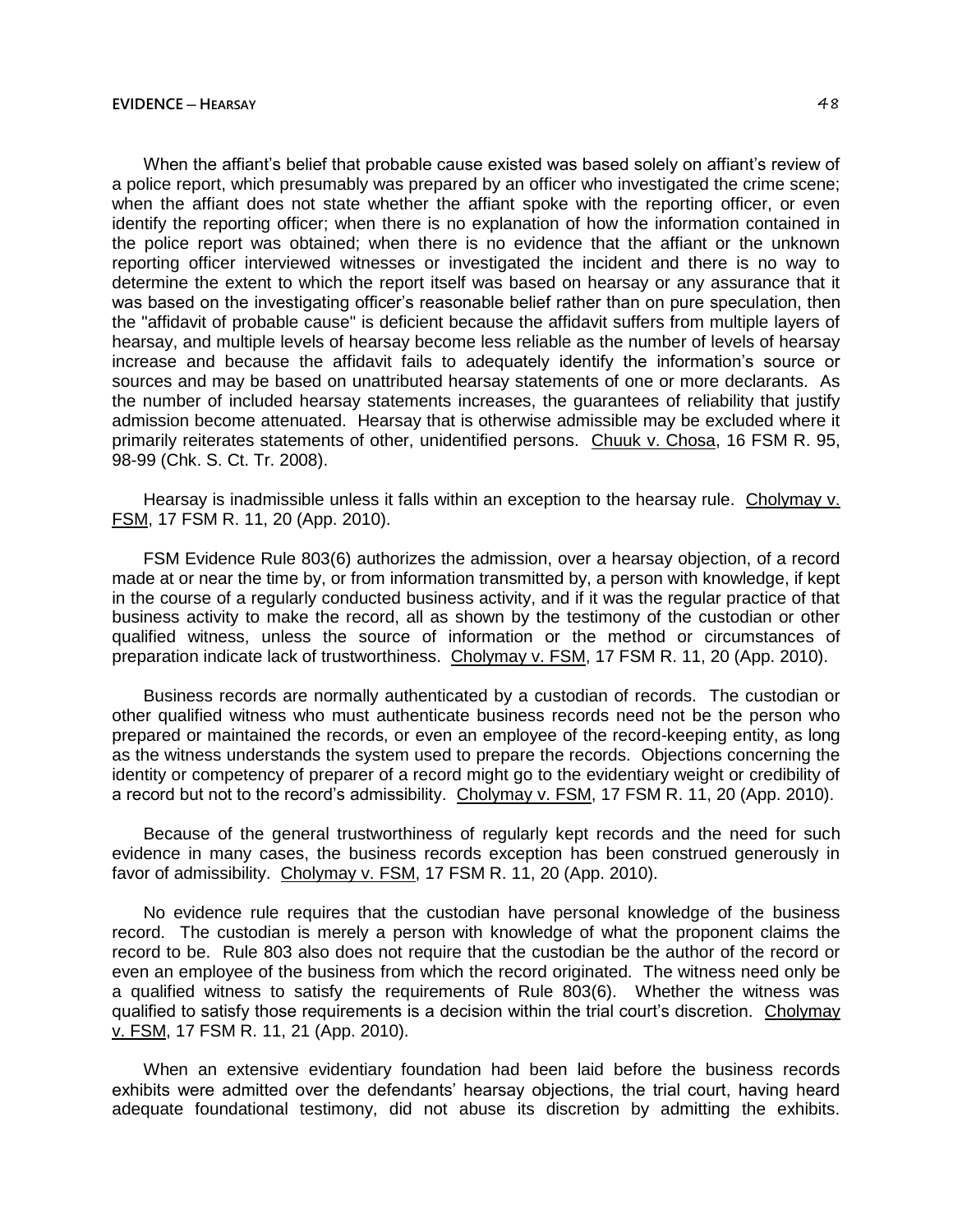### **EVIDENCE ─ HEARSAY** 49

# Cholymay v. FSM, 17 FSM R. 11, 21 (App. 2010).

When compiling of debts owed to businesses was a regular transaction of any company regardless of whether or not it had been prepared at or near the time of pending litigation and when the accountant/bookkeeper was specifically hired to address accounts receivables information for the businesses, her compilation of debts owed by an authority was in the regular course of her duties and a typical business practice, and therefore the trial court did not abuse its discretion by admitting the debt compilation. Cholymay v. FSM, 17 FSM R. 11, 21 (App. 2010).

When the government's witnesses testified as to what the exhibits were and, if a witness did not know what an exhibit was, it was not admitted, the weight or credibility that an exhibit was given was for the trial court to decide. When the trial court took into account the defendants' stated concerns regarding the documents but there was no requirement that the exhibits be excluded after the witnesses had testified that they were what the government claimed them to be, the trial court, having heard adequate testimony, did not abuse its discretion by admitting the exhibits. Cholymay v. FSM, 17 FSM R. 11, 22 (App. 2010).

Since hearsay testimony is inherently unreliable, the court cannot be required to or presumed to rely on hearsay testimony over contrary direct evidence to determine where the preponderance of evidence lies. FSM v. Suzuki, 17 FSM R. 114, 116 (Chk. 2010).

Although a criminal defendant may seek introduction of a police report as an offering against the government of a factual finding resulting from an investigation made pursuant to authority granted by law and the declarant's availability would have been immaterial for the purposes of ruling on the report's admission, when the defendant did not seek to admit the report and the report was not part of the record, the court will not consider it as a basis to challenge the sufficiency of its findings. Chuuk v. Inek, 17 FSM R. 137, 144 (Chk. S. Ct. Tr. 2010).

To admit statements regarding personal or family history under Evidence Rule 804(b)(4), the proponent would have to show that the declarant was unavailable. Peter v. Jessy, 17 FSM R. 163, 173 (Chk. S. Ct. App. 2010).

When a letter is hearsay and the proponent does not argue its admissibility under any exception to the hearsay rule and when the letter's contents were irrelevant and inadmissible since the letter was proffered as evidence that, in terminating the proponent, the Director was acting in conformity with other wrongs he allegedly committed, the Kosrae State Court correctly granted the State's motion in limine to exclude the letter since evidence of other crimes, wrongs, or acts is not admissible to prove a person's character in order to show that he acted in conformity therewith. Palsis v. Kosrae, 17 FSM R. 236, 244 (App. 2010).

"Hearsay" is a statement, other than one made by the declarant while testifying at the trial or hearing, offered in evidence to prove the truth of the matter asserted. Chuuk v. Hauk, 17 FSM R. 508, 512 (Chk. S. Ct. Tr. 2011).

If it appears from the complaint, or from affidavit or affidavit filed with the complaint, that there is probable cause to believe that an offense has been committed and that the defendant has committed it, a warrant for the defendant's arrest will issue to any officer authorized by law to execute it. The probable cause finding may be based upon hearsay evidence in whole or in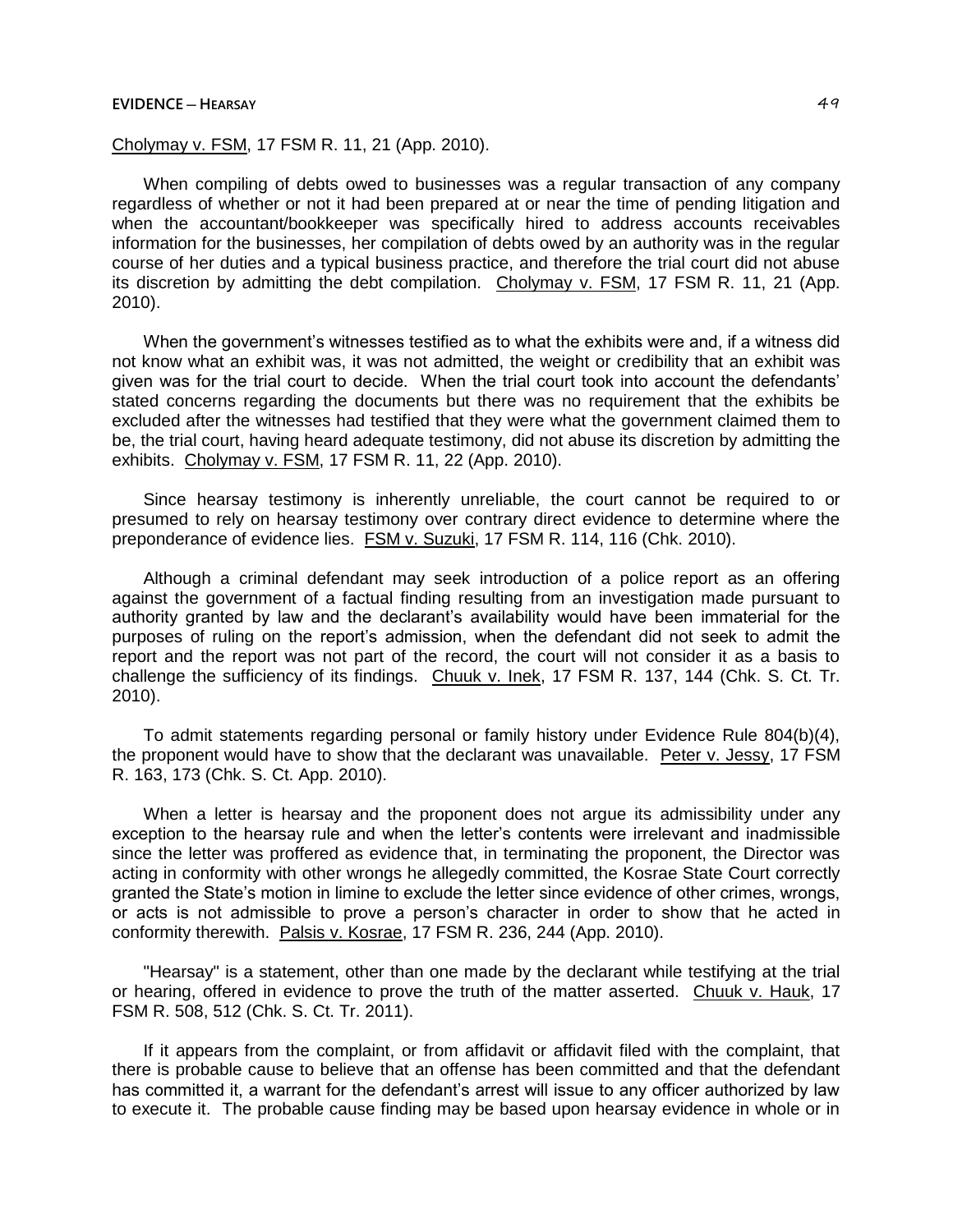### **EVIDENCE ─ HEARSAY** 50

part. Chuuk v. Hauk, 17 FSM R. 508, 512 (Chk. S. Ct. Tr. 2011).

As the levels of hearsay included in the affidavit increase, the guarantees of reliability that justify admission become attenuated. Hearsay that is otherwise admissible may be excluded where it primarily reiterates statements of other, unidentified persons. Chuuk v. Hauk, 17 FSM R. 508, 512 (Chk. S. Ct. Tr. 2011).

A statement by a party's co-conspirator made during the course and in furtherance of a conspiracy is not hearsay and is admissible. FSM v. Sorim, 17 FSM R. 515, 525 n.3 (Chk. 2011).

Hearsay as is an unsworn, out-of-court statement offered to prove the truth of the matter asserted. Chuuk v. Mitipok, 17 FSM R. 552, 553 (Chk. S. Ct. Tr. 2011).

Evidence Rule 803(22) is an exception to the general rule that makes hearsay inadmissible. This exception allows evidence of a final judgment, entered after a trial or upon a plea of guilty (but not upon a plea of nolo contendere), adjudging a person guilty of a crime punishable by death or imprisonment in excess of one year, to prove any fact essential to sustain the judgment even when the declarant is available as a witness. FSM v. Muty, 19 FSM R. 453, 458 (Chk. 2014).

Evidence Rule 803(22) merely makes a person's conviction admissible evidence. To make that evidence conclusive in a summary judgment motion, a plaintiff must rely on a legal principle known as collateral estoppel or issue preclusion. FSM v. Muty, 19 FSM R. 453, 458 (Chk. 2014).

An ancient document is authenticated if evidence that the document, in any form, is in such condition, as to create no suspicion concerning its authenticity, was in a place where if authentic, would likely be, and has been in existence 20 years or more at the time it is offered. Heirs of Henry v. Heirs of Akinaga, 21 FSM R. 113, 121 (App. 2017).

A statement made by an alleged co-conspirator during the course of and in furtherance of the conspiracy is not hearsay and is admissible. FSM v. Jappan, 22 FSM R. 81, 84 n.2 (Chk. 2018).

A court may attach the most limited amount of credibility to hearsay testimony that fails to fall under any exception, but to which no objection was made. Francis v. Chuuk Public Utilities Corp., 22 FSM R. 417, 422 (Chk. S. Ct. Tr. 2019).

It is well-established that hearsay may be used to establish probable cause. The finding of probable cause may be based upon hearsay evidence in whole or in part. In re Wrecked/Damaged Helicopter, 22 FSM R. 447, 456 (Pon. 2020).

─ Judicial Notice

A trial court is entitled to take judicial notice of an agreement authorizing state police officers to act on behalf of the FSM. Doone v. FSM, 2 FSM R. 103, 106 (App. 1985).

In a case in which the defendant proposes a standard of requiring clear and convincing evidence in civil conspiracy cases rather than a preponderance based upon conditions, customs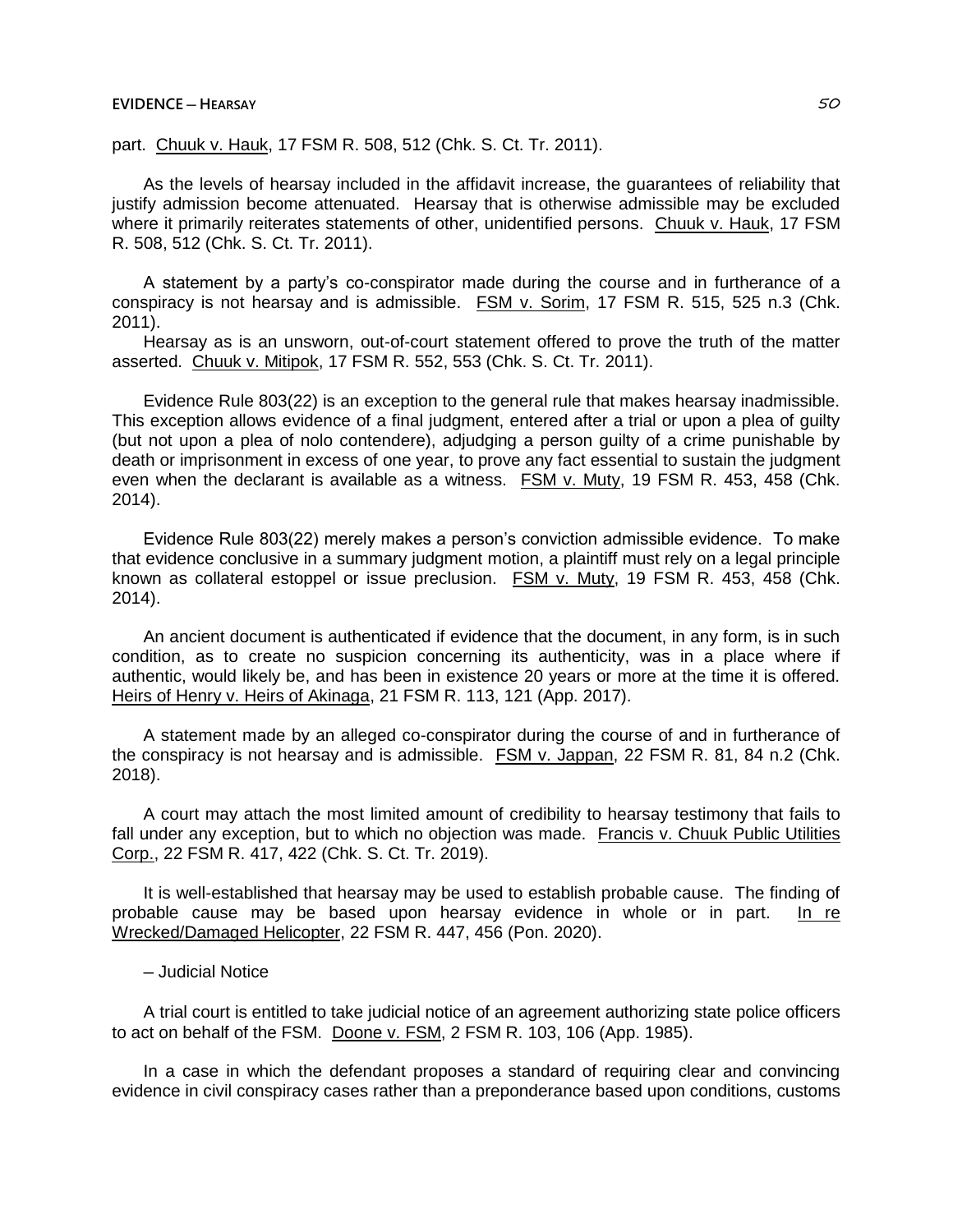and traditions in Micronesia, it is incumbent upon him to establish such conditions by evidence, because the court will not take judicial notice of such conditions, customs or traditions. Opet v. Mobil Oil Micronesia, Inc., 3 FSM R. 159, 164 (App. 1987).

The trial court may take judicial notice at any stage of the proceedings and may do so when he gives his findings. Este v. FSM, 4 FSM R. 132, 135 (App. 1989).

When the trial court states that it is taking judicial notice of a fact the parties can raise the issue of the propriety thereof. Este v. FSM, 4 FSM R. 132, 135 (App. 1989).

It is mandatory for a court to take judicial notice of the amount of judgments in favor of creditors when a request has been made and the court has been given all necessary information. Senda v. Mid-Pac Constr. Co., 5 FSM R. 277, 280 (App. 1992).

Judicial notice may be taken on appeal. Welson v. FSM, 5 FSM R. 281, 284 (App. 1992).

When requested to by a party, and once it has been supplied with all the necessary information, a court must take judicial notice of an adjudicative fact, only if it is either generally known within the territorial jurisdiction of the trial court or capable of accurate and ready determination by resort to sources whose accuracy cannot reasonably be questioned. Counsel's oral argument to that effect is not enough. Stinnett v. Weno, 6 FSM R. 312, 313 (Chk. 1994).

A court may take judicial notice at any stage of the proceedings including during a petition for rehearing on the appellate level. Nena v. Kosrae (III), 6 FSM R. 564, 566 (App. 1994).

A court may take judicial notice of its own reported decisions. Berman v. FSM Supreme Court (I), 7 FSM R. 8, 11 n.2 (App. 1995).

A court may consider as evidence against pleader, in the action in which they are filed, a party's earlier admissions in its responsive pleadings even though it was later withdrawn or superseded by amended pleadings. A court may take judicial notice of them as part of the record. FSM Dev. Bank v. Bruton, 7 FSM R. 246, 249 (Chk. 1995).

When portions of court files in other cases are introduced into evidence a court may take judicial notice of all the papers and pleadings on file in those other cases. Kaminaga v. Chuuk, 7 FSM R. 272, 273 (Chk. S. Ct. Tr. 1995).

When most documents provided in support of a party's submission are official records of the opponent state government, the Kosrae State Court may take judicial notice of the records. Langu v. Kosrae, 8 FSM R. 455, 459 (Kos. S. Ct. Tr. 1998).

In a land case, the Kosrae State Court may take judicial notice of the documents in the file of a Trust Territory land case to clarify if the judgment in that case concerned the land in this case. Sigrah v. Kosrae State Land Comm'n, 9 FSM R. 89, 93 (Kos. S. Ct. Tr. 1999).

In determining damages, the court may take judicial notice regarding the replacement costs for college transcripts and a college diploma, when they are easily ascertainable and available on the University of Guam Internet site and from the University of Guam Office of Admissions and Records. Talley v. Lelu Town Council, 10 FSM R. 226, 239 (Kos. S. Ct. Tr. 2001).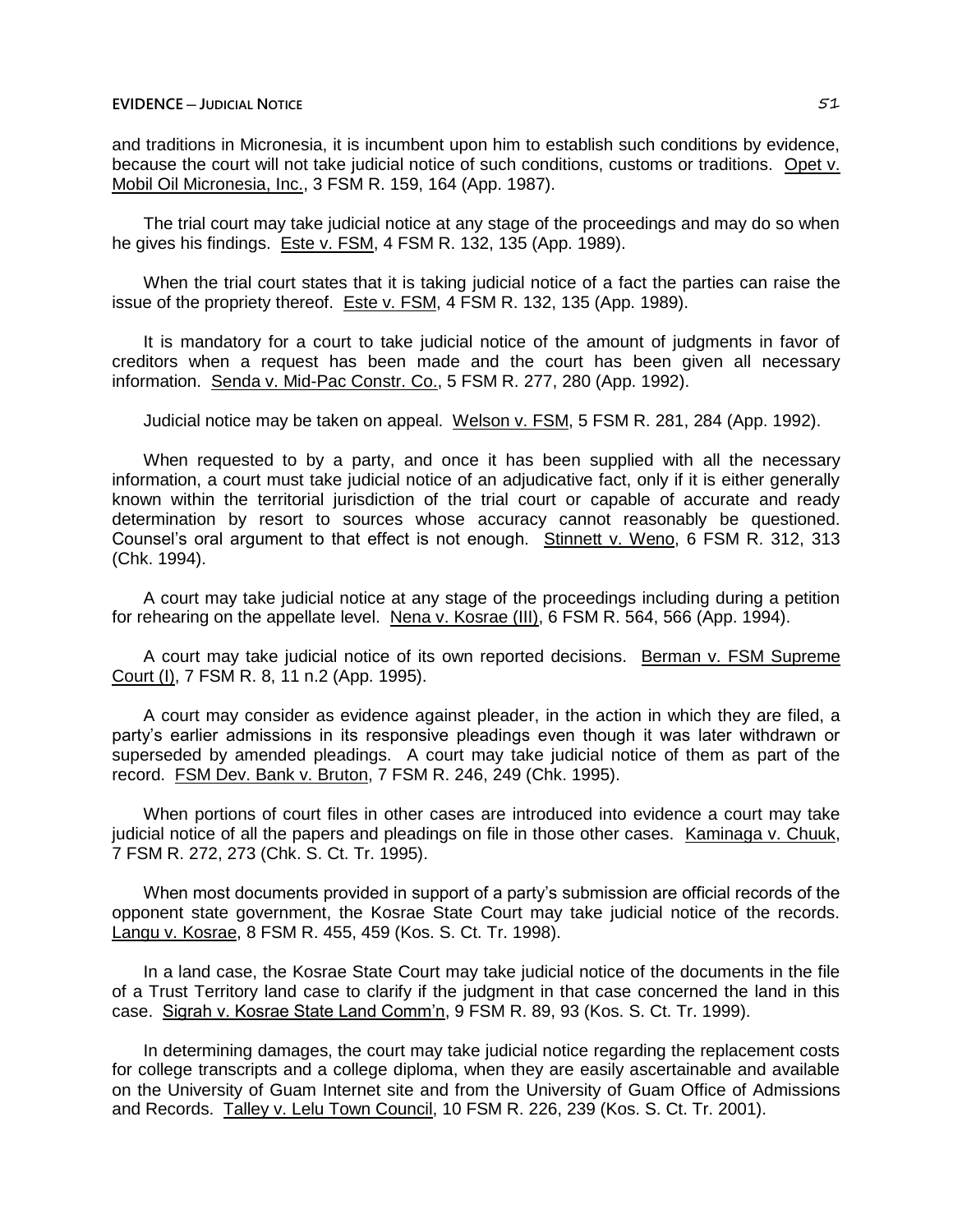When deciding the ownership of tideland, the trial court did not err in not taking judicial notice of and following the judgment in a different case that dealt only with the boundaries and ownership of adjacent filled land. Phillip v. Moses, 10 FSM R. 540, 544 (Chk. S. Ct. App. 2002).

An appellate court may receive proof or take notice of facts outside the record for determining whether a question presented to it is moot. Wainit v. Weno, 10 FSM R. 601, 610 (Chk. S. Ct. App. 2002).

Judicial notice may be taken of a statutory provision. Hauk v. Board of Dirs., 11 FSM R. 236, 240 (Chk. S. Ct. Tr. 2002).

The court may take judicial notice that a person's status as a chief implies his residence within the area of which they are chief. People of Rull ex rel. Ruepong v. M/V Kyowa Violet, 12 FSM R. 192, 199 (Yap 2003).

If it were an adjudicative fact, the court could take judicial notice of another suit's existence but not of that complaint's contents when the necessary information has not been supplied. FSM v. Kansou, 12 FSM R. 637, 641 n.3 (Chk. 2004).

In assessing damages, the court may take judicial notice of the prevailing cost in Kosrae of items similar to the ones lost. Palik v. PKC Auto Repair Shop, 13 FSM R. 93, 96 (Kos. S. Ct. Tr. 2004).

When portions of court files in other cases are introduced into evidence, a court may take judicial notice of all the papers and pleadings on file in those other cases. Rudolph v. Louis Family, Inc., 13 FSM R. 118, 125 n.2 (Chk. 2005).

The court may take judicial notice of a fact not subject to reasonable dispute in that it is either 1) generally known within the trial court's territorial jurisdiction or 2) capable of accurate and ready determination by resort to sources whose accuracy cannot reasonably be questioned. The court must take judicial notice if requested by a party and supplied with the necessary information, but when the existence of the documents is disputed by the plaintiffs and the defendants have not provided the court with the information necessary to take judicial notice of it, such as either copies of the filed document or copy of the docket book showing that such a document was filed, the court will decline to take judicial notice. Ruben v. Petewon, 13 FSM R. 383, 387 n.1 (Chk. 2005).

The court may take judicial notice that the airport departure fee from Chuuk is \$15 per person and that this is included in the contractual repatriation travel costs. Pohl v. Chuuk Public Utility Corp., 13 FSM R. 550, 555 (Chk. 2005).

When, at argument, the state presented the defendant's certificate of live birth, which indicated his age as less than 21 years of age on the date of the offense, the court can take judicial notice of the defendant's certificate of live birth, which is an official public Kosrae state government record. Kosrae v. Jonithan, 14 FSM R. 94, 96 (Kos. S. Ct. Tr. 2006).

Since an appellate court may receive proof or take notice of facts outside the record for determining whether a question presented to it is moot, the court therefore may take notice of the opinion in a related appeal case. Nikichiw v. Marsolo, 15 FSM R. 177, 178 (Chk. S. Ct. App.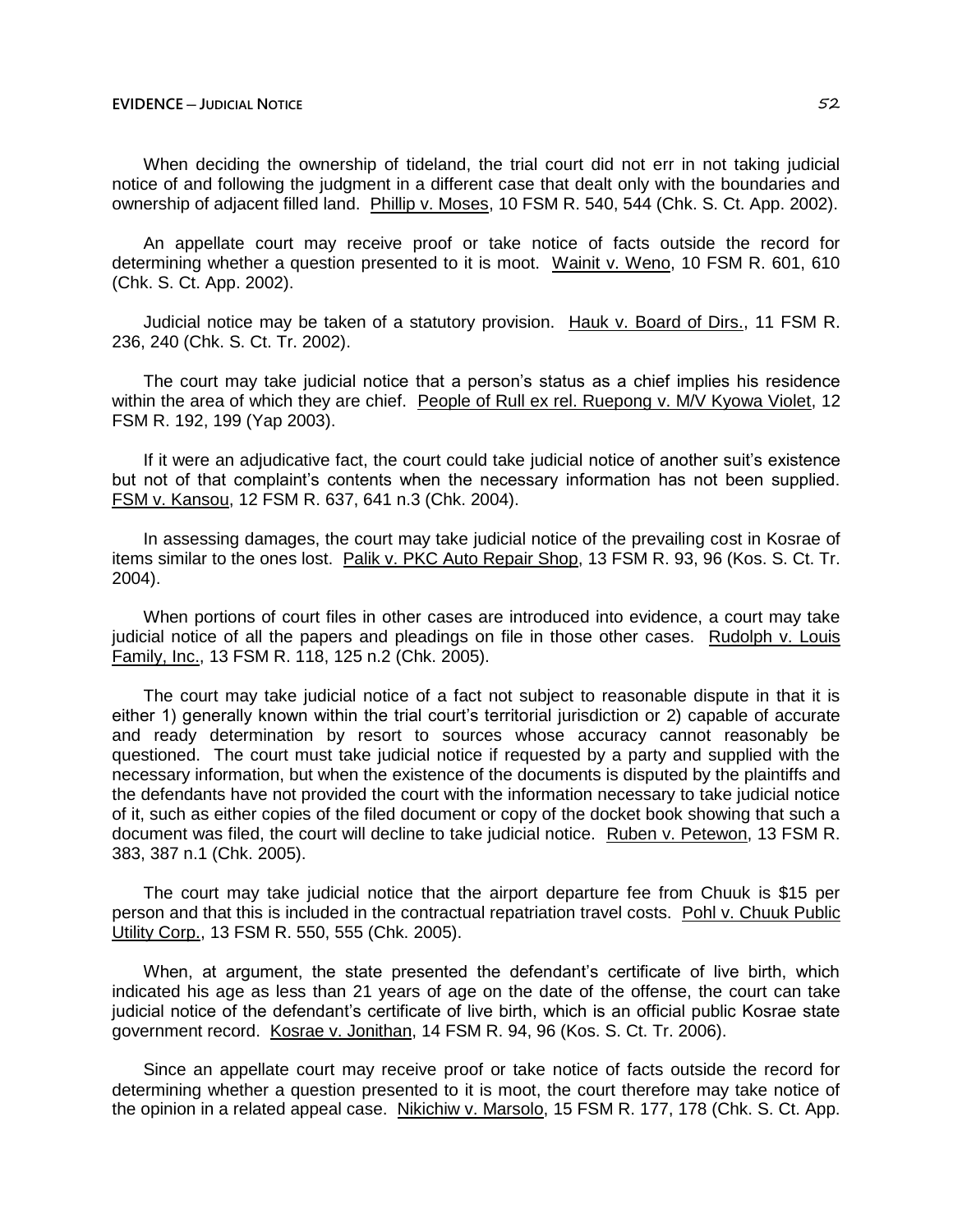2007).

Foreign law is a fact which must be pled and proven. But state law does not need to be expressly pled, because the court may take judicial notice of any state law. Berman v. College of Micronesia-FSM, 15 FSM R. 582, 595 (App. 2008).

Since the court must take judicial notice if requested by a party and supplied with the necessary information, a party, at some point, may have had to provide the trial court and the opposing party with a copy of the statute and its provisions or make them aware of it if they were not. Berman v. College of Micronesia-FSM, 15 FSM R. 582, 595 (App. 2008).

The court can take judicial notice of a fact not subject to reasonable dispute in that it is either 1) generally known within the trial court's territorial jurisdiction or 2) capable of accurate and ready determination by resort to sources whose accuracy cannot reasonably be questioned, and the court must take judicial notice if requested by a party and supplied with the necessary information. John v. Chuuk Public Utility Corp., 16 FSM R. 66, 69 (Chk. 2008).

When the court has not been supplied with the information necessary for the court to take judicial notice that life insurance was a state employee benefit when CPUC was created and what the insurance coverage's terms were or to conclude that CPUC has not adopted its own merit system with changed benefits, there are genuine issues of material fact that preclude either party being entitled to summary judgment: 1) whether state employees in 1997 were afforded life insurance benefits and on what terms (contributory, non-contributory; on the job only, 24-hour; etc.); 2) whether CPUC has since established its own merit system and then altered the benefits; and 3) whether, if notice of the lapse of insurance coverage was required, it was given for the July 2004 lapse. John v. Chuuk Public Utility Corp., 16 FSM R. 66, 69 (Chk. 2008).

A court may take judicial notice of its own reported decisions and of papers and pleadings on file in other cases before it when portions of those cases have been introduced into evidence. Arthur v. Pohnpei, 16 FSM R. 581, 588 n.3 (Pon. 2009).

On a Rule 12(b)(6) motion to dismiss, only the well-pled or well-pleaded facts are to be accepted as true, and, no matter how artfully the allegations may be crafted, the court does not assume the truth of legal conclusions merely because they are cast in the form of factual allegations since conclusory allegations or legal allegations masquerading as factual conclusions will not suffice to prevent a motion to dismiss. Furthermore, the court need not accept as true allegations that contradict facts which may be judicially noticed; for example, the court may consider matters of public record including pleadings, orders and other papers filed with the court. And the court does not have to credit invective, bald assertions, unsupportable conclusions, periphrastic circumlocutions, and the like. Arthur v. Pohnpei, 16 FSM R. 581, 593 (Pon. 2009).

Although the court may take judicial notice of documents filed in earlier related cases without converting the Rule 12(b)(6) motion to a summary judgment motion, the court, when it has given notice in open court that it would consider the motions as summary judgment motions, will follow that course. Arthur v. Pohnpei, 16 FSM R. 581, 593 (Pon. 2009).

A court must, if requested by a party and supplied with the necessary information, take judicial notice of a fact not subject to reasonable dispute in that it is capable of accurate and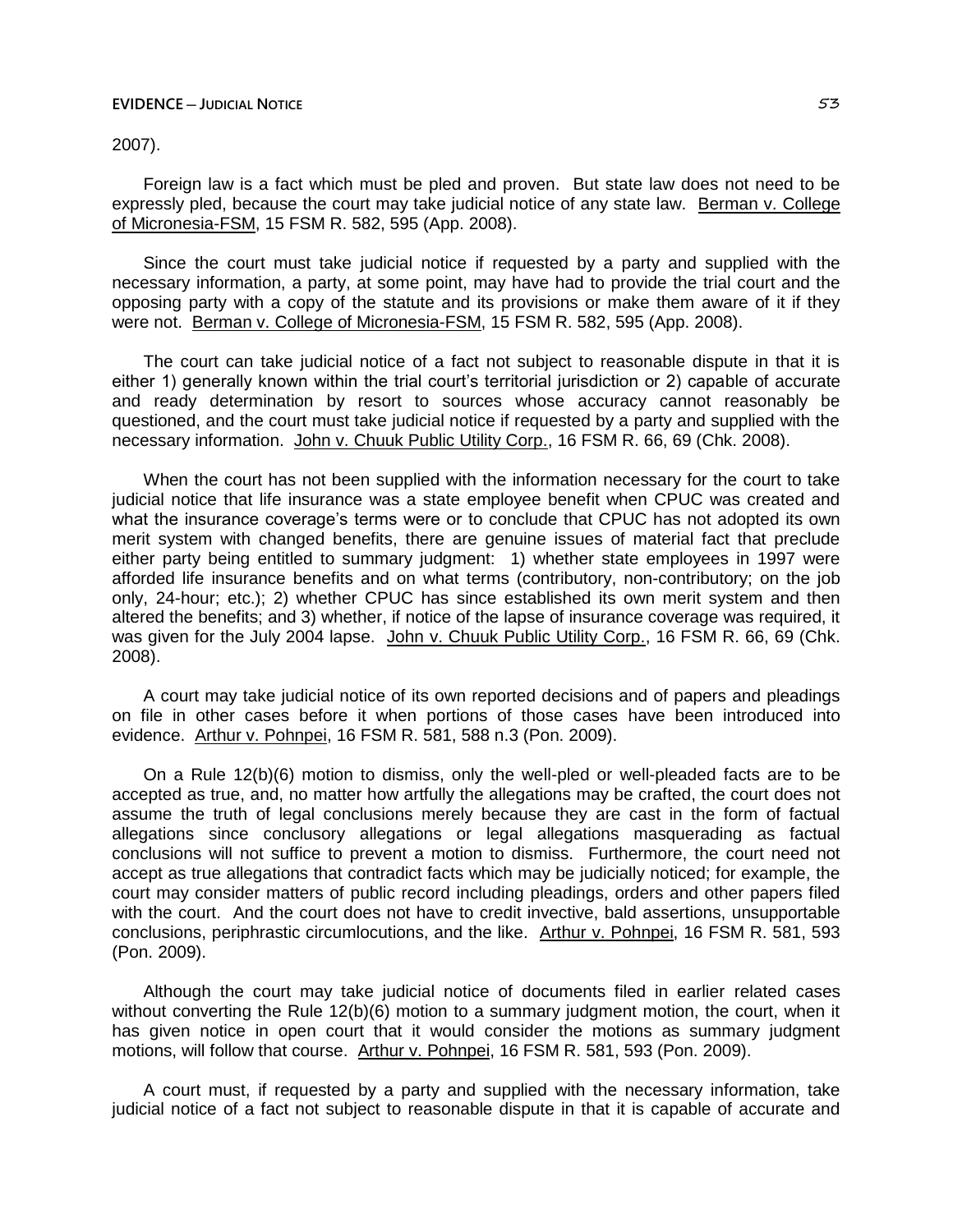ready determination by resort to sources whose accuracy cannot reasonably be questioned, but when the necessary information has not been supplied, the court cannot take judicial notice. Counsel's oral representation or argument is inadequate if the necessary information has not been supplied to the court. FSM v. Suzuki, 17 FSM R. 70, 74 (Chk. 2010).

Defense counsel's representations of what the testimony was in and what facts a state court proceeding found involving a defendant's statements, was inadequate for the FSM Supreme Court to take judicial notice of those adjudicative facts when the court has not been supplied with the necessary information for it to take judicial notice. FSM v. Suzuki, 17 FSM R. 114, 116 (Chk. 2010).

By statute, no evidence or testimony can be considered at the appeal hearing except those matters which constituted the official record, transcripts, and exhibits received at the Land Court hearing. Thus, when a transcript of 2004 Land Court hearing testimony and 1991 testimony before the Land Registration team were part of the title registration process, they should have been part of the official Land Court record and thus reviewable by the State Court. And when a Trust Territory High Court case that was mentioned in the Land Court decision both that court and the State Court could properly take judicial notice of its files if the files had been given to the Land Court and to the other parties. Heirs of Benjamin v. Heirs of Benjamin, 17 FSM R. 650, 659 (App. 2011).

When portions of court files in other cases are introduced into evidence, a court may take judicial notice of all papers and pleadings in those cases. Sorech v. FSM Dev. Bank, 18 FSM R. 151, 154 n.1 (Pon. 2012).

The court can take judicial notice that the social configuration of the outer islands in the State of Yap differs significantly from the Yap main island (even the vernacular language is significantly different) since it is a fact not subject to reasonable dispute in that it is generally known within the trial court's territorial jurisdiction and since the court's decisions are required to be consistent with the social and geographic configuration of Micronesia. People of Eauripik ex rel. Sarongelfeg v. F/V Teraka No. 168, 18 FSM R. 262, 267 (Yap 2012).

When the parties neglected to put any admissible evidence of land values before the court, the Asian Development Bank valuation system, although officially adopted only for governmental transactions, is evidence of Chuuk land values of which a court may take judicial notice because it is information capable of accurate and ready determination by resort to sources whose accuracy cannot reasonably be questioned. Killion v. Nero, 18 FSM R. 381, 386-87 (Chk. S. Ct. Tr. 2012).

While it may be uncontested that the value of the reef on the main island of Yap is \$600 per square meter, the court cannot presume, without evidence, that \$600 a square meter is an accurate value for any particular Yap outer island reef, especially where on the outer island there may be more reef and fewer people who have the right to rely on or depend on the reef's resources. People of Eauripik ex rel. Sarongelfeg v. F/V Teraka No. 168, 18 FSM R. 532, 541 (Yap 2013).

The court may take judicial notice of its files in related cases. Chuuk Health Care Plan v. Waite, 20 FSM R. 282, 284 n.1 (Chk. 2016).

The court may take judicial notice of its own files in related cases. Onanu Municipality v.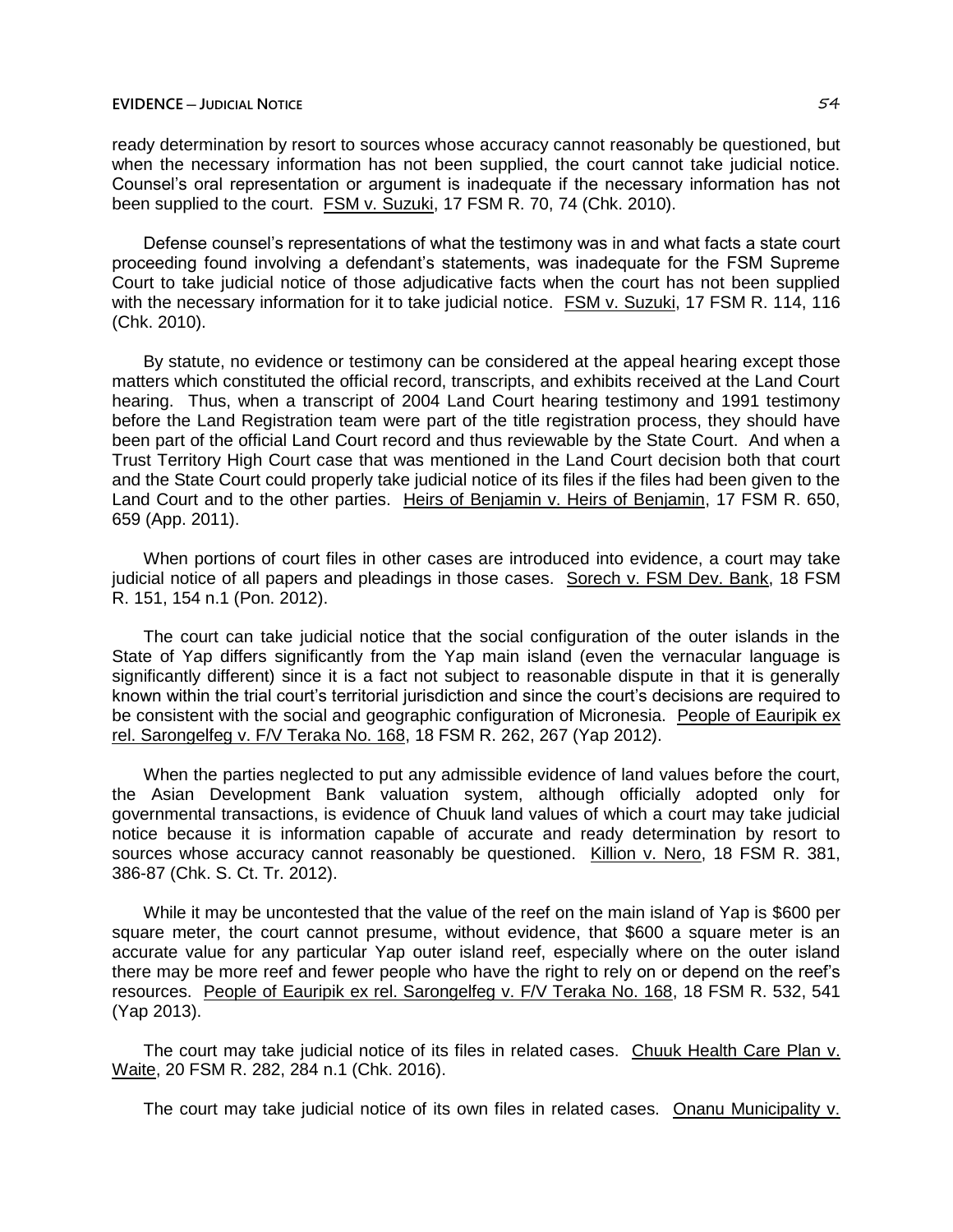Elimo, 20 FSM R. 535, 541 (Chk. 2016).

It is only when a local custom is firmly established and generally known and been peacefully and fairly uniformly acquiesced in by those whose rights would naturally be affected that it will be judicially noticed by the court. Mwoalen Wahu Ileile en Pohnpei v. Peterson, 20 FSM R. 632, 642 (Pon. 2016).

The traditional and customary right of the Nahnmwarki of each established municipality of Pohnpei to receive offerings from their respective subjects is firmly established in history and still widely known and peacefully accepted by the citizens of Pohnpei, thereby making it a judicially noticeable fact. Mwoalen Wahu Ileile en Pohnpei v. Peterson, 20 FSM R. 632, 643 (Pon. 2016).

A judicially noticed fact must be one not subject to reasonable dispute, in that it is either 1) generally known within the trial court's territorial jurisdiction or 2) capable of accurate and ready determination by resort to sources whose accuracy cannot reasonably be questioned. Ehsa v. FSM Dev. Bank, 21 FSM R. 22, 30 (App. 2016).

The fact that it was widely known that Philippine immigration stamps were frequently forged, was capable of accurate and ready determination, by resorting to official Republic of the Philippines websites, the veracity of which cannot be reasonably questioned. As such, that recitation qualified as a fact, to which judicial notice could properly be ascribed. Ehsa v. FSM Dev. Bank, 21 FSM R. 22, 30 (App. 2016).

State law does not need to be expressly pled because the court may take judicial notice of any state law. Chuuk Health Care Plan v. FSM Dev. Bank, 21 FSM R. 300, 304 (Chk. 2017).

A party opposed to a court taking judicial notice must make a timely objection. Setik v. FSM Dev. Bank, 21 FSM R. 505, 514 (App. 2018).

A court may take judicial notice of its own files in related cases. Setik v. Perman, 22 FSM R. 105, 117 (App. 2018).

A court may take judicial notice of its own reported decisions and of papers and pleadings on file in other cases before it when parts of those cases have been introduced into evidence, and the court may take judicial notice of its own files in related cases. Panuelo v. Sigrah, 22 FSM R. 341, 352 (Pon. 2019).

A court must take judicial notice if requested by a party and supplied with the necessary information and the necessary information is not subject to reasonable dispute. Panuelo v. Sigrah, 22 FSM R. 341, 352 (Pon. 2019).

# ─ Objections

FSM Evidence Rule 103 contemplates timely objection and statement of reasons in support of evidentiary objections. Failure to offer reasons in timely fashion, especially when coupled with pointed avoidance by counsel of inquiry into the matters at issue, places a party in a poor position for mounting an effective challenge to an evidentiary ruling. Joker v. FSM, 2 FSM R. 38, 47 (App. 1985).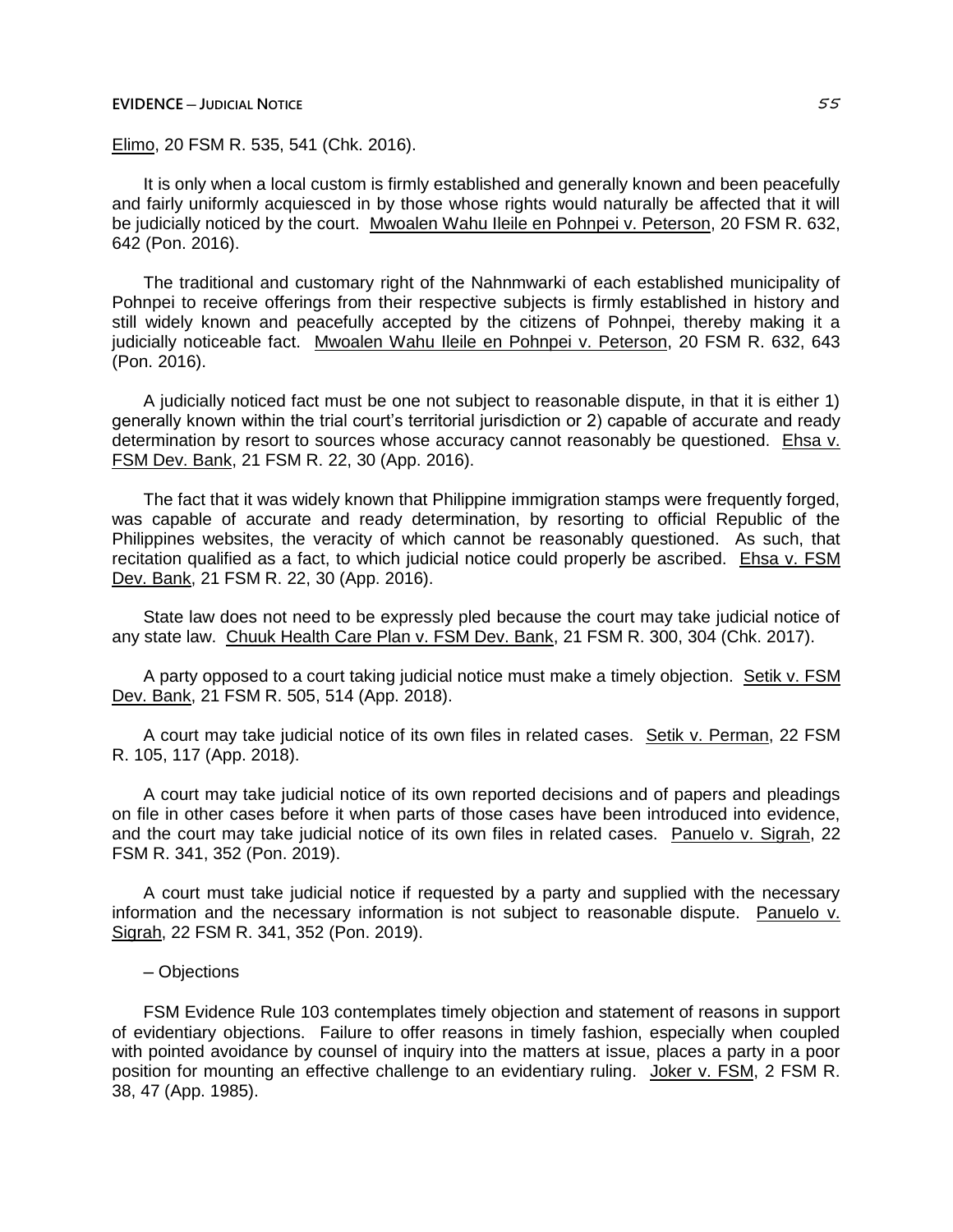Failure to raise objections which must be made prior to trial constitutes a waiver of objections, FSM Crim. R. 12(f). Moses v. FSM, 5 FSM R. 156, 159 (App. 1991).

A defendant that has failed to raise and preserve the issue has waived his right to object to the admission of evidence, but when a plain error that affects the constitutional rights of the defendant has occurred the court may notice the error. Moses v. FSM, 5 FSM R. 156, 161 (App. 1991).

Generally, failure to object or to seek a continuance results in a waiver of the objection. Amayo v. MJ Co., 10 FSM R. 371, 383 (Pon. 2001).

An objection to the admission of evidence not made at trial is not preserved for appeal because in the absence of an objection in the trial court an issue cannot properly come before the appellate division for review and the appellate division will refuse to consider the issue. Pohnpei v. AHPW, Inc., 14 FSM R. 1, 19 (App. 2006).

When none of the objections to admission of evidence are of the type that should be addressed in a pretrial motion to suppress, which is generally reserved for evidence allegedly obtained illegally, the motion to suppress should be denied and the issue of whether any of the evidence is admissible is a question that should, and will, come up in an orderly fashion during trial and be ruled upon if offered and objected to. FSM v. Kansou, 14 FSM R. 139, 141 (Chk. 2006).

Business records are normally authenticated by a custodian of records. The custodian or other qualified witness who must authenticate business records need not be the person who prepared or maintained the records, or even an employee of the record-keeping entity, as long as the witness understands the system used to prepare the records. Objections concerning the identity or competency of preparer of a record might go to the evidentiary weight or credibility of a record but not to the record's admissibility. Cholymay v. FSM, 17 FSM R. 11, 20 (App. 2010).

If an objection to the admission of evidence is not raised at the trial level, it is not preserved for appeal and the appellate court will not consider the issue. In rulings excluding evidence, however, the issue is preserved for appeal so long as the substance of the evidence was made known to the court by offer or was apparent from the context within which questions were asked. The offering of the evidence must otherwise be on the record and it must reveal the grounds for admission. Peter v. Jessy, 17 FSM R. 163, 173 (Chk. S. Ct. App. 2010).

If an objection to the admission of evidence is not raised at the trial level, it is not preserved for appeal, and the appellate court will not consider the issue. But, in rulings excluding evidence, the issue is preserved so long as the substance of the evidence was made known to the court by an offer of proof or was apparent from the context within which questions were asked and the offering of the evidence must otherwise be on the record, and it must reveal the grounds for admission. Palsis v. Kosrae, 17 FSM R. 236, 244 (App. 2010).

When the trial court granted a motion in limine excluding a letter, the proponent did not need to take any further steps to preserve the issue for appeal since, as an interlocutory order excluding evidence, the denial order merged with the final judgment because the letter's substance had been made known to the trial court before its ruling. Palsis v. Kosrae, 17 FSM R. 236, 244 (App. 2010).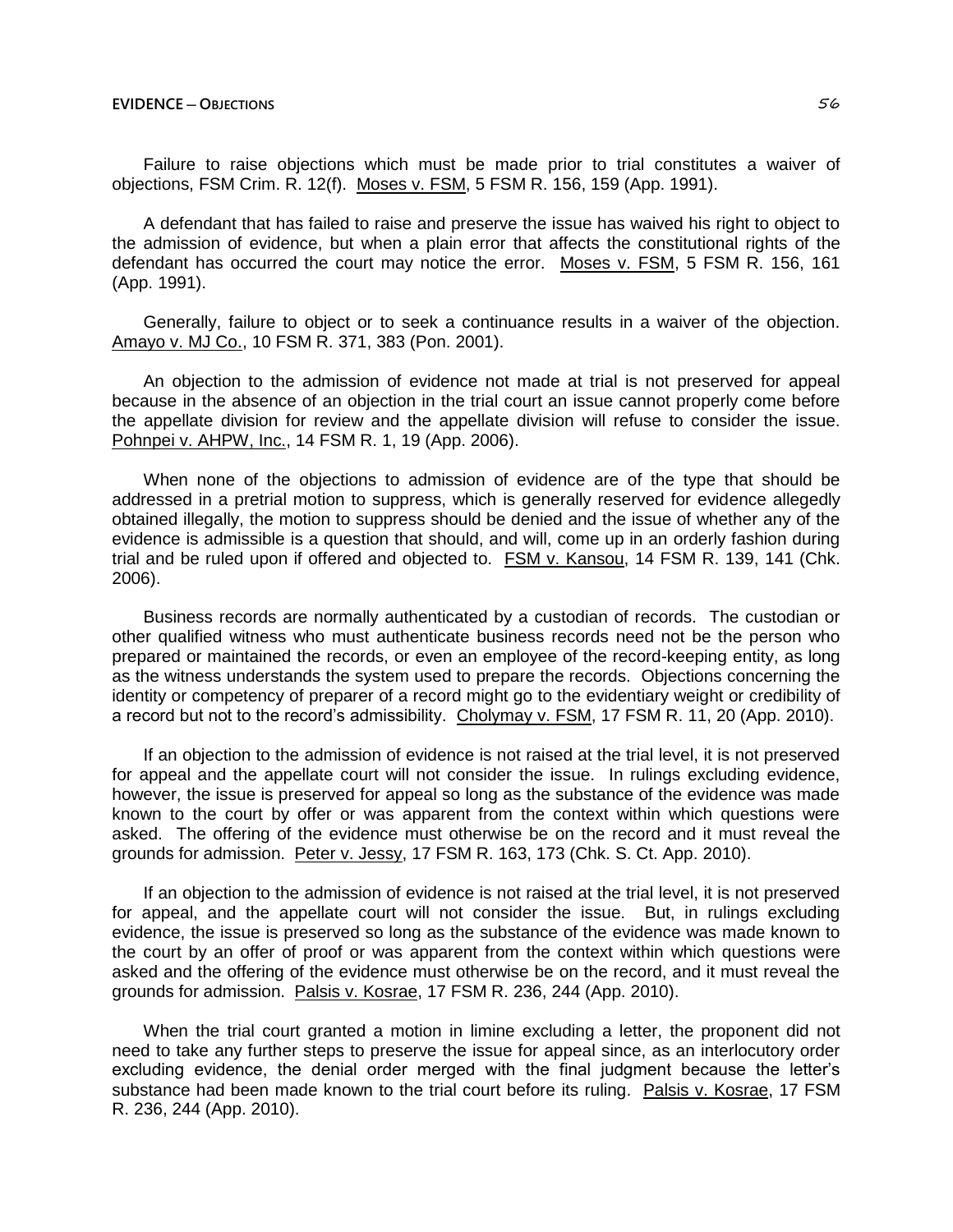#### **EVIDENCE ─ PRESUMPTIONS** 57

# ─ Presumptions

By statute, only the cargo actually used illegally, or the fish actually caught illegally, are subject to forfeiture, although the burden of proof (presumptions) rest on different parties depending on whether fish or cargo is involved. It is a rebuttable presumption that all fish found a board a vessel seized for Title 24 violations were illegally taken, but there is no such presumption that the cargo found aboard was "cargo used" in the alleged violation. FSM v. Skico, Ltd. (I), 7 FSM R. 550, 552 (Chk. 1996).

Since hearsay testimony is inherently unreliable, the court cannot be required to or presumed to rely on hearsay testimony over contrary direct evidence to determine where the preponderance of evidence lies. FSM v. Suzuki, 17 FSM R. 114, 116 (Chk. 2010).

A notarized affidavit may be authenticated without the affiant's testimony, as it is presumed to be authentic so long as it is acknowledged in the manner provided for by law. A clerk of court's manner of acknowledging an affidavit is for the affiant to swear to it under oath in the clerk's presence. Peter v. Jessy, 17 FSM R. 163, 173-74 (Chk. S. Ct. App. 2010).

When the affidavit was not acknowledged in the manner provided for by law since the affiant was not present at the time that the affidavit was acknowledged, the trial court's determination that the presumption of self-authentication had been rebutted and that the affidavit was not otherwise authenticated was proper. There was therefore no abuse of discretion in the trial court's denial of the affidavit's admission into evidence for the reason that it was not authenticated. Peter v. Jessy, 17 FSM R. 163, 174 (Chk. S. Ct. App. 2010).

Every person is competent to testify. When challenged on the basis of impairment or diminished capacity, the general rule of competency is presumed, and the witness is almost invariably pronounced competent unless shown otherwise. FSM Dev. Bank v. Carl, 20 FSM R. 329, 334 (Pon. 2016).

The party challenging the authenticity or validity of a certificate of title, bears the burden of proving it is not authentic or valid because a certificate of title is *prima facie* evidence of ownership and courts must attach a presumption of correctness to it. Heirs of Henry v. Heirs of Akinaga, 21 FSM R. 113, 120-21 (App. 2017).

There are a number of presumptions in collision law that are directed to the issue of fault. When a vessel under its own power collides with an anchored vessel or a navigational structure, the burden of proving absence of fault or inevitable accident rests with the moving vessel. The presumption also applies when an unmoored, drifting vessel hits an anchored vessel or structure. The presumption does not apply, however, in the case of an allision with a submerged hidden object. People of Sorol ex rel. Marpa v. M/Y Truk Master, 22 FSM R. 14, 20 (Yap 2018).

Since the presumption of fault does not apply to allisions with sunken or hidden objects, the party who is invoking the presumption has the burden of proving either that the object was visible or that the vessel otherwise possessed knowledge of the object's location. While this presumption generally does not apply to allisions with sunken or hidden objects, knowledge of an otherwise nonvisible object warrants imposition of presumed negligence against those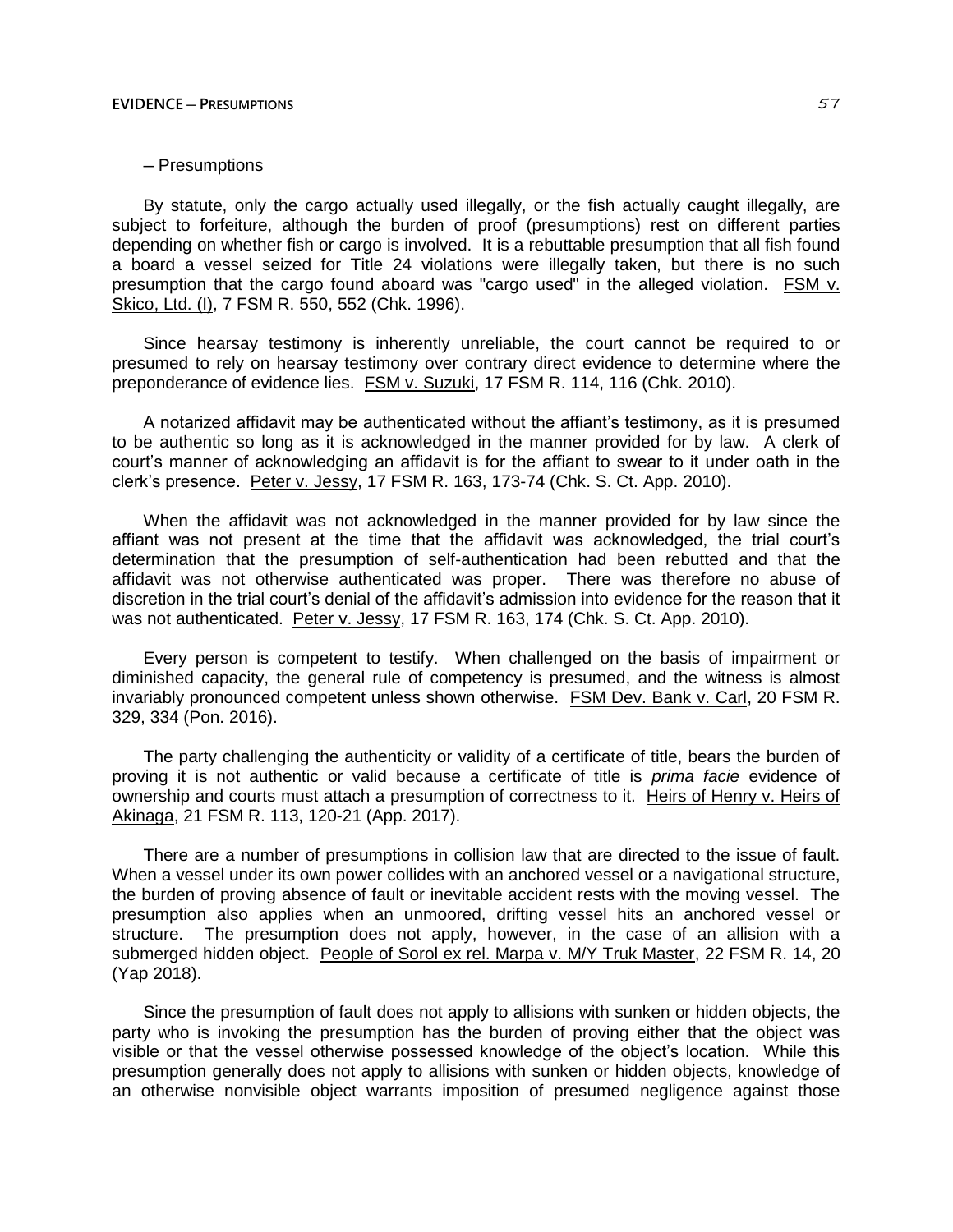operating the vessel who possessed this knowledge because, if the submerged object's presence is known, then the accident was neither fortuitous nor unavoidable. People of Sorol ex rel. Marpa v. M/Y Truk Master, 22 FSM R. 14, 20 (Yap 2018).

The *res ipsa loquitur* doctrine creates a rebuttable presumption of negligence on the part of a party who is in exclusive control of an instrumentality with regard to a mishap that ordinarily does not occur in the absence of negligence. It is primarily applicable in allision cases. People of Sorol ex rel. Marpa v. M/Y Truk Master, 22 FSM R. 14, 20 (Yap 2018).

When the vessel, while moving under its own power, struck a stationary object — the outer edge of a reef – and ran hard aground on it, causing damage; when the vessel's captain knew that the reef's outer edge was located off the vessel's port side, although he was unsure of its exact location; when the vessel deliberately ran parallel to the reef while the captain looked for its outer edge with his own eyes; when the reef was submerged, but it was not hidden; and when the reef was visible when not staring directly into the sunlight's glare, the allision presumption applies and none of the exceptions to that principle applies. People of Sorol ex rel. Marpa v. M/Y Truk Master, 22 FSM R. 14, 20 (Yap 2018).

When the vessel was running at 5 knots in an easterly direction toward the early morning sun; when the atoll and its reef were off the vessel's port side; when if the vessel had wanted to avoid the reef, a turn to starboard, where there was plenty of sea room, no shipping, and no reef, would have sufficed; when even the use of the vessel's sonar depth finders or the posting of lookouts should have prevented the allision, the court must discount the presence of inaccurate navigational charts on the vessel because, even if the vessel had been using the inaccurate charts to navigate when it grounded on the reef, that grounding would still have to be considered the result of maritime negligence because of the captain's other failures. People of Sorol ex rel. Marpa v. M/Y Truk Master, 22 FSM R. 14, 20-21 (Yap 2018).

The argument that the presumptions "cancel each other out" is not viable. Robert v. FSM Social Sec. Admin., 22 FSM R. 388, 393 (Kos. 2019).

When a plaintiff successfully creates a presumption, he not only satisfies his burden of going forward but also shifts that burden to the defendant. The defendant then must rebut the presumption to satisfy his burden of going forward. The burden of persuasion normally remains on the plaintiff for his claim throughout the trial. Robert v. FSM Social Sec. Admin., 22 FSM R. 388, 393 (Kos. 2019).

Regardless of arguments about the application of presumptions, case law requires a determination of the adoptive children's "actual dependency" on the deceased adoptive parent. This does not regard a presumption. It is a factual inquiry and primarily focused on documentary evidence. Robert v. FSM Social Sec. Admin., 22 FSM R. 388, 394 (Kos. 2019).

# ─ Privileges

Information concerning the source of funds for payment of attorney's fees of a particular party normally is not privileged information. Mailo v. Twum-Barimah, 3 FSM R. 179, 181 (Pon. 1987).

The appropriate test to determine the scope of work product protection to be afforded a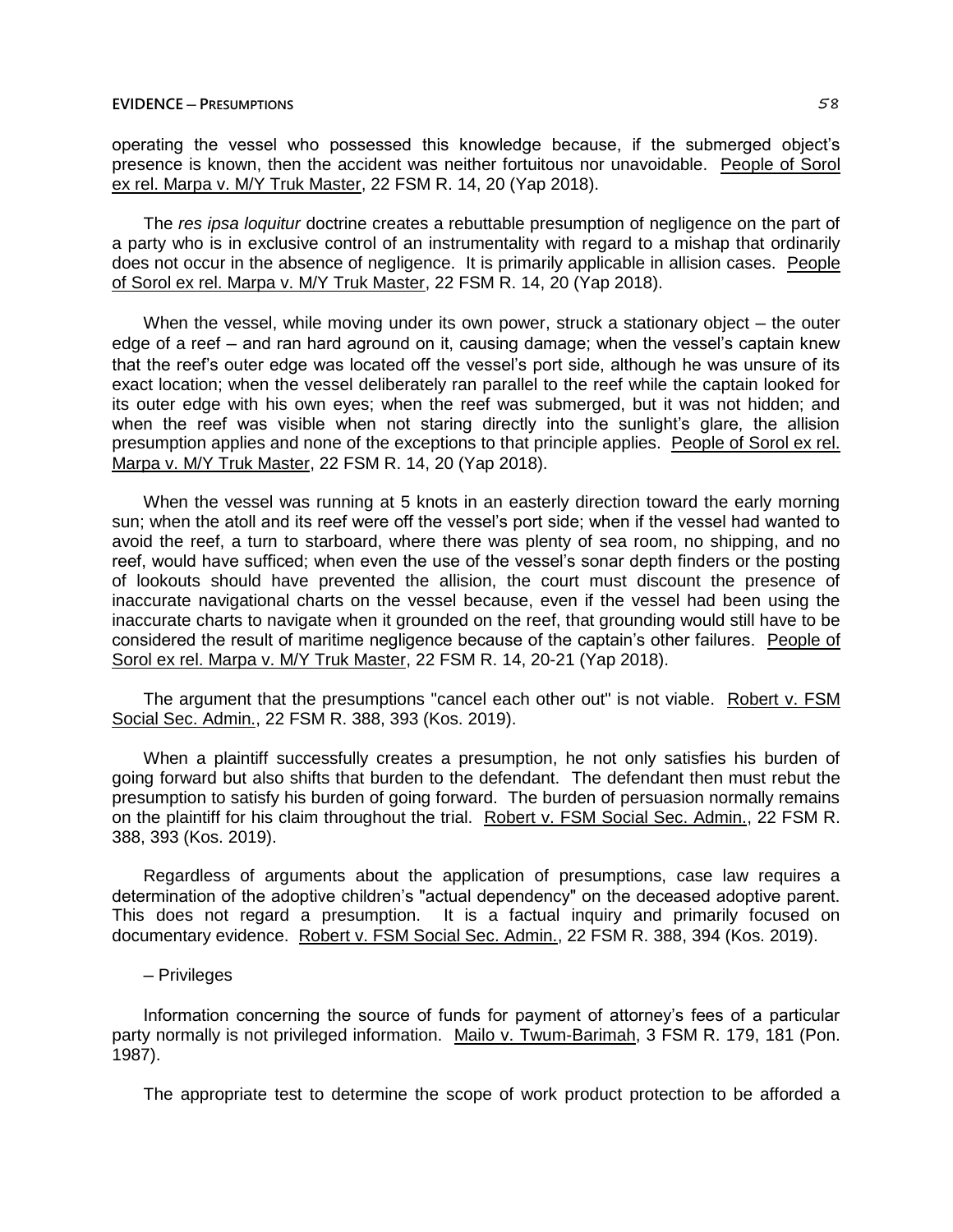### **EVIDENCE ─ PRIVILEGES** 59

document which serves the dual purpose of assisting with future litigation the outcome of which may be affected by a business decision, is that documents should be deemed prepared in anticipation of litigation if in light of the nature of the document and the factual situation in the particular case, the document can fairly be said to have been prepared or obtained because of the prospect of litigation. Where a document is created because of the prospect of litigation, analyzing the likely outcome of that litigation, it does not lose protection under this formulation merely because it is created to assist with a business decision. Lebehn v. Mobil Oil Micronesia, Inc., 8 FSM R. 471, 479 (Pon. 1998).

Work product protection extends to subsequent litigation as long as the materials sought were prepared by or for a party to the subsequent litigation. Lebehn v. Mobil Oil Micronesia, Inc., 8 FSM R. 471, 481 (Pon. 1998).

It is appropriate to allow the deposition of a party's attorney either when 1) the deposition is the only practical means of obtaining the information, 2) the information sought will not invade the attorney-client privilege or the work product doctrine, and 3) the information sought is relevant and the need for it outweighs the disadvantages inherent in deposing a party's attorney; or when it is shown that no other means exist to obtain the information, and that the information sought is crucial to the preparation of the case. Pohnpei v. KSVI No. 3, 9 FSM R. 273, 278 (Pon. 1999).

A privilege is a peculiar right, advantage, exemption, power, franchise, or immunity held by a person or class, not generally possessed by others. AHPW, Inc. v. FSM, 10 FSM R. 420, 423 n.1 (Pon. 2001).

A witness's privilege is governed by common law principles as they may be interpreted by FSM courts in the light of reason and experience, including local custom and tradition. AHPW, Inc. v. FSM, 10 FSM R. 420, 423 (Pon. 2001).

When the court looks to common law sources in considering the nature of the legislative privilege enjoyed by members of the Pohnpei Legislature, it is mindful of Article XI, section 11 of the FSM Constitution, which requires that FSM Supreme Court decisions be consistent with the Constitution, Micronesian customs and traditions, and the social and geographical configuration of Micronesia. AHPW, Inc. v. FSM, 10 FSM R. 420, 423 (Pon. 2001).

Legislative privilege has a long history, and was well established at common law even before the founding of the United States. AHPW, Inc. v. FSM, 10 FSM R. 420, 423 (Pon. 2001).

Legislative immunity for state legislators exists under United States federal law independent of state constitutional speech or debate provisions. Legislative freedom has no less vitality in the FSM than in the United States. Our national Constitution and all four state constitutions contain speech or debate clauses. AHPW, Inc. v. FSM, 10 FSM R. 420, 424 (Pon. 2001).

A member of the Pohnpei Legislature is responsible only to the Legislature for statements in the Legislature or a committee thereof. AHPW, Inc. v. FSM, 10 FSM R. 420, 424 (Pon. 2001).

A lawmaker engages in many activities which are not covered by the legislative privilege, such as a wide range of legitimate errands performed for constituents, making of appointments with government agencies, assistance in securing government contracts, preparing news letters to constituents, news releases, and outside speeches. Such activities, though entirely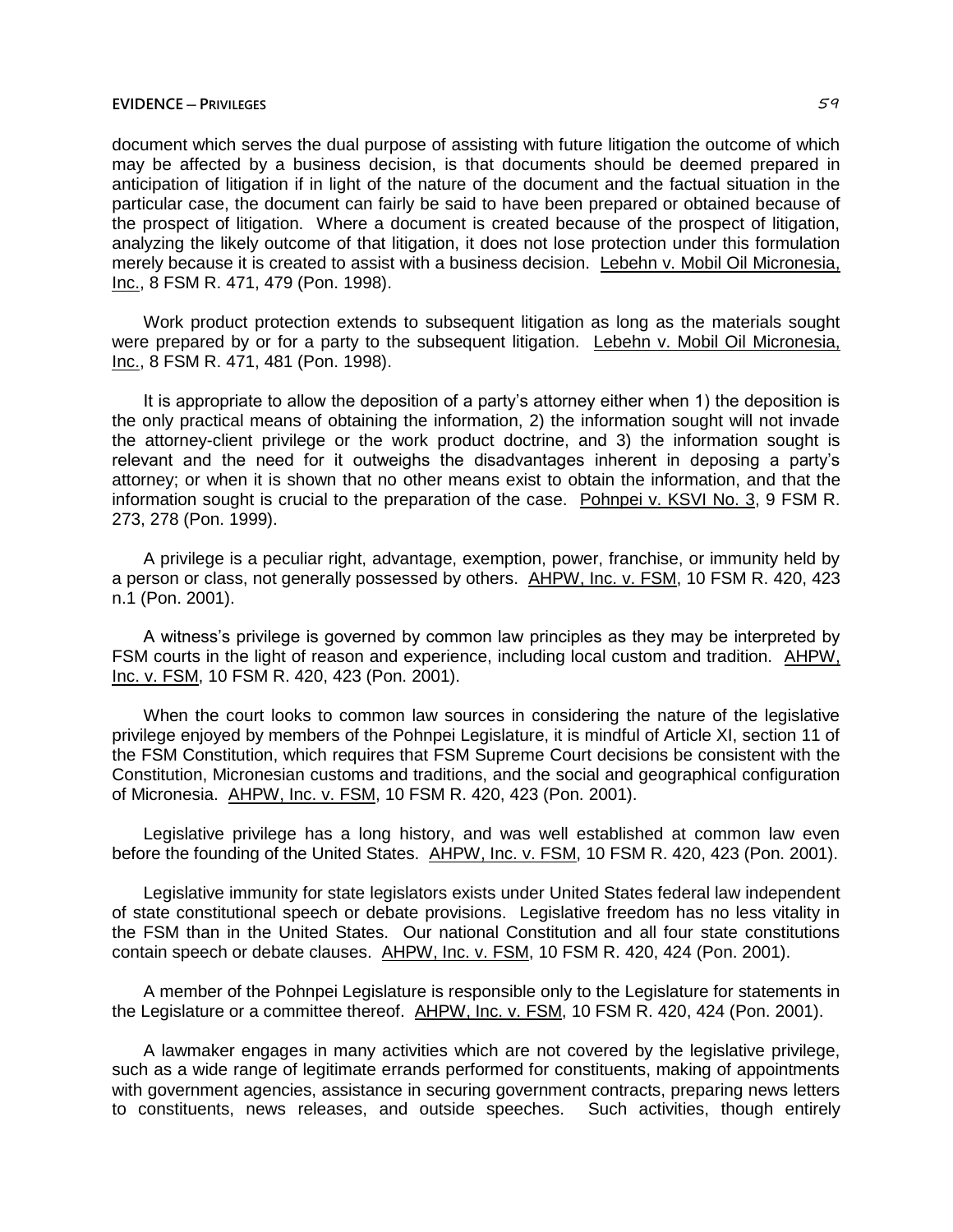## **EVIDENCE ─ PRIVILEGES** 60

legitimate, are political in nature rather than legislative, and such political matters do not have speech or debate clause protection. But when a legislator is acting within the legitimate legislative sphere, the speech or debate clause is an absolute bar to interference. AHPW, Inc. v. FSM, 10 FSM R. 420, 424-25 (Pon. 2001).

Legislative privilege should be read broadly to include anything generally done in a session of the legislature by one of its members in relation to the business before it. The ambit of the privilege extends beyond speech and debate per se to cover voting, circulation of information to other legislators, participation in the work of legislative committees, and a host of kindred activities. AHPW, Inc. v. FSM, 10 FSM R. 420, 425 (Pon. 2001).

The legislative privilege doctrine has both substantive and evidentiary aspects. In substance, the doctrine renders legislators immune from civil and criminal liability based on either speech or debate in the course of proceedings in the legislature. From an evidentiary standpoint, a legislator may claim the privilege in declining to answer any questions outside the legislature itself where those questions concern how a legislator voted, acted, or decided on matters within the sphere of legitimate legislative activity. AHPW, Inc. v. FSM, 10 FSM R. 420, 425 (Pon. 2001).

A Pohnpei legislator may decline to answer any questions that fall within the legitimate legislative activity of the Pohnpei legislature. AHPW, Inc. v. FSM, 10 FSM R. 420, 425 (Pon. 2001).

Questions that are casually or incidentally related to legislative affairs but not a part of the legislative process itself, do not fall within the legislative privilege. Such questions, when otherwise appropriate under Rule 26(b)(1), should be answered. AHPW, Inc. v. FSM, 10 FSM R. 420, 426 (Pon. 2001).

There is no banker-client (i.e., customer) privilege, and no analytical reason to raise an understandably confidential commercial situation of principal-agent or customer-banker to a privilege. A privacy or confidentiality interest must be balanced against a litigant's interest in obtaining relevant and probative information even if the privacy interest implicated is that of nonparties. Adams v. Island Homes Constr., Inc., 11 FSM R. 218, 227 (Pon. 2002).

There is no privilege provided by law to protect the victim daughter from testifying against the defendant father. Kosrae State Code § 6.302 provides a privilege to persons from testifying against their spouse, but when the family victim is not the defendant's spouse, no privilege exists. Kosrae v. Nena, 12 FSM R. 20, 23 (Kos. S. Ct. Tr. 2003).

For a defendant's former counsel to testify regarding communications made during the course of the case at hearing on a motion to withdraw the defendant's plea, the defendant must be advised that if counsel is permitted to testify, the attorney-client privilege must be waived. Kosrae v. Kinere, 13 FSM R. 230, 236 (Kos. S. Ct. Tr. 2005).

Privilege is governed by the principles of the common law as they may be interpreted by the courts of the Federated States of Micronesia in the light of reason and experience, including local custom and tradition. FSM Dev. Bank v. Adams, 14 FSM R. 234, 247 (App. 2006).

The general rule appears to be that there exists no common law privilege with respect to bank customer information, but a court should indulge in a careful balancing of the right of civil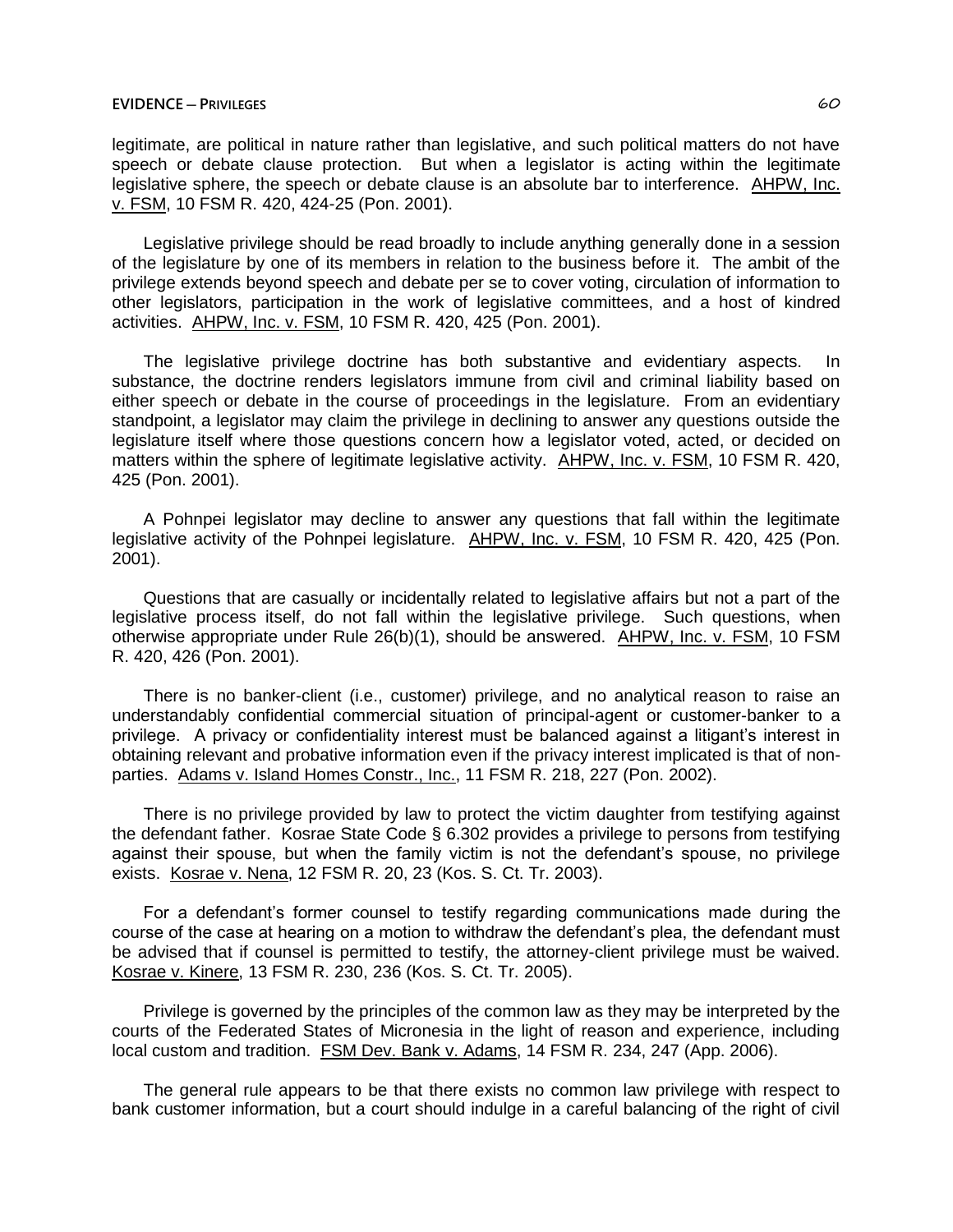litigants to discover relevant facts, on the one hand, with the right of bank customers to maintain reasonable privacy regarding their financial affairs, on the other. FSM Dev. Bank v. Adams, 14 FSM R. 234, 247 (App. 2006).

When an attorney's fee award has been requested, matters concerning attorney's fees are generally not privileged and a blanket refusal to disclose to opposing counsel any supporting documentation showing the date, the work done, and the amount of time spent on each service for which a compensation claim was made, goes far beyond any possible assertion of attorneyclient or work-product privilege. People of Rull ex rel. Ruepong v. M/V Kyowa Violet, 15 FSM R. 53, 62 (Yap 2007).

Since the rule with respect to privileges applies at all stages of all actions, cases, and proceedings, it therefore applies during discovery. FSM v. GMP Hawaii, Inc., 16 FSM R. 508, 511 (Pon. 2009).

Except as otherwise required by the FSM Constitution or provided by Act of Congress or in rules prescribed by the Chief Justice, the privilege of a witness, person, government, state, or political subdivision thereof is governed by the principles of the common law as they may be interpreted by FSM courts in the light of reason and experience. FSM v. GMP Hawaii, Inc., 16 FSM R. 508, 511 (Pon. 2009).

The government, by instituting an action, does not waive any privilege it may have and thereby submit to unlimited discovery. FSM v. GMP Hawaii, Inc., 16 FSM R. 508, 511 (Pon. 2009).

Although it may be true in the general case that when the FSM is claiming executive privilege it has an initial duty to provide a sworn declaration demonstrating that the discovery at issue is privileged, but when discovery is sought from a president, no such declaration will be required since presidential communications are "presumptively privileged." This is because a court is not required to proceed against the president as against an ordinary individual. FSM v. GMP Hawaii, Inc., 16 FSM R. 508, 511 (Pon. 2009).

Although a former president may not retain the capacity to either assert or waive an executive privilege, an incumbent president can claim the privilege on his predecessor's behalf. FSM v. GMP Hawaii, Inc., 16 FSM R. 508, 511 (Pon. 2009).

The presidential executive privilege is rooted in the separation of powers doctrine and in the principle that confidentiality in communications between the president and his advisors should enhance the quality of discussion and government decisions. However, this presumptive privilege is not absolute and must be considered in the light of the rule of law. FSM v. GMP Hawaii, Inc., 16 FSM R. 508, 512 (Pon. 2009).

While the public and the courts have a right to every person's evidence, except for that protected by constitutional, statutory, or other privilege, these privileges are not expansively construed. FSM v. GMP Hawaii, Inc., 16 FSM R. 508, 512 (Pon. 2009).

A party seeking discovery, who is confronted with an executive privilege claim, may overcome that claim if the discovery would 1) lead to admissible evidence; 2) is essential to the party's case; 3) is not available through any alternative source or less burdensome means; and 4) will not significantly interfere with the official's ability to perform his governmental duties.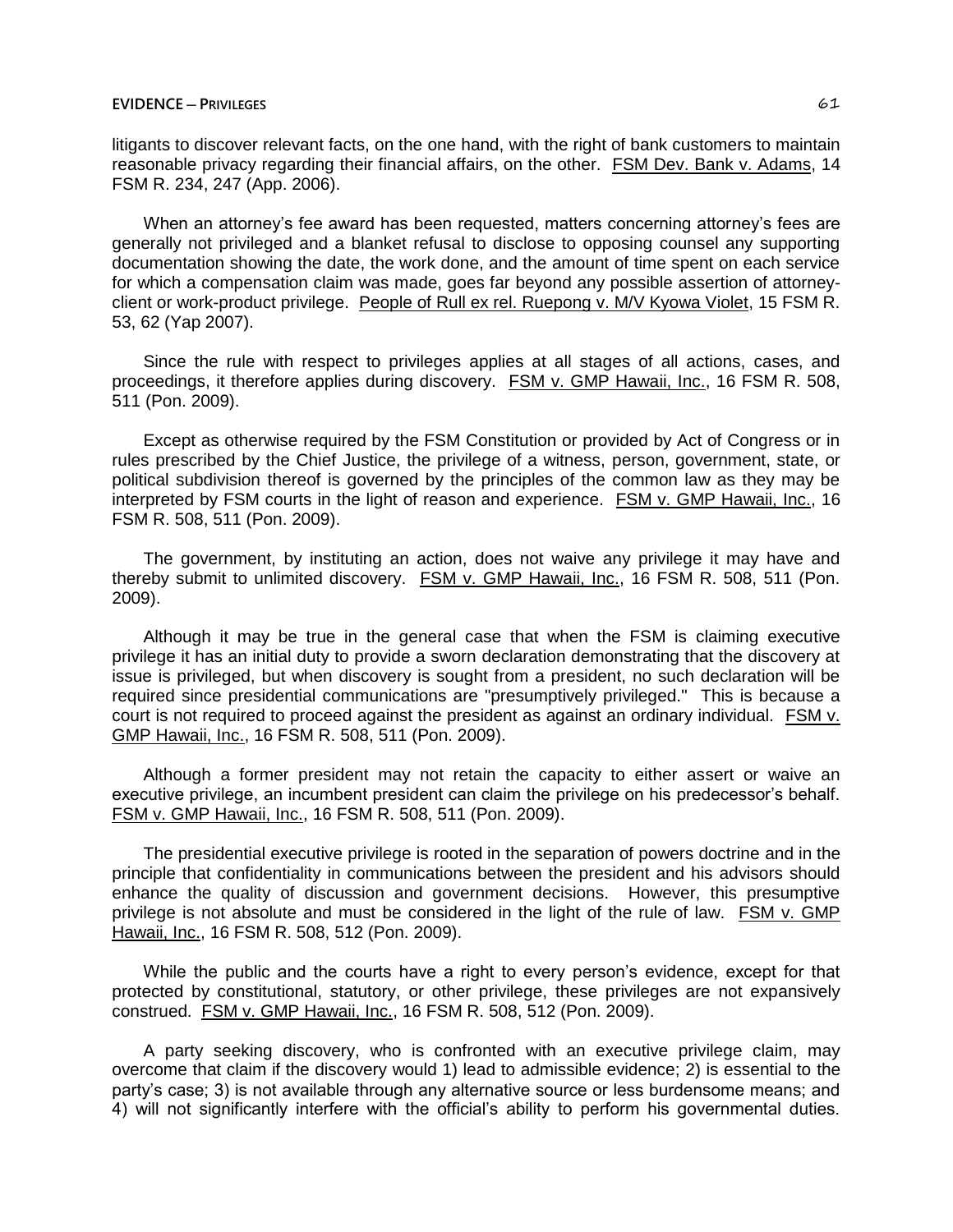#### **EVIDENCE ─ PRIVILEGES** 62

FSM v. GMP Hawaii, Inc., 16 FSM R. 508, 512 (Pon. 2009).

When the plaintiff contends that the depositions of the president, vice president, and former president would yield admissible evidence about the discussions during high-level national-state government meetings on replacing the plaintiff as the Project Management Unit since the presidents and vice president were the only persons present at all of those meetings and should thus have unique, relevant testimony, the plaintiff has not met its burden to show that information about those meetings cannot be obtained through alternative sources or less burdensome means since a number of other persons were present at each of those meetings. FSM v. GMP Hawaii, Inc., 16 FSM R. 508, 512 (Pon. 2009).

When the plaintiff has corroborating testimony from two witnesses, it has not shown why the former president's testimony on the same subject is essential to its case or that what it seeks to obtain from him it has not already obtained from the alternative sources. FSM v. GMP Hawaii, Inc., 16 FSM R. 508, 512 (Pon. 2009).

When the president has unique, personal knowledge of an essential relevant issue because only the president, and no alternative source, is available to corroborate testimony, the court will limit discovery from the president to this one narrow topic. Since discovery will be limited to this one narrow point, the president's oral deposition will be more burdensome than needed. The court will therefore craft a protective order so that another means of discovery will be used - the plaintiff may seek discovery from the president through either a Rule 31 deposition upon written questions or through Rule 33 written interrogatories, whichever the plaintiff finds best-suited to its purposes. FSM v. GMP Hawaii, Inc., 16 FSM R. 508, 512-13 (Pon. 2009).

It is appropriate to depose another party's attorney only when 1) the deposition is the only practical means of obtaining the information, 2) the information sought will not invade the attorney-client privilege or the work product doctrine, and 3) the information sought is relevant and the need for it outweighs the disadvantages inherent in deposing a party's attorney; or when it has been shown that no other means exist to obtain the information, and that the information sought is crucial to the case's preparation. Luen Thai Fishing Venture, Ltd. v. Pohnpei, 20 FSM R. 41a, 41d (Pon. 2015).

Since any communication made to or from an attorney can always be sought from the person or entity on the other end of the communication, there should always be another practical means of obtaining the substance of that communication if it does not violate attorneyclient privilege or the work product doctrine. Luen Thai Fishing Venture, Ltd. v. Pohnpei, 20 FSM R. 41a, 41d (Pon. 2015).

To the extent that the discovery a party seeks constitutes internal workings of the Attorney General's Office – attorney work product – it is privileged and not discoverable. Luen Thai Fishing Venture, Ltd. v. Pohnpei, 20 FSM R. 41a, 41d (Pon. 2015).

Any confidential patient-doctor's information can be redacted from documents provided in discovery. The fact that a medical clinic received certain sums as payments for medical services should be discoverable, but what those medical services were and for which patients, need not be provided. That the clinic received an aggregate total payment of some amount for a particular type of service may be provided without violating doctor-patient privilege. FSM Dev. Bank v. Salomon, 20 FSM R. 431, 442 (Pon. 2016).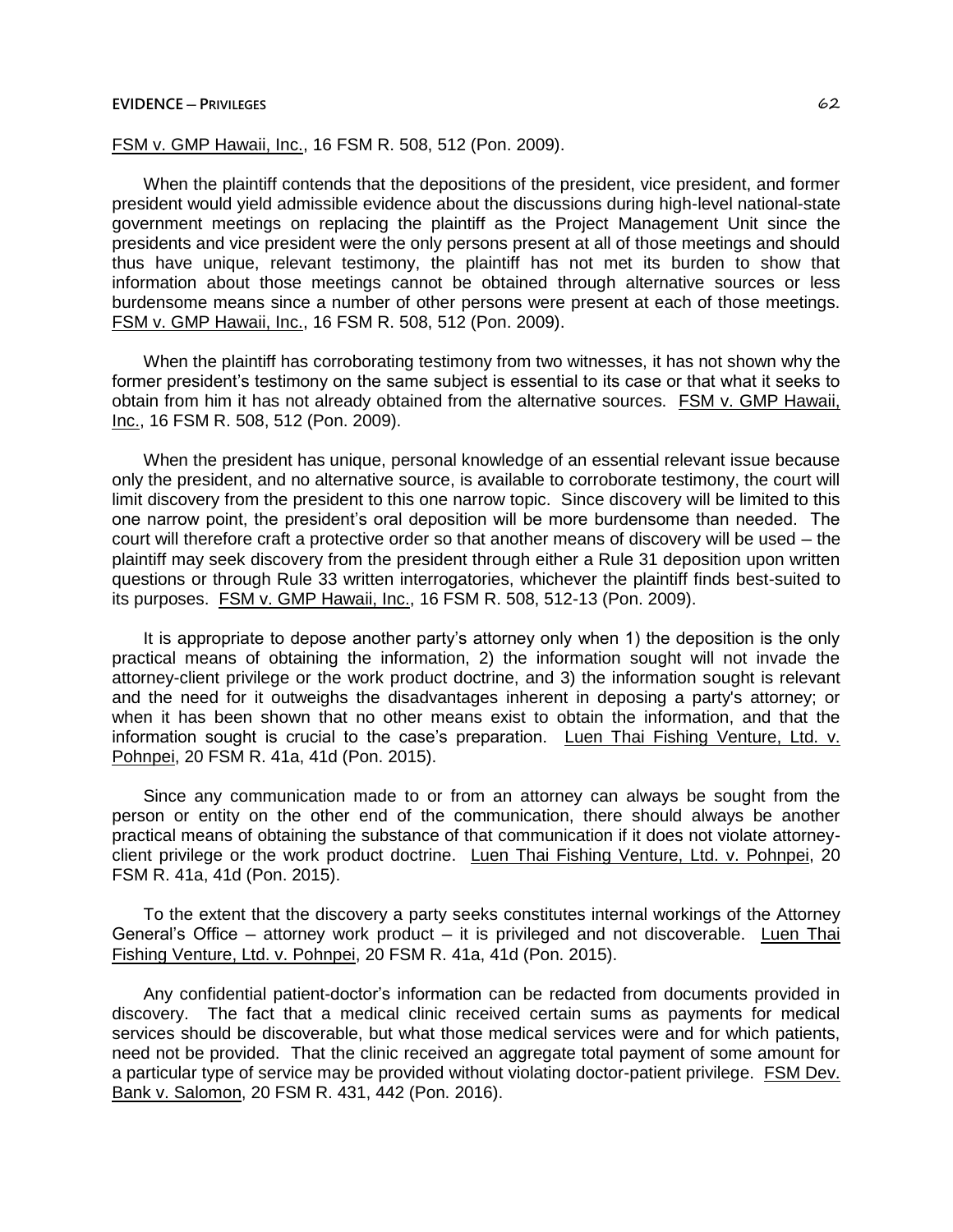The mere allegation that the work product doctrine applies, is insufficient to claim the privilege. The party who asserts the work product privilege must demonstrate that the doctrine applies. FSM Dev. Bank v. Salomon, 20 FSM R. 431, 443 (Pon. 2016).

Because the work product doctrine is intended only to guard against divulging the attorney's strategies and legal impressions, it does not protect facts concerning the creation of work product or facts contained within work product. FSM Dev. Bank v. Salomon, 20 FSM R. 431, 443 (Pon. 2016).

Evidence privileges will be governed by the principles of the common law, as they may be interpreted by the FSM courts. Pacific Int'l, Inc. v. FSM, 20 FSM R. 663, 666 (Pon. 2016).

When prior FSM cases have not addressed a precise point, the court, in such instances, may look to authority from other jurisdictions in the common law tradition, such as the U.S. Pacific Int'l, Inc. v. FSM, 20 FSM R. 663, 666 (Pon. 2016).

The attorney-client privilege protects communications between an attorney and client that were made for the purpose of providing legal services. The privilege's effect is to safeguard these communications from being disclosed in litigation, since it acts a shield, to prevent adversaries from obtaining such exchanged information. Pacific Int'l, Inc. v. FSM, 20 FSM R. 663, 666 (Pon. 2016).

The attorney-client privilege is deeply rooted in public policy and essential to the administration of justice. The privilege is traditionally deemed worthy of maximum legal protection. It remains one of the most carefully guarded privileges and is not readily to be whittled down. Pacific Int'l, Inc. v. FSM, 20 FSM R. 663, 666 (Pon. 2016).

The attorney-client privilege applies only if: 1) the asserted holder of the privilege is or sought to become a client; 2) the person to whom the communication was made is a member of the bar of a court or his or her subordinate and in connection with this communication, is acting as a lawyer; 3) the communication relates to a fact of which the attorney was informed by the client, without the presence of strangers, for the purpose of securing primarily either an opinion on law, or legal services, or assistance in some legal proceeding, and not for the purpose of committing a crime or tort; and 4) the client has claimed and not waived the privilege. Pacific Int'l, Inc. v. FSM, 20 FSM R. 663, 667 (Pon. 2016).

A justification for the attorney-client privilege is that it promotes disclosure of all relevant information by the client; enabling the attorney to effectively represent the client and dispense thorough legal advice. Without the privilege, there would most likely be a chilling effect, in that many clients would be reluctant to disclose all relevant information to the attorney, if adverse parties could utilize same against them in subsequent litigation. Pacific Int'l, Inc. v. FSM, 20 FSM R. 663, 667 (Pon. 2016).

A justification for the attorney-client privilege is that an attorney must be able to openly communicate legal advice and strategy to the client, in order to adequately represent him or her and counsel would be hesitant to engage in such discourse, if adverse litigants could discover such communication in subsequent litigation. Pacific Int'l, Inc. v. FSM, 20 FSM R. 663, 667 (Pon. 2016).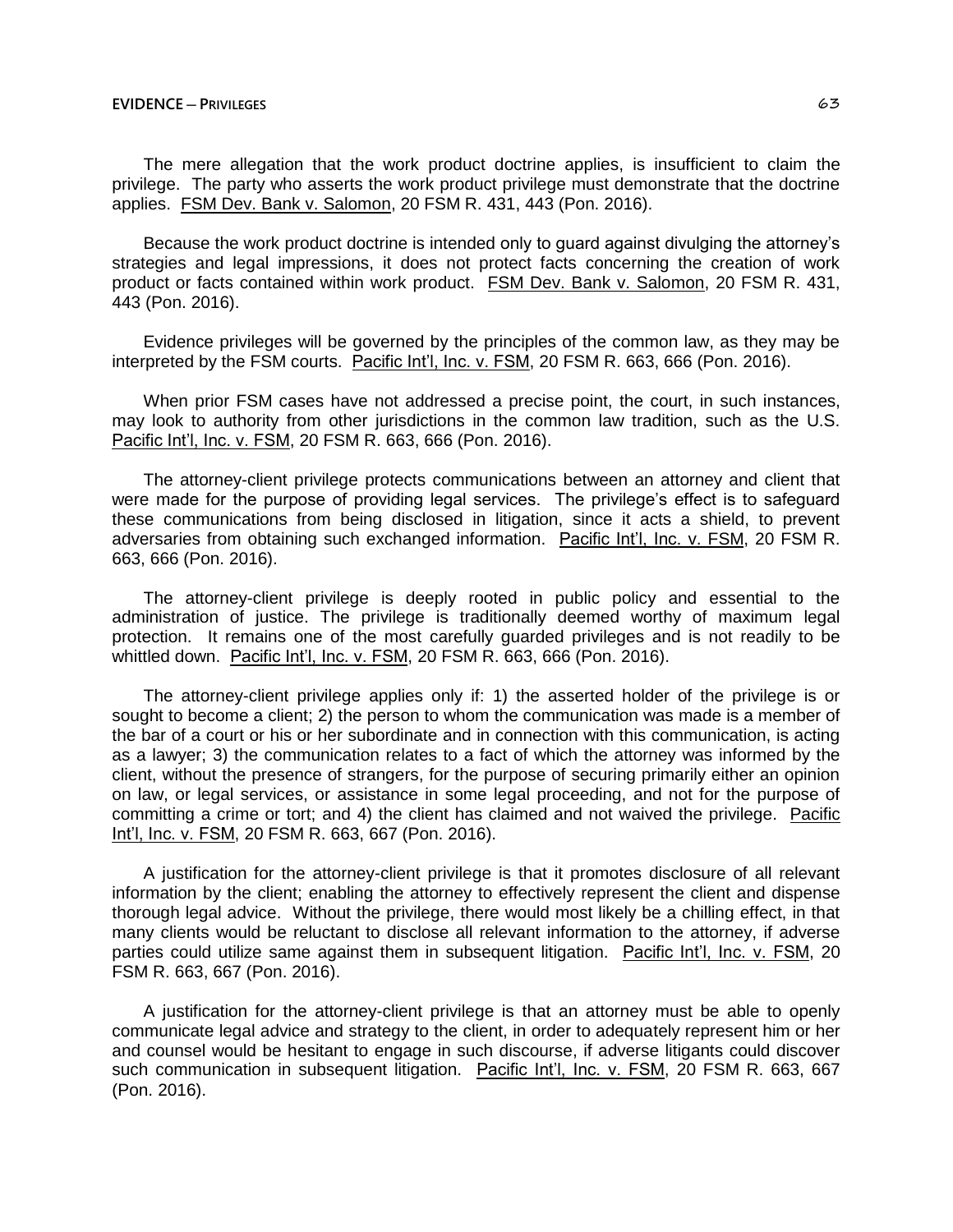Because sound legal advice or advocacy serves public ends, the attorney-client privilege is necessary to promote full and unrestricted communication; consonant with the attorney-client relationship. Pacific Int'l, Inc. v. FSM, 20 FSM R. 663, 667 (Pon. 2016).

Whether the attorney-client privilege attaches depends on the nature of the communication. In examining the nature of the communication, courts look to whether the attorney was retained to act in a capacity other than as an attorney, in which case, the communications may not be privileged. Pacific Int'l, Inc. v. FSM, 20 FSM R. 663, 667 (Pon. 2016).

An uncertain attorney-client privilege  $-$  or one which purports to be certain, but results in widely varying applications by courts — is little better than no privilege. Pacific Int'l, Inc. y. FSM, 20 FSM R. 663, 668 (Pon. 2016).

In determining the dominant purpose of the communication and thus whether the attorneyclient privilege is implicated, the relevant question boils down to: was the exchange of information relevant to the rendition of legal services. Pacific Int'l, Inc. v. FSM, 20 FSM R. 663, 668 (Pon. 2016).

The attorney-client privilege does not require the communication to contain purely legal analysis or advice to be privileged. Instead, if a communication between lawyer and client would facilitate the rendition of legal services or advice, the communication is privileged. Pacific Int'l, Inc. v. FSM, 20 FSM R. 663, 668 (Pon. 2016).

When the communication documents exchanged by an attorney were intended to be confidential, the attorney-client privilege prevents their disclosure. Pacific Int'l, Inc. v. FSM, 20 FSM R. 663, 668 (Pon. 2016).

Since parties may obtain discovery regarding any matter, not privileged, which is relevant to the subject matter involved in the pending action, a request for communication documents to and from an attorney are shielded by the attorney-client privilege and a motion to compel their production will be denied, but a motion to compel the production of communication documents to and from an engineer co-project manager will be granted. Pacific Int'l, Inc. v. FSM, 20 FSM R. 663, 668 (Pon. 2016).

#### ─ Relevant

"Relevant evidence" is evidence having any tendency to make the existence of any fact that is of consequence to the determination of the action more probable or less probable than it would be without the evidence. FSM v. Jonas (II), 1 FSM R. 306, 312 (Pon. 1983).

Introduction of other burn cases to show that defective fuel in those cases tended to show the fuel was defective in the present case is relevant if the other cases are similar. Lebehn v. Mobil Oil Micronesia, Inc., 10 FSM R. 348, 352 (Pon. 2001).

Relevant evidence means evidence having any tendency to make the existence of any fact that is of consequence to the action's determination more probable or less probable than it would be without the evidence, and all relevant evidence is admissible, except for the specific exceptions set out in the FSM Rules of Evidence. Adams v. Island Homes Constr., Inc., 10 FSM R. 466, 473 (Pon. 2001).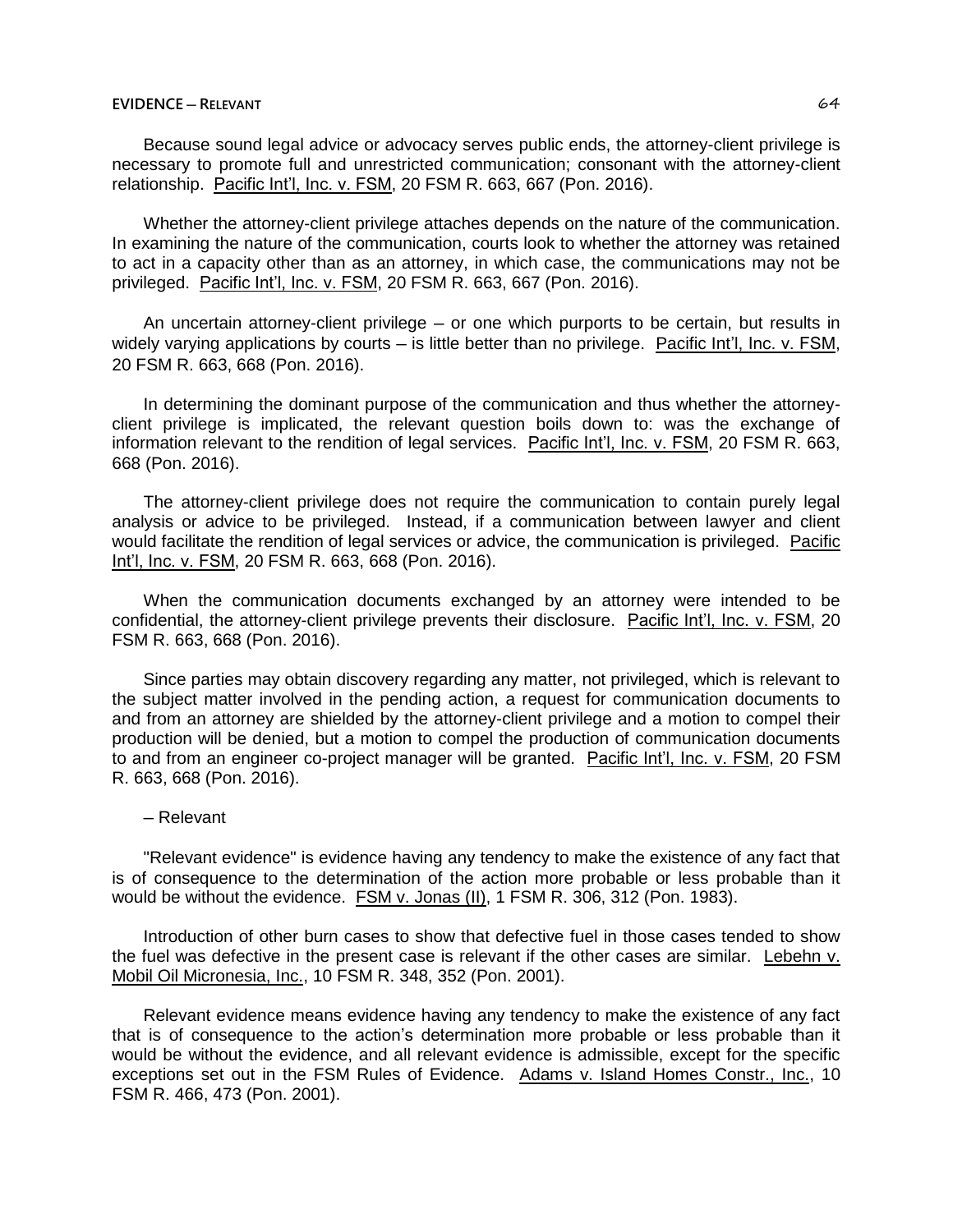When prosecuting criminal acts alleged to have occurred during the national election, the government may introduce evidence of acts in relation to the Chuuk state election held on the same day so long as those acts are relevant and are evidence of motive, opportunity, intent, preparation, plan, knowledge, identity, or absence of mistake or accident in relation to the national election offenses charged in the information. FSM v. Wainit, 11 FSM R. 1, 6 (Chk. 2002).

When the government, in prosecuting criminal acts alleged to have occurred during the national election, may introduce evidence of acts in relation to the Chuuk state election held on the same day so long as those acts are relevant and are evidence of motive, opportunity, intent, preparation, plan, knowledge, identity, or absence of mistake or accident in relation to the national election offenses, the defendant may have the State Election Director as a witness give evidence so long as it is restricted to relevant evidence of which he has first-hand knowledge and which is within the scope of evidence the prosecution has introduced concerning the state election during the government's case-in-chief. FSM v. Wainit, 11 FSM R. 1, 7 (Chk. 2002).

The Kosrae Rules of Evidence do not apply in the Land Commission or Land Court. In the case of hearsay testimony, the Land Commission or presiding justice shall determine the testimony's relevancy and the credibility of the witness. The purpose of allowing hearsay testimony and other evidence at land proceedings, without application of the Kosrae Rules of Evidence, is to allow all relevant evidence on the claims presented before the Land Commission and Land Court, without limitations imposed by the Rules of Evidence. The determination of relevancy of evidence and credibility of witnesses is made by the adjudicators, the Land Commission or a justice of the Kosrae Land Court. Taulung v. Jack, 11 FSM R. 345, 348 (Kos. S. Ct. Tr. 2003).

All relevant documents are not necessarily those required to prove a party's case by the preponderance of the evidence. AHPW, Inc. v. FSM, 12 FSM R. 164, 168 (Pon. 2003).

The Kosrae State Court Rules of Evidence do not apply to Land Court proceedings. Evidence which is relevant and material to the claim or the issues may be presented at the Land Court hearing and the presiding justice will determine the relevancy and credibility of all evidence offered at the hearing, and will determine whether the evidence is admissible in the hearing. This allows the presiding Land Court justice to hear all offered evidence and determine whether the evidence is relevant and credible. The evidentiary standard for Land Court proceedings is very broad and allows the admission and consideration of hearsay and other evidence that would normally be excluded under the Kosrae Rules of Evidence, in Kosrae State Court proceedings. This broad evidentiary standard is applied to allow all relevant evidence of claims and statements to be presented without the limitations imposed by the Kosrae Rules of Evidence. Heirs of Palik v. Heirs of Henry, 12 FSM R. 625, 627 (Kos. S. Ct. Tr. 2004).

When an agreement stating that the defendant had received full payment for the 27 motors and still owed the plaintiff 14 motors is relevant and is admissible as an admission of a partyopponent, the trial court did not err by relying on it when making a finding of fact since the exhibit was properly admitted, and the trial court was entitled to give it such weight as it saw fit. Ponape Island Transp. Co. v. Fonoton Municipality, 13 FSM R. 510, 518 (App. 2005).

When a February 19, 1999 letter clearly refers to state legislative seats, but also asks for support for the Government of Udot's candidates, the question of who are the Government of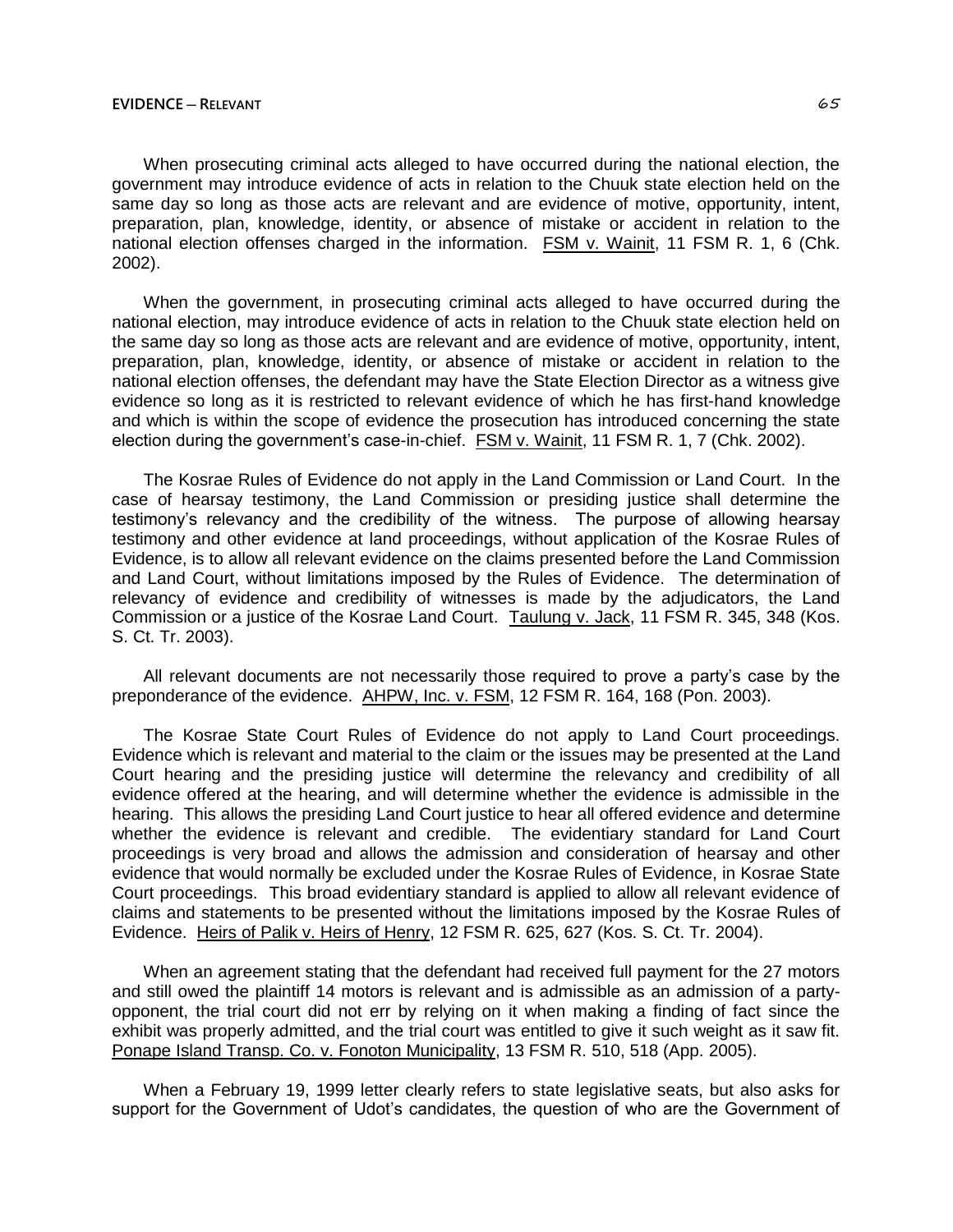## **EVIDENCE ─ RELEVANT** 66

Udot's candidates allowed the court to consider all evidence relevant to the issue, and when further evidence established that the incumbent candidate for the Chuuk Fourth Congressional District was one of those candidates, it was upon this basis that defendant was convicted of interfering in the national election. Thus this evidentiary issue is not substantial. FSM v. Wainit, 14 FSM R. 164, 169 (Chk. 2006).

A blanket claim that all evidence should have been excluded will not be considered a close or substantial question on appeal. Nor is a claim that prejudicial evidence was admitted a substantial issue because relevant evidence is inherently prejudicial; but it is only unfair prejudice, substantially outweighing probative value, which permits exclusion of relevant matter. FSM v. Petewon, 14 FSM R. 320, 326 (Chk. 2006).

A motion to exclude an expert witness's deposition testimony is premature when it is made before his deposition has been completed, and any motion to exclude his trial testimony on the ground of relevance before the deposition is complete is also premature. FSM v. GMP Hawaii, Inc., 16 FSM R. 648, 652 (Pon. 2009).

The Land Court should not exclude any relevant evidence and the Kosrae Rules of Evidence do not apply in the Land Court, but the State Court cannot consider evidence that was not "received" in the Land Court. "Received" in the statute is read to include evidence offered or introduced but improperly excluded. Heirs of Benjamin v. Heirs of Benjamin, 17 FSM R. 650, 659 (App. 2011).

Relevant evidence means evidence having any tendency to make the existence of any fact that is of consequence to the action's determination more probable or less probable than it would be without the evidence. All relevant evidence is admissible, except for the specific exceptions set out in the FSM Rules of Evidence. Mori v. Hasiguchi, 19 FSM R. 222, 225 (Chk. 2013).

When the plaintiff contends that the defendants attempted to interfere with his purchase of Transco stock by trying to get the seller to rescind the sale to him and to purchase it themselves, a past pattern of stock purchases might make it more probable than it would be without the evidence that the defendants tried to get the seller to sell them the shares and, furthermore, written correspondence received by Transco about this matter must also be relevant. Mori v. Hasiguchi, 19 FSM R. 222, 225 (Chk. 2013).

Evidence must be in the nature of facts – not conclusions or unsupported allegations of counsel. Heirs of Henry v. Heirs of Akinaga, 21 FSM R. 113, 122 (App. 2017).

Relevant evidence means evidence having any tendency to make the existence of any fact that is of consequence to the action's determination more probable or less probable than it would be without the evidence. All relevant evidence is admissible, except for the specific exceptions set out in the FSM Rules of Evidence. FSM v. Wolphagen, 21 FSM R. 247, 249 (Pon. 2017).

A state court accusation of harassment and disorderly conduct against the defendant has no bearing on the current FSM court charges of obstruction, retaliation, and tampering since the state court case's contents would not make the pending charges more or less probable because of the different facts and circumstances surrounding each case and, since the state court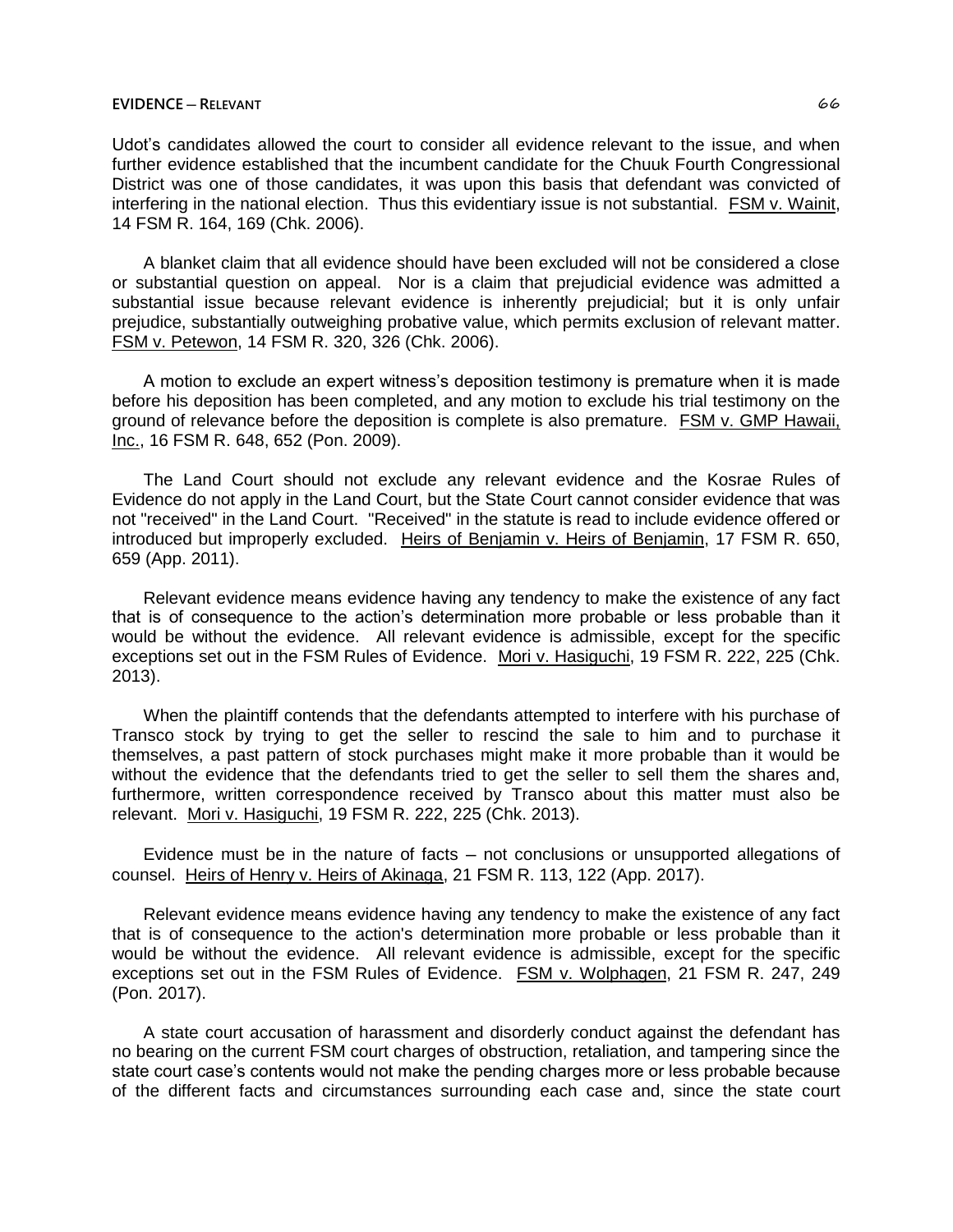## **EVIDENCE ─ STIPULATIONS** 67

charges were later dropped, those accusations are no longer relevant because it will be construed as though those allegations were never filed. FSM v. Wolphagen, 21 FSM R. 247, 249 (Pon. 2017).

Irrelevant evidence that will be extremely prejudicial towards the defendant, should be excluded from the record. FSM v. Wolphagen, 21 FSM R. 247, 249 (Pon. 2017).

Generally, evidence of other crimes, wrongs, or acts is not admissible to prove a person's character in order to show that he acted in conformity therewith, but such evidence is admissible as proof of motive, opportunity, intent, preparation, plan, knowledge, identity, or absence of mistake or accident. FSM v. Wolphagen, 21 FSM R. 247, 250 (Pon. 2017).

Evidence that the defendant suffered from a physical or mental disease, disorder, or defect is admissible whenever it is relevant to prove that the defendant did or did not have a state of mind which is an element of the crime. FSM v. Pillias, 22 FSM R. 334, 337 n.2 (Chk. 2019).

─ Stipulations

Since a trial's purpose is to resolve disputed factual issues and to determine the ultimate facts, no trial would have been needed if all the necessary facts had been stipulated. Berman v. Pohnpei Legislature, 17 FSM R. 339, 347 n.1 (App. 2011).

In construing a stipulation, a court should not extend its terms beyond that which fair construction justifies. Berman v. Pohnpei Legislature, 17 FSM R. 339, 348 (App. 2011).

When, by its terms, a stipulation refers only to the attorneys' number of years of legal experience and not to the nature or quality of that experience, it cannot be relied on to prove that a party had the same qualifications as another and thus was entitled to the higher pay that other received. Berman v. Pohnpei Legislature, 17 FSM R. 339, 348 (App. 2011).

Notwithstanding the effect of stipulation as binding judicial admissions dispensing with the necessity of legal proof, when the court makes findings of fact contrary to such stipulations and when ample evidence supports the court's findings, the parties who failed to object or to assert the stipulation in rebuttal to such evidence, have waived their right to rely on the stipulated facts. Berman v. Pohnpei Legislature, 17 FSM R. 339, 348 (App. 2011).

Although parties may stipulate to factual matters, they may not stipulate to interpretations of law. Berman v. Lambert, 17 FSM R. 442, 446, 450-51 (App. 2011).

─ When Evidence Rules Apply

The Kosrae Rules of Evidence do not apply in the Land Commission or Land Court. In the case of hearsay testimony, the Land Commission or presiding justice shall determine the testimony's relevancy and the credibility of the witness. The purpose of allowing hearsay testimony and other evidence at land proceedings, without application of the Kosrae Rules of Evidence, is to allow all relevant evidence on the claims presented before the Land Commission and Land Court, without limitations imposed by the Rules of Evidence. The determination of relevancy of evidence and credibility of witnesses is made by the adjudicators, the Land Commission or a justice of the Kosrae Land Court. Taulung v. Jack, 11 FSM R. 345, 348 (Kos.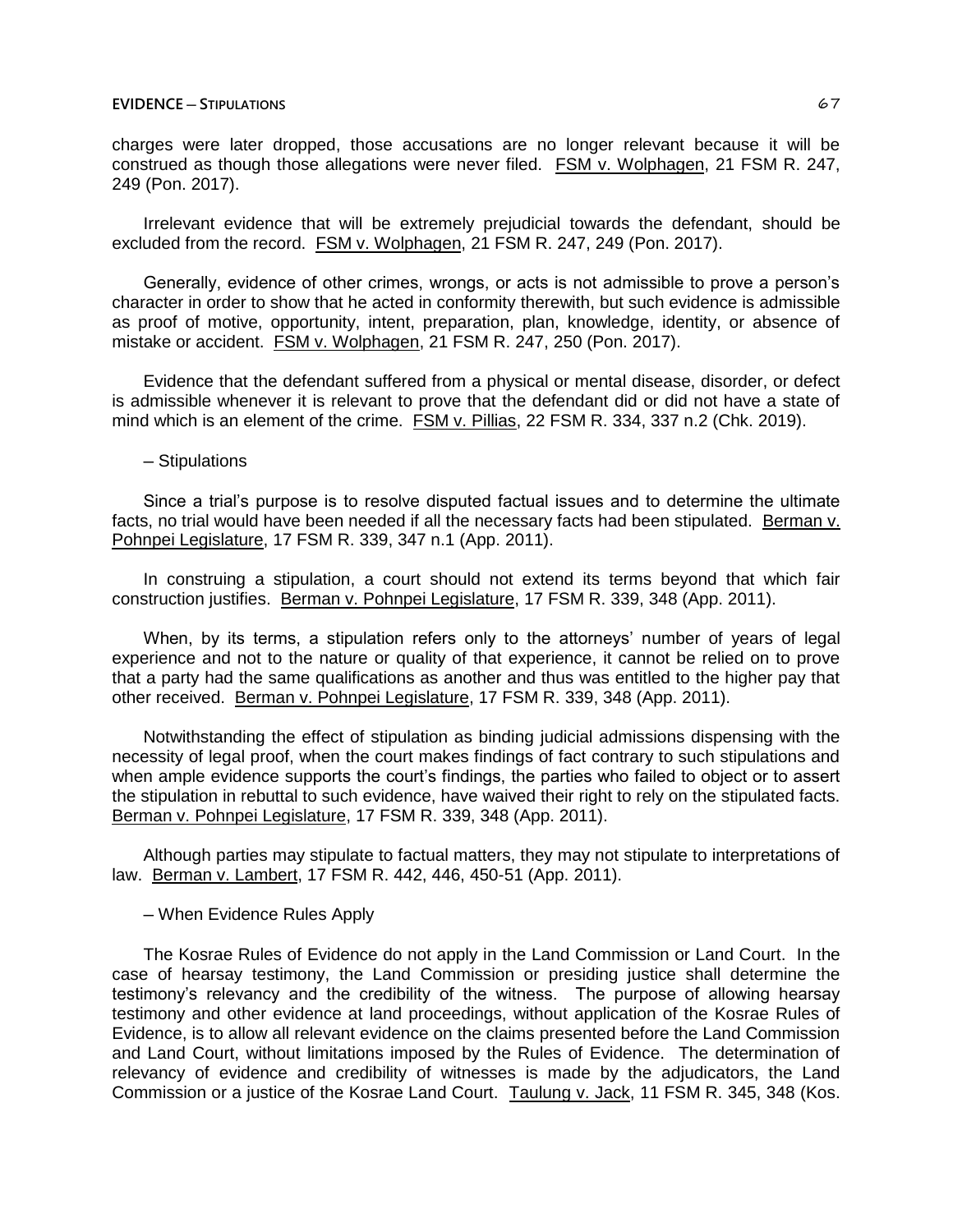# S. Ct. Tr. 2003).

The Kosrae State Court Rules of Evidence do not apply to Land Court proceedings. Evidence which is relevant and material to the claim or the issues may be presented at the Land Court hearing and the presiding justice will determine the relevancy and credibility of all evidence offered at the hearing, and will determine whether the evidence is admissible in the hearing. This allows the presiding Land Court justice to hear all offered evidence and determine whether the evidence is relevant and credible. The evidentiary standard for Land Court proceedings is very broad and allows the admission and consideration of hearsay and other evidence that would normally be excluded under the Kosrae Rules of Evidence, in Kosrae State Court proceedings. This broad evidentiary standard is applied to allow all relevant evidence of claims and statements to be presented without the limitations imposed by the Kosrae Rules of Evidence. Heirs of Palik v. Heirs of Henry, 12 FSM R. 625, 627 (Kos. S. Ct. Tr. 2004).

Depositions, warrants or other papers may be admitted into evidence in an extradition case if properly authenticated and the FSM Rules of Evidence by their terms do not apply to extradition proceedings. In re Extradition of Benny Law Boon Leng, 13 FSM R. 370, 373 (Yap 2005).

The Kosrae Rules of Evidence apply to civil, criminal and contempt proceedings, but are not applicable to miscellaneous proceedings, such as preliminary examinations for criminal cases and bail proceedings. The rules do not reference their applicability or inapplicability to juvenile proceedings or to preliminary proceedings to determine whether to treat a minor defendant as an adult. Kosrae v. Ned, 14 FSM R. 86, 89 (Kos. S. Ct. Tr. 2006).

An FSM police report, if relevant, may be considered in a proceeding to release a vessel when it is not a criminal case, since police reports, as matters observed pursuant to duty imposed by law as to which matters there was a duty to report, are admissible as an exception to the rule that hearsay is generally inadmissible and since a motion for a vessel's release is in the nature of a bond or bail hearing, and the rules of evidence generally do not apply to proceedings with respect to release on bail or otherwise. FSM v. Kana Maru No. 1, 14 FSM R. 300, 302 (Chk. 2006).

Although the strict guidelines against the admission of hearsay evidence do not apply in a probable cause determination, a prosecutor may not rely solely on hearsay testimony when other, more competent testimony is available. The court may therefore discount unreliable hearsay or other evidence that is inherently untrustworthy or suspicious, unless additional measures are taken to ensure reliability or to explain those exigent circumstances that make it impossible to produce more reliable or competent evidence. A prosecutor's own representations are not a substitute for competent, reliable evidence in the form of first-hand testimony or appropriately detailed affidavits from investigating officers who obtained first-hand accounts. Chuuk v. Chosa, 16 FSM R. 95, 98 (Chk. S. Ct. Tr. 2008).

The Land Court should not exclude any relevant evidence and the Kosrae Rules of Evidence do not apply in the Land Court, but the State Court cannot consider evidence that was not "received" in the Land Court. "Received" in the statute is read to include evidence offered or introduced but improperly excluded. Heirs of Benjamin v. Heirs of Benjamin, 17 FSM R. 650, 659 (App. 2011).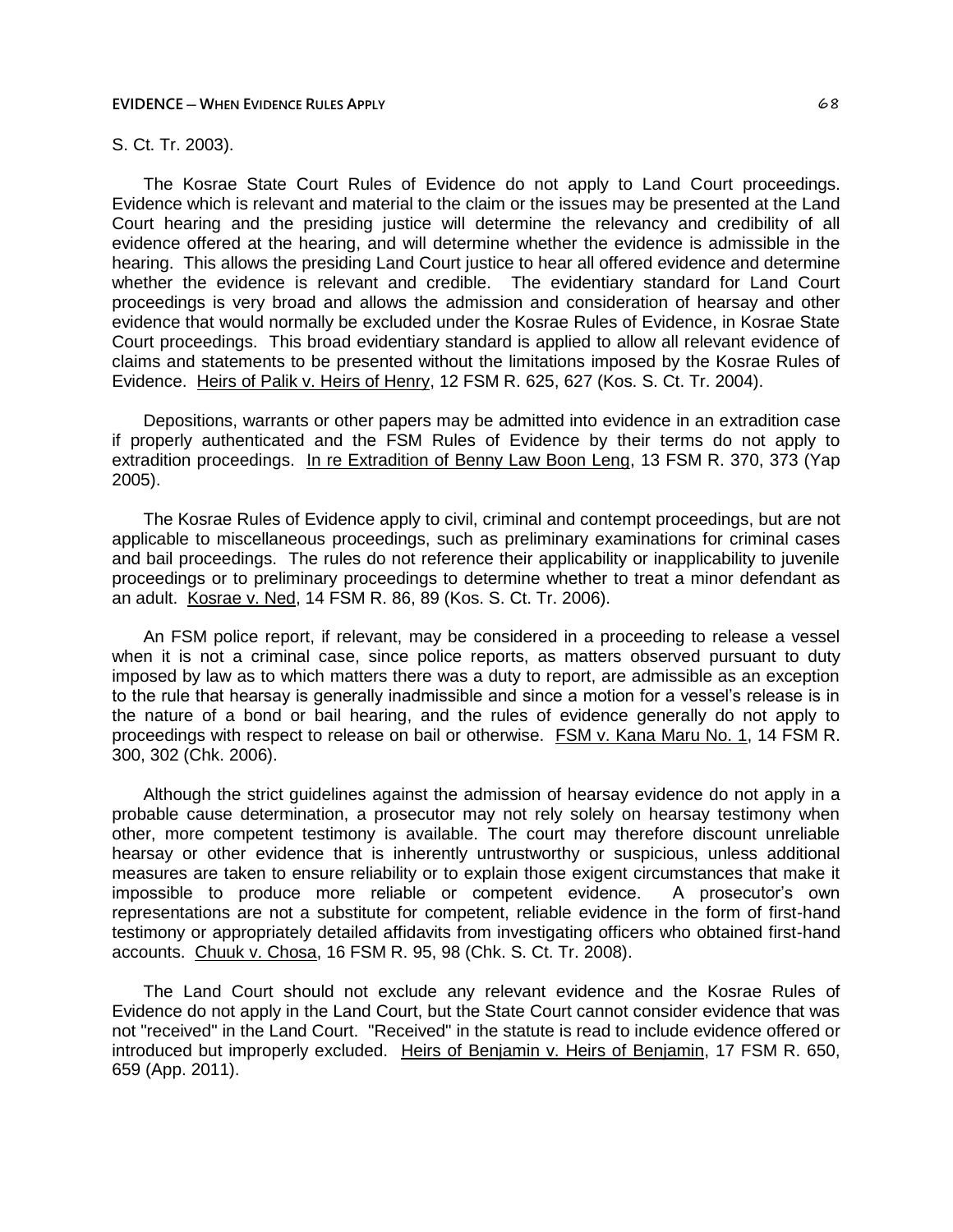# ─ Witnesses

At the core of the task of the trier of fact is the power and obligation to determine credibility of witnesses. The court may rely upon that testimony which he finds credible and disregard testimony which does not appear credible. To do this, the trial court must be a sensitive observer of tones, hesitations, inflections, mannerisms and general demeanor of actual witnesses. Engichy v. FSM, 1 FSM R. 532, 556 (App. 1984).

Normally, it is primarily the task of the land commission, not the reviewing court, to assess the credibility of witnesses and to resolve factual disputes, since it is the commission, not the court that is present when witnesses testify and only the commission sees the manner their testimony but commission's major findings, and if no such explanation is made, the reviewing court may conduct its own evidentiary hearings or may remand the case to the commission for further proceedings. Heirs of Mongkeya v. Heirs of Mackwelung, 3 FSM R. 395, 401 (Kos. S. Ct. Tr. 1988).

A witness's credibility may not be attacked by evidence of a prior criminal conviction if the crime did not involve dishonesty or false statement, or was not for a felony whose punishment ended within the past ten years, or if the prejudicial effect outweighs the probative value. Ponape Constr. Co. v. Pohnpei, 6 FSM R. 114, 122 (Pon. 1993).

A lawyer generally cannot appear as an advocate when he also appears as a witness, although there is an exception when the testimony relates to an uncontested issue. FSM Dev. Bank v. Ifraim, 10 FSM R. 342, 344 (Chk. 2001).

A witness summons can be issued for any witness, including the victim, for his or her appearance and testimony at trial. This process is utilized frequently in trials of criminal cases where witnesses are reluctant to appear and testify. Kosrae v. Nena, 12 FSM R. 20, 23 (Kos. S. Ct. Tr. 2003).

A person's failure to obey a witness summons is considered contempt of court, and may subject the offending witness to arrest and imprisonment. Kosrae v. Nena, 12 FSM R. 20, 23 (Kos. S. Ct. Tr. 2003).

Every person is competent to be witness except as otherwise provided by the Evidence Rules. A witness must have personal knowledge of the matter testified to and must, prior to testifying, declare, by oath or affirmation that she will testify truthfully. Kosrae v. Jackson, 12 FSM R. 93, 97 (Kos. S. Ct. Tr. 2003).

The Rules do not specify any mental qualifications for testifying as a witness. The issue is better suited to the fact finder in its determination of the witness's weight and credibility. Kosrae v. Jackson, 12 FSM R. 93, 97 (Kos. S. Ct. Tr. 2003).

The question of a witness's competency goes to the issue of credibility, which is for the trier of fact. Even a finding of criminal insanity and incompetence does not make a person incompetent to testify. As long as the person had a sufficient memory, could understand the oath, and could communicate what the person saw, the person was competent to serve as a witness. Kosrae v. Jackson, 12 FSM R. 93, 97 (Kos. S. Ct. Tr. 2003).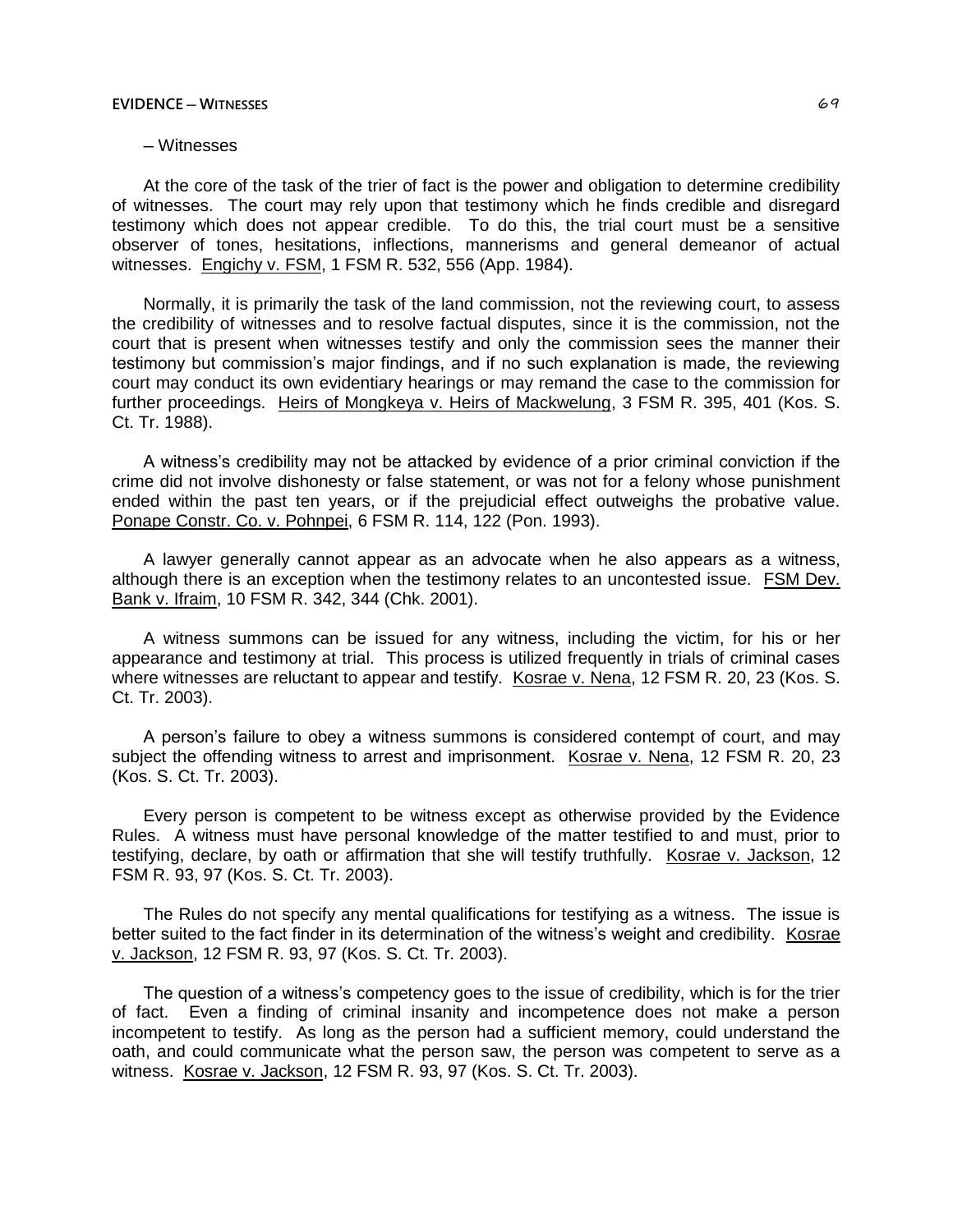A witness's competency to testify requires a minimum ability to observe, record, recollect and recount an event, as well as an understanding to tell the truth. The fact finder hears the testimony and judges the witness's credibility. Therefore, mental capacity generally functions as an effect on the weight of the testimony to be given, instead of precluding admissibility of the testimony. Generally, any showing of memory about the event is sufficient to make the witness competent to testify. If the witness is capable of communicating in any manner, the witness is competent. Kosrae v. Jackson, 12 FSM R. 93, 97 (Kos. S. Ct. Tr. 2003).

A witness will not be disqualified to testify as witness in a trial due to her mental handicap when she took an oath to testify truthfully; had the memory of what actions had taken place; and, based upon her testimony, showed her ability to observe, record, recollect and recount that event. Kosrae v. Jackson, 12 FSM R. 93, 97 (Kos. S. Ct. Tr. 2003).

Kosrae Rule of Evidence 609 permits impeachment through evidence of conviction of a felony, where the date of the conviction is less than ten years and it also requires the court to determine that the probative value of admitted the prior conviction outweighs its prejudicial effect to the defendant. Kosrae v. Jackson, 12 FSM R. 93, 98 (Kos. S. Ct. Tr. 2003).

Every person is competent to be a witness except as otherwise provided in the Rules. Rule 602 requires lay witnesses to have personal knowledge of the matters that they are testifying to. Rule 603 requires every witness to declare that he will testify truthfully. The Rules do not exclude potential witnesses based upon their status as prisoners. Kosrae v. Sigrah, 12 FSM R. 562, 566 (Kos. S. Ct. Tr. 2004).

When a prisoner's testimony complied with the requirements of Rules 601, 602 and 603 and the defendant had the opportunity to cross examine him and attack his credibility by evidence of prior criminal convictions, there is no legal authority for the automatic exclusion of a prisoner's testimony. Ultimately, it is the task of trier of fact to determine the witnesses' credibility and to determine what should be accepted as the truth and what should be rejected as untrue or false. Kosrae v. Sigrah, 12 FSM R. 562, 566 (Kos. S. Ct. Tr. 2004).

A party is entitled to question any witness as to the basis of his knowledge. This is relevant evidence. Thus when the history of the land claim is relevant, an attorney should not be prevented from asking a witness about his family's claim to the land and why his testimony on that subject differed from that of his father. Any witness may be impeached. Church of the Latter Day Saints v. Esiron, 13 FSM R. 99a, 99e, 99f (Chk. 2004).

Criminal Rule 26.2 creates no right to production of statements of witnesses until the witness has testified on direct examination, but if the prosecution insists upon literal compliance with Rule 26.2(a) the practical result is that a recess must be taken at the conclusion of the direct examination of every witness, and the court would very likely abuse its discretion if it refused to grant a recess. The usual practice in the FSM under Rule 26.2 has been that the prosecution voluntarily provides defense counsel access to witness statements in advance of their testimony and the court finds this a salutary and commendable practice. FSM v. Walter, 13 FSM R. 264, 267-68 (Chk. 2005).

A defendant may obtain a witness's statement in the government's hands either through Rule 16 discovery or through Rule 26.2(a) procedures. It is not obtainable by deposition. FSM v. Wainit, 13 FSM R. 301, 304-05 (Chk. 2005).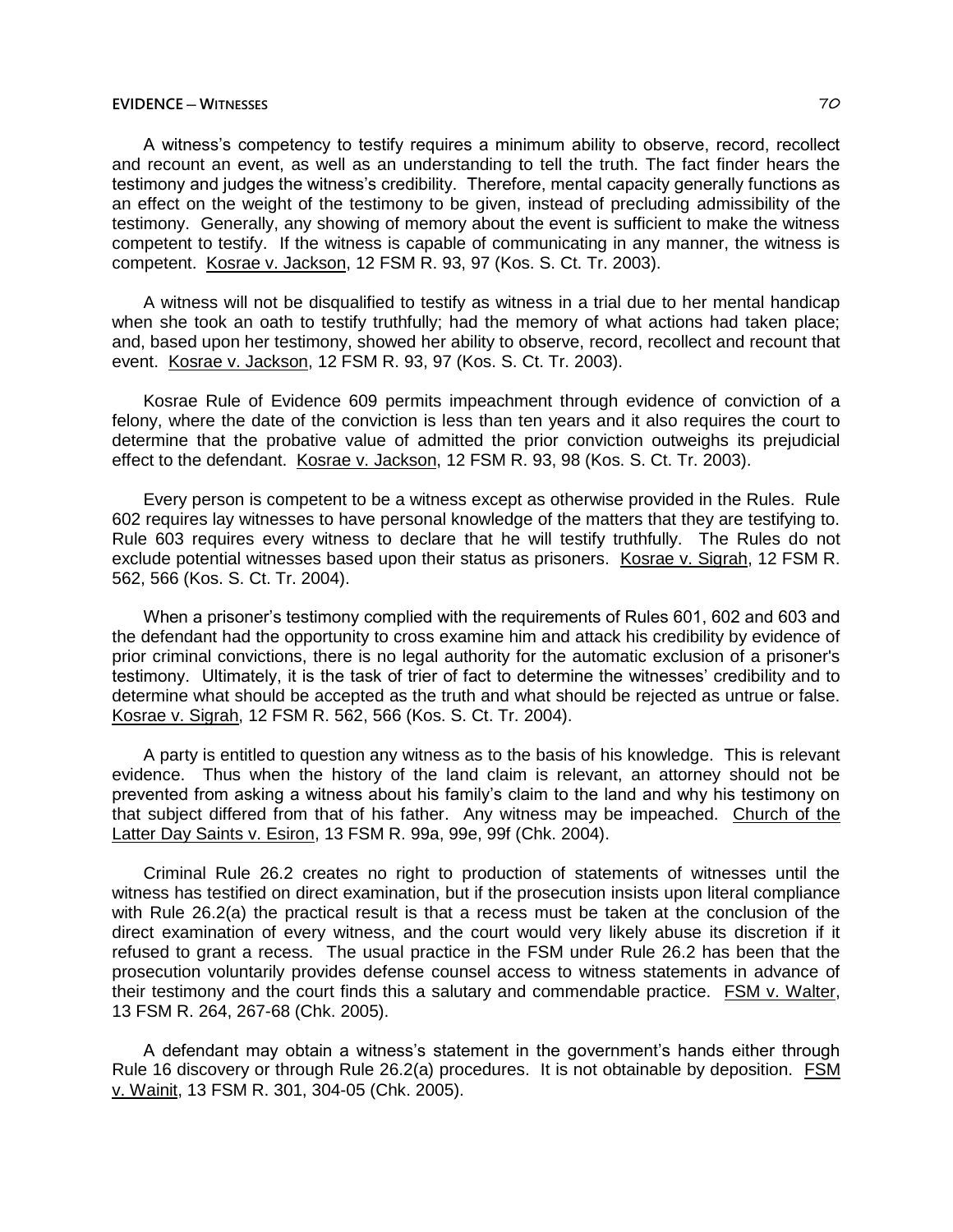A non-party under subpoena may move to quash the subpoena directed to him. FSM v. Wainit, 13 FSM R. 301, 305 (Chk. 2005).

It is for the trial judge to assess a witness' credibility, because he has the opportunity to observe the witness and the manner in which he testifies. Ponape Island Transp. Co. v. Fonoton Municipality, 13 FSM R. 510, 514 (App. 2005).

There is no rule that would require a party wishing to prove a money transfer to do so by documentary evidence only. Every time a witness takes the stand the trier of fact must determine whether that witness is believable. A trier of fact can perform this function regardless of whether financial transactions are the subject of the testimony. Ponape Island Transp. Co. v. Fonoton Municipality, 13 FSM R. 510, 514 (App. 2005).

The fact that the appellant challenges the credibility of a witness's testimony does not mean that the trier of fact could not accept it as true, since it is for the trier of fact to assess a witness' credibility. Ponape Island Transp. Co. v. Fonoton Municipality, 13 FSM R. 510, 519 (App. 2005).

Civil Rule 32(a)(3) permits any party to use a witness's deposition for any purpose if the court finds that the witness is off of the island at which the trial or hearing is being held, unless it appears that the witness's absence was procured by the party offering the deposition. Pohnpei v. AHPW, Inc., 14 FSM R. 1, 19 (App. 2006).

The use of a witness's deposition at trial because the witness was off-island was proper when the witness's current job meant he no longer traveled to the Pacific and that he did not expect to be in Pohnpei in the next six months and that, since he was in Texas, an FSM Supreme Court subpoena could not compel him to appear. Pohnpei v. AHPW, Inc., 14 FSM R. 1, 19 (App. 2006).

A subpoena directed to someone in a foreign country is considered valid and enforceable only if the person it is directed to is an FSM national or resident. Pohnpei v. AHPW, Inc., 14 FSM R. 1, 19 n.4 (App. 2006).

The trial court did not commit error when it denied the defendant's request during trial to permit the State Auditor to be called as a witness when the State Auditor was not on the state's witness list; he had not been subpoenaed; and the plaintiff had no prior notice that this witness would be called. Pohnpei v. AHPW, Inc., 14 FSM R. 1, 21 (App. 2006).

Neither state law nor the Kosrae Juvenile Rules require a witness to be qualified as an expert witness under the Evidence Rules in order to accept her testimony and report in a preliminary proceeding to determine whether to treat the defendant as an adult. The court may accept the witness's qualifications based upon her training as a physician and her position as Clinical Director of the FSM National Health Substance Abuse and Mental Health Program. Kosrae v. Ned, 14 FSM R. 86, 90 (Kos. S. Ct. Tr. 2006).

A witness must obey the subpoena that summoned him or her or get that subpoena quashed. Amayo v. MJ Co., 14 FSM R. 355, 361 n.1 (Pon. 2006).

A motion to suppress all witness statements on the ground they were given without the warnings required by law will be denied since the court is not aware of any warnings required to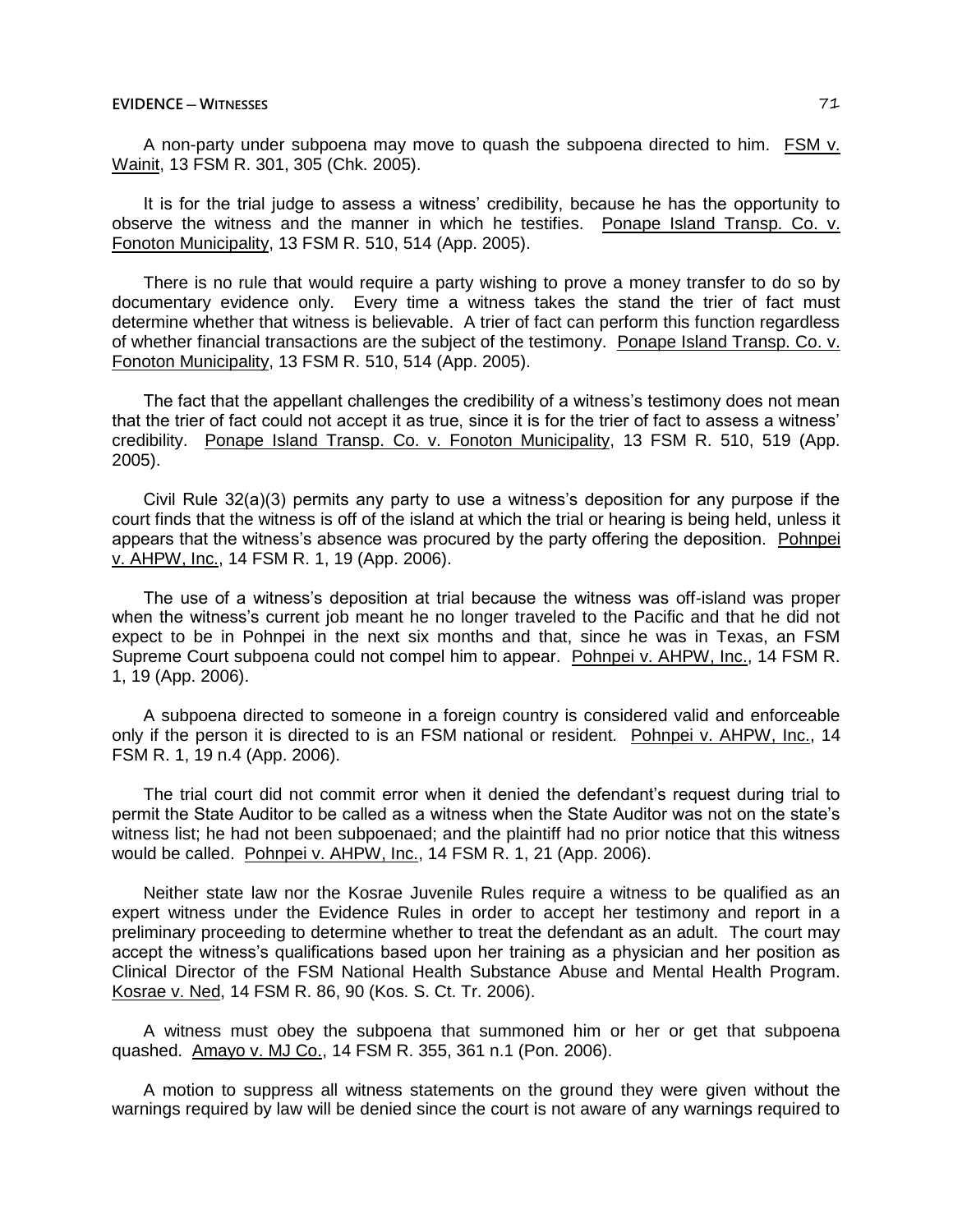be given a witness before the witness makes a statement and neither the accused's written motion nor oral argument cited any authority that legal warnings are required to be given before a witness's statement may be taken. This does not mean that the FSM Rules of Evidence, especially those concerning hearsay, would not apply at trial. FSM v. Aiken, 16 FSM R. 178, 184 (Chk. 2008).

Matters regarding a person's qualification to be a witness must be determined by the trial court, and the proponent must establish the qualification. Fritz v. FSM, 16 FSM R. 192, 197 (App. 2008).

Once faced with the proffer of an expert witness, the question of whether the witness may be qualified as an expert is a preliminary fact to be decided by the trial court. Fritz v. FSM, 16 FSM R. 192, 197 (App. 2008).

At the core of the trier-of-fact's task is the power and obligation to determine the witnesses' credibility. The trial court may rely upon that testimony which it finds credible and disregard testimony which does not appear credible. Fritz v. FSM, 16 FSM R. 192, 199 (App. 2008).

Although an argument that it is not logical that one outsider of the clan would know about the history of a *nechop* land transfer when no testifying clan member had knowledge of the *nechop* and that for this reason the testimony is not credible, may affect credibility, the court cannot say that the trial court abused its discretion in accepting and relying upon the testimony when the witness could have attained this knowledge from his wife's uncle. Narruhn v. Aisek, 16 FSM R. 236, 241 (App. 2009).

Although the appellants may consider the timing of a witness's rebuttal testimony to be problematic, when the witness's testimony is not contradictory to his testimony before rebuttal and when the trial court's findings are supported by other testimony, the finding will not be set aside based on an alleged inconsistency between the witness's direct and later rebuttal testimony. Narruhn v. Aisek, 16 FSM R. 236, 241 (App. 2009).

A court cannot assess the credibility of parties, whose deposition testimony was admitted but who declined to appear at trial, because in order to make this assessment the court must carefully observe the witness's tone, hesitations, inflections, mannerisms, and general demeanor. Individual Assurance Co. v. Iriarte, 16 FSM R. 423, 439 (Pon. 2009).

The trial court is in the best position to judge the demeanor and credibility of the witnesses. Cholymay v. FSM, 17 FSM R. 11, 17 (App. 2010).

FSM Evidence Rule 611(b) allows the court to permit a procedure where the plaintiff would call the witnesses but each party would be able to treat each witness as if the witness were its own, that is, each defendant could ask each witness any relevant question regardless of whether that question was within the scope of the plaintiff's direct examination. In effect, each party put on its case-in-chief simultaneously with the others. Chuuk v. Actouka Executive Ins. Underwriters, 18 FSM R. 111, 117 & n.2 (App. 2011).

The trier of fact, whose duty it is to assess a witness's credibility, could accept as true some witnesses' testimony and thereby reject another witness's contrary deposition testimony. Iriarte v. Individual Assurance Co., 18 FSM R. 340, 352 (App. 2012).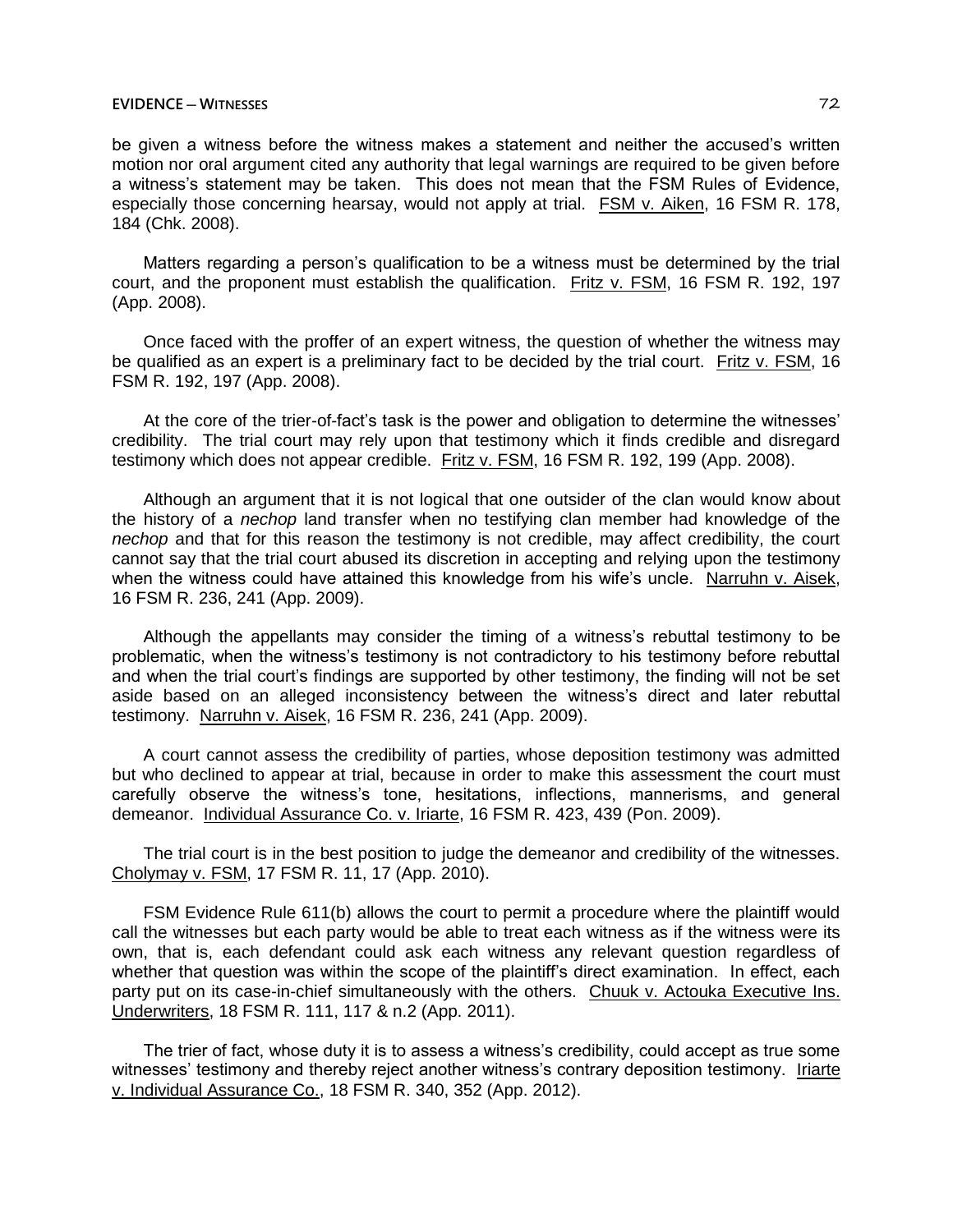## **EVIDENCE ─ WITNESSES** 73

That the trial court found other testimony more credible than one witness's is not a ground for reversal because the trial court was in the best position to judge the witnesses' demeanor and credibility since the trial judge had the opportunity to observe the witnesses and the manner in which they testified. Iriarte v. Individual Assurance Co., 18 FSM R. 340, 352 (App. 2012).

Although the trial judge did not have the opportunity the manner in which a witness testified when she testified by deposition, the appellate court cannot presume that even if she had testified in person that the trial judge would have found her more credible than the other witnesses and then decided the case in her favor since there was substantial evidence in the record to support the trial court's findings. Iriarte v. Individual Assurance Co., 18 FSM R. 340, 352 (App. 2012).

A witness is unavailable if he is absent from the hearing and the proponent of his statement has been unable to procure his attendance by process or other reasonable means. A foreign resident's attendance at trial cannot be secured by process since the FSM Supreme Court's subpoena power does not extend into other countries. Chuuk v. Emilio, 19 FSM R. 33, 36 (Chk. S. Ct. Tr. 2013).

When the plaintiffs had ample opportunity to impeach a witness's testimony at trial; when all the arguments and evidence presented by the plaintiffs in their post-trial motion were available at trial and should have been presented at trial; when, if the plaintiffs were sincere in their desire to see the witness prosecuted, then they would have brought the matter to the attention of the appropriate authorities rather than asking the court to refer the matter for a perjury prosecution by a separate branch of government; and when the motion's filing suggests that the true motive was to impeach the witness's credibility, the plaintiffs' motion for an order referring the witness to the FSM Department of Justice for violation of the perjury statute will be denied, and the court will not consider the motion's contents in reaching a decision. Pacific Skylite Hotel v. Penta Ocean, 19 FSM R. 265, 269 (Pon. 2014).

Judging the credibility of witness testimony is the exclusive responsibility of the justice presiding over the matter. Harden v. Inek, 19 FSM R. 278, 280 n.1 (Pon. 2014).

When, in general, the witnesses' emotional attachment to the lot is irrelevant to the plaintiff's actual damages from the Board's violation of its civil right to due process, and when, without knowing what the witnesses' testimony will be, it is unknown whether testimony about the lot's necessary background history will unavoidably include some mention of emotional attachment, the court cannot make a blanket ruling barring all mention of a witness's emotional attachment to the lot. During trial, the defendant may object to any irrelevant questions and move to strike any irrelevant matter in a witness's answer to a relevant question. That should be sufficient protection. Carlos Etscheit Soap Co. v. McVey, 19 FSM R. 374, 377-78 (Pon. 2014).

Although the Civil Procedure Rules provide that FSM nationals and residents are subject to the court's subpoenas even in foreign countries, there is no similar provision in the Criminal Procedure Rules. The only relevant Criminal Procedure Rule states that a subpoena requiring the attendance of a witness at a hearing or trial may be served at any place within the FSM. FSM v. Tipingeni, 19 FSM R. 439, 448 n.3 (Chk. 2014).

The FSM's confrontation clause does not always require a physical confrontation before the fact-finder. For example, there are certain well-established exceptions to the rule barring hearsay that, because of their indicia of reliability or trustworthiness, allow the introduction of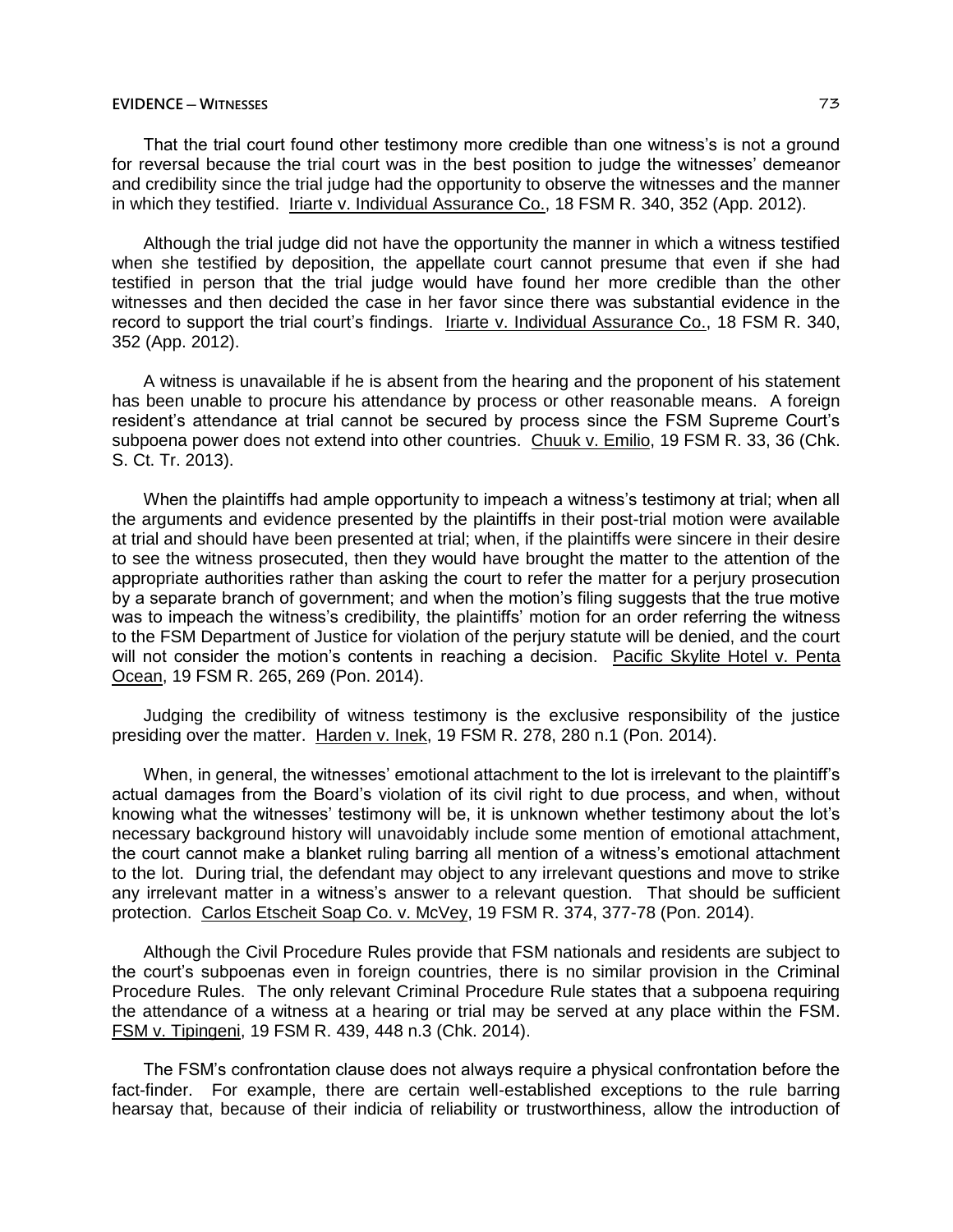## **EVIDENCE ─ WITNESSES** 74

evidence from witnesses a defendant will be unable to confront. FSM v. Tipingeni, 19 FSM R. 439, 449 (Chk. 2014).

Since, generally, a lawyer must not act as advocate at a trial in which the lawyer is likely to be a necessary witness, it follows that a party should not be able to potentially disqualify another litigant's advocate by making the other litigant's lawyer into a witness by noticing that advocate's deposition. Luen Thai Fishing Venture, Ltd. v. Pohnpei, 20 FSM R. 41a, 41d (Pon. 2015).

Testimony may be admissible so long as it contains the essential indicia of reliability, including 1) the giving of testimony under oath; 2) the opportunity for cross examination; 3) the ability of the fact-finder to observe demeanor evidence; and 4) the reduced risk that a witness will wrongfully implicate an innocent defendant when testifying in his presence. FSM v. Halbert, 20 FSM R. 42, 46 (Pon. 2015).

FSM Supreme Court justices, even temporary justices, should be guided by permissible considerations rather than by one party's unsupported supposition that other justices would have ruled differently on a question of first impression. FSM v. Halbert, 20 FSM R. 49, 52 (Pon. 2015).

Since for the issue of the admissibility of Skype testimony to be properly before the court, there must be a threshold showing that Skype testimony is feasible and since in the absence of such a showing the government would be asking for a mere advisory opinion, it was proper for the court to require the government to demonstrate Skype testimony's feasibility before ruling on the parties' legal arguments. FSM v. Halbert, 20 FSM R. 49, 52 (Pon. 2015).

A witness's prior inconsistent statement bears on his credibility. Ittu v. Ittu, 20 FSM R. 178, 186 (App. 2015).

An appellate court cannot say that the trial court's finding was clearly erroneous when it was the result of weighing conflicting evidence. When the trial judge believed one witness's testimony and not the other's and gave an extensive analysis of the testimony before him that led to the conclusion, there is no reason for the appellate court to disturb the trial court's conclusion since it was supported by credible evidence and the trial judge had the opportunity to observe the witnesses and the manner of testimony and the appellate court did not have that opportunity. Ittu v. Ittu, 20 FSM R. 178, 186 (App. 2015).

Every person is competent to testify. When challenged on the basis of impairment or diminished capacity, the general rule of competency is presumed, and the witness is almost invariably pronounced competent unless shown otherwise. FSM Dev. Bank v. Carl, 20 FSM R. 329, 334 (Pon. 2016).

The burden of proof as to witness competency rests with the objecting party. In determining competence a judge has great latitude in the procedure he may follow. Typically, the court will simply permit the witness to begin direct examination testimony, and then consider the witness's competency in light of the content of that testimony and the manner in which it was given. Alternatively, the court may conduct a preliminary examination, or even hold a separate competency hearing, wherein the prospective witness is subjected to questioning, and other witnesses may testify and external evidence may be submitted to help the court assess the claim because the assistance of experts is sometimes necessary to aid in the determination. FSM Dev. Bank v. Carl, 20 FSM R. 329, 334 (Pon. 2016).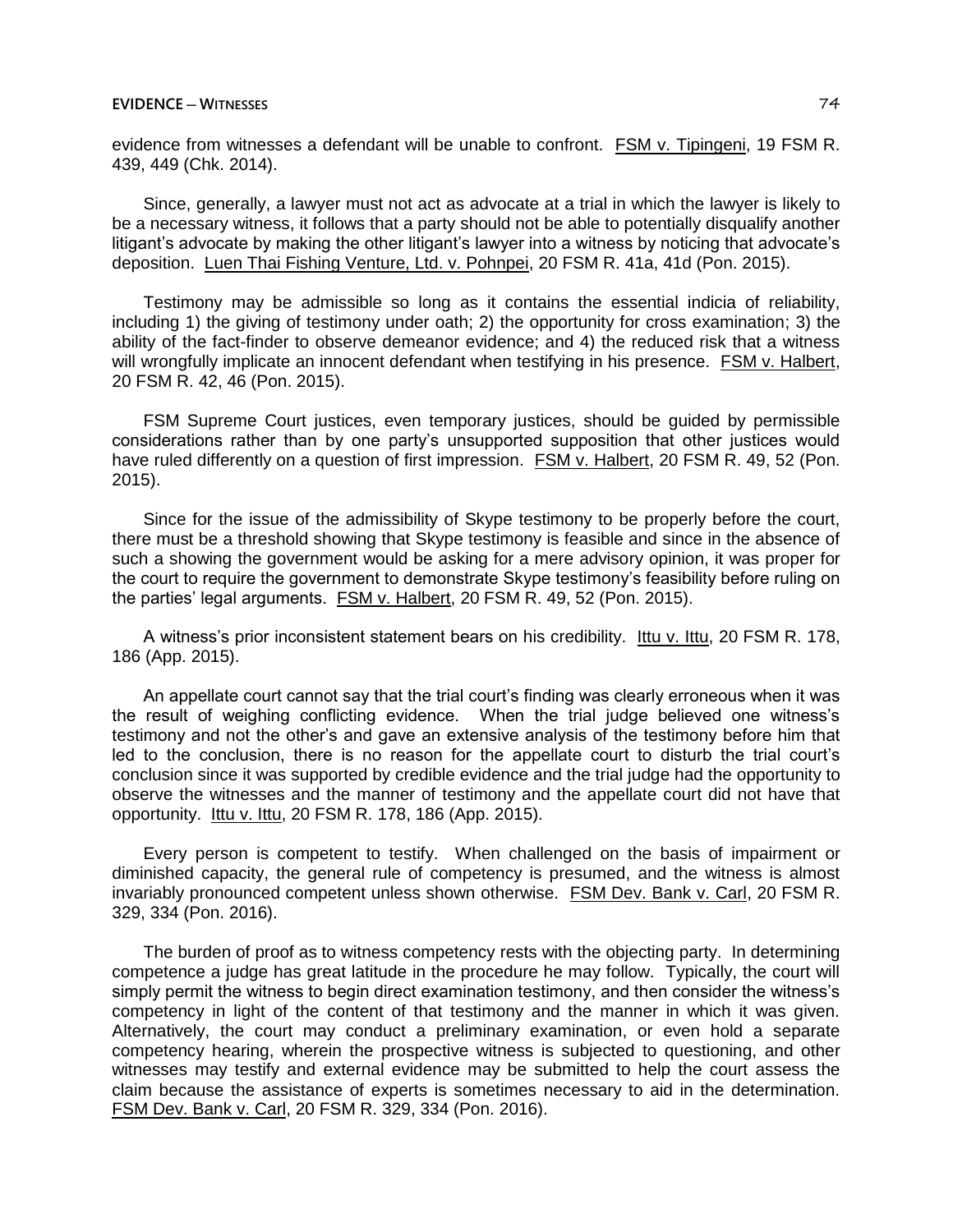Witness competence is a preliminary question to be decided by the judge. FSM Dev. Bank v. Carl, 20 FSM R. 329, 334 (Pon. 2016).

A diagnosis of diabetes is insufficient to overcome the general rule that every person is competent to testify. FSM Dev. Bank v. Carl, 20 FSM R. 329, 334 (Pon. 2016).

Under FSM Evidence Rule 601, every person is competent to testify, and, if challenged on the basis of impairment, the general rule is that competency is presumed. FSM Dev. Bank v. Salomon, 20 FSM R. 431, 438 (Pon. 2016).

By trying to take a party's deposition, the parties can reach an informed opinion about that party's competence to testify. Whether she is physically or mentally incapable of testifying is a factual, not a legal, question which can be resolved by taking her deposition. FSM Dev. Bank v. Salomon, 20 FSM R. 565, 573 (Pon. 2016).

An FSM court may order the issuance of a subpoena requiring the appearance as a witness before it, or before a person or body designated by it, of an FSM national who is in a foreign country if it is necessary in the interest of justice and if it is not possible to obtain that evidence otherwise. FSM Dev. Bank v. Salomon, 21 FSM R. 327, 329 (Pon. 2017).

The FSM Supreme Court may issue a subpoena directed to an FSM citizen, who is present in a foreign country, to appear to testify at a deposition, as well as to appear and testify at a trial or hearing. FSM Dev. Bank v. Salomon, 21 FSM R. 327, 329 (Pon. 2017).

In all Kosrae State Court criminal trials, the testimony of witnesses must be taken orally in open court, unless otherwise provided by an Act of the Kosrae State Legislature or by a Kosrae State Court rule. Kosrae v. Tilfas, 22 FSM R. 72, 75 (Kos. S. Ct. Tr. 2018).

The criminal procedure rules are silent about whether video testimony is admissible in a criminal trial, and there is no legislation on this. Kosrae v. Tilfas, 22 FSM R. 72, 75 (Kos. S. Ct. Tr. 2018).

Rule 26 does not seem to preclude the admissibility of video testimony because remote video testimony will be taken orally in open court as required by the rules. Kosrae v. Tilfas, 22 FSM R. 72, 75 (Kos. S. Ct. Tr. 2018).

Whether remote video testimony is admissible in a criminal trial is left to the court's sound discretion since Rule 26 does not seem to preclude the admissibility of video testimony because the remote video testimony will be taken orally in open court as required by the rules. Kosrae v. Tilfas, 22 FSM R. 72, 75 (Kos. S. Ct. Tr. 2018).

Live video testimony is not the equivalent of in-person testimony, and the decision to excuse a witness's presence in the courtroom should be weighed carefully. Kosrae v. Tilfas, 22 FSM R. 72, 75 (Kos. S. Ct. Tr. 2018).

Although remote testimony via video chat is not equivalent to in-person testimony, when the testimonies of the alleged victims seem to be crucial to the determination of the issues, the court will exercise its discretion to ensure a fair and just criminal trial by allowing the alleged victims to testify via video chat at trial. Kosrae v. Tilfas, 22 FSM R. 72, 75-76 (Kos. S. Ct. Tr. 2018).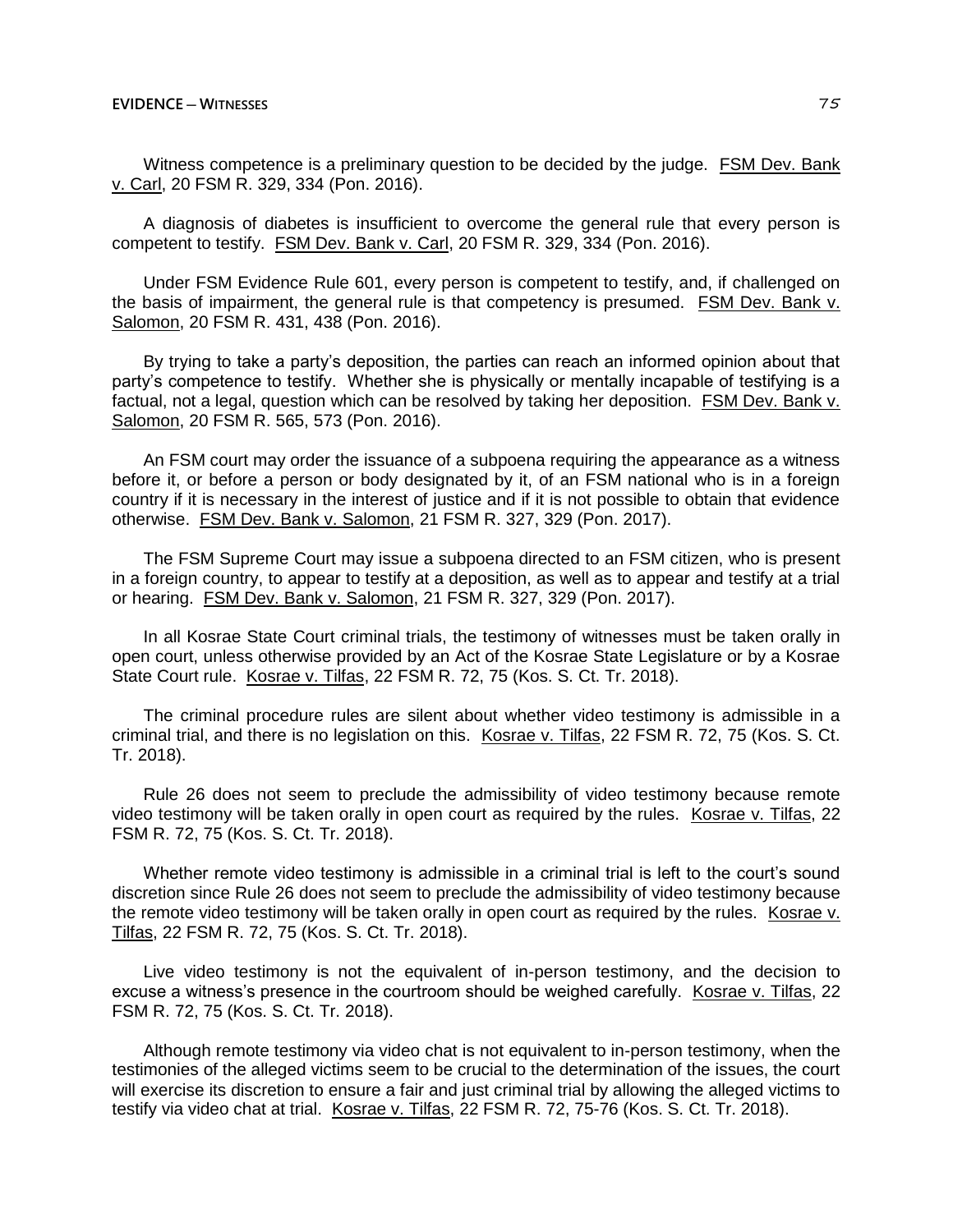## **EVIDENCE - WITNESSES**